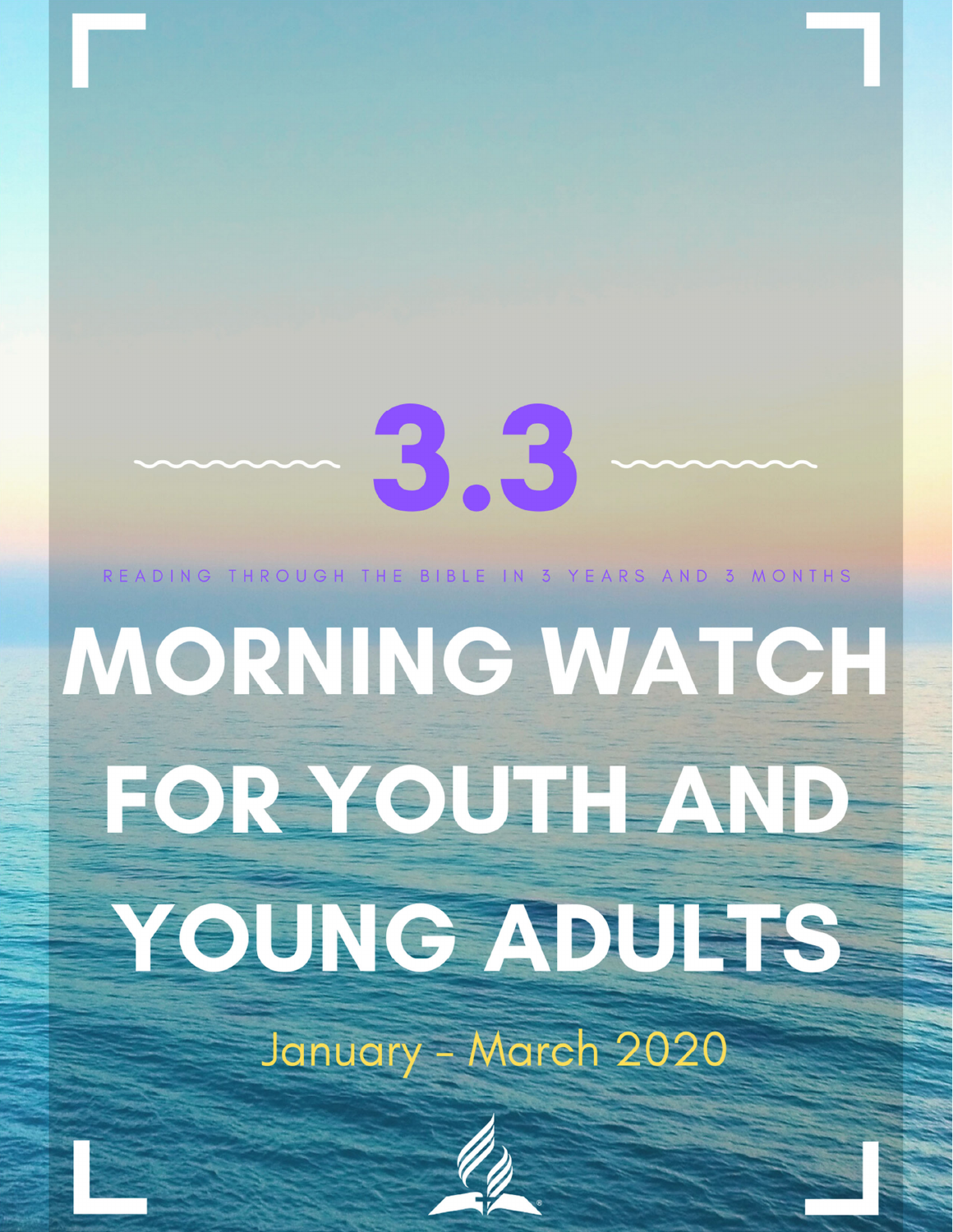#### **January 1 Day**

## **Chapter: Job 10 Theme: The Impatience of Job Study Verse: Job 10:12, 13**

**Statement:** Everyone talks about Job's faith and patience, and rightly so. Job was definitely a righteous man; we know because God said so. We also see in 13 and 14 that he still clings to faith. Yet in this chapter, Job expresses his pain, frustration, even anger with God. He demands to know why God is treating him unfairly. In verses 3 and 8, he even implies God is unjust. And he ends the chapter saying he'd be happier (v. 20) if God would leave him alone! Is it okay to say things like this to God? Let's keep reading to see if this is where Job stays, and what God's response will be.

\_\_\_\_\_\_\_\_\_\_\_\_\_\_\_\_\_\_\_\_\_\_\_\_\_\_\_\_\_\_\_\_\_\_\_\_\_\_\_\_\_\_\_\_\_\_\_\_\_\_\_\_\_\_\_\_\_\_\_

\_\_\_\_\_\_\_\_\_\_\_\_\_\_\_\_\_\_\_\_\_\_\_\_\_\_\_\_\_\_\_\_\_\_\_\_\_\_\_\_\_\_\_\_\_\_\_\_\_\_\_\_\_\_\_\_\_\_\_

\_\_\_\_\_\_\_\_\_\_\_\_\_\_\_\_\_\_\_\_\_\_\_\_\_\_\_\_\_\_\_\_\_\_\_\_\_\_\_\_\_\_\_\_\_\_\_\_\_\_\_\_\_\_\_\_\_\_\_

\_\_\_\_\_\_\_\_\_\_\_\_\_\_\_\_\_\_\_\_\_\_\_\_\_\_\_\_\_\_\_\_\_\_\_\_\_\_\_\_\_\_\_\_\_\_\_\_\_\_\_\_\_\_\_\_\_\_\_

#### **Response:** \_\_\_\_\_\_\_\_\_\_\_\_\_\_\_\_\_\_\_\_\_\_\_\_\_\_\_\_\_\_\_\_\_\_\_\_\_\_\_\_\_\_\_\_\_\_\_\_

**Prayer:** *Oh, God, I have sometimes felt like this! I have been tempted to think You have abandoned me or treated me wrongly. I try to believe You know what You are doing…but is it ever okay to be angry with You?*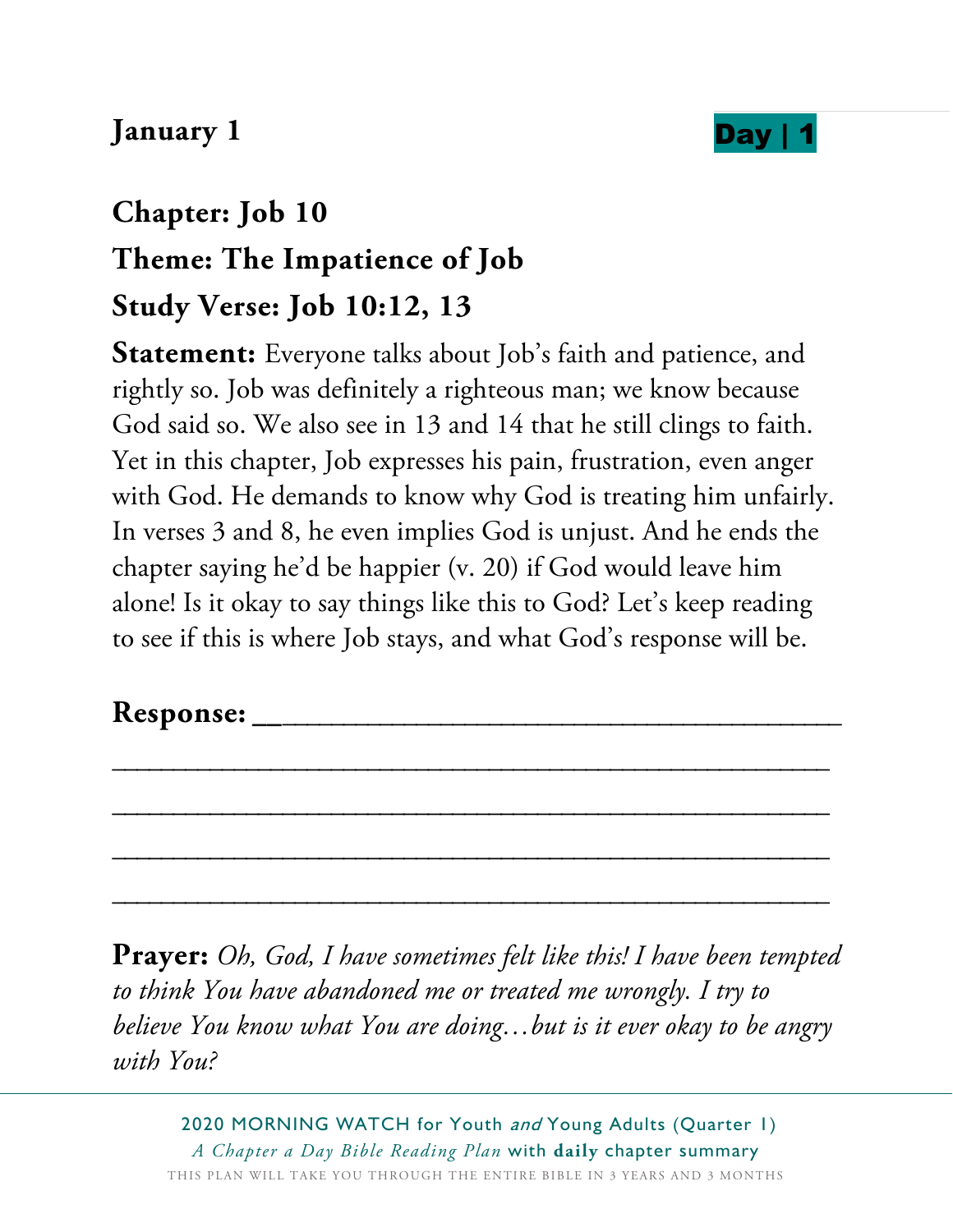#### **January 2 Day** | 2



## **Chapter: Job 11 Theme: Zophar's Rebuke Study Verse: Job 11:1, 2**

**Statement:** Clearly, Zophar thinks Job is wrong to be angry. In fact, he believes Job must be hiding iniquity, or this wouldn't be happening to him. He scolds Job for talking too much and for protesting his own innocence and urges him to repent so that all his troubles will cease. Can you find verses in this chapter that carry hope and peace even though Zophar is wrong about his assumptions?

\_\_\_\_\_\_\_\_\_\_\_\_\_\_\_\_\_\_\_\_\_\_\_\_\_\_\_\_\_\_\_\_\_\_\_\_\_\_\_\_\_\_\_\_\_\_\_\_\_\_\_\_\_\_\_\_\_\_\_

\_\_\_\_\_\_\_\_\_\_\_\_\_\_\_\_\_\_\_\_\_\_\_\_\_\_\_\_\_\_\_\_\_\_\_\_\_\_\_\_\_\_\_\_\_\_\_\_\_\_\_\_\_\_\_\_\_\_\_

\_\_\_\_\_\_\_\_\_\_\_\_\_\_\_\_\_\_\_\_\_\_\_\_\_\_\_\_\_\_\_\_\_\_\_\_\_\_\_\_\_\_\_\_\_\_\_\_\_\_\_\_\_\_\_\_\_\_\_

\_\_\_\_\_\_\_\_\_\_\_\_\_\_\_\_\_\_\_\_\_\_\_\_\_\_\_\_\_\_\_\_\_\_\_\_\_\_\_\_\_\_\_\_\_\_\_\_\_\_\_\_\_\_\_\_\_\_\_

#### **Response:** \_\_\_\_\_\_\_\_\_\_\_\_\_\_\_\_\_\_\_\_\_\_\_\_\_\_\_\_\_\_\_\_\_\_\_\_\_\_\_\_\_\_\_\_\_\_\_\_

**Prayer:** *Lord of all, Your eyes see secrets we can't even guess at. I know that Job wasn't perfect, and neither am I. But I sometimes feel, as he did, that I am being punished for something. Help me to cling to the kernel of my faith, as Job did.*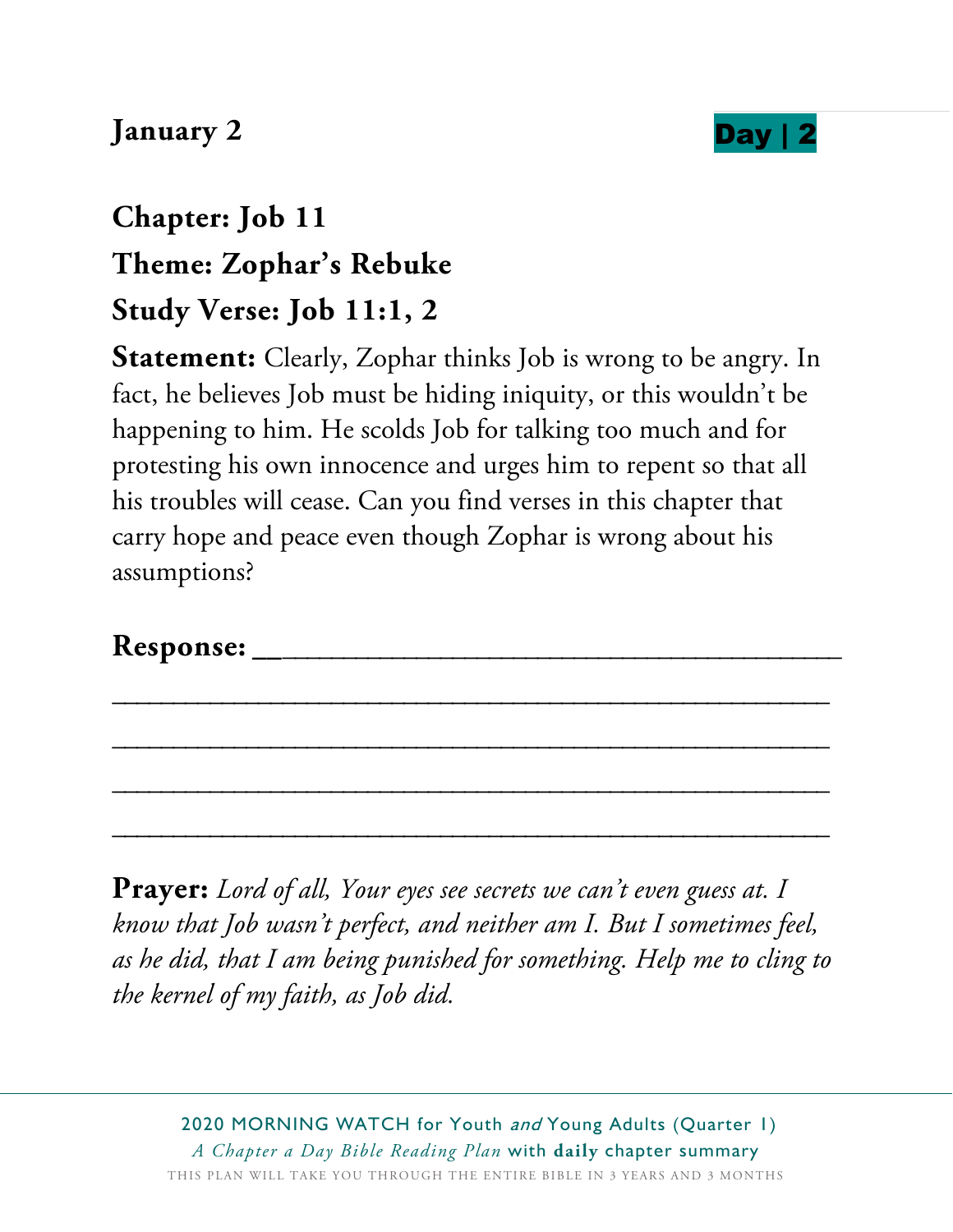#### **January 3 Day** | 3

#### **Chapter: Job 12**

#### **Theme: Job Gets Sarcastic**

#### **Study Verse: Job 12:13**

**Statement:** Job's response is angry and sarcastic. "Oh, you people think you're so smart! I'm just as smart as you!" He proceeds to talk about God's power and the fact that we cannot fight him, but he lists God's abilities as negatives. God "imprisons," "tears down," "dries up." Look for words and phrases that show that, despite his anger and frustration, Job still believes in God and is trying to trust Him.

\_\_\_\_\_\_\_\_\_\_\_\_\_\_\_\_\_\_\_\_\_\_\_\_\_\_\_\_\_\_\_\_\_\_\_\_\_\_\_\_\_\_\_\_\_\_\_\_\_\_\_\_\_\_\_\_\_\_\_

\_\_\_\_\_\_\_\_\_\_\_\_\_\_\_\_\_\_\_\_\_\_\_\_\_\_\_\_\_\_\_\_\_\_\_\_\_\_\_\_\_\_\_\_\_\_\_\_\_\_\_\_\_\_\_\_\_\_\_

\_\_\_\_\_\_\_\_\_\_\_\_\_\_\_\_\_\_\_\_\_\_\_\_\_\_\_\_\_\_\_\_\_\_\_\_\_\_\_\_\_\_\_\_\_\_\_\_\_\_\_\_\_\_\_\_\_\_\_

\_\_\_\_\_\_\_\_\_\_\_\_\_\_\_\_\_\_\_\_\_\_\_\_\_\_\_\_\_\_\_\_\_\_\_\_\_\_\_\_\_\_\_\_\_\_\_\_\_\_\_\_\_\_\_\_\_\_\_

#### **Response:** \_\_\_\_\_\_\_\_\_\_\_\_\_\_\_\_\_\_\_\_\_\_\_\_\_\_\_\_\_\_\_\_\_\_\_\_\_\_\_\_\_\_\_\_\_\_\_\_

**Prayer:** *Master, when my friends are trying to help but they're saying all the wrong things, help me to stick with them, as Job did, even if I'm angry.* 

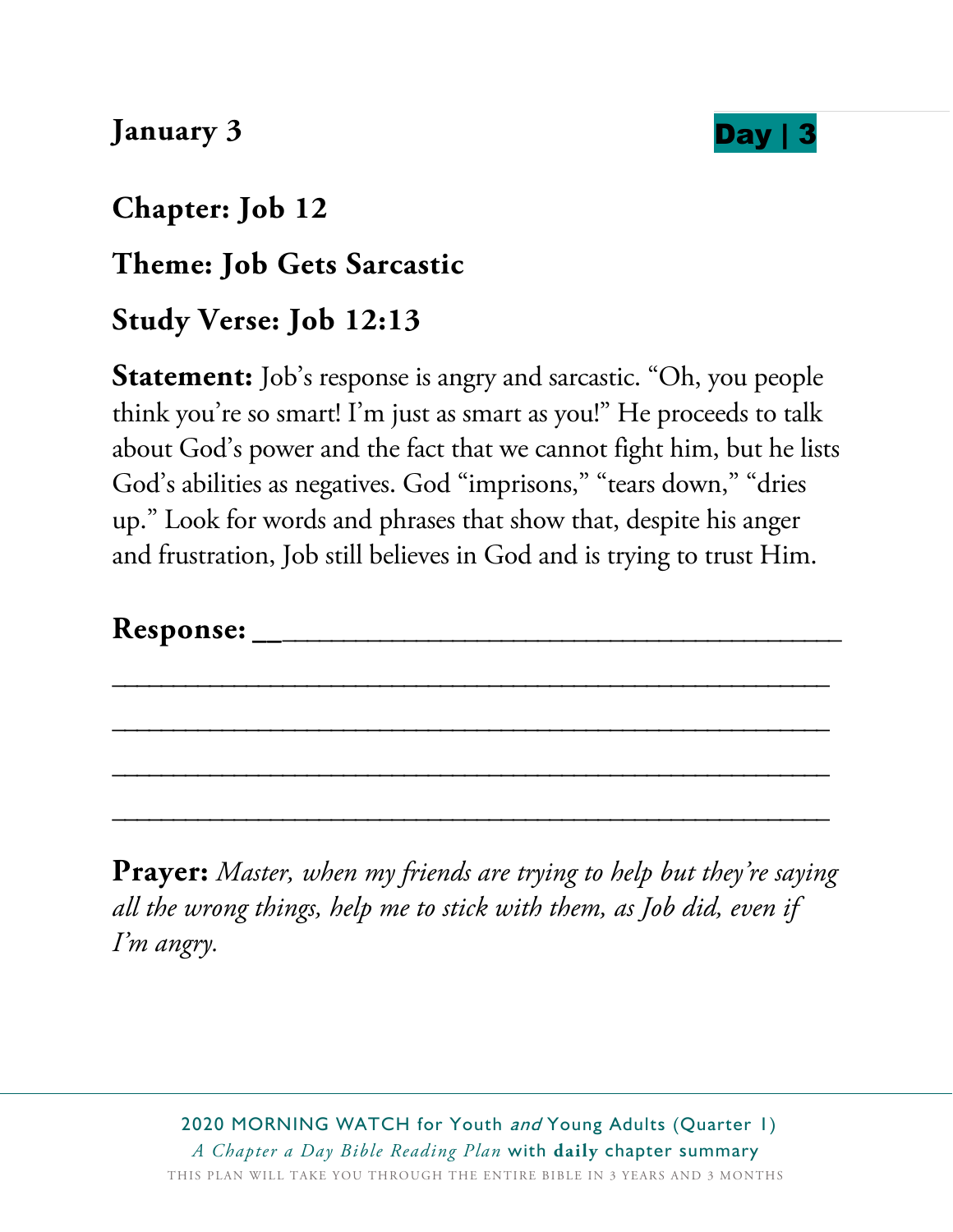#### **January 4 Day Day**

#### **Chapter: Job 13 Theme: Job's Defense Study Verse: Job 13:15, 16**

**Statement:** Frustrated, Job rebukes his friends, telling them they are judging with partiality and that their proverbs are as ashes. Our study verses are crucial to understanding the book of Job. We have all heard the first part of verse 15 many times, but how many times do we remember the second part? *I trust Him no matter what, but I will also argue my case!* Then notice verse 16: Job says this very argument will "be his salvation," because sinners couldn't (or wouldn't) come to God to lay out their feelings, even the negative ones, before their Lord. Have you ever argued with God?

#### **Response:** \_\_\_\_\_\_\_\_\_\_\_\_\_\_\_\_\_\_\_\_\_\_\_\_\_\_\_\_\_\_\_\_\_\_\_\_\_\_\_\_\_\_\_\_\_\_\_\_

**Prayer:** *Beloved Judge, Whom else could I take my case to? Who else understands me, including understanding when I am frightened, angry, or confused? You are the only one I trust totally—even when I have no idea what You are doing!* 

\_\_\_\_\_\_\_\_\_\_\_\_\_\_\_\_\_\_\_\_\_\_\_\_\_\_\_\_\_\_\_\_\_\_\_\_\_\_\_\_\_\_\_\_\_\_\_\_\_\_\_\_\_\_\_\_\_\_\_

\_\_\_\_\_\_\_\_\_\_\_\_\_\_\_\_\_\_\_\_\_\_\_\_\_\_\_\_\_\_\_\_\_\_\_\_\_\_\_\_\_\_\_\_\_\_\_\_\_\_\_\_\_\_\_\_\_\_\_

\_\_\_\_\_\_\_\_\_\_\_\_\_\_\_\_\_\_\_\_\_\_\_\_\_\_\_\_\_\_\_\_\_\_\_\_\_\_\_\_\_\_\_\_\_\_\_\_\_\_\_\_\_\_\_\_\_\_\_

\_\_\_\_\_\_\_\_\_\_\_\_\_\_\_\_\_\_\_\_\_\_\_\_\_\_\_\_\_\_\_\_\_\_\_\_\_\_\_\_\_\_\_\_\_\_\_\_\_\_\_\_\_\_\_\_\_\_\_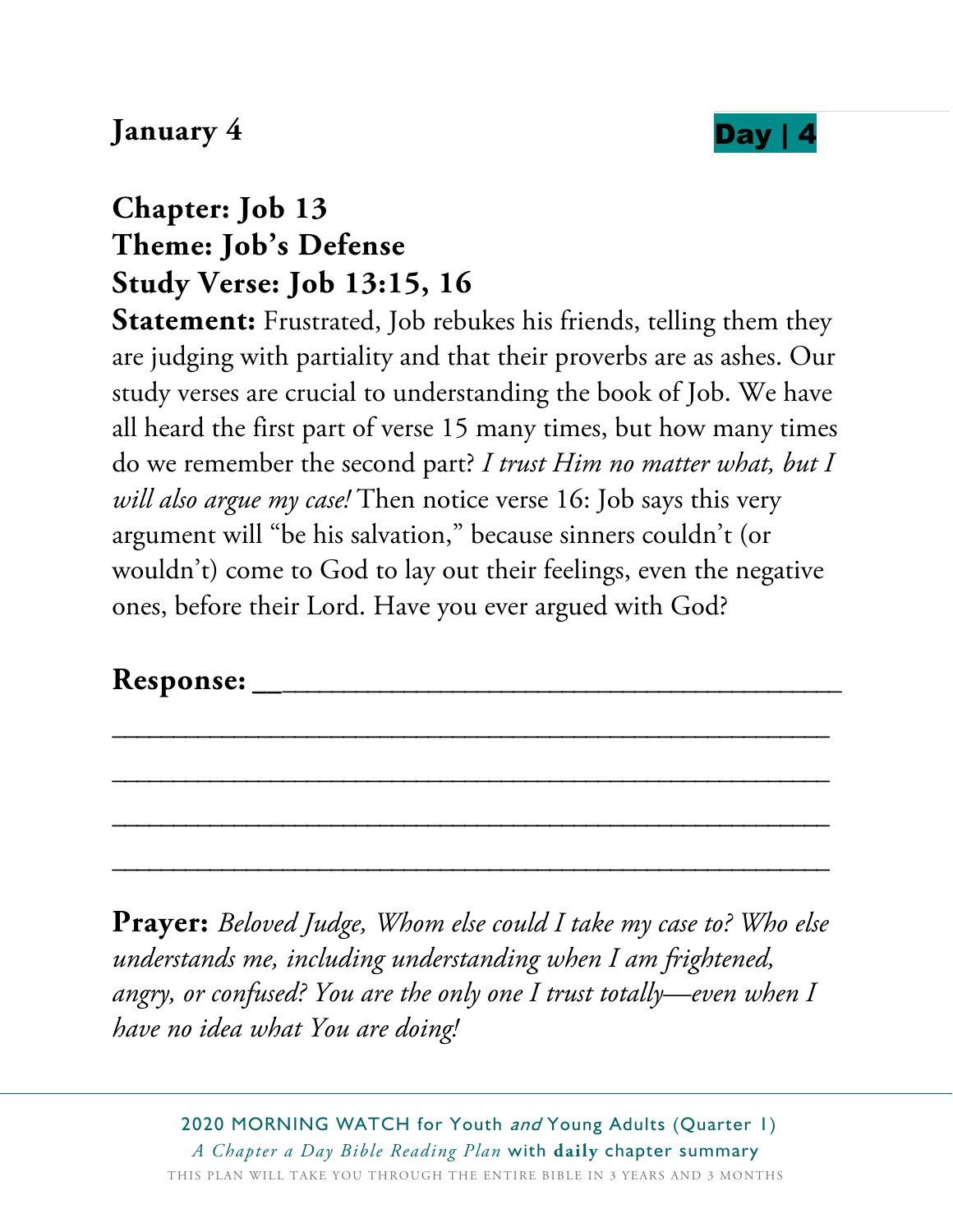#### **January 5 Day | 5 <b>Day | 5 Day | 5 Day | 5 Day | 5 Day | 5 EXECUTE:**



#### **Chapter: Job 14 Theme: Job Talks to God Study Verse: Job 14:15**

**Statement:** In the last chapter, Job turned from talking to his friends to talking to God directly. Here, he lays out his anguish. He points out that death will silence him; he will no longer be able either to praise or to despair. He feels God's hand is against him and he has no hope of being heard…yet still, in verses 14-17, he states his stubborn faith. "You will long for the work of Your hands." Do you, like Job, even in the midst of despair, cling to belief that God loves you?

\_\_\_\_\_\_\_\_\_\_\_\_\_\_\_\_\_\_\_\_\_\_\_\_\_\_\_\_\_\_\_\_\_\_\_\_\_\_\_\_\_\_\_\_\_\_\_\_\_\_\_\_\_\_\_\_\_\_\_

\_\_\_\_\_\_\_\_\_\_\_\_\_\_\_\_\_\_\_\_\_\_\_\_\_\_\_\_\_\_\_\_\_\_\_\_\_\_\_\_\_\_\_\_\_\_\_\_\_\_\_\_\_\_\_\_\_\_\_

\_\_\_\_\_\_\_\_\_\_\_\_\_\_\_\_\_\_\_\_\_\_\_\_\_\_\_\_\_\_\_\_\_\_\_\_\_\_\_\_\_\_\_\_\_\_\_\_\_\_\_\_\_\_\_\_\_\_\_

\_\_\_\_\_\_\_\_\_\_\_\_\_\_\_\_\_\_\_\_\_\_\_\_\_\_\_\_\_\_\_\_\_\_\_\_\_\_\_\_\_\_\_\_\_\_\_\_\_\_\_\_\_\_\_\_\_\_\_

#### **Response:** \_\_\_\_\_\_\_\_\_\_\_\_\_\_\_\_\_\_\_\_\_\_\_\_\_\_\_\_\_\_\_\_\_\_\_\_\_\_\_\_\_\_\_\_\_\_\_\_

**Prayer:** *O my Lord, no matter how upset I get, never let me lose hold of my hope in You!*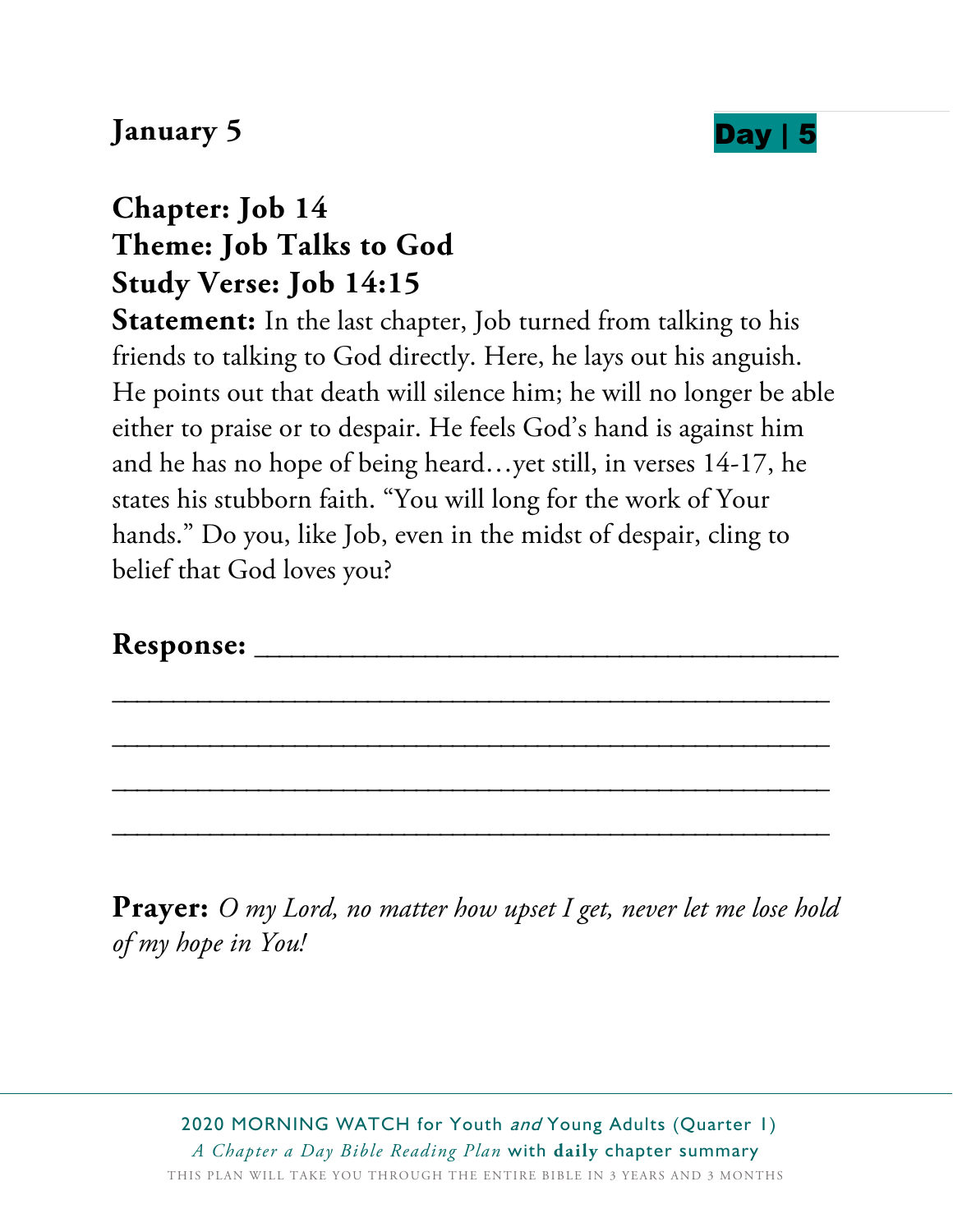#### **January 6 Day | 6 <b>Day** | 6 **Day** | 6 **Day** | 6 **Day** | 6 **Day** | 6 **Day** | 6 **Day** | 6 **Day** | 6 **Day** | 6 **Day** | 6 **Day** | 6 **Day** | 6 **Day** | 6 **Day** | 6 **Day** | 7 **Day** | 7 **Day** | 7 **Day** | 7 **Day** | 7 **Day** | 7



#### **Chapter: Job 15 Theme: Eliphaz Goes Further Study Verse: Job 15:7, 8**

**Statement:** Eliphaz has lost patience with Job. Apparently, he hears Job's anguish and anger, but does not hear the faith that keeps shining through. He calls Jobs words "windy knowledge" and "east wind," and even accuses Job of speaking from sinful guilt. He repeats, in even stronger language, that only the guilty have the troubles Job has, and only sinners feel as he does. Do you believe that only sinners get angry and frustrated and confused when they don't see what God is doing? Why or why not?

\_\_\_\_\_\_\_\_\_\_\_\_\_\_\_\_\_\_\_\_\_\_\_\_\_\_\_\_\_\_\_\_\_\_\_\_\_\_\_\_\_\_\_\_\_\_\_\_\_\_\_\_\_\_\_\_\_\_\_

\_\_\_\_\_\_\_\_\_\_\_\_\_\_\_\_\_\_\_\_\_\_\_\_\_\_\_\_\_\_\_\_\_\_\_\_\_\_\_\_\_\_\_\_\_\_\_\_\_\_\_\_\_\_\_\_\_\_\_

\_\_\_\_\_\_\_\_\_\_\_\_\_\_\_\_\_\_\_\_\_\_\_\_\_\_\_\_\_\_\_\_\_\_\_\_\_\_\_\_\_\_\_\_\_\_\_\_\_\_\_\_\_\_\_\_\_\_\_

\_\_\_\_\_\_\_\_\_\_\_\_\_\_\_\_\_\_\_\_\_\_\_\_\_\_\_\_\_\_\_\_\_\_\_\_\_\_\_\_\_\_\_\_\_\_\_\_\_\_\_\_\_\_\_\_\_\_\_

#### **Response:** \_\_\_\_\_\_\_\_\_\_\_\_\_\_\_\_\_\_\_\_\_\_\_\_\_\_\_\_\_\_\_\_\_\_\_\_\_\_\_\_\_\_\_\_\_\_\_\_

#### **Prayer:**

*God who sees truly, as You recognized Job's heart of purity toward You and did not hold his emotions against him, so be merciful with me.*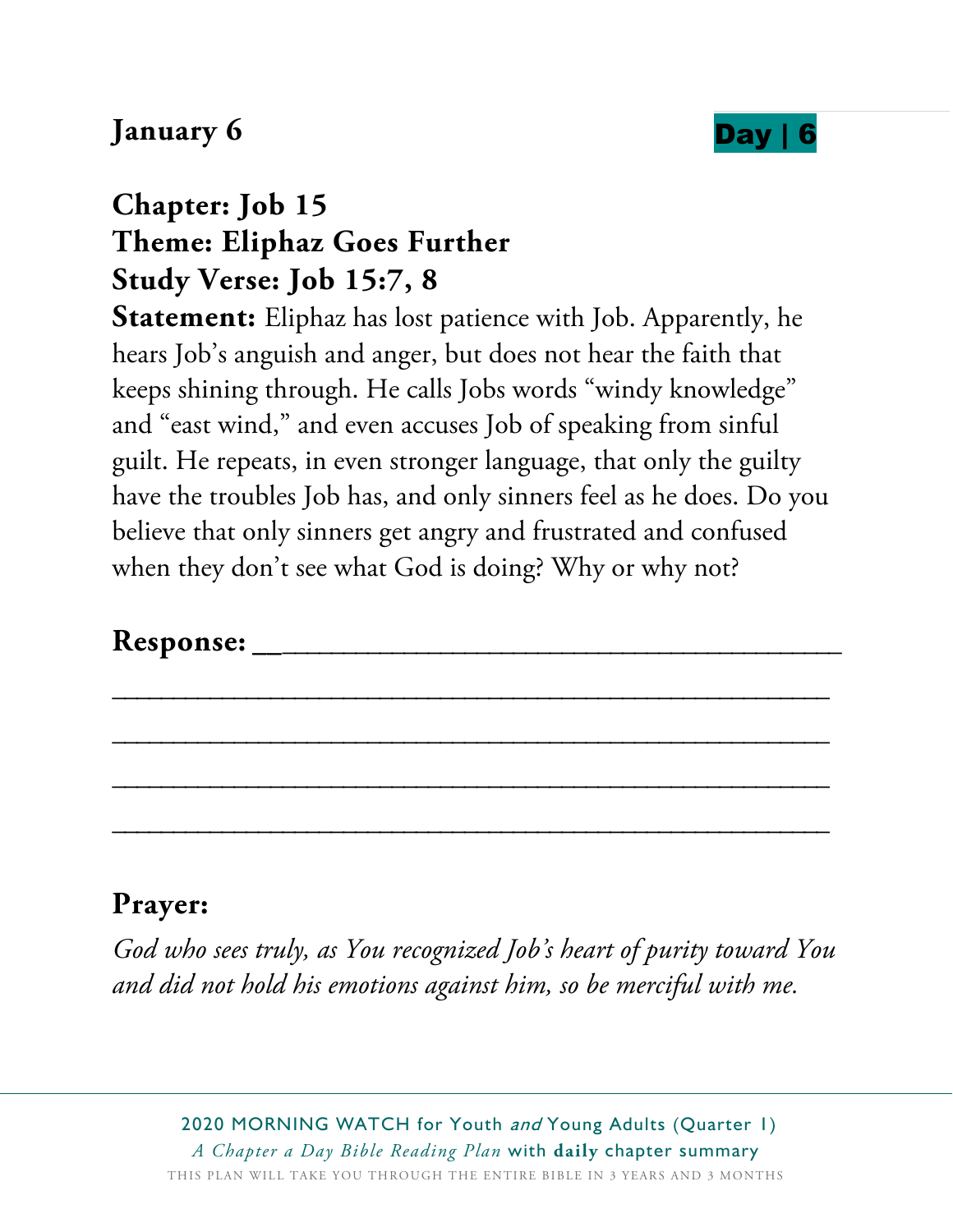#### **January 7 Day**  $\blacksquare$



#### **Chapter: Job 16 Theme: Job's Anguish Grows Study Verse: Job 16:19**

**Statement:** Job, too, is using stronger and stronger language. His friends, instead of helping, are making him feel worse. Not only does he accuse them of being "sorry comforters," but he says God is using him for target practice. Read verses 9 through 17. Of what does he accuse God? Then, just when you begin to think Job has crossed the line into outright sin, notice verse 19. He *still* believes he has an advocate on high! He wishes desperately that he could talk to God as to a neighbor, but he still trusts, in his heart. Can you do that?

#### **Response:**

**Prayer:** *Dear God, I, too, have wished I could talk to You, out loud, plain and clear, hearing You with my physical ears. But I, too, choose to trust even when I don't understand.* 

\_\_\_\_\_\_\_\_\_\_\_\_\_\_\_\_\_\_\_\_\_\_\_\_\_\_\_\_\_\_\_\_\_\_\_\_\_\_\_\_\_\_\_\_\_\_\_\_\_\_\_\_\_\_\_\_\_\_\_

\_\_\_\_\_\_\_\_\_\_\_\_\_\_\_\_\_\_\_\_\_\_\_\_\_\_\_\_\_\_\_\_\_\_\_\_\_\_\_\_\_\_\_\_\_\_\_\_\_\_\_\_\_\_\_\_\_\_\_

\_\_\_\_\_\_\_\_\_\_\_\_\_\_\_\_\_\_\_\_\_\_\_\_\_\_\_\_\_\_\_\_\_\_\_\_\_\_\_\_\_\_\_\_\_\_\_\_\_\_\_\_\_\_\_\_\_\_\_

\_\_\_\_\_\_\_\_\_\_\_\_\_\_\_\_\_\_\_\_\_\_\_\_\_\_\_\_\_\_\_\_\_\_\_\_\_\_\_\_\_\_\_\_\_\_\_\_\_\_\_\_\_\_\_\_\_\_\_

\_\_\_\_\_\_\_\_\_\_\_\_\_\_\_\_\_\_\_\_\_\_\_\_\_\_\_\_\_\_\_\_\_\_\_\_\_\_\_\_\_\_\_\_\_\_\_\_\_\_\_\_\_\_\_\_\_\_\_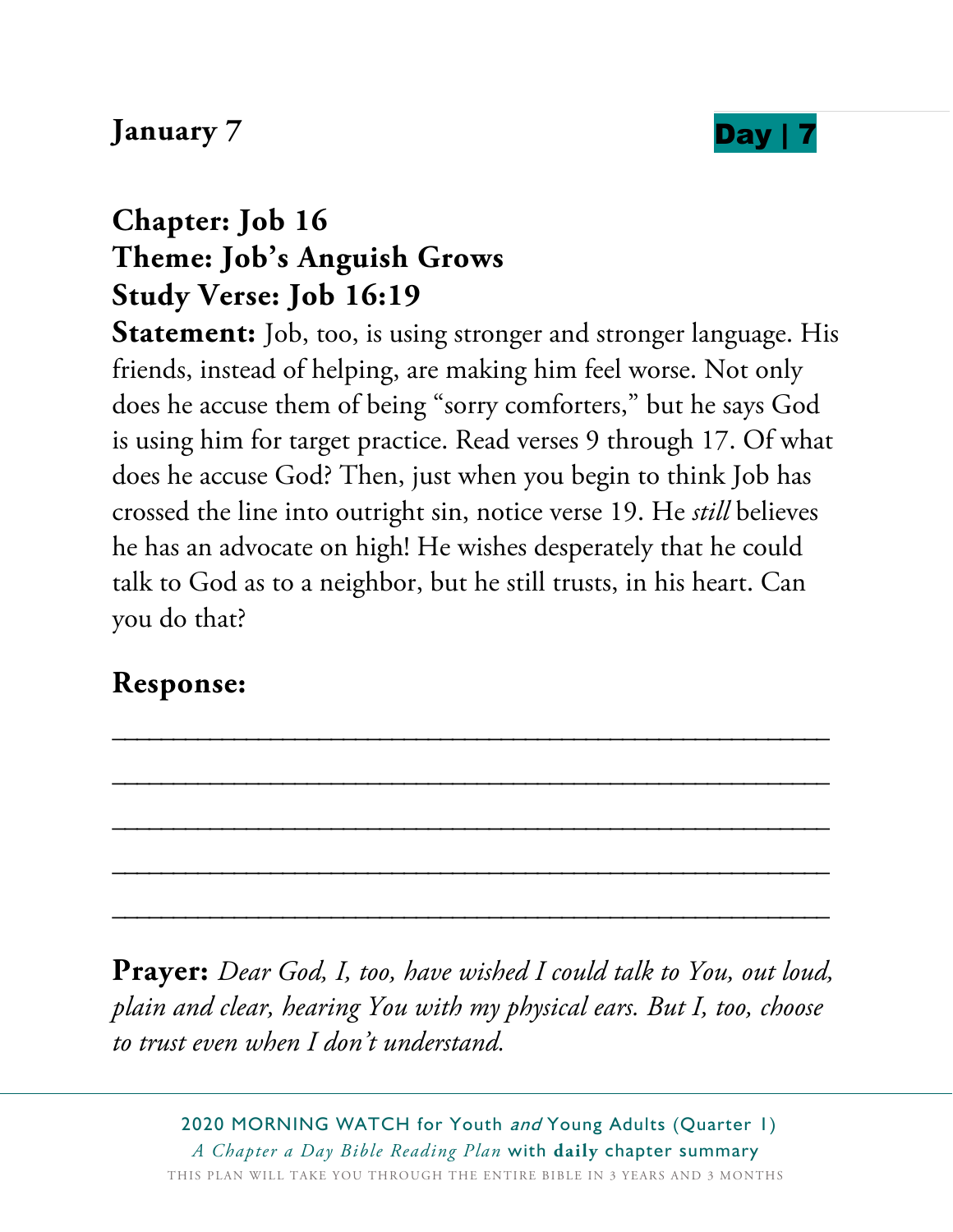#### **January 8 Day | 8 and 10 and 10 and 10 and 10 and 10 and 10 and 10 and 10 and 10 and 10 and 10 and 10 and 10 and 10 and 10 and 10 and 10 and 10 and 10 and 10 and 10 and 10 and 10 and 10 and 10 and 10 and 10 and 10 and 1**



#### **Chapter: Job 17 Theme: Job Sees Death Near Study Verse: Job 17:9**

**Statement:** When Job talks of death and says he is ready for the grave, part of that is the same kind of thing many of us have felt: "I'd rather die!" we exclaim in trouble. But part of it is also real recognition that his condition, the loss of all his children, and now the boils all over him, could actually end in physical death. Before Jesus came, early people often did not have a clear picture of a resurrection, and Job may fear that if he dies, that's the end. (He does know better, as we shall see.) He feels hopeless. Yet, even so, there is that one statement of faith and hope. Did you see it?

\_\_\_\_\_\_\_\_\_\_\_\_\_\_\_\_\_\_\_\_\_\_\_\_\_\_\_\_\_\_\_\_\_\_\_\_\_\_\_\_\_\_\_\_\_\_\_\_\_\_\_\_\_\_\_\_\_\_\_

\_\_\_\_\_\_\_\_\_\_\_\_\_\_\_\_\_\_\_\_\_\_\_\_\_\_\_\_\_\_\_\_\_\_\_\_\_\_\_\_\_\_\_\_\_\_\_\_\_\_\_\_\_\_\_\_\_\_\_

\_\_\_\_\_\_\_\_\_\_\_\_\_\_\_\_\_\_\_\_\_\_\_\_\_\_\_\_\_\_\_\_\_\_\_\_\_\_\_\_\_\_\_\_\_\_\_\_\_\_\_\_\_\_\_\_\_\_\_

\_\_\_\_\_\_\_\_\_\_\_\_\_\_\_\_\_\_\_\_\_\_\_\_\_\_\_\_\_\_\_\_\_\_\_\_\_\_\_\_\_\_\_\_\_\_\_\_\_\_\_\_\_\_\_\_\_\_\_

#### **Response:** \_\_\_\_\_\_\_\_\_\_\_\_\_\_\_\_\_\_\_\_\_\_\_\_\_\_\_\_\_\_\_\_\_\_\_\_\_\_\_\_\_\_\_\_\_\_\_\_

**Prayer:** *Master, I trust You. I trust You. No matter what, I trust You!*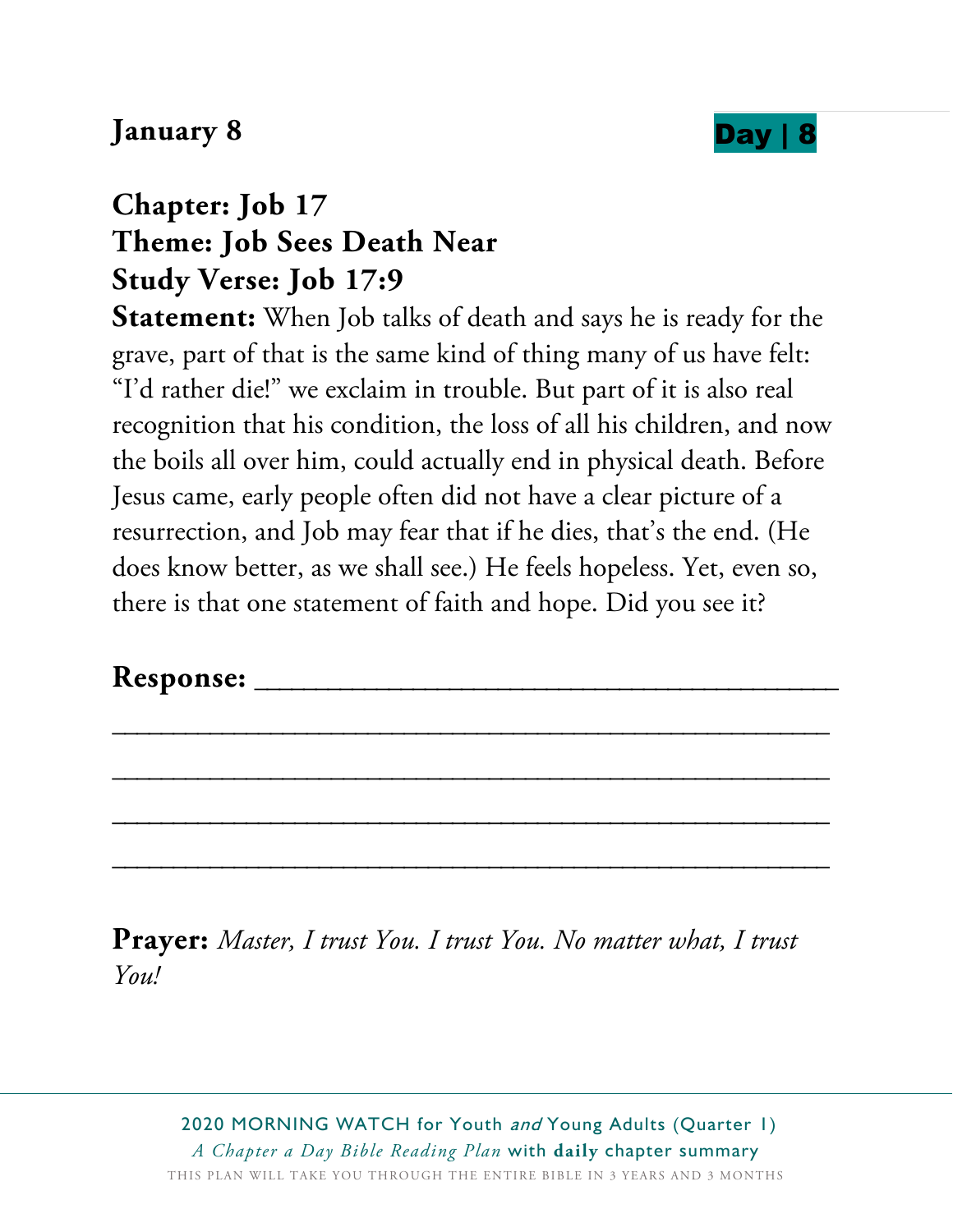#### **January 9 Day | 9**



#### **Chapter: Job 18 Theme: Bildad's Rebuke Study Verse: Job 18:21**

**Statement:** Bildad, like the rest of Job's friends, insists that he must be guilty. All the things Job says are happening or about to happen to him, Bildad says are the reward of the wicked. He simply doesn't believe—none of Job's friends do—that bad things can happen to good people. What do you think?

\_\_\_\_\_\_\_\_\_\_\_\_\_\_\_\_\_\_\_\_\_\_\_\_\_\_\_\_\_\_\_\_\_\_\_\_\_\_\_\_\_\_\_\_\_\_\_\_\_\_\_\_\_\_\_\_\_\_\_

\_\_\_\_\_\_\_\_\_\_\_\_\_\_\_\_\_\_\_\_\_\_\_\_\_\_\_\_\_\_\_\_\_\_\_\_\_\_\_\_\_\_\_\_\_\_\_\_\_\_\_\_\_\_\_\_\_\_\_

\_\_\_\_\_\_\_\_\_\_\_\_\_\_\_\_\_\_\_\_\_\_\_\_\_\_\_\_\_\_\_\_\_\_\_\_\_\_\_\_\_\_\_\_\_\_\_\_\_\_\_\_\_\_\_\_\_\_\_

\_\_\_\_\_\_\_\_\_\_\_\_\_\_\_\_\_\_\_\_\_\_\_\_\_\_\_\_\_\_\_\_\_\_\_\_\_\_\_\_\_\_\_\_\_\_\_\_\_\_\_\_\_\_\_\_\_\_\_

**Response:** \_\_\_\_\_\_\_\_\_\_\_\_\_\_\_\_\_\_\_\_\_\_\_\_\_\_\_\_\_\_\_\_\_\_\_\_\_\_\_\_\_\_\_\_\_\_\_\_

**Prayer:** *Father, I know that I am an imperfect person, and that much of the evil that comes upon me is at least partly due to my own choices. But I also know that Satan is out to get all of Your children. Help me to stick to You and not let trials tear me from Your side.*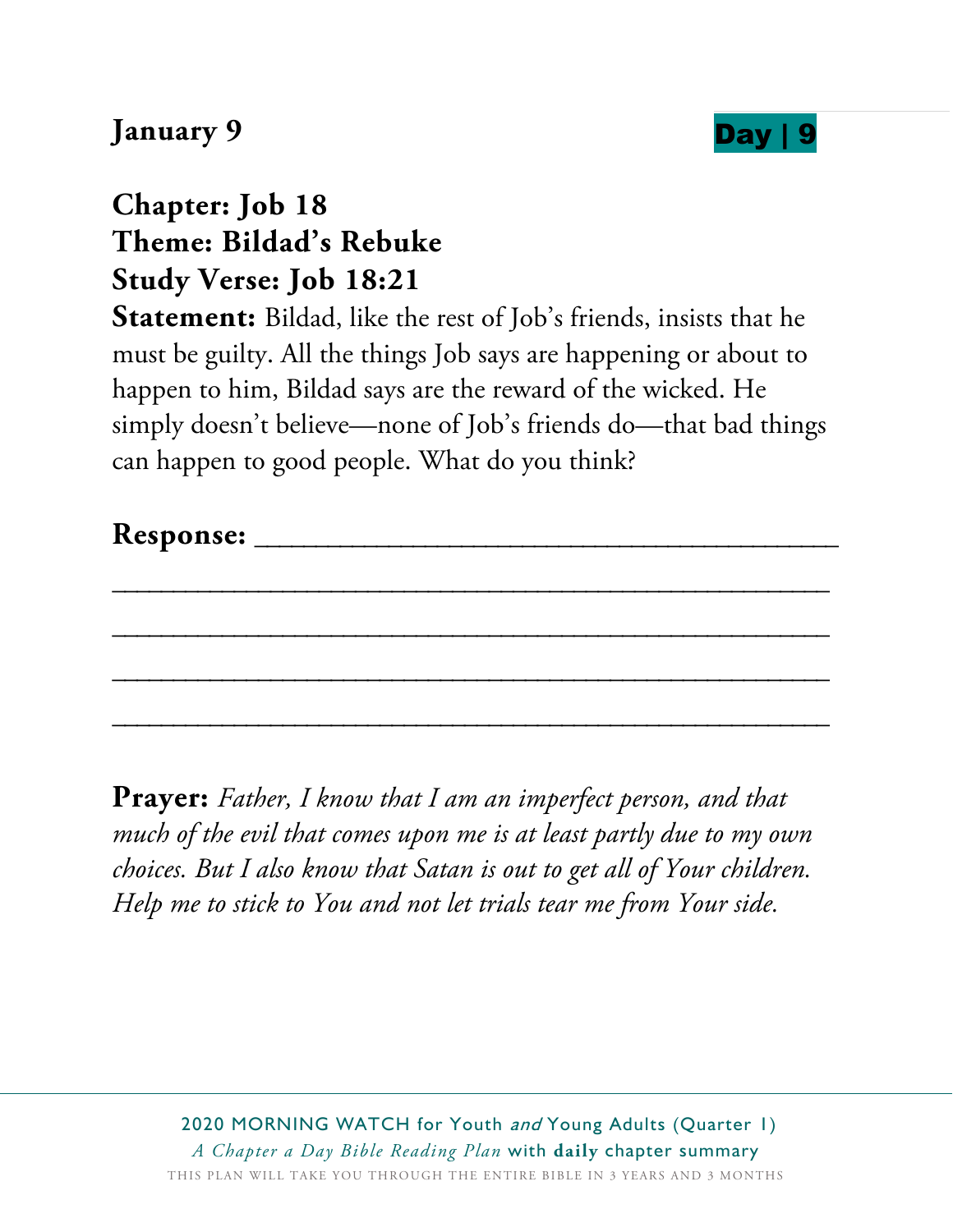#### **January 10** Day | 10

## **Chapter: Job 19 Theme: Job's Outburst Study Verse: Job 19:25-27**

**Statement:** Job is just about ready to send his friends away! They are insulting him, refusing to listen to him, insisting he is wicked. He says in so many words that God "has wronged him." He lists his grievances against God, adding that God has even turned his own friends against him. Imagine Satan's response at this moment. He must be gloating—Aha, see, I told You, God! He's going to turn against You now! … And in that very moment comes Job's strongest testimony yet. *I know that my Redeemer lives*. Job declares, thousands of years before Jesus, that he knows the Redeemer will stand on the earth, and that Job will see Him in his flesh, which means Job believes in a resurrection!

#### **Response:**\_\_\_\_\_\_\_\_\_\_\_\_\_\_\_\_\_\_\_\_\_\_\_\_\_\_\_\_\_\_\_\_\_\_\_\_\_\_\_\_\_\_\_\_\_\_\_\_\_

**Prayer:** *Holy One, in the depths of our despair, You remind us of the truths we know—Your great and precious promises hold us up. Thank You so much!* 

\_\_\_\_\_\_\_\_\_\_\_\_\_\_\_\_\_\_\_\_\_\_\_\_\_\_\_\_\_\_\_\_\_\_\_\_\_\_\_\_\_\_\_\_\_\_\_\_\_\_\_\_\_\_\_\_\_\_\_

\_\_\_\_\_\_\_\_\_\_\_\_\_\_\_\_\_\_\_\_\_\_\_\_\_\_\_\_\_\_\_\_\_\_\_\_\_\_\_\_\_\_\_\_\_\_\_\_\_\_\_\_\_\_\_\_\_\_\_

\_\_\_\_\_\_\_\_\_\_\_\_\_\_\_\_\_\_\_\_\_\_\_\_\_\_\_\_\_\_\_\_\_\_\_\_\_\_\_\_\_\_\_\_\_\_\_\_\_\_\_\_\_\_\_\_\_\_\_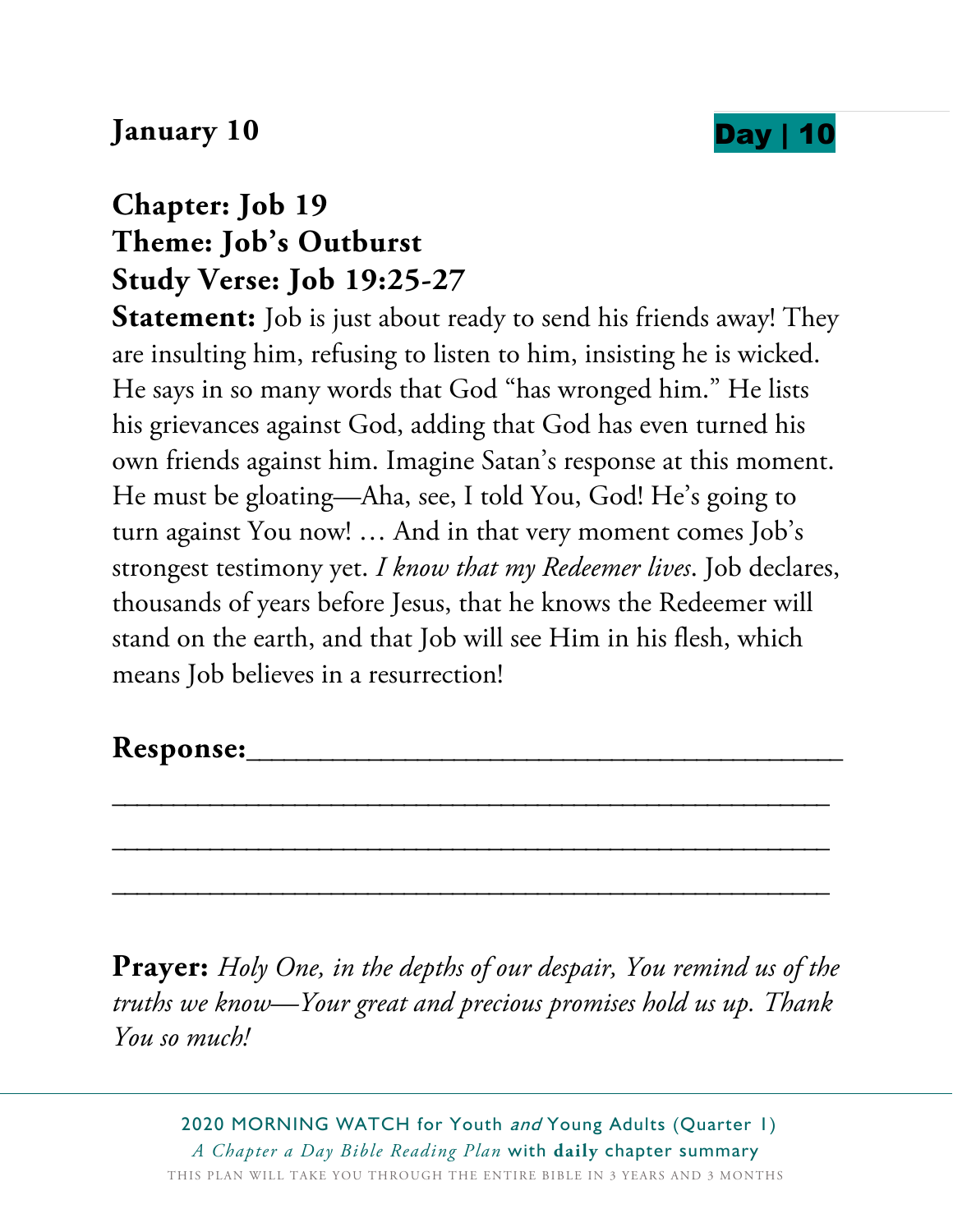#### **January 11 Day** |



### **Chapter: Job 20 Theme: Zophar Accuses Job Study Verse: Job 20:4, 5**

**Statement:** Zophar says he is insulted by what Job has said, but his response is more insulting: he gives a long rant about evil people and the recompense they can expect from a righteous God. What he says is true—evil ones *will* only be happy a short time unless they change their ways. But the implication is that Job is one of these wicked ones. He seems to imply that Job gained his wealth by dishonest means, by oppressing the poor.

**Response:** \_\_\_\_\_\_\_\_\_\_\_\_\_\_\_\_\_\_\_\_\_\_\_\_\_\_\_\_\_\_\_\_\_\_\_\_\_\_\_\_\_\_\_\_\_\_\_\_

\_\_\_\_\_\_\_\_\_\_\_\_\_\_\_\_\_\_\_\_\_\_\_\_\_\_\_\_\_\_\_\_\_\_\_\_\_\_\_\_\_\_\_\_\_\_\_\_\_\_\_\_\_\_\_\_\_\_\_

\_\_\_\_\_\_\_\_\_\_\_\_\_\_\_\_\_\_\_\_\_\_\_\_\_\_\_\_\_\_\_\_\_\_\_\_\_\_\_\_\_\_\_\_\_\_\_\_\_\_\_\_\_\_\_\_\_\_\_

\_\_\_\_\_\_\_\_\_\_\_\_\_\_\_\_\_\_\_\_\_\_\_\_\_\_\_\_\_\_\_\_\_\_\_\_\_\_\_\_\_\_\_\_\_\_\_\_\_\_\_\_\_\_\_\_\_\_\_

\_\_\_\_\_\_\_\_\_\_\_\_\_\_\_\_\_\_\_\_\_\_\_\_\_\_\_\_\_\_\_\_\_\_\_\_\_\_\_\_\_\_\_\_\_\_\_\_\_\_\_\_\_\_\_\_\_\_\_

**Prayer:** *O Lord, help me not to be so quick to judge—to assume someone who is in trouble must have done something to deserve it! Help me to be a true comforter instead.*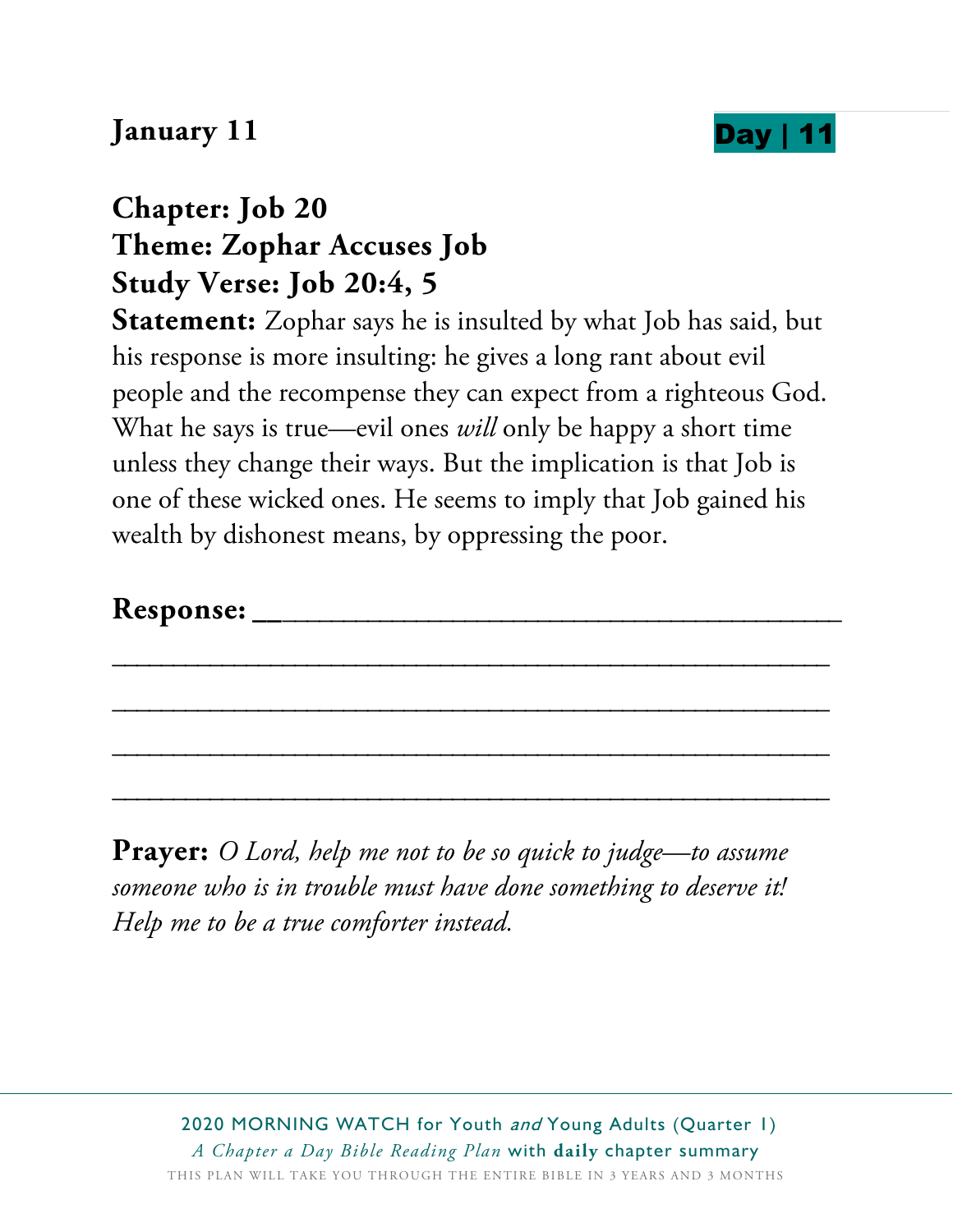#### **January 12 Day |**

#### **Chapter: Job 21 Theme: Job's Protest Study Verse: Job 21:7**

**Statement:** Job knows (as we do) that what Zophar has said is true—the wicked will face their consequences. But it often doesn't look that way now! Have you noticed that? Job protests that the wicked seem to live in peace and prosperity, with nothing ever going wrong, until they day they die, even though they say to God outright, "Depart from us; we do not even desire knowledge of Your ways!" Have you ever felt like that? What would you say to Job to comfort him if you were there?

\_\_\_\_\_\_\_\_\_\_\_\_\_\_\_\_\_\_\_\_\_\_\_\_\_\_\_\_\_\_\_\_\_\_\_\_\_\_\_\_\_\_\_\_\_\_\_\_\_\_\_\_\_\_\_\_\_\_\_

\_\_\_\_\_\_\_\_\_\_\_\_\_\_\_\_\_\_\_\_\_\_\_\_\_\_\_\_\_\_\_\_\_\_\_\_\_\_\_\_\_\_\_\_\_\_\_\_\_\_\_\_\_\_\_\_\_\_\_

\_\_\_\_\_\_\_\_\_\_\_\_\_\_\_\_\_\_\_\_\_\_\_\_\_\_\_\_\_\_\_\_\_\_\_\_\_\_\_\_\_\_\_\_\_\_\_\_\_\_\_\_\_\_\_\_\_\_\_

\_\_\_\_\_\_\_\_\_\_\_\_\_\_\_\_\_\_\_\_\_\_\_\_\_\_\_\_\_\_\_\_\_\_\_\_\_\_\_\_\_\_\_\_\_\_\_\_\_\_\_\_\_\_\_\_\_\_\_

#### **Response:** \_\_\_\_\_\_\_\_\_\_\_\_\_\_\_\_\_\_\_\_\_\_\_\_\_\_\_\_\_\_\_\_\_\_\_\_\_\_\_\_\_\_\_\_\_\_\_\_

**Prayer:** *Dear Father, I know—I know You are with me, even if it doesn't seem like it! I know You see the ways of all people and will do all You can to lead us out of wickedness and toward You. I agree, life seems unfair sometimes, but I will trust You.*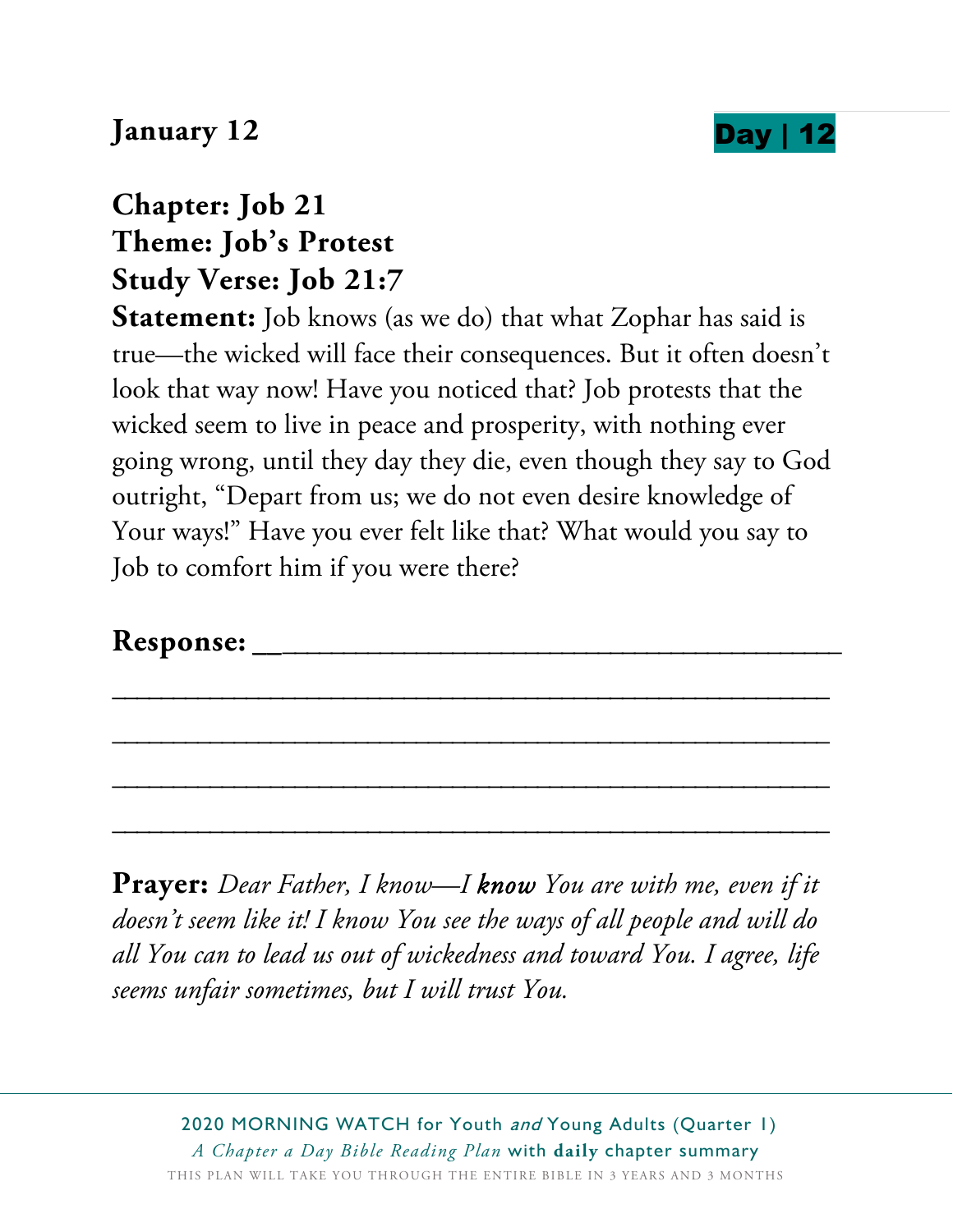#### **January 13 Day | 1**



#### **Chapter: Job 22 Theme: Eliphaz Begs Job to Repent Study Verse: Job 22:21, 22**

**Statement:** Eliphaz goes even further than Zophar—he accuses Job in so many words of unjust dealings with the poor and even with widows. However, he seems to have a more loving attitude overall. His exhortations from verse 21 and on are beautiful and are full of truth—*if* a person has iniquity in their life. In one way, this is true of all of us, Job included; we are all sinners and fall short of God's glory. In another way, it is not true, Job insists that he has knowingly acted cruelly or maliciously. How does it feel when you are unjustly accused?

#### **Response:** \_\_\_\_\_\_\_\_\_\_\_\_\_\_\_\_\_\_\_\_\_\_\_\_\_\_\_\_\_\_\_\_\_\_\_\_\_\_\_\_\_\_\_\_\_\_\_\_

**Prayer:** *Master of all, You know what I have done well and what I have done wrong. If there is wrong in my life that I do not see, show me, so that I can repent. But help me to remain patient when I am accused of wrong, I did not commit.* 

\_\_\_\_\_\_\_\_\_\_\_\_\_\_\_\_\_\_\_\_\_\_\_\_\_\_\_\_\_\_\_\_\_\_\_\_\_\_\_\_\_\_\_\_\_\_\_\_\_\_\_\_\_\_\_\_\_\_\_

\_\_\_\_\_\_\_\_\_\_\_\_\_\_\_\_\_\_\_\_\_\_\_\_\_\_\_\_\_\_\_\_\_\_\_\_\_\_\_\_\_\_\_\_\_\_\_\_\_\_\_\_\_\_\_\_\_\_\_

\_\_\_\_\_\_\_\_\_\_\_\_\_\_\_\_\_\_\_\_\_\_\_\_\_\_\_\_\_\_\_\_\_\_\_\_\_\_\_\_\_\_\_\_\_\_\_\_\_\_\_\_\_\_\_\_\_\_\_

\_\_\_\_\_\_\_\_\_\_\_\_\_\_\_\_\_\_\_\_\_\_\_\_\_\_\_\_\_\_\_\_\_\_\_\_\_\_\_\_\_\_\_\_\_\_\_\_\_\_\_\_\_\_\_\_\_\_\_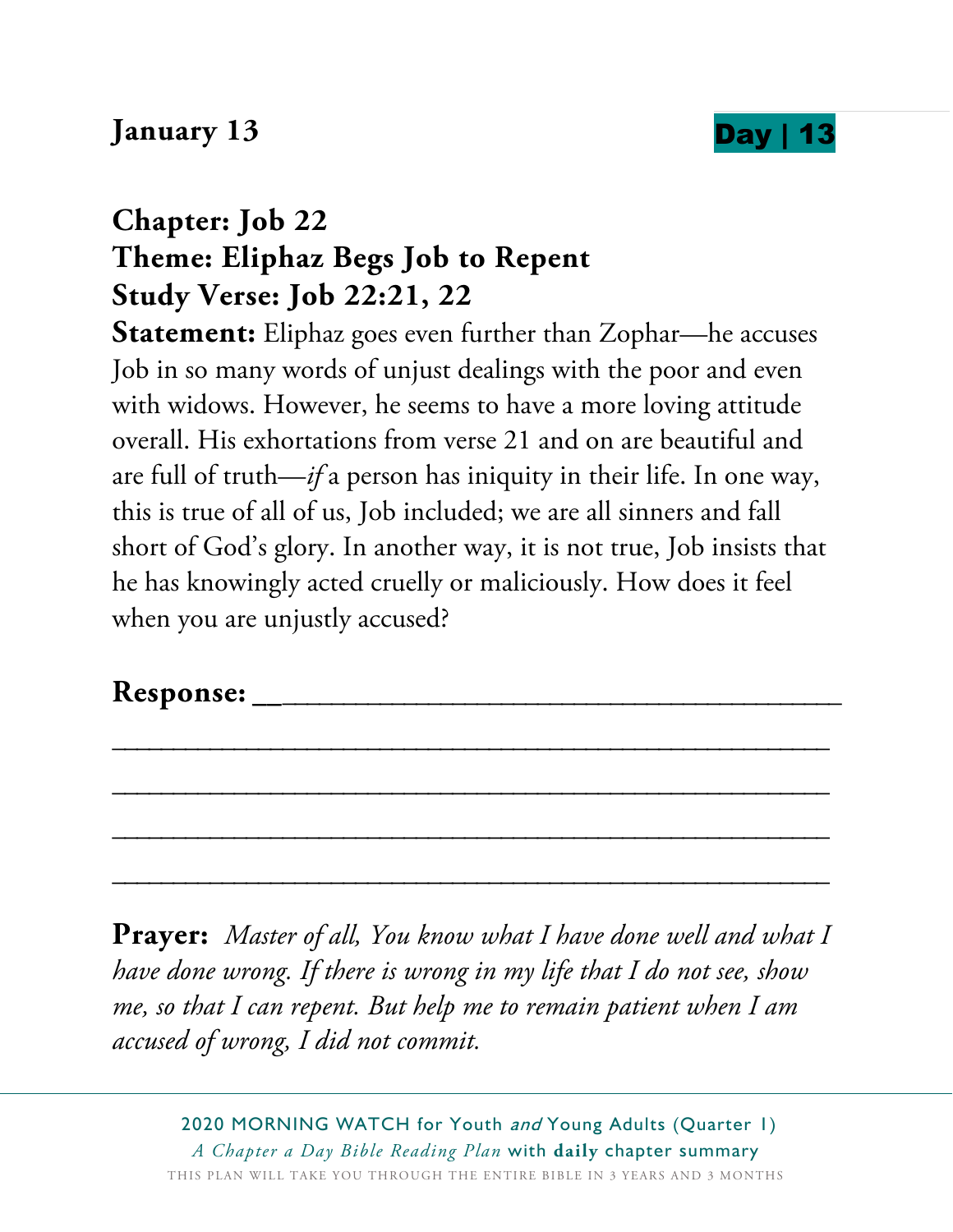

#### **January 14 Day** |

#### **Chapter: Job 23 Theme: Job in Despair Study Verse: Job 23:10**

**Statement:** Job can no longer bear being misunderstood by his friends. He longs to stand before God Himself and reason with *Him*—God Himself, Job knows, will understand and not judge him falsely. But he turns every way and can't see God. That's a painful place to be, and most humans spend some time there sooner or later. Have you felt abandoned by God? Were you able to cling, as Job does, to the truth that God knows what He is doing and will eventually bring you forth "as gold"?

#### **Response:** \_\_\_\_\_\_\_\_\_\_\_\_\_\_\_\_\_\_\_\_\_\_\_\_\_\_\_\_\_\_\_\_\_\_\_\_\_\_\_\_\_\_\_\_\_\_\_\_

**Prayer:** *O dear Jesus, I cling to You even when I can't see You; even when it seems You are acting unfairly and arbitrarily. I* know *You understand and will bring me through!* 

\_\_\_\_\_\_\_\_\_\_\_\_\_\_\_\_\_\_\_\_\_\_\_\_\_\_\_\_\_\_\_\_\_\_\_\_\_\_\_\_\_\_\_\_\_\_\_\_\_\_\_\_\_\_\_\_\_\_\_

\_\_\_\_\_\_\_\_\_\_\_\_\_\_\_\_\_\_\_\_\_\_\_\_\_\_\_\_\_\_\_\_\_\_\_\_\_\_\_\_\_\_\_\_\_\_\_\_\_\_\_\_\_\_\_\_\_\_\_

\_\_\_\_\_\_\_\_\_\_\_\_\_\_\_\_\_\_\_\_\_\_\_\_\_\_\_\_\_\_\_\_\_\_\_\_\_\_\_\_\_\_\_\_\_\_\_\_\_\_\_\_\_\_\_\_\_\_\_

\_\_\_\_\_\_\_\_\_\_\_\_\_\_\_\_\_\_\_\_\_\_\_\_\_\_\_\_\_\_\_\_\_\_\_\_\_\_\_\_\_\_\_\_\_\_\_\_\_\_\_\_\_\_\_\_\_\_\_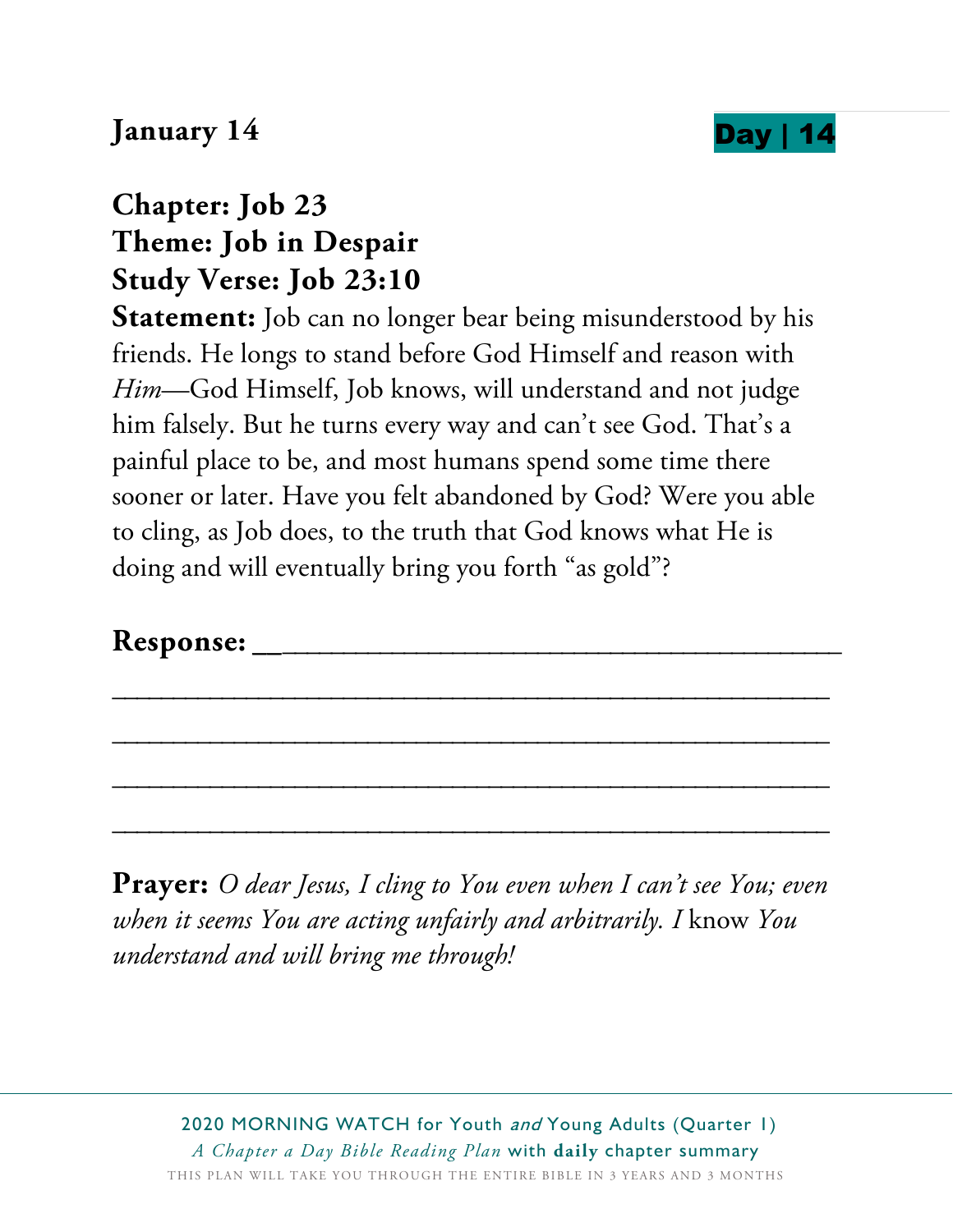#### **January 15 Day |**



#### **Chapter: Job 24 Theme: Job Questions God's Care Study Verse: Job 24:1**

**Statement:** Not only does it seem unfair to Job that he is being blamed for being wicked, it seems to him that even God doesn't care. He lists the things disobedient people do and seem to get away with. Toward the end of the chapter, he does say the grave (Sheol) will swallow up these people and their evil, but he would like to see God respond more obviously now. What do you do when you feel like this?

\_\_\_\_\_\_\_\_\_\_\_\_\_\_\_\_\_\_\_\_\_\_\_\_\_\_\_\_\_\_\_\_\_\_\_\_\_\_\_\_\_\_\_\_\_\_\_\_\_\_\_\_\_\_\_\_\_\_\_

\_\_\_\_\_\_\_\_\_\_\_\_\_\_\_\_\_\_\_\_\_\_\_\_\_\_\_\_\_\_\_\_\_\_\_\_\_\_\_\_\_\_\_\_\_\_\_\_\_\_\_\_\_\_\_\_\_\_\_

\_\_\_\_\_\_\_\_\_\_\_\_\_\_\_\_\_\_\_\_\_\_\_\_\_\_\_\_\_\_\_\_\_\_\_\_\_\_\_\_\_\_\_\_\_\_\_\_\_\_\_\_\_\_\_\_\_\_\_

\_\_\_\_\_\_\_\_\_\_\_\_\_\_\_\_\_\_\_\_\_\_\_\_\_\_\_\_\_\_\_\_\_\_\_\_\_\_\_\_\_\_\_\_\_\_\_\_\_\_\_\_\_\_\_\_\_\_\_

#### **Response:** \_\_\_\_\_\_\_\_\_\_\_\_\_\_\_\_\_\_\_\_\_\_\_\_\_\_\_\_\_\_\_\_\_\_\_\_\_\_\_\_\_\_\_\_\_\_\_\_

**Prayer:** *Lord God, You see all and know every act and thought of every human. Yet it does seem that wickedness sometimes faces no consequences. I am glad I have access to knowledge Job didn't, concerning the Great Controversy between You and Satan. But he was experiencing it—that battle. I want to meet him in heaven, after he has his reward, and ask him if it was worth it.*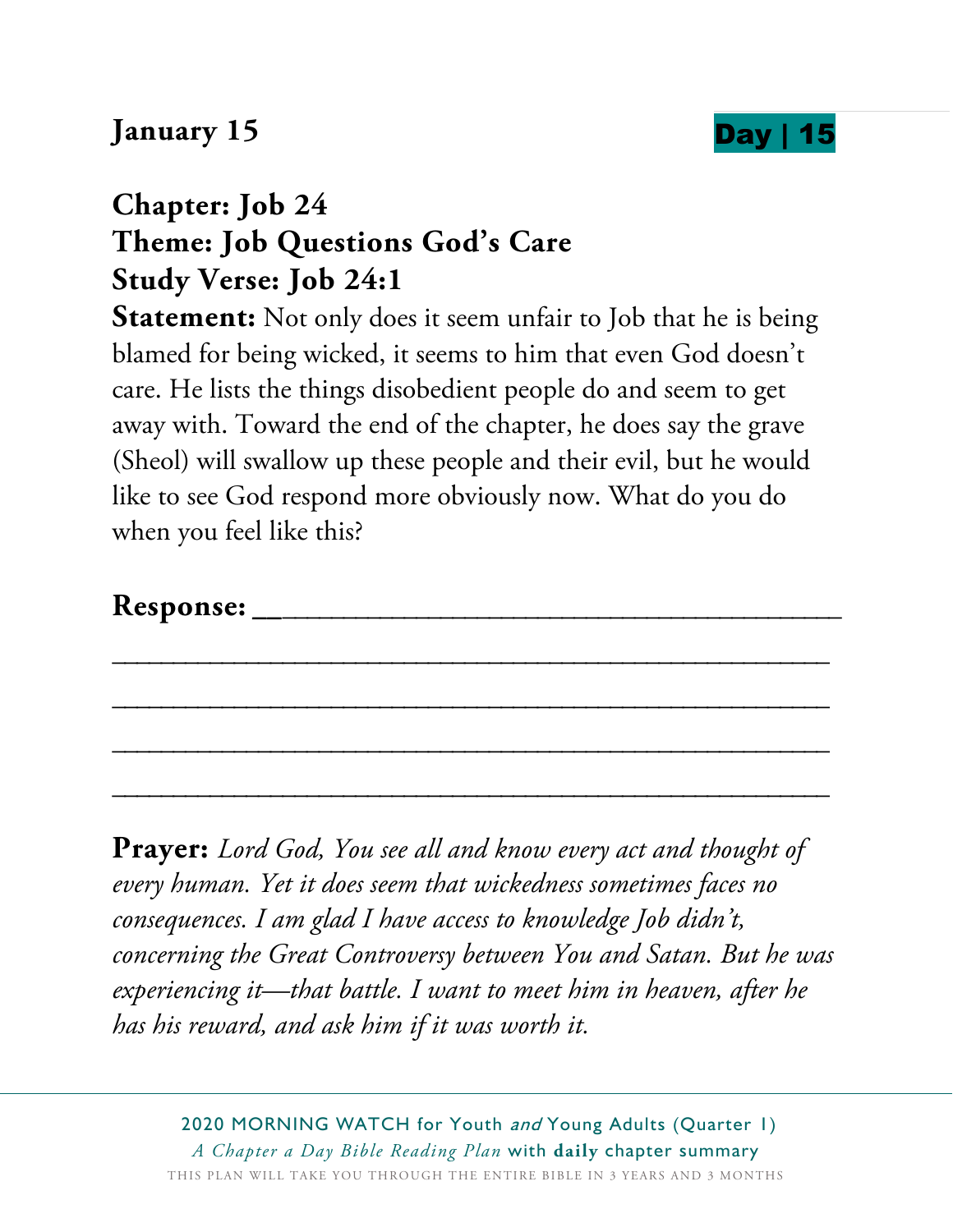#### **January 16 Day | 16 <b>Day** | 16 **Day** | 16 **Day** | 16 **Day** | 16 **Day** | 16 **Day** | 16 **Day** | 16 **Day** | 16 **Day** | 16 **Day** | 16 **Day** | 17 **Day** | 17 **Day** | 17 **Day** | 17 **Day** | 17 **Day** | 17 **Day** | 17 **Day** | 17



## **Chapter: Job 25 Theme: Bildad's Reply Study Verse: Job 25:4**

**Statement:** In this short speech, Bildad simply ascribes all this confusion to the fact that humans are sinful, period. How can any of us be good enough for God? We can't! That's true, but Bildad is mistaken when he seems to think God thinks of us as worms or maggots. God considers us worth the life of His Son! When you feel worthless, remember that!

\_\_\_\_\_\_\_\_\_\_\_\_\_\_\_\_\_\_\_\_\_\_\_\_\_\_\_\_\_\_\_\_\_\_\_\_\_\_\_\_\_\_\_\_\_\_\_\_\_\_\_\_\_\_\_\_\_\_\_

\_\_\_\_\_\_\_\_\_\_\_\_\_\_\_\_\_\_\_\_\_\_\_\_\_\_\_\_\_\_\_\_\_\_\_\_\_\_\_\_\_\_\_\_\_\_\_\_\_\_\_\_\_\_\_\_\_\_\_

\_\_\_\_\_\_\_\_\_\_\_\_\_\_\_\_\_\_\_\_\_\_\_\_\_\_\_\_\_\_\_\_\_\_\_\_\_\_\_\_\_\_\_\_\_\_\_\_\_\_\_\_\_\_\_\_\_\_\_

\_\_\_\_\_\_\_\_\_\_\_\_\_\_\_\_\_\_\_\_\_\_\_\_\_\_\_\_\_\_\_\_\_\_\_\_\_\_\_\_\_\_\_\_\_\_\_\_\_\_\_\_\_\_\_\_\_\_\_

\_\_\_\_\_\_\_\_\_\_\_\_\_\_\_\_\_\_\_\_\_\_\_\_\_\_\_\_\_\_\_\_\_\_\_\_\_\_\_\_\_\_\_\_\_\_\_\_\_\_\_\_\_\_\_\_\_\_\_

\_\_\_\_\_\_\_\_\_\_\_\_\_\_\_\_\_\_\_\_\_\_\_\_\_\_\_\_\_\_\_\_\_\_\_\_\_\_\_\_\_\_\_\_\_\_\_\_\_\_\_\_\_\_\_\_\_\_\_

**Prayer:** *Dear Father, I am glad I live in times after Jesus came. They had the promise of it for many centuries, but we have the fact! I will remember this when I am sad, lonely, or feel inadequate.*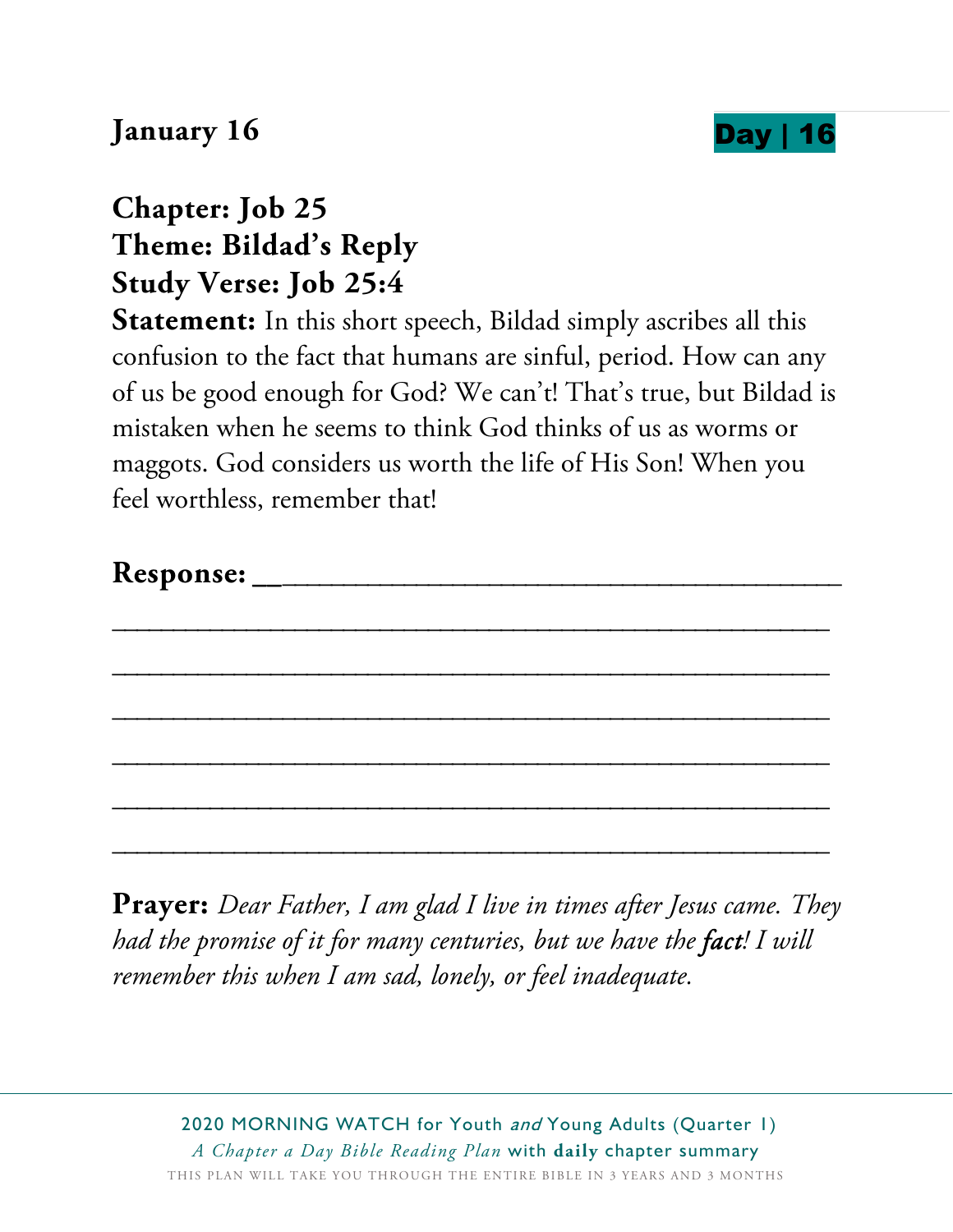#### **January 17 Day** |



#### **Chapter: Job 26 Theme: Job Rebukes Bildad Study Verse: Job 26:14**

**Statement:** Job seems quite sarcastic in his reply to Bildad. "What a big help you are, just pointing out our imperfections!" he says. But then, notice, Job does what he has done before, praising God's power and glory, despite his unhappiness and confusion. Again, he uses language much like the language God will use in His eventual response near the end of the book. Job has no doubts about God's might. He just wishes he understood Him better!

\_\_\_\_\_\_\_\_\_\_\_\_\_\_\_\_\_\_\_\_\_\_\_\_\_\_\_\_\_\_\_\_\_\_\_\_\_\_\_\_\_\_\_\_\_\_\_\_\_\_\_\_\_\_\_\_\_\_\_

\_\_\_\_\_\_\_\_\_\_\_\_\_\_\_\_\_\_\_\_\_\_\_\_\_\_\_\_\_\_\_\_\_\_\_\_\_\_\_\_\_\_\_\_\_\_\_\_\_\_\_\_\_\_\_\_\_\_\_

\_\_\_\_\_\_\_\_\_\_\_\_\_\_\_\_\_\_\_\_\_\_\_\_\_\_\_\_\_\_\_\_\_\_\_\_\_\_\_\_\_\_\_\_\_\_\_\_\_\_\_\_\_\_\_\_\_\_\_

\_\_\_\_\_\_\_\_\_\_\_\_\_\_\_\_\_\_\_\_\_\_\_\_\_\_\_\_\_\_\_\_\_\_\_\_\_\_\_\_\_\_\_\_\_\_\_\_\_\_\_\_\_\_\_\_\_\_\_

#### **Response:** \_\_\_\_\_\_\_\_\_\_\_\_\_\_\_\_\_\_\_\_\_\_\_\_\_\_\_\_\_\_\_\_\_\_\_\_\_\_\_\_\_\_\_\_\_\_\_\_

**Prayer:** *Almighty God, when I look at the earth and the stars, the waves of the ocean, the brightness of a bird or butterfly, I remember Your works, even when I am confused or afraid, and I trust You.*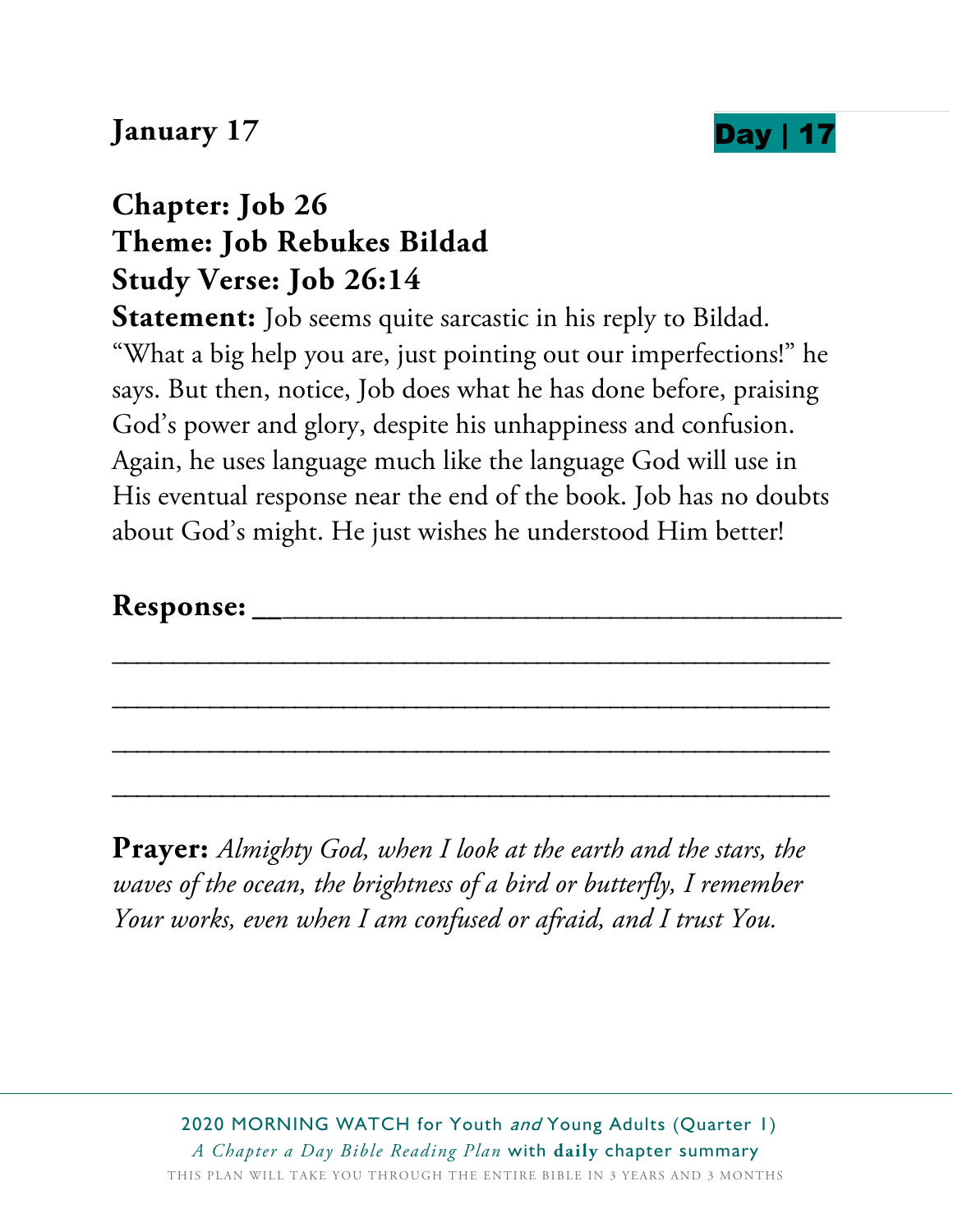#### **January 18 Day | 18**



#### **Chapter: Job 27 Theme: Job Declares His Truth Study Verse: Job 27:6**

**Statement:** Job agrees with all his friends that God will judge the wicked. But he says that if he agreed with them that he is one of those wicked ones, he would be lying. He will not bow down and agree that he must have done *something* to deserve all this sorrow. He will simply cling to God, no matter what. Where can you find hope or faith in this chapter?

| n<br><b>Response:</b> |  |
|-----------------------|--|
|-----------------------|--|

\_\_\_\_\_\_\_\_\_\_\_\_\_\_\_\_\_\_\_\_\_\_\_\_\_\_\_\_\_\_\_\_\_\_\_\_\_\_\_\_\_\_\_\_\_\_\_\_\_\_\_\_\_\_\_\_\_\_\_

\_\_\_\_\_\_\_\_\_\_\_\_\_\_\_\_\_\_\_\_\_\_\_\_\_\_\_\_\_\_\_\_\_\_\_\_\_\_\_\_\_\_\_\_\_\_\_\_\_\_\_\_\_\_\_\_\_\_\_

\_\_\_\_\_\_\_\_\_\_\_\_\_\_\_\_\_\_\_\_\_\_\_\_\_\_\_\_\_\_\_\_\_\_\_\_\_\_\_\_\_\_\_\_\_\_\_\_\_\_\_\_\_\_\_\_\_\_\_

\_\_\_\_\_\_\_\_\_\_\_\_\_\_\_\_\_\_\_\_\_\_\_\_\_\_\_\_\_\_\_\_\_\_\_\_\_\_\_\_\_\_\_\_\_\_\_\_\_\_\_\_\_\_\_\_\_\_\_

**Prayer:** *Holy One, You are so high above us that we can never claim to be righteous like You. But if we have clean consciences, we can and do and will cling to You, and to Your righteousness!*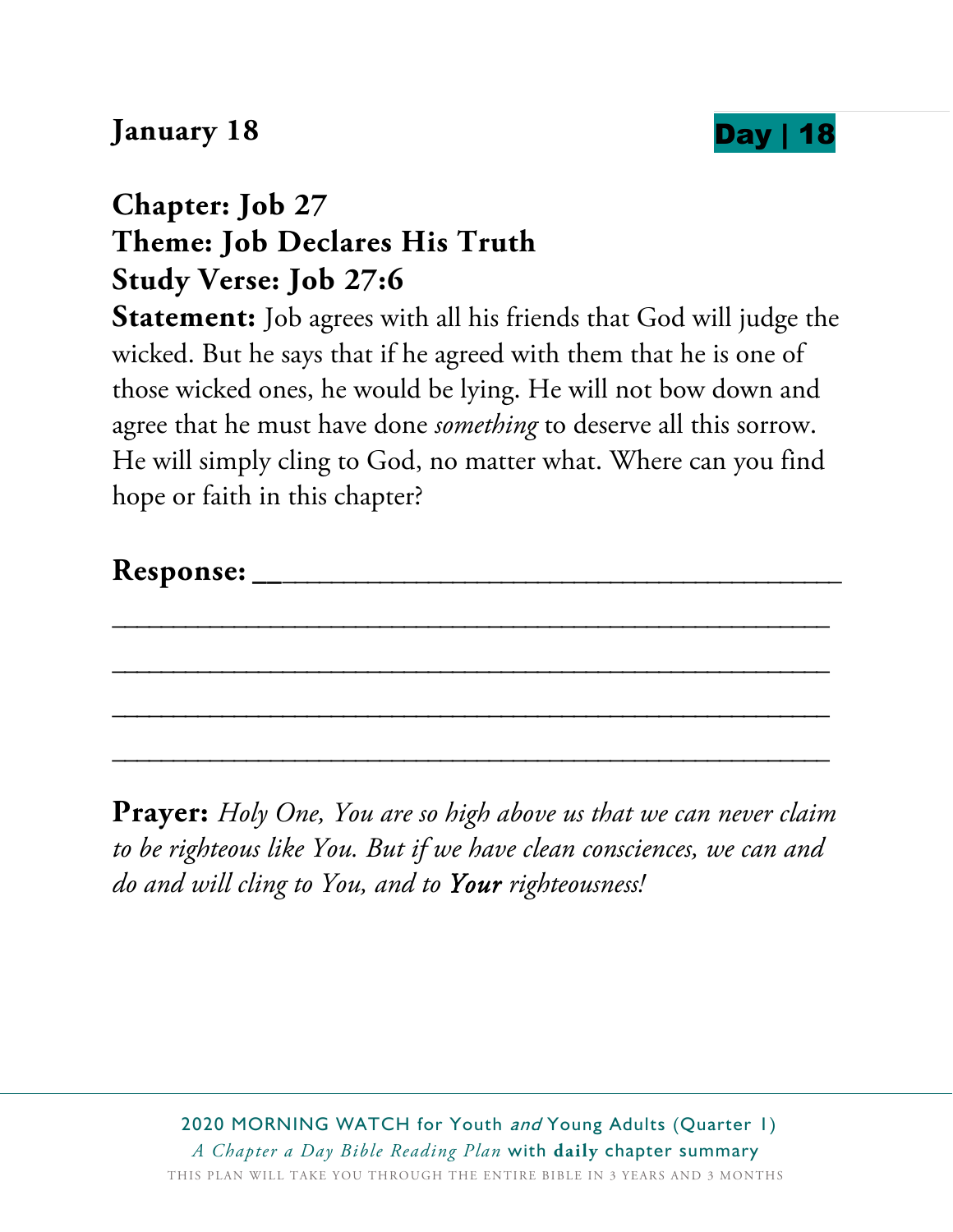#### **January 19 Day |**



#### **Chapter: Job 28 Theme: Mining for Wisdom Study Verse: Job 28:23**

**Statement:** Job speaks of the treasures of the earth, and the difficulties and dangers humans face in digging them up. But, he says, finding wisdom is even harder. You can't go look for it somewhere in the ground or weigh it or measure or set a value on it. Only God knows it. So, we see that no matter how angry and depressed Job is about his own lack of understanding of why these things are happening to him, he *knows* that God does understand. He hangs his whole life on that fact.

#### **Response:** \_\_\_\_\_\_\_\_\_\_\_\_\_\_\_\_\_\_\_\_\_\_\_\_\_\_\_\_\_\_\_\_\_\_\_\_\_\_\_\_\_\_\_\_\_\_\_\_

**Prayer:** *Father of all humankind, You have made it simple for us: wisdom is simply trusting You, no matter how clueless we feel!* 

\_\_\_\_\_\_\_\_\_\_\_\_\_\_\_\_\_\_\_\_\_\_\_\_\_\_\_\_\_\_\_\_\_\_\_\_\_\_\_\_\_\_\_\_\_\_\_\_\_\_\_\_\_\_\_\_\_\_\_

\_\_\_\_\_\_\_\_\_\_\_\_\_\_\_\_\_\_\_\_\_\_\_\_\_\_\_\_\_\_\_\_\_\_\_\_\_\_\_\_\_\_\_\_\_\_\_\_\_\_\_\_\_\_\_\_\_\_\_

\_\_\_\_\_\_\_\_\_\_\_\_\_\_\_\_\_\_\_\_\_\_\_\_\_\_\_\_\_\_\_\_\_\_\_\_\_\_\_\_\_\_\_\_\_\_\_\_\_\_\_\_\_\_\_\_\_\_\_

\_\_\_\_\_\_\_\_\_\_\_\_\_\_\_\_\_\_\_\_\_\_\_\_\_\_\_\_\_\_\_\_\_\_\_\_\_\_\_\_\_\_\_\_\_\_\_\_\_\_\_\_\_\_\_\_\_\_\_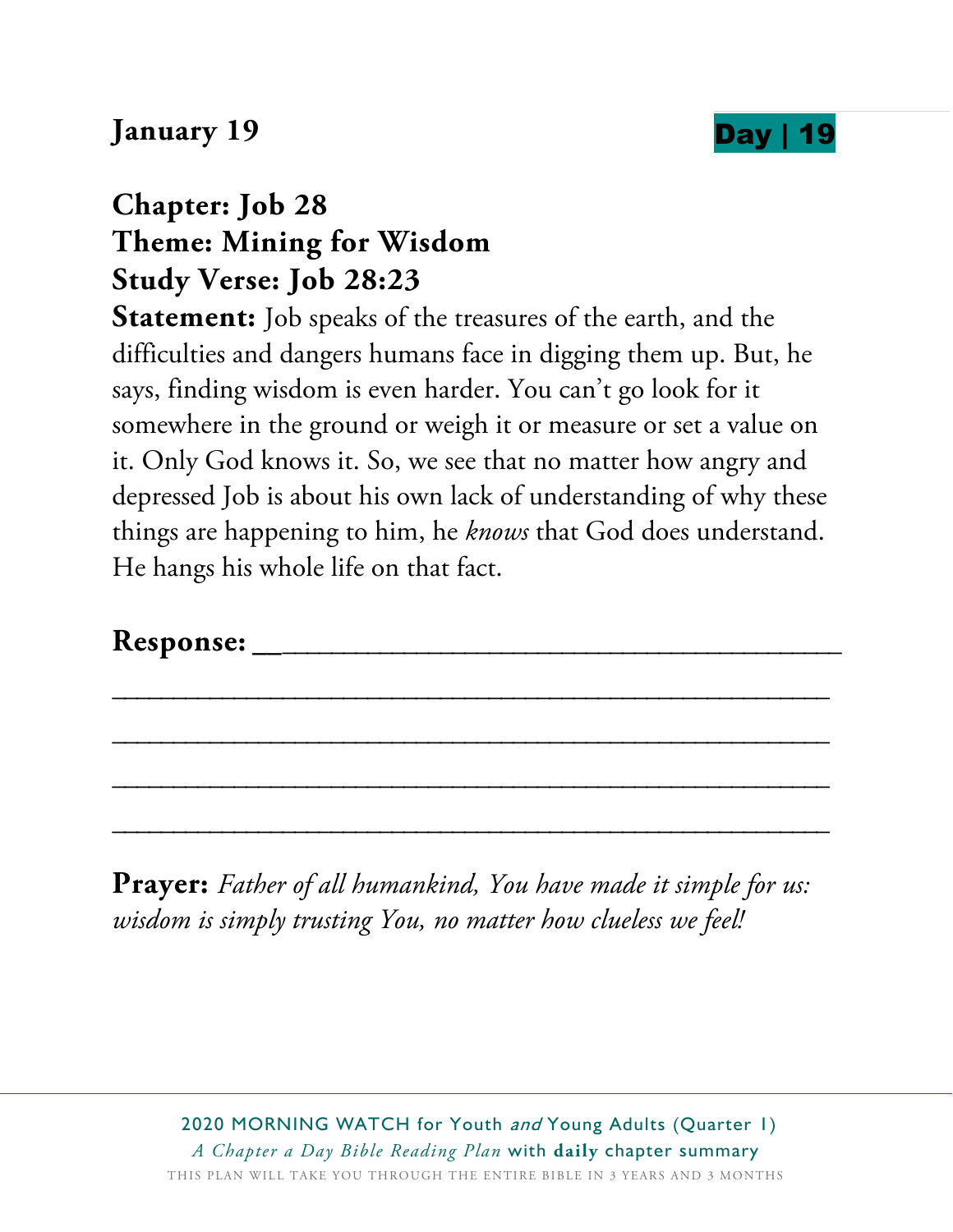#### **January 20** Day | 20



#### **Chapter: Job 29 Theme: Job Laments the Good Old Days Study Verse: Job 29:2, 3**

**Statement:** We forget, sometimes, how much reason Job had for immense sorrow. Sure, he's lost his possessions, and even his health. But he's lost his children, too—all of them! There is nothing so hard to face as that. Job remembers when his children were around him and people looked up to him. How he mourns for his great loss! What losses have you faced? Did you, too, become angry and depressed, but still cling to faith no matter what?

\_\_\_\_\_\_\_\_\_\_\_\_\_\_\_\_\_\_\_\_\_\_\_\_\_\_\_\_\_\_\_\_\_\_\_\_\_\_\_\_\_\_\_\_\_\_\_\_\_\_\_\_\_\_\_\_\_\_\_

\_\_\_\_\_\_\_\_\_\_\_\_\_\_\_\_\_\_\_\_\_\_\_\_\_\_\_\_\_\_\_\_\_\_\_\_\_\_\_\_\_\_\_\_\_\_\_\_\_\_\_\_\_\_\_\_\_\_\_

\_\_\_\_\_\_\_\_\_\_\_\_\_\_\_\_\_\_\_\_\_\_\_\_\_\_\_\_\_\_\_\_\_\_\_\_\_\_\_\_\_\_\_\_\_\_\_\_\_\_\_\_\_\_\_\_\_\_\_

\_\_\_\_\_\_\_\_\_\_\_\_\_\_\_\_\_\_\_\_\_\_\_\_\_\_\_\_\_\_\_\_\_\_\_\_\_\_\_\_\_\_\_\_\_\_\_\_\_\_\_\_\_\_\_\_\_\_\_

#### **Response:** \_\_\_\_\_\_\_\_\_\_\_\_\_\_\_\_\_\_\_\_\_\_\_\_\_\_\_\_\_\_\_\_\_\_\_\_\_\_\_\_\_\_\_\_\_\_\_\_

**Prayer:** *Dear God, I'm so glad that I live in an age when we know that Job will once again see all his children, and they will gather around him with joy. How surprised he will be to learn that we all still honor him and learn of him, all these years later!*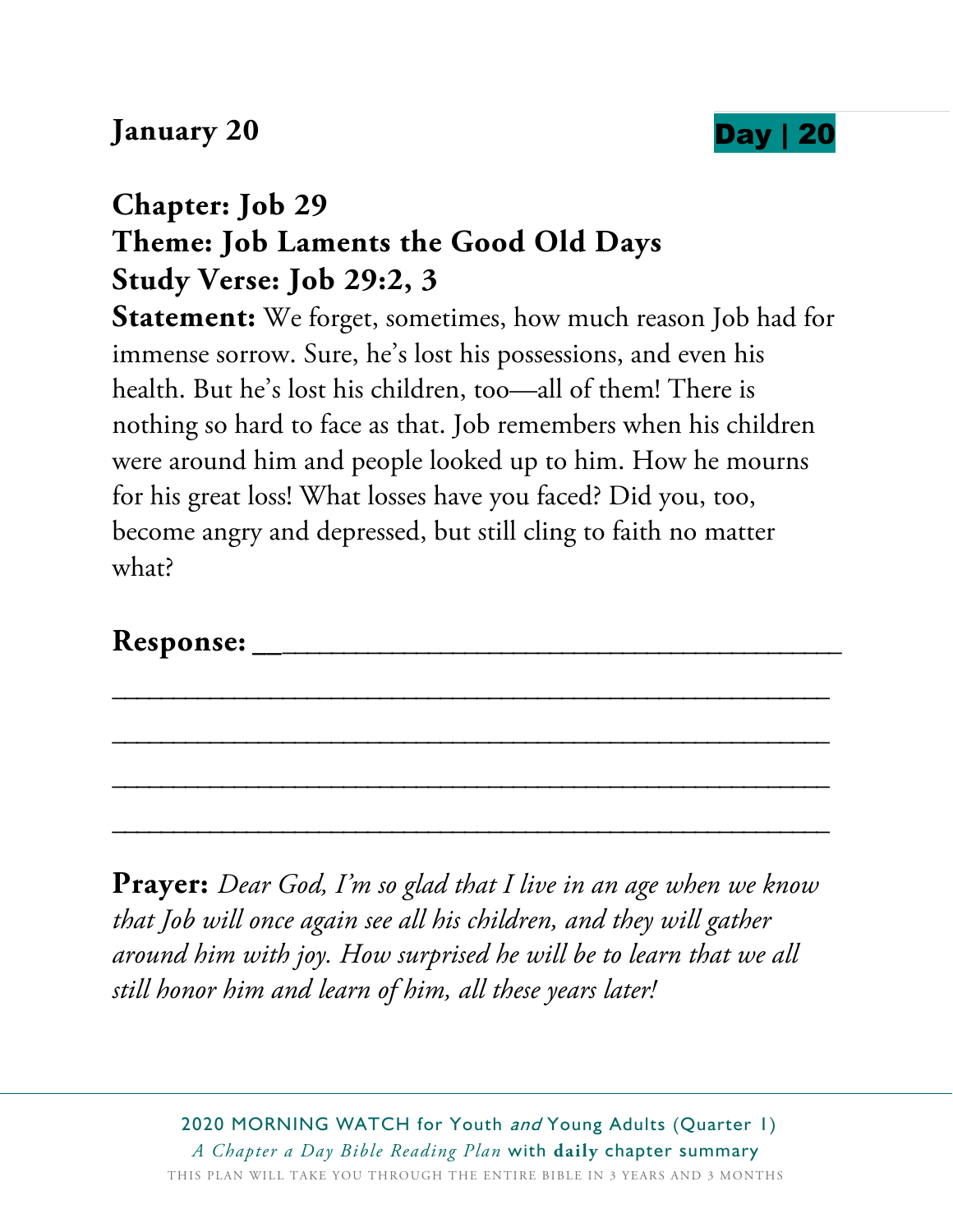#### **January 21 Day**



#### **Chapter: Job 30 Theme: Job Cries Out to God Study Verse: Job 30:16, 17**

**Statement:** Then Job compares how his life is now with those long-gone days. People who were the poorest and lowest of the whole community now taunt him and even spit at him. It seems everyone thinks Job must have deserved it. He cries out to God, but feels God is not answering. Do you think maybe what he longs for most is just to know that God is *there*, even if nothing changes?

| $\blacksquare$<br><b>Response:</b> |  |
|------------------------------------|--|
|                                    |  |

\_\_\_\_\_\_\_\_\_\_\_\_\_\_\_\_\_\_\_\_\_\_\_\_\_\_\_\_\_\_\_\_\_\_\_\_\_\_\_\_\_\_\_\_\_\_\_\_\_\_\_\_\_\_\_\_\_\_\_

\_\_\_\_\_\_\_\_\_\_\_\_\_\_\_\_\_\_\_\_\_\_\_\_\_\_\_\_\_\_\_\_\_\_\_\_\_\_\_\_\_\_\_\_\_\_\_\_\_\_\_\_\_\_\_\_\_\_\_

\_\_\_\_\_\_\_\_\_\_\_\_\_\_\_\_\_\_\_\_\_\_\_\_\_\_\_\_\_\_\_\_\_\_\_\_\_\_\_\_\_\_\_\_\_\_\_\_\_\_\_\_\_\_\_\_\_\_\_

\_\_\_\_\_\_\_\_\_\_\_\_\_\_\_\_\_\_\_\_\_\_\_\_\_\_\_\_\_\_\_\_\_\_\_\_\_\_\_\_\_\_\_\_\_\_\_\_\_\_\_\_\_\_\_\_\_\_\_

\_\_\_\_\_\_\_\_\_\_\_\_\_\_\_\_\_\_\_\_\_\_\_\_\_\_\_\_\_\_\_\_\_\_\_\_\_\_\_\_\_\_\_\_\_\_\_\_\_\_\_\_\_\_\_\_\_\_\_

\_\_\_\_\_\_\_\_\_\_\_\_\_\_\_\_\_\_\_\_\_\_\_\_\_\_\_\_\_\_\_\_\_\_\_\_\_\_\_\_\_\_\_\_\_\_\_\_\_\_\_\_\_\_\_\_\_\_\_

\_\_\_\_\_\_\_\_\_\_\_\_\_\_\_\_\_\_\_\_\_\_\_\_\_\_\_\_\_\_\_\_\_\_\_\_\_\_\_\_\_\_\_\_\_\_\_\_\_\_\_\_\_\_\_\_\_\_\_

**Prayer:** *Lord, I know that what I most long for is just to know You are here with me, even if You are silent.*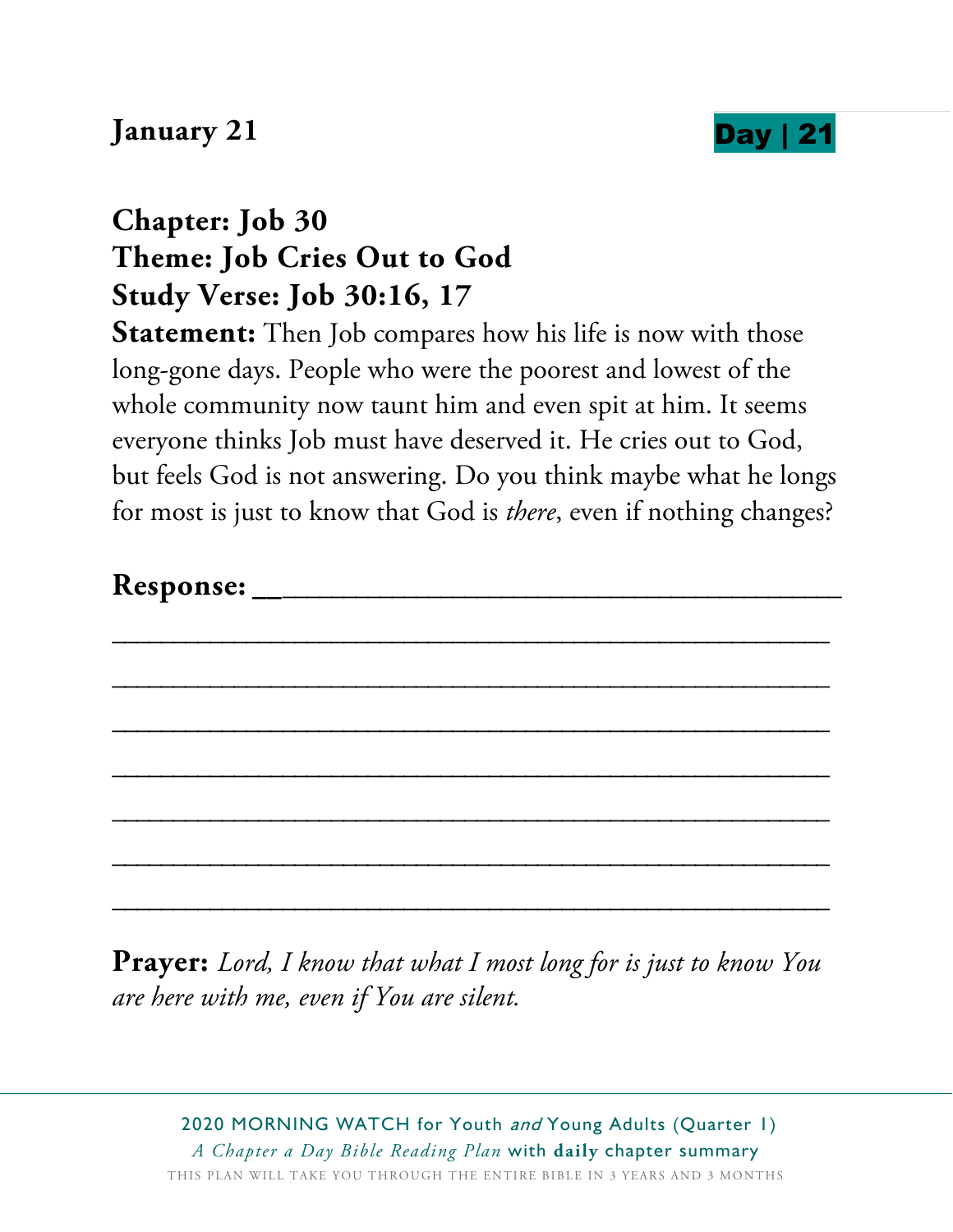#### **January 22 Day**



#### **Chapter: Job 31 Theme: Job Lays His Heart Bare Study Verse: Job 31:5, 6**

**Statement:** He has always held that he is innocent and does not deserve his calamity. Now, Job goes further, listing categories of sins, and calling God to witness that he is not guilty of any of them. If he is, let God declare his guilt and show him his wrongs, he begs. With his friends as his witnesses, he says that if God knows of wrong against him, He should bring it up.

\_\_\_\_\_\_\_\_\_\_\_\_\_\_\_\_\_\_\_\_\_\_\_\_\_\_\_\_\_\_\_\_\_\_\_\_\_\_\_\_\_\_\_\_\_\_\_\_\_\_\_\_\_\_\_\_\_\_\_

\_\_\_\_\_\_\_\_\_\_\_\_\_\_\_\_\_\_\_\_\_\_\_\_\_\_\_\_\_\_\_\_\_\_\_\_\_\_\_\_\_\_\_\_\_\_\_\_\_\_\_\_\_\_\_\_\_\_\_

\_\_\_\_\_\_\_\_\_\_\_\_\_\_\_\_\_\_\_\_\_\_\_\_\_\_\_\_\_\_\_\_\_\_\_\_\_\_\_\_\_\_\_\_\_\_\_\_\_\_\_\_\_\_\_\_\_\_\_

\_\_\_\_\_\_\_\_\_\_\_\_\_\_\_\_\_\_\_\_\_\_\_\_\_\_\_\_\_\_\_\_\_\_\_\_\_\_\_\_\_\_\_\_\_\_\_\_\_\_\_\_\_\_\_\_\_\_\_

**Prayer:** *Dear Jesus, You must have wept with Job, even though he couldn't hear You. I know (Job showed often that he knew, too) that You are there, and You will ultimately prevail.*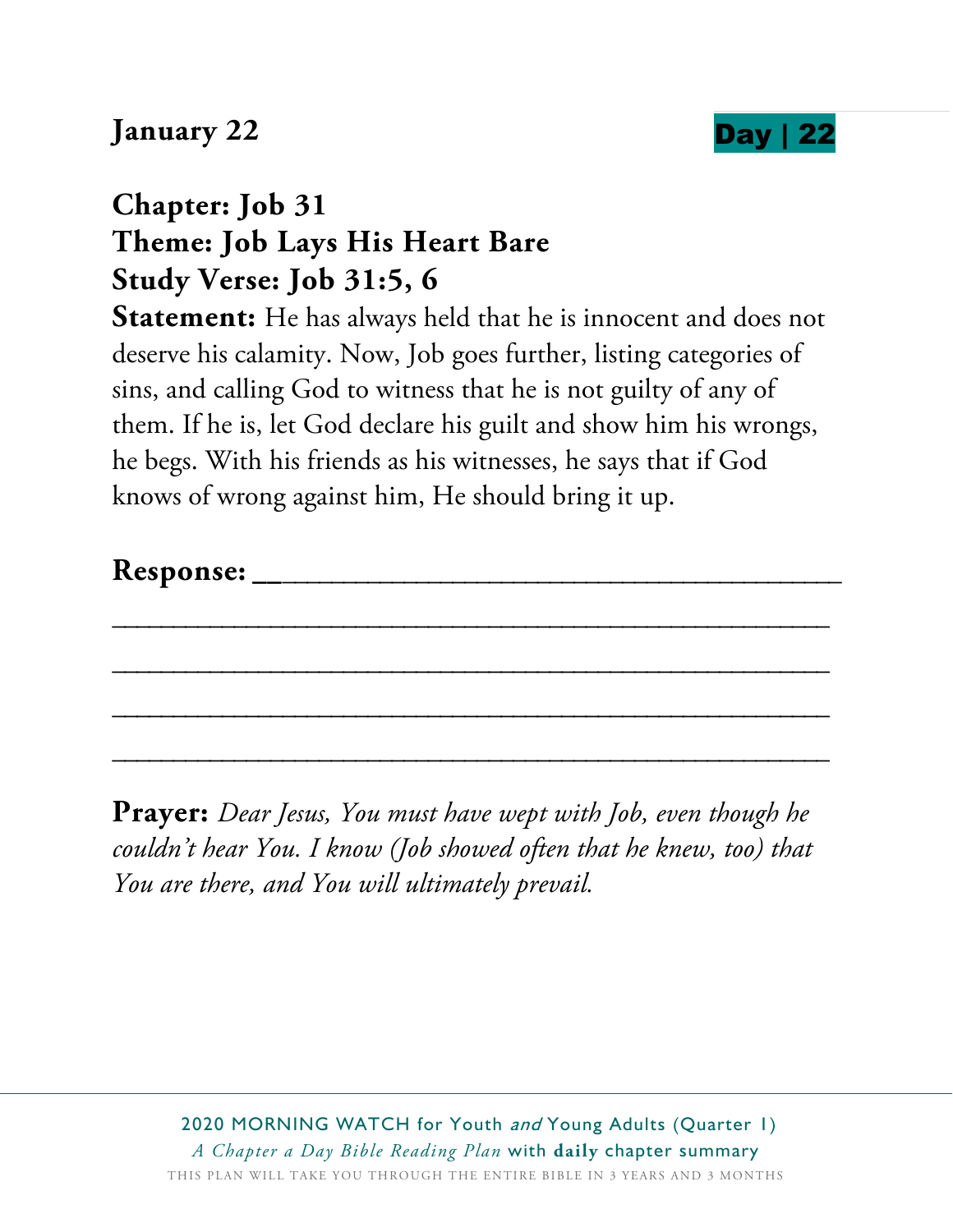#### **January 23 Day** |



#### **Chapter: Job 32 Theme: Elihu Has His Turn Study Verse: Job 32:7, 8**

**Statement:** All this time, these three friends of Job have been arguing and debating, and there has been a much younger man, Elihu, sitting by, feeling he should not speak up. Now he does. He is angry that Job still asserts his integrity. He says that he, too, though he is young, has his own opinions, and will now share them. In verse 14 he says he will not reply to Job with their arguments. We will see if Elihu has anything different to add to the discussion.

#### **Response:** \_\_\_\_\_\_\_\_\_\_\_\_\_\_\_\_\_\_\_\_\_\_\_\_\_\_\_\_\_\_\_\_\_\_\_\_\_\_\_\_\_\_\_\_\_\_\_\_

**Prayer:** *Lord, I, too, am young, and wait on the wisdom of my elders. But sometimes I feel I have to speak up. Help me to be wise and respectful when I do.* 

\_\_\_\_\_\_\_\_\_\_\_\_\_\_\_\_\_\_\_\_\_\_\_\_\_\_\_\_\_\_\_\_\_\_\_\_\_\_\_\_\_\_\_\_\_\_\_\_\_\_\_\_\_\_\_\_\_\_\_

\_\_\_\_\_\_\_\_\_\_\_\_\_\_\_\_\_\_\_\_\_\_\_\_\_\_\_\_\_\_\_\_\_\_\_\_\_\_\_\_\_\_\_\_\_\_\_\_\_\_\_\_\_\_\_\_\_\_\_

\_\_\_\_\_\_\_\_\_\_\_\_\_\_\_\_\_\_\_\_\_\_\_\_\_\_\_\_\_\_\_\_\_\_\_\_\_\_\_\_\_\_\_\_\_\_\_\_\_\_\_\_\_\_\_\_\_\_\_

\_\_\_\_\_\_\_\_\_\_\_\_\_\_\_\_\_\_\_\_\_\_\_\_\_\_\_\_\_\_\_\_\_\_\_\_\_\_\_\_\_\_\_\_\_\_\_\_\_\_\_\_\_\_\_\_\_\_\_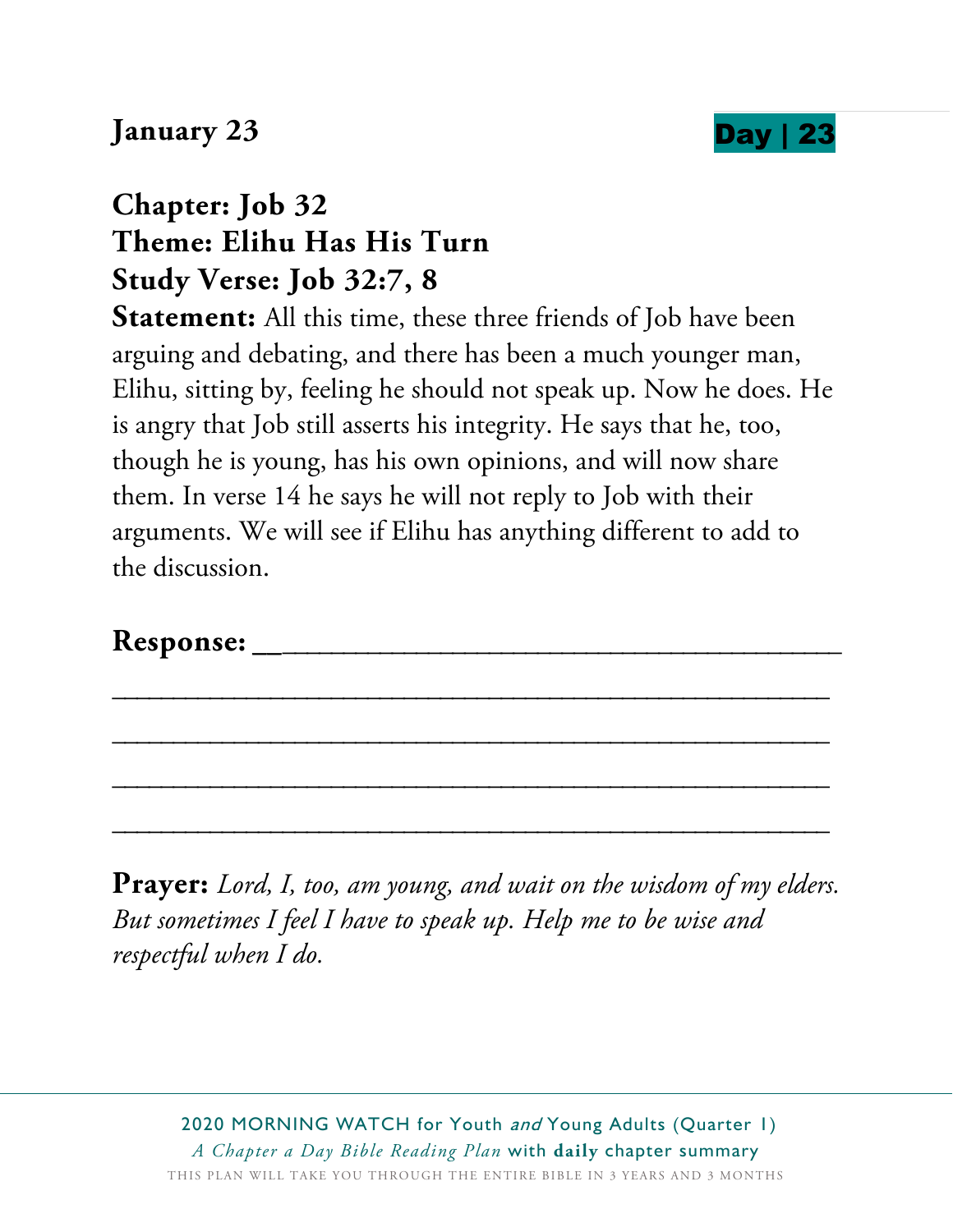

## **Chapter: Job 33 Theme: Elihu's Self-proclaimed Wisdom Study Verse: Job 33:4**

**Statement:** Well, what do you think so far of the speech of this young man in the presence of his elders? There is definitely truth in it; make a list of the truths you find. But does he really say anything different than the others said? Doesn't he still accuse Job of being secretly sinful and implore him to repent? If you were Job, what parts of this chapter might you respond positively or negatively to, and why?

\_\_\_\_\_\_\_\_\_\_\_\_\_\_\_\_\_\_\_\_\_\_\_\_\_\_\_\_\_\_\_\_\_\_\_\_\_\_\_\_\_\_\_\_\_\_\_\_\_\_\_\_\_\_\_\_\_\_\_

\_\_\_\_\_\_\_\_\_\_\_\_\_\_\_\_\_\_\_\_\_\_\_\_\_\_\_\_\_\_\_\_\_\_\_\_\_\_\_\_\_\_\_\_\_\_\_\_\_\_\_\_\_\_\_\_\_\_\_

\_\_\_\_\_\_\_\_\_\_\_\_\_\_\_\_\_\_\_\_\_\_\_\_\_\_\_\_\_\_\_\_\_\_\_\_\_\_\_\_\_\_\_\_\_\_\_\_\_\_\_\_\_\_\_\_\_\_\_

\_\_\_\_\_\_\_\_\_\_\_\_\_\_\_\_\_\_\_\_\_\_\_\_\_\_\_\_\_\_\_\_\_\_\_\_\_\_\_\_\_\_\_\_\_\_\_\_\_\_\_\_\_\_\_\_\_\_\_

#### **Response:** \_\_\_\_\_\_\_\_\_\_\_\_\_\_\_\_\_\_\_\_\_\_\_\_\_\_\_\_\_\_\_\_\_\_\_\_\_\_\_\_\_\_\_\_\_\_\_\_

**Prayer:** *God of all wisdom, You do speak even in the confused speech of mortals. This young man points out that it is not for us to judge how You choose to do things. But compassion seems lacking, and You have said you value that most of all. Help me to be compassionate and respectful of others, especially when they are in trouble.*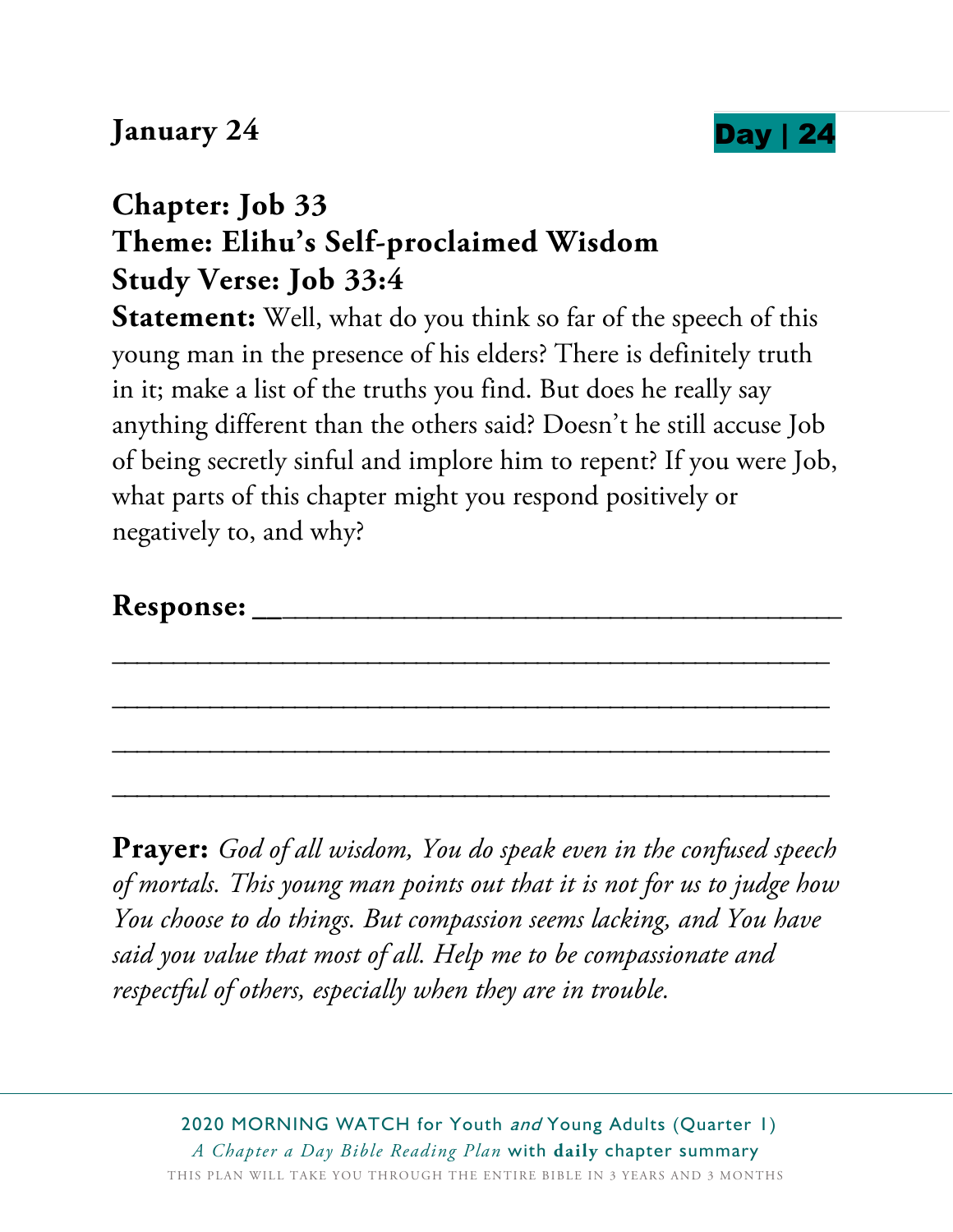#### **January 25 Day**



## **Chapter: Job 34 Theme: Elihu Continues Study Verse: Job 34:21, 22**

**Statement:** Now Elihu becomes sarcastic and judgmental, just as the others have before. He throws down all Job's arguments and complaints and not only believes that Job must be wicked (see v. 11) but that he is adding to his wickedness by all this complaining. Do you think he's right? Is it allowed for us to be angry with God? Job certainly has been. Has he crossed the line to disrespect, sometimes, in your opinion?

| Response: |
|-----------|
|-----------|

\_\_\_\_\_\_\_\_\_\_\_\_\_\_\_\_\_\_\_\_\_\_\_\_\_\_\_\_\_\_\_\_\_\_\_\_\_\_\_\_\_\_\_\_\_\_\_\_\_\_\_\_\_\_\_\_\_\_\_

\_\_\_\_\_\_\_\_\_\_\_\_\_\_\_\_\_\_\_\_\_\_\_\_\_\_\_\_\_\_\_\_\_\_\_\_\_\_\_\_\_\_\_\_\_\_\_\_\_\_\_\_\_\_\_\_\_\_\_

\_\_\_\_\_\_\_\_\_\_\_\_\_\_\_\_\_\_\_\_\_\_\_\_\_\_\_\_\_\_\_\_\_\_\_\_\_\_\_\_\_\_\_\_\_\_\_\_\_\_\_\_\_\_\_\_\_\_\_

\_\_\_\_\_\_\_\_\_\_\_\_\_\_\_\_\_\_\_\_\_\_\_\_\_\_\_\_\_\_\_\_\_\_\_\_\_\_\_\_\_\_\_\_\_\_\_\_\_\_\_\_\_\_\_\_\_\_\_

**Prayer:** *Almighty God, I confess, I have been angry with You. Whether I've told You about it or not, of course You have known it. I repent if I've ever thought You were treating me wrongly, because I know You never do. On the other hand, I do want to be completely honest with You concerning my feelings, good and bad. Who else can help me deal with them if not You?*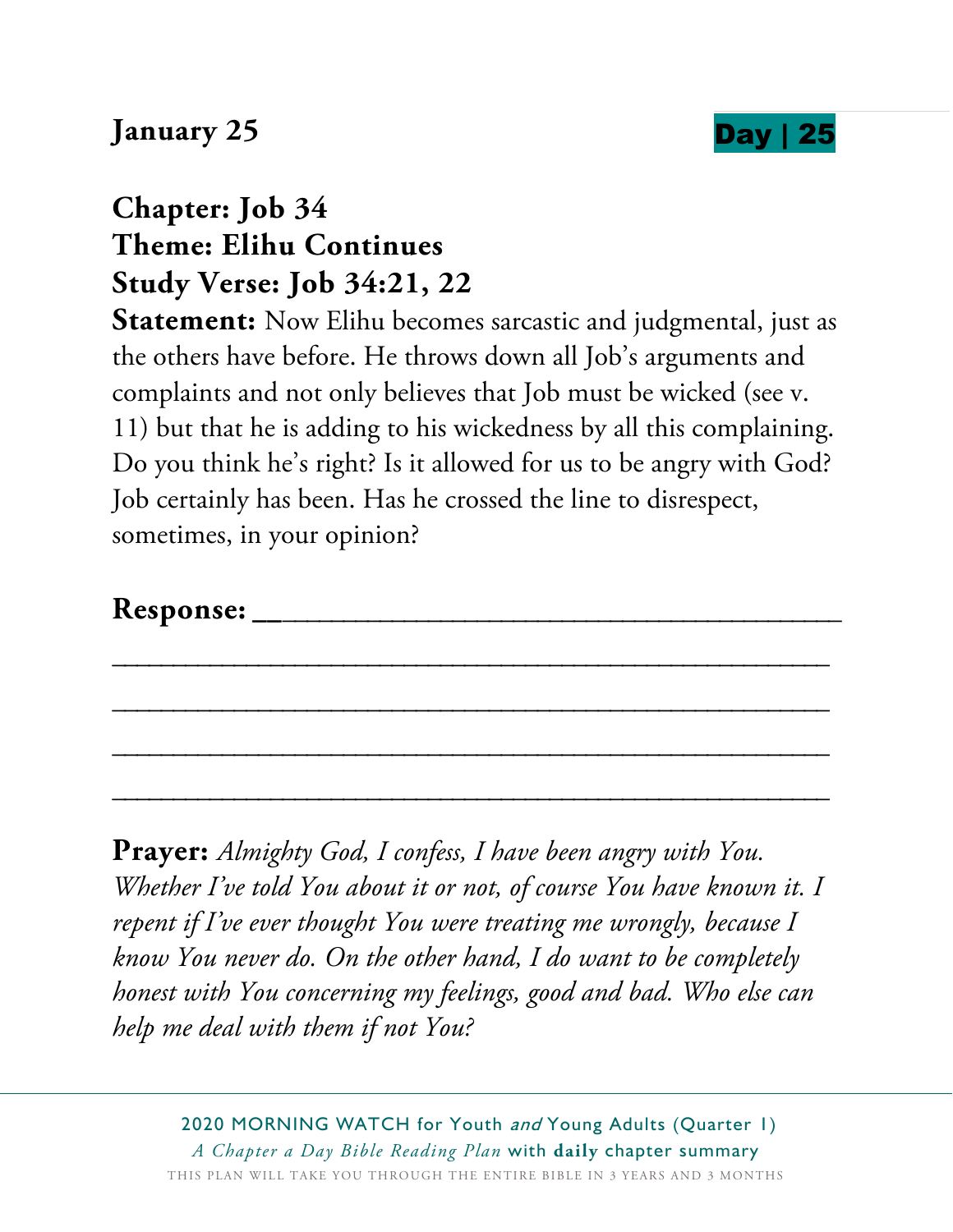#### **January 26 Day | 2012**



#### **Chapter: Job 35 Theme: Elihu Rebukes Job Again Study Verse: Job 35:10, 11**

**Statement:** Again, there is truth in this young man's words. In fact, if you pay attention, you will find that some of what he says is similar to what God is going to say in a few chapters. But he is still very angry and sarcastic with Job. Since Elihu is young, he may not even have children. How can he know what it would be like to lose them all? In all our dealings with each other we must be humble and compassionate.

\_\_\_\_\_\_\_\_\_\_\_\_\_\_\_\_\_\_\_\_\_\_\_\_\_\_\_\_\_\_\_\_\_\_\_\_\_\_\_\_\_\_\_\_\_\_\_\_\_\_\_\_\_\_\_\_\_\_\_

\_\_\_\_\_\_\_\_\_\_\_\_\_\_\_\_\_\_\_\_\_\_\_\_\_\_\_\_\_\_\_\_\_\_\_\_\_\_\_\_\_\_\_\_\_\_\_\_\_\_\_\_\_\_\_\_\_\_\_

\_\_\_\_\_\_\_\_\_\_\_\_\_\_\_\_\_\_\_\_\_\_\_\_\_\_\_\_\_\_\_\_\_\_\_\_\_\_\_\_\_\_\_\_\_\_\_\_\_\_\_\_\_\_\_\_\_\_\_

\_\_\_\_\_\_\_\_\_\_\_\_\_\_\_\_\_\_\_\_\_\_\_\_\_\_\_\_\_\_\_\_\_\_\_\_\_\_\_\_\_\_\_\_\_\_\_\_\_\_\_\_\_\_\_\_\_\_\_

#### **Response:** \_\_\_\_\_\_\_\_\_\_\_\_\_\_\_\_\_\_\_\_\_\_\_\_\_\_\_\_\_\_\_\_\_\_\_\_\_\_\_\_\_\_\_\_\_\_\_\_

**Prayer:** *Master, You are the only One who truly knows. You know that Satan is behind all Job's troubles, not You. You have a purpose in allowing all this—and part of it is that I can read and learn! Help me to be humble in all circumstances.*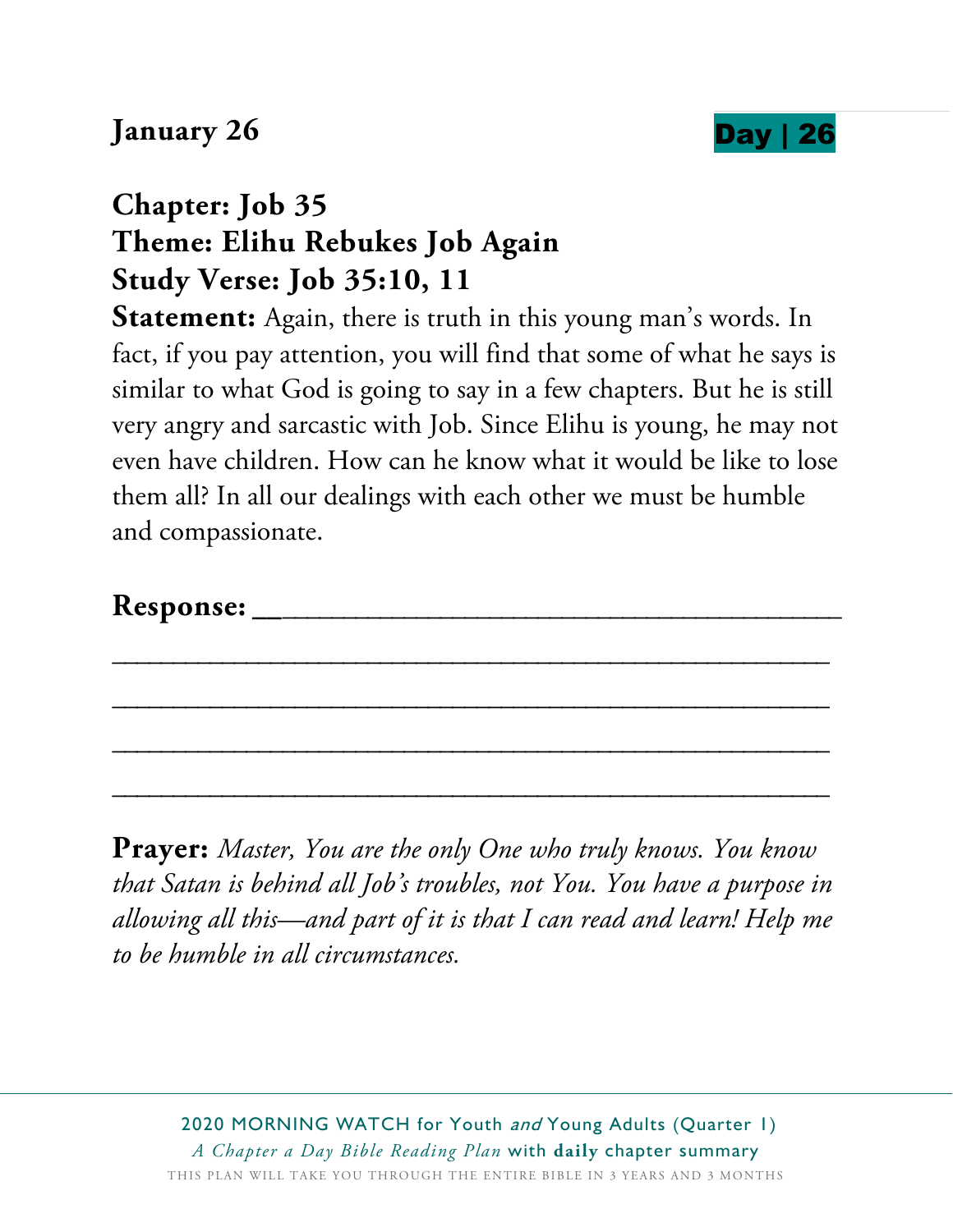

#### **Chapter: Job 36 Theme: Elihu Thinks He Knows the Truth Study Verse: Job 36:26**

**Statement:** Elihu is getting more and more sure he knows all about everything! Notice verses 7 through 12; they lay out the belief of all these men—even Job, up till now. They're sure God rewards righteous people and only punishes wicked ones. But Job knows he has not rebelled against God, and he can't understand why these things are happening to him. All the rest simply think he *must* deserve it somehow. What are they learning through this trial about bad things happening to good people?

\_\_\_\_\_\_\_\_\_\_\_\_\_\_\_\_\_\_\_\_\_\_\_\_\_\_\_\_\_\_\_\_\_\_\_\_\_\_\_\_\_\_\_\_\_\_\_\_\_\_\_\_\_\_\_\_\_\_\_

\_\_\_\_\_\_\_\_\_\_\_\_\_\_\_\_\_\_\_\_\_\_\_\_\_\_\_\_\_\_\_\_\_\_\_\_\_\_\_\_\_\_\_\_\_\_\_\_\_\_\_\_\_\_\_\_\_\_\_

\_\_\_\_\_\_\_\_\_\_\_\_\_\_\_\_\_\_\_\_\_\_\_\_\_\_\_\_\_\_\_\_\_\_\_\_\_\_\_\_\_\_\_\_\_\_\_\_\_\_\_\_\_\_\_\_\_\_\_

\_\_\_\_\_\_\_\_\_\_\_\_\_\_\_\_\_\_\_\_\_\_\_\_\_\_\_\_\_\_\_\_\_\_\_\_\_\_\_\_\_\_\_\_\_\_\_\_\_\_\_\_\_\_\_\_\_\_\_

#### **Response:** \_\_\_\_\_\_\_\_\_\_\_\_\_\_\_\_\_\_\_\_\_\_\_\_\_\_\_\_\_\_\_\_\_\_\_\_\_\_\_\_\_\_\_\_\_\_\_\_

**Prayer:** *Lord God, I do exalt You and look up to You, and I do recognize that You are far, far above the understanding of any human. Thank You for preserving this story so that I can learn from it.*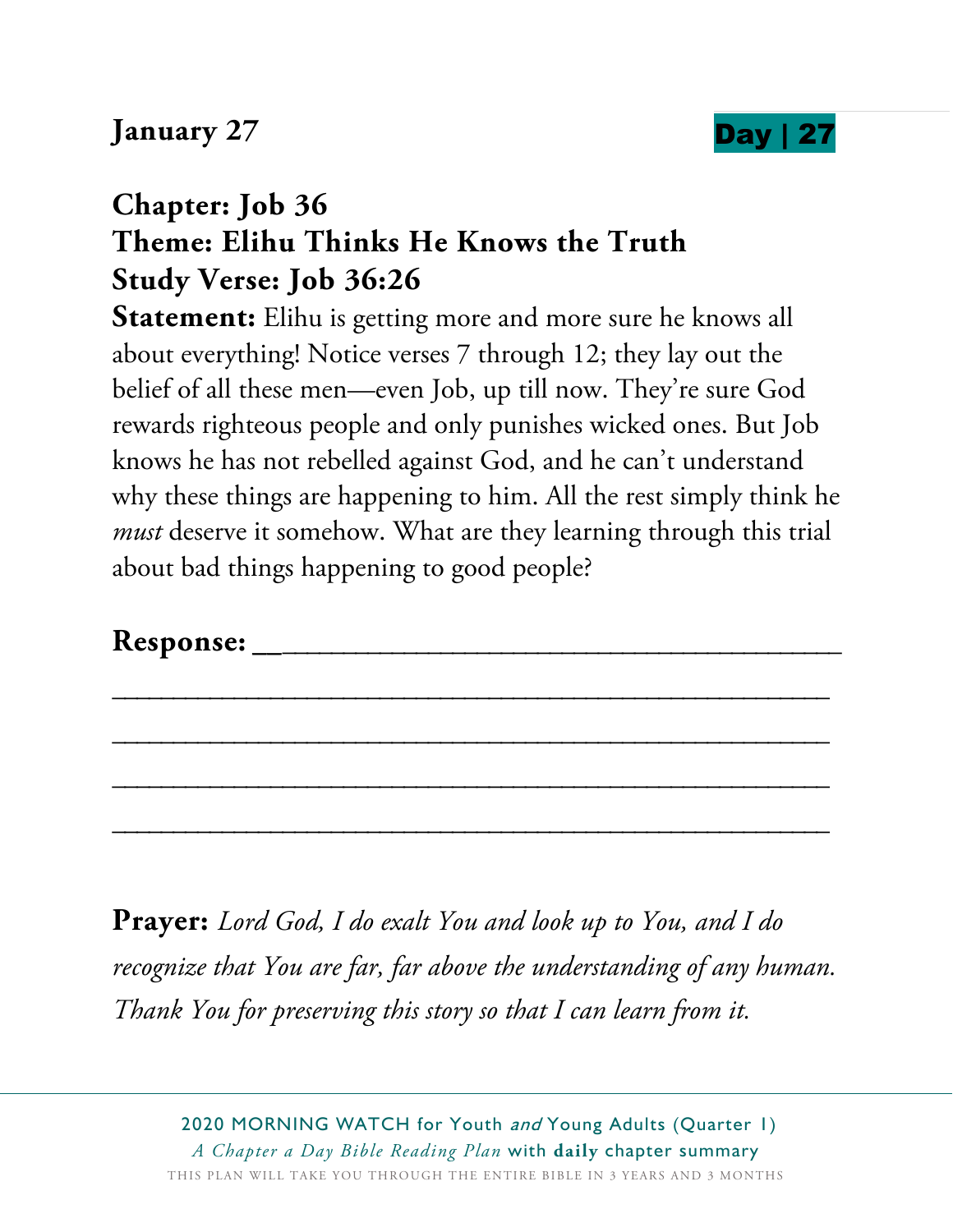#### **January 28 Day | 2**



## **Chapter: Job 37 Theme: Elihu's Conclusion Study Verse: Job 37:14**

**Statement:** Once he got started, Elihu seems to have had a lot to say! Again, there is much truth (some glorious truth!) in what he says. We could think he was the one who was right in all this discussion…except that when the Bible was written, there were no chapters and verse numbers. God's voice, heard in the next chapter, comes right after Elihu's last words. We don't know if any time passed between. It almost looks as if God interrupts Elihu. You will read chapter 38 tomorrow but take a look at just God's first sentence now. What does He think of the wisdom of Elihu (and the rest)?

#### **Response:** \_\_\_\_\_\_\_\_\_\_\_\_\_\_\_\_\_\_\_\_\_\_\_\_\_\_\_\_\_\_\_\_\_\_\_\_\_\_\_\_\_\_\_\_\_\_\_\_

**Prayer:** *Dear God, much of this chapter describes You and Your majesty well. I do stand up and praise Your mighty wonders, and I do not know how You do them. But I still believe, with Job, that You will stoop to answer our cries for help.* 

\_\_\_\_\_\_\_\_\_\_\_\_\_\_\_\_\_\_\_\_\_\_\_\_\_\_\_\_\_\_\_\_\_\_\_\_\_\_\_\_\_\_\_\_\_\_\_\_\_\_\_\_\_\_\_\_\_\_\_

\_\_\_\_\_\_\_\_\_\_\_\_\_\_\_\_\_\_\_\_\_\_\_\_\_\_\_\_\_\_\_\_\_\_\_\_\_\_\_\_\_\_\_\_\_\_\_\_\_\_\_\_\_\_\_\_\_\_\_

\_\_\_\_\_\_\_\_\_\_\_\_\_\_\_\_\_\_\_\_\_\_\_\_\_\_\_\_\_\_\_\_\_\_\_\_\_\_\_\_\_\_\_\_\_\_\_\_\_\_\_\_\_\_\_\_\_\_\_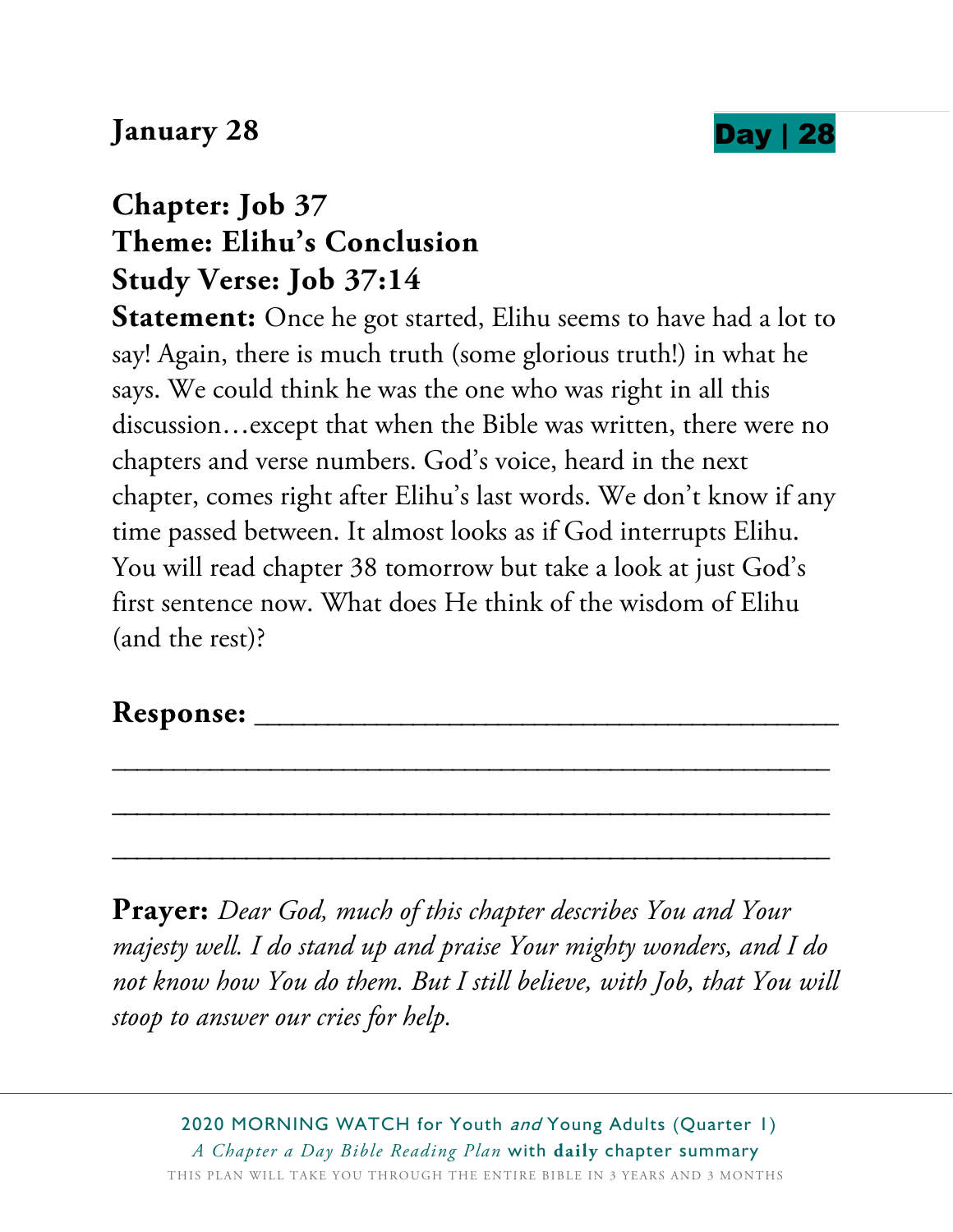



#### **Chapter: Job 38 Theme: Finally, God Speaks Study Verse: Job 38:4-7**

**Statement:** All this time, Job has been begging God to answer him. Now God demands that Job answer *Him.* For the next four chapters, God will ask hundreds of questions designed to show Job and his friends that none of them know as much as they think they know. Job has only two defenses: first, he has never claimed to have answers, as his friends have, and second—even more importantly—he has maintained his trust in God despite his confusion, pain, and discouragement. In this chapter God begins with the glories of His creation of the universe. Which are your favorite parts?

#### Response:

**Prayer:** *Great Creator, Your glory and power and majesty are shown in the stars and galaxies and nebulae, and in the mountains and oceans and rainbows You have put here to turn our hearts to You. Thank You!* 

\_\_\_\_\_\_\_\_\_\_\_\_\_\_\_\_\_\_\_\_\_\_\_\_\_\_\_\_\_\_\_\_\_\_\_\_\_\_\_\_\_\_\_\_\_\_\_\_\_\_\_\_\_\_\_\_\_\_\_

\_\_\_\_\_\_\_\_\_\_\_\_\_\_\_\_\_\_\_\_\_\_\_\_\_\_\_\_\_\_\_\_\_\_\_\_\_\_\_\_\_\_\_\_\_\_\_\_\_\_\_\_\_\_\_\_\_\_\_

\_\_\_\_\_\_\_\_\_\_\_\_\_\_\_\_\_\_\_\_\_\_\_\_\_\_\_\_\_\_\_\_\_\_\_\_\_\_\_\_\_\_\_\_\_\_\_\_\_\_\_\_\_\_\_\_\_\_\_

\_\_\_\_\_\_\_\_\_\_\_\_\_\_\_\_\_\_\_\_\_\_\_\_\_\_\_\_\_\_\_\_\_\_\_\_\_\_\_\_\_\_\_\_\_\_\_\_\_\_\_\_\_\_\_\_\_\_\_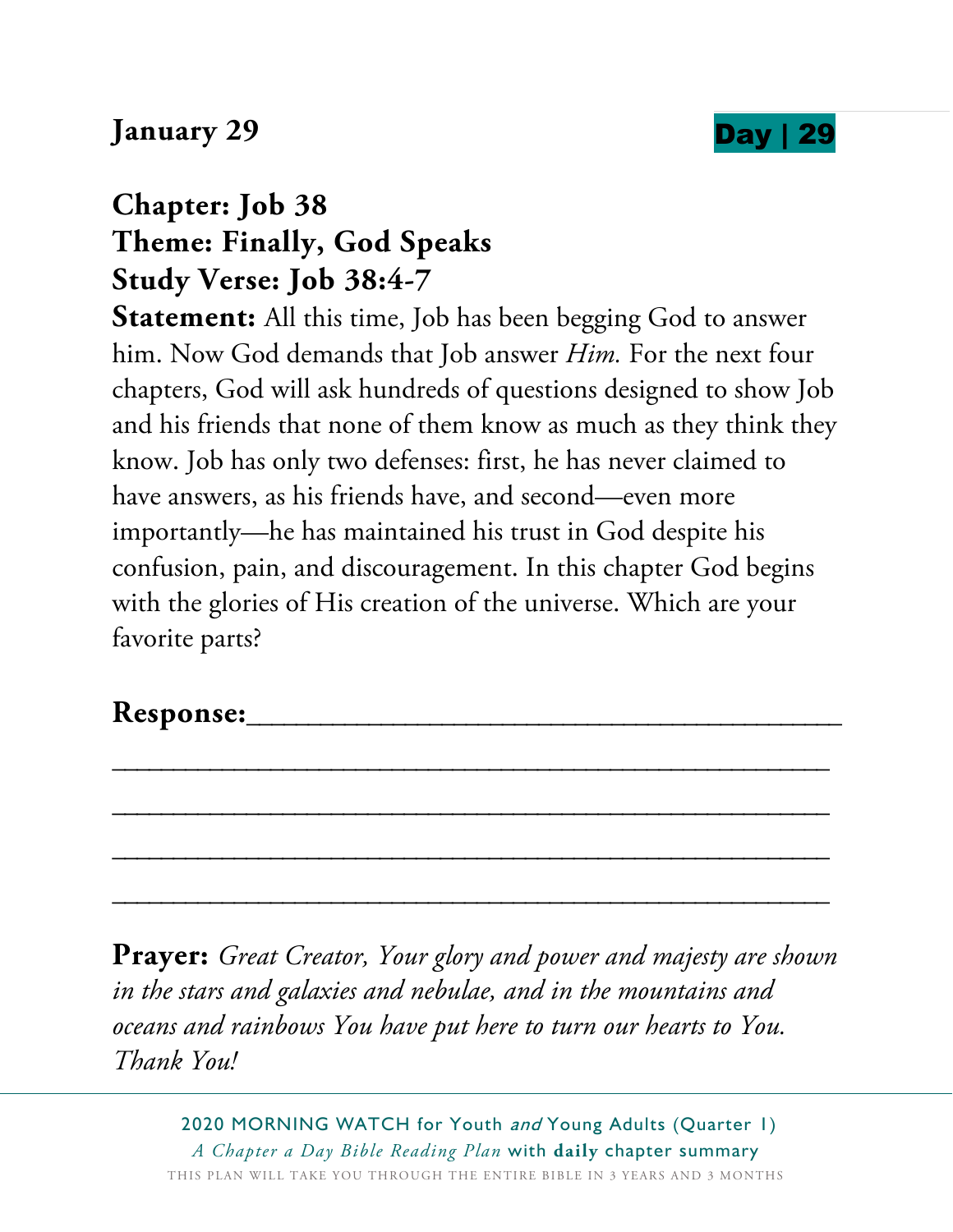#### **January 30 Day** | 30



#### **Chapter: Job 39 Theme: God Cares for Creatures Study Verse: Job 39:1**

**Statement:** God turns, at the end of 38 and throughout 39, to His care of the creatures. In Job's time, little of the earth was known. Even today, there are still millions of square miles of tundra and jungle and ocean where creatures live lives we know little about. But God knows every secret and every moment of their lives. What feelings does this bring up in you?

\_\_\_\_\_\_\_\_\_\_\_\_\_\_\_\_\_\_\_\_\_\_\_\_\_\_\_\_\_\_\_\_\_\_\_\_\_\_\_\_\_\_\_\_\_\_\_\_\_

#### **Response:**

**Prayer:** *Caring Creator, You see every baby mountain goat, every chick of every bird, and every trial faced by one of Your human children. I believe, with Job, that You have plans for all, whether they are visible to us or not.* 

\_\_\_\_\_\_\_\_\_\_\_\_\_\_\_\_\_\_\_\_\_\_\_\_\_\_\_\_\_\_\_\_\_\_\_\_\_\_\_\_\_\_\_\_\_\_\_\_\_\_\_\_\_\_\_\_\_\_\_

\_\_\_\_\_\_\_\_\_\_\_\_\_\_\_\_\_\_\_\_\_\_\_\_\_\_\_\_\_\_\_\_\_\_\_\_\_\_\_\_\_\_\_\_\_\_\_\_\_\_\_\_\_\_\_\_\_\_\_

\_\_\_\_\_\_\_\_\_\_\_\_\_\_\_\_\_\_\_\_\_\_\_\_\_\_\_\_\_\_\_\_\_\_\_\_\_\_\_\_\_\_\_\_\_\_\_\_\_\_\_\_\_\_\_\_\_\_\_

\_\_\_\_\_\_\_\_\_\_\_\_\_\_\_\_\_\_\_\_\_\_\_\_\_\_\_\_\_\_\_\_\_\_\_\_\_\_\_\_\_\_\_\_\_\_\_\_\_\_\_\_\_\_\_\_\_\_\_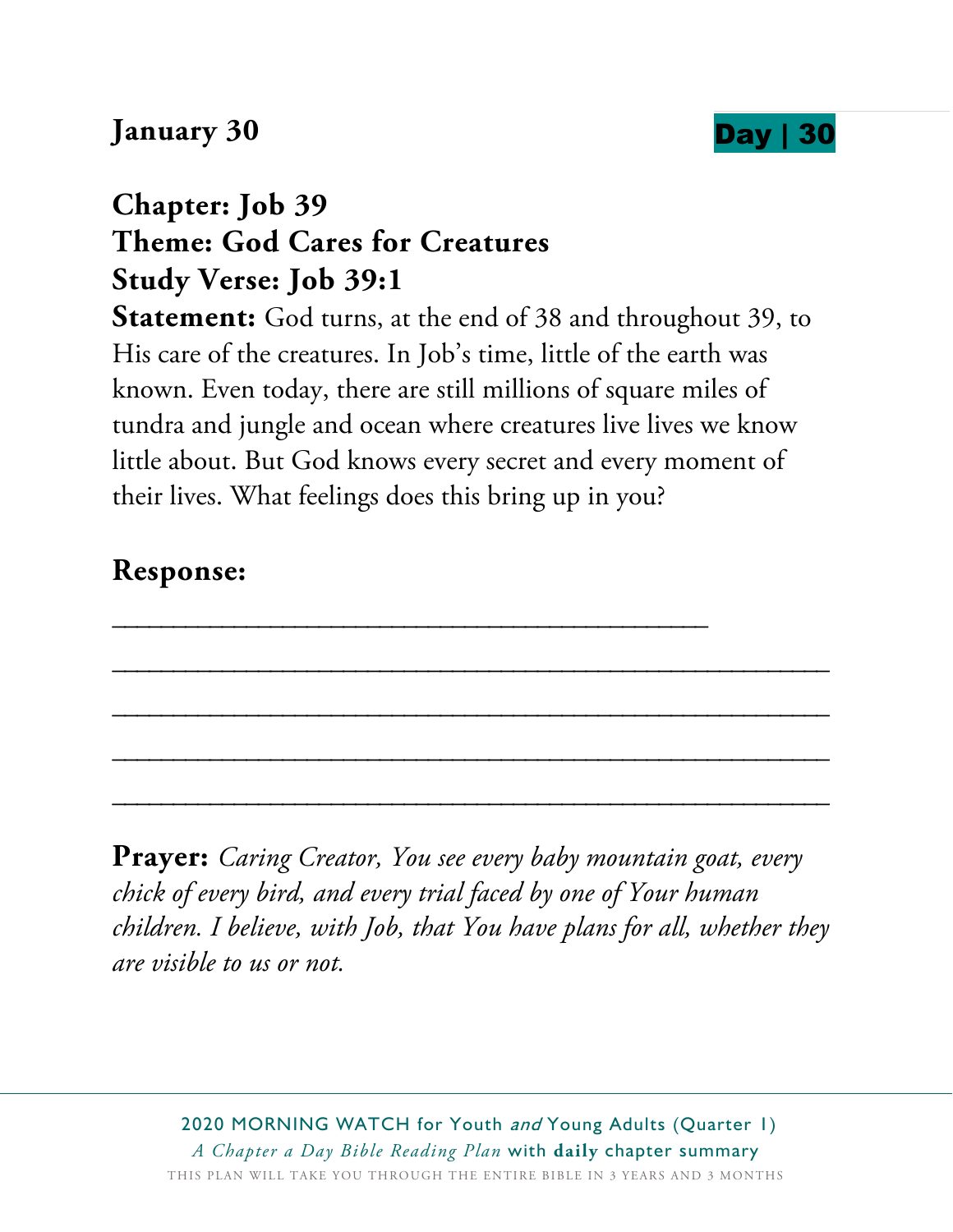#### **January 31 Day**



#### **Chapter: Job 40 Theme: God's Mighty Creatures Study Verse: Job 40:2**

**Statement:** Job admits (for himself and perhaps for his friends as well) that he can't answer God. God then turns to some of His less ordinary creatures. In this chapter, "Behemoth" is a huge and mighty creature, possibly a hippopotamus or rhino. Everyone in the room with Job knows they can't do anything to it or make it do anything it doesn't want to. What "behemoth" in your life is beyond your power to control?

#### **Response:** \_\_\_\_\_\_\_\_\_\_\_\_\_\_\_\_\_\_\_\_\_\_\_\_\_\_\_\_\_\_\_\_\_\_\_\_\_\_\_\_\_\_\_\_\_\_\_\_

**Prayer:** *Shepherd of the wild things, please take charge of the wild things in my life, whether they are people, situations, or events or just fears and temptations in my own mind. I choose to trust You.* 

\_\_\_\_\_\_\_\_\_\_\_\_\_\_\_\_\_\_\_\_\_\_\_\_\_\_\_\_\_\_\_\_\_\_\_\_\_\_\_\_\_\_\_\_\_\_\_\_\_\_\_\_\_\_\_\_\_\_\_

\_\_\_\_\_\_\_\_\_\_\_\_\_\_\_\_\_\_\_\_\_\_\_\_\_\_\_\_\_\_\_\_\_\_\_\_\_\_\_\_\_\_\_\_\_\_\_\_\_\_\_\_\_\_\_\_\_\_\_

\_\_\_\_\_\_\_\_\_\_\_\_\_\_\_\_\_\_\_\_\_\_\_\_\_\_\_\_\_\_\_\_\_\_\_\_\_\_\_\_\_\_\_\_\_\_\_\_\_\_\_\_\_\_\_\_\_\_\_

\_\_\_\_\_\_\_\_\_\_\_\_\_\_\_\_\_\_\_\_\_\_\_\_\_\_\_\_\_\_\_\_\_\_\_\_\_\_\_\_\_\_\_\_\_\_\_\_\_\_\_\_\_\_\_\_\_\_\_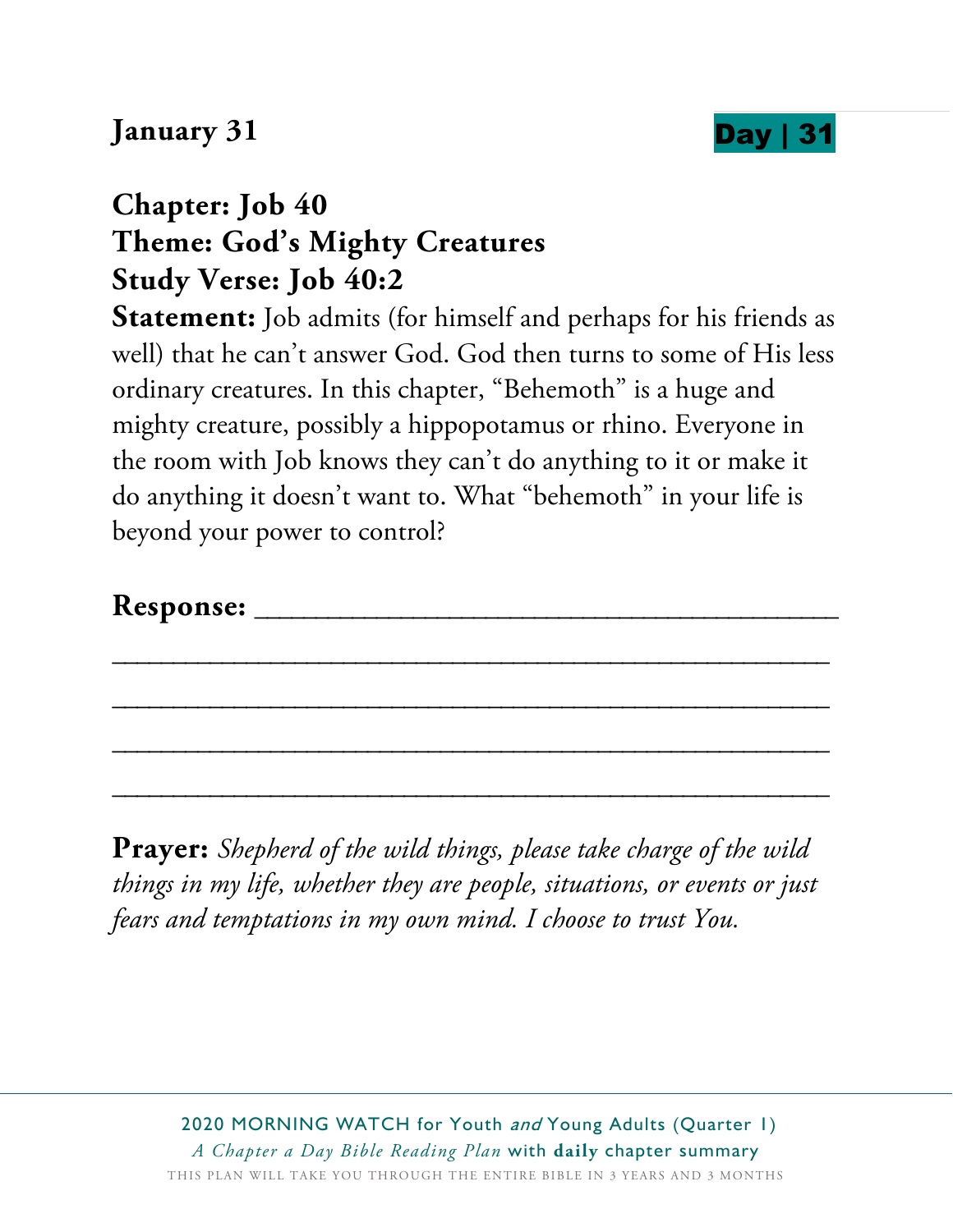#### **February 1 Day** |



#### **Chapter: Job 41 Theme: God Is In Charge Study Verse: Job 41:11**

**Statement:** In ancient mythology, Leviathan was a sea serpent. We think Job might be referencing a crocodile. In any case, again it is a huge, fierce creature humans can't tame or control—just like the pains and sorrows that have come upon Job. Perhaps one of God's lessons to his "comforters" is that we can't control or predict our circumstances any more than we can control whales or crocodiles. God also reminds them He doesn't *owe* us anything at all.

\_\_\_\_\_\_\_\_\_\_\_\_\_\_\_\_\_\_\_\_\_\_\_\_\_\_\_\_\_\_\_\_\_\_\_\_\_\_\_\_\_\_\_\_\_\_\_\_\_\_\_\_\_\_\_\_\_\_\_

\_\_\_\_\_\_\_\_\_\_\_\_\_\_\_\_\_\_\_\_\_\_\_\_\_\_\_\_\_\_\_\_\_\_\_\_\_\_\_\_\_\_\_\_\_\_\_\_\_\_\_\_\_\_\_\_\_\_\_

\_\_\_\_\_\_\_\_\_\_\_\_\_\_\_\_\_\_\_\_\_\_\_\_\_\_\_\_\_\_\_\_\_\_\_\_\_\_\_\_\_\_\_\_\_\_\_\_\_\_\_\_\_\_\_\_\_\_\_

\_\_\_\_\_\_\_\_\_\_\_\_\_\_\_\_\_\_\_\_\_\_\_\_\_\_\_\_\_\_\_\_\_\_\_\_\_\_\_\_\_\_\_\_\_\_\_\_\_\_\_\_\_\_\_\_\_\_\_

#### **Response:** \_\_\_\_\_\_\_\_\_\_\_\_\_\_\_\_\_\_\_\_\_\_\_\_\_\_\_\_\_\_\_\_\_\_\_\_\_\_\_\_\_\_\_\_\_\_\_\_

**Prayer:** *Mighty God, You are Lord of all creation—of all the universe! I don't believe You bring evil, but I believe You can master it and bring good from it. From Job's sufferings, though he never knew it, have come thousands of years of reassurance for billions of people. May my sufferings be of use to me and to others.*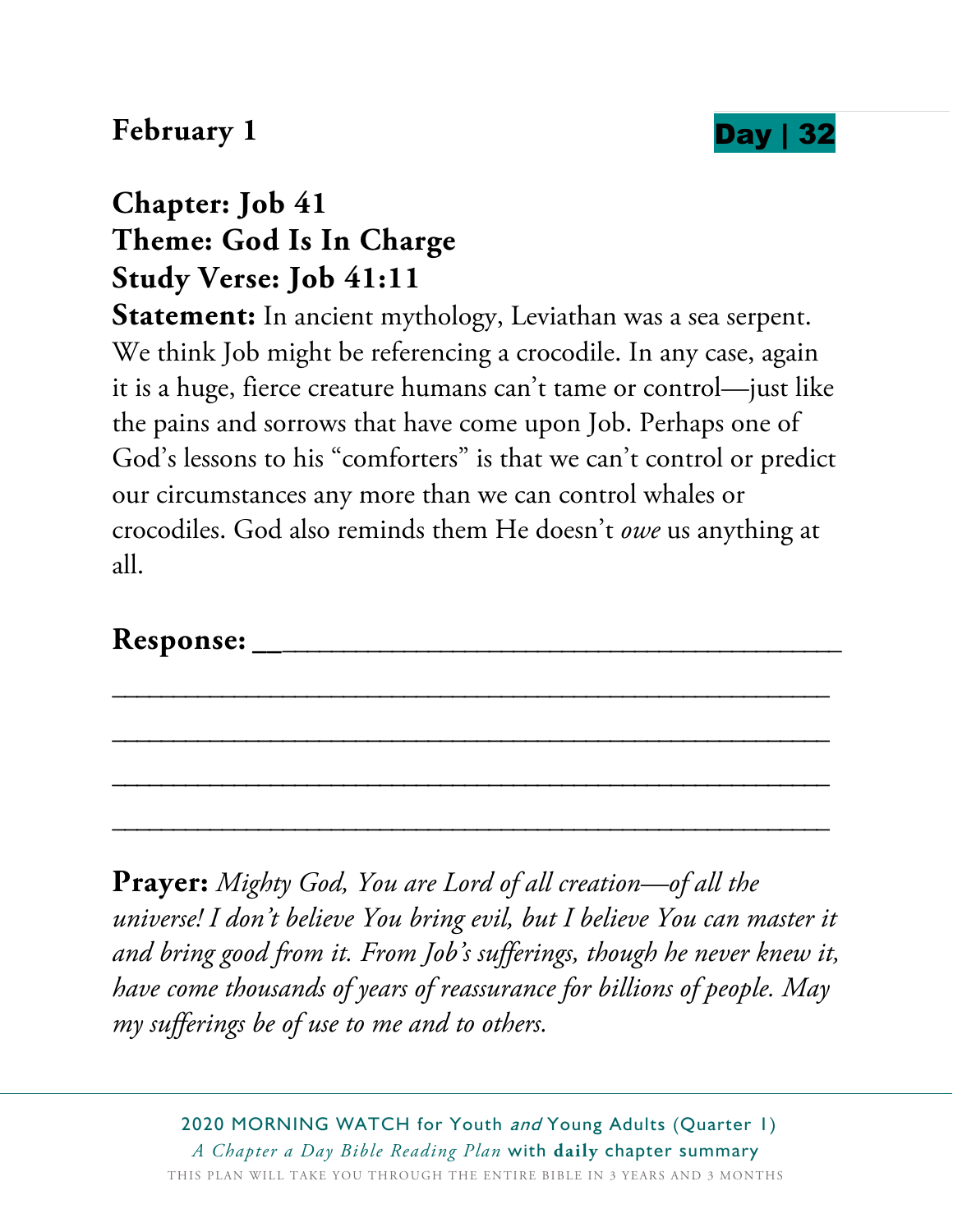#### **February 2 Day | 333 Day | 334 Day | 334 Day | 334 Day | 334 Day | 334 Day | 334 Day | 334 Day | 334 Day | 334 Day | 334 Day | 335 Day | 335 Day | 335 Day | 335 Day | 336 Day | 336 Day | 336 Day | 336 Day | 336 Day | 33**



#### **Chapter: Job 42 Theme: Reconciliation Study Verse: Job 42:5, 6**

**Statement:** You can look through Job from one end to the other, and you won't find answers to his questions. You will find a mighty and powerful God who is in control. Is this comforting? Yes, certainly. But what Job was really asking, what is most important to a suffering person, is, *"Are You there? Do You care?"* Resoundingly, God says, *"I am here. You can trust Me…no matter what! And you can look at the world around you to remind you of that."* 

\_\_\_\_\_\_\_\_\_\_\_\_\_\_\_\_\_\_\_\_\_\_\_\_\_\_\_\_\_\_\_\_\_\_\_\_\_\_\_\_\_\_\_\_\_\_\_\_\_\_\_\_\_\_\_\_\_\_\_

\_\_\_\_\_\_\_\_\_\_\_\_\_\_\_\_\_\_\_\_\_\_\_\_\_\_\_\_\_\_\_\_\_\_\_\_\_\_\_\_\_\_\_\_\_\_\_\_\_\_\_\_\_\_\_\_\_\_\_

\_\_\_\_\_\_\_\_\_\_\_\_\_\_\_\_\_\_\_\_\_\_\_\_\_\_\_\_\_\_\_\_\_\_\_\_\_\_\_\_\_\_\_\_\_\_\_\_\_\_\_\_\_\_\_\_\_\_\_

\_\_\_\_\_\_\_\_\_\_\_\_\_\_\_\_\_\_\_\_\_\_\_\_\_\_\_\_\_\_\_\_\_\_\_\_\_\_\_\_\_\_\_\_\_\_\_\_\_\_\_\_\_\_\_\_\_\_\_

**Response:** \_\_\_\_\_\_\_\_\_\_\_\_\_\_\_\_\_\_\_\_\_\_\_\_\_\_\_\_\_\_\_\_\_\_\_\_\_\_\_\_\_\_\_\_\_\_\_\_

**Prayer:** *Merciful Father, You do know what You are doing. If I didn't believe that, I couldn't go on. I trust you. No matter what!*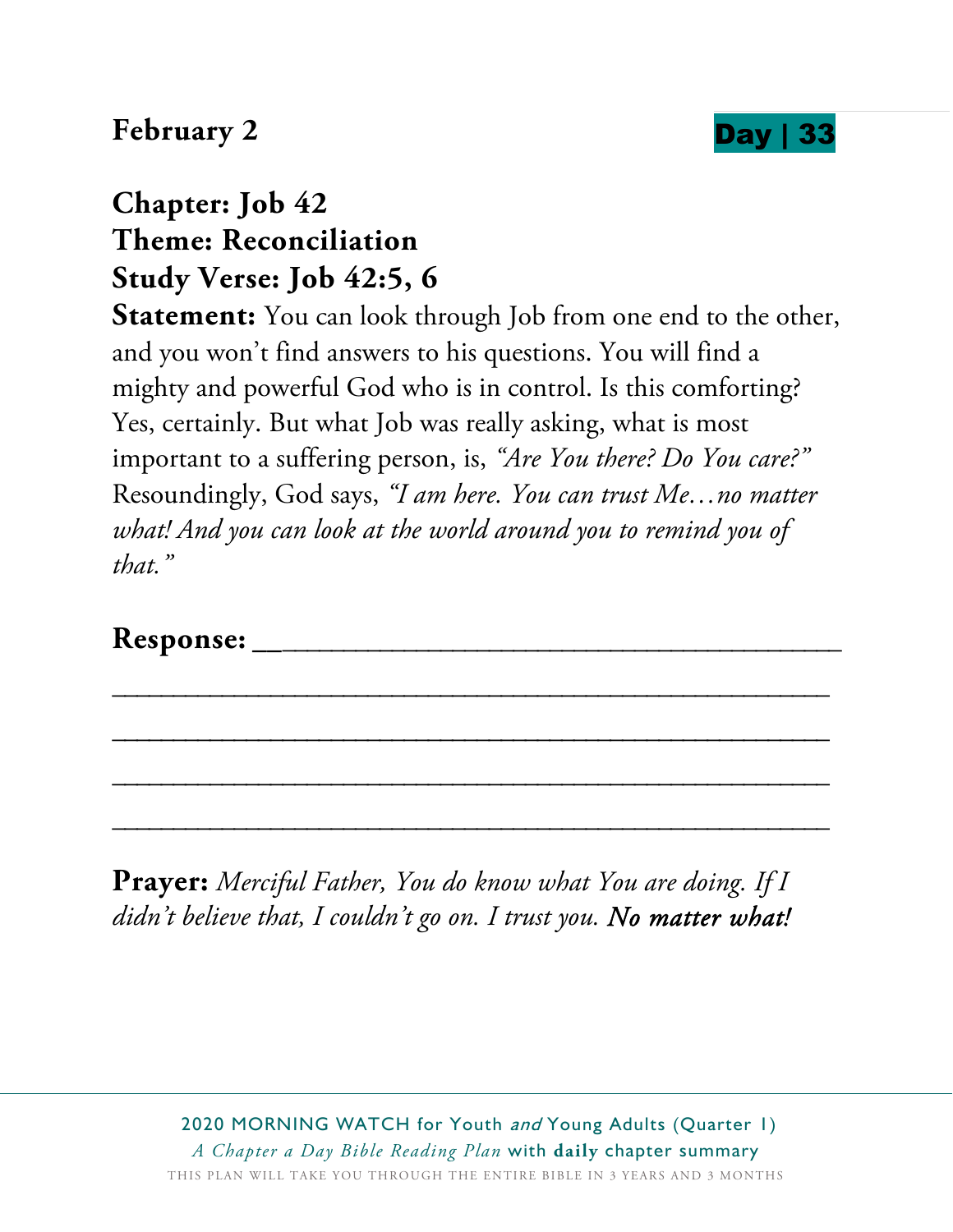#### **February 3 Day | 3**



#### **Chapter: Psalm 1 Theme: The Tree of Your Life Study Verse: Psalm 1:3**

**Statement:** We will be spending months and months in Psalms. They are the heart of the Bible—a textbook of prayer and song that shows us we can pray with every emotion of our hearts, good or bad, and in the end, always come back to God's love for us. If you are a girl, read "she" where the speaker says "he." These prayers are for you, too. This first one paints a lovely picture of a godly life growing like a tree, fruiting in season and continuing to grow as long as its roots are in the everlasting spring of living water brought by the Holy Spirit. How is your tree right now?

#### Response:

Prayer: *Holy One, You are the only one who can make my roots grow. Please pull them deep, deep into Your Spirit and Your love.* 

\_\_\_\_\_\_\_\_\_\_\_\_\_\_\_\_\_\_\_\_\_\_\_\_\_\_\_\_\_\_\_\_\_\_\_\_\_\_\_\_\_\_\_\_\_\_\_\_\_\_\_\_\_\_\_\_\_\_\_

\_\_\_\_\_\_\_\_\_\_\_\_\_\_\_\_\_\_\_\_\_\_\_\_\_\_\_\_\_\_\_\_\_\_\_\_\_\_\_\_\_\_\_\_\_\_\_\_\_\_\_\_\_\_\_\_\_\_\_

\_\_\_\_\_\_\_\_\_\_\_\_\_\_\_\_\_\_\_\_\_\_\_\_\_\_\_\_\_\_\_\_\_\_\_\_\_\_\_\_\_\_\_\_\_\_\_\_\_\_\_\_\_\_\_\_\_\_\_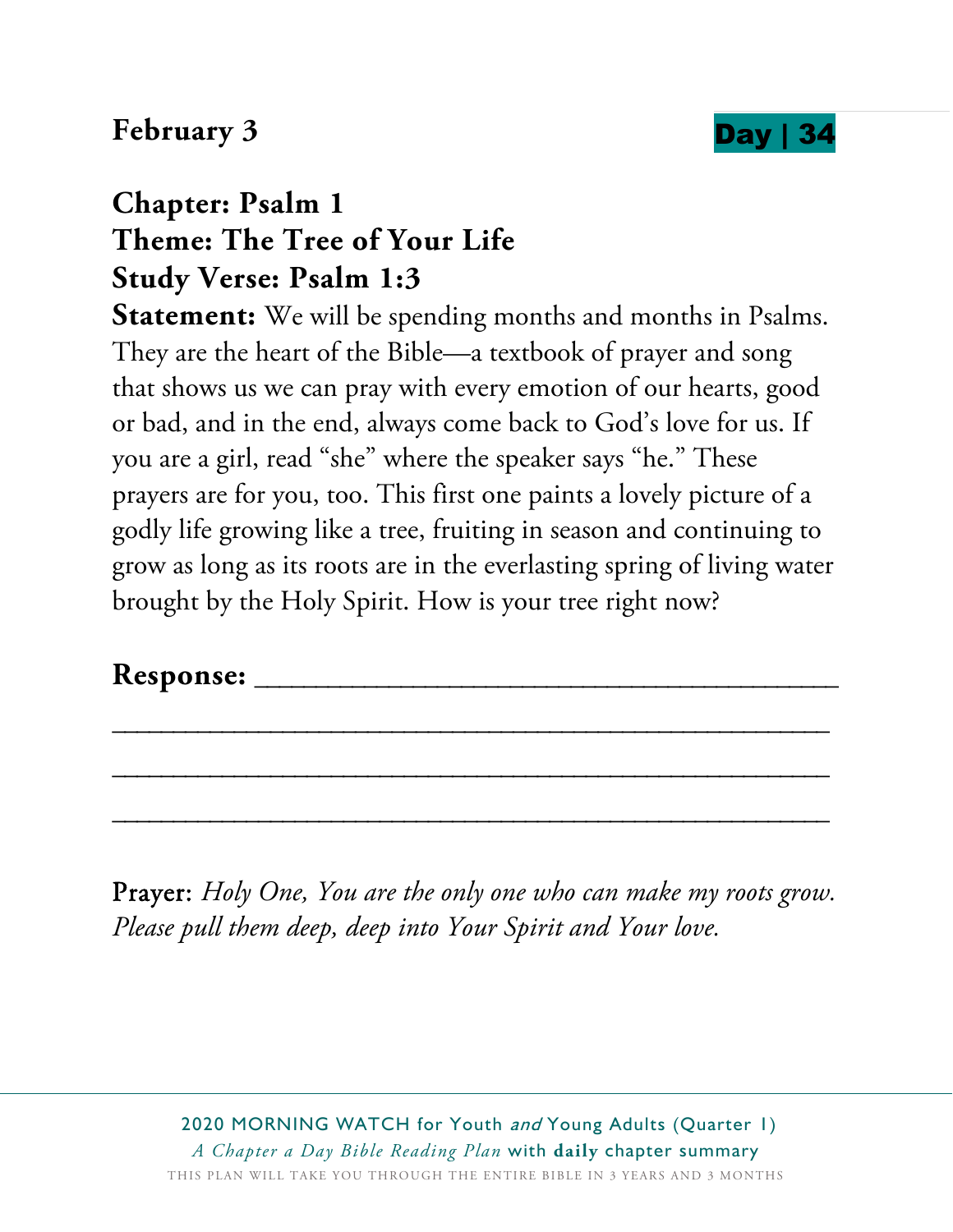#### **February 4 Day** |



#### **Chapter: Psalm 2 Theme: God's True King Study Verse: Psalm 2:11**

**Statement:** This is the first of the Messianic Psalms that prophecy the coming of God's Son. We don't know who wrote it, but it clearly refers to the reign of Christ. The Old Testament writer emphasizes the anger of God's final judgment more than the love God continues to beg people to remember, from Genesis to Revelation. But there is still great comfort to be found in this psalm. Which verse do you like best?

\_\_\_\_\_\_\_\_\_\_\_\_\_\_\_\_\_\_\_\_\_\_\_\_\_\_\_\_\_\_\_\_\_\_\_\_\_\_\_\_\_\_\_\_\_\_\_\_\_\_\_\_\_\_\_\_\_\_\_

\_\_\_\_\_\_\_\_\_\_\_\_\_\_\_\_\_\_\_\_\_\_\_\_\_\_\_\_\_\_\_\_\_\_\_\_\_\_\_\_\_\_\_\_\_\_\_\_\_\_\_\_\_\_\_\_\_\_\_

\_\_\_\_\_\_\_\_\_\_\_\_\_\_\_\_\_\_\_\_\_\_\_\_\_\_\_\_\_\_\_\_\_\_\_\_\_\_\_\_\_\_\_\_\_\_\_\_\_\_\_\_\_\_\_\_\_\_\_

\_\_\_\_\_\_\_\_\_\_\_\_\_\_\_\_\_\_\_\_\_\_\_\_\_\_\_\_\_\_\_\_\_\_\_\_\_\_\_\_\_\_\_\_\_\_\_\_\_\_\_\_\_\_\_\_\_\_\_

\_\_\_\_\_\_\_\_\_\_\_\_\_\_\_\_\_\_\_\_\_\_\_\_\_\_\_\_\_\_\_\_\_\_\_\_\_\_\_\_\_\_\_\_\_\_\_\_\_\_\_\_\_\_\_\_\_\_\_

Prayer: *Son of the Most High, I still can't believe You were willing to be "begotten" as a human child to live with us! I am so grateful!*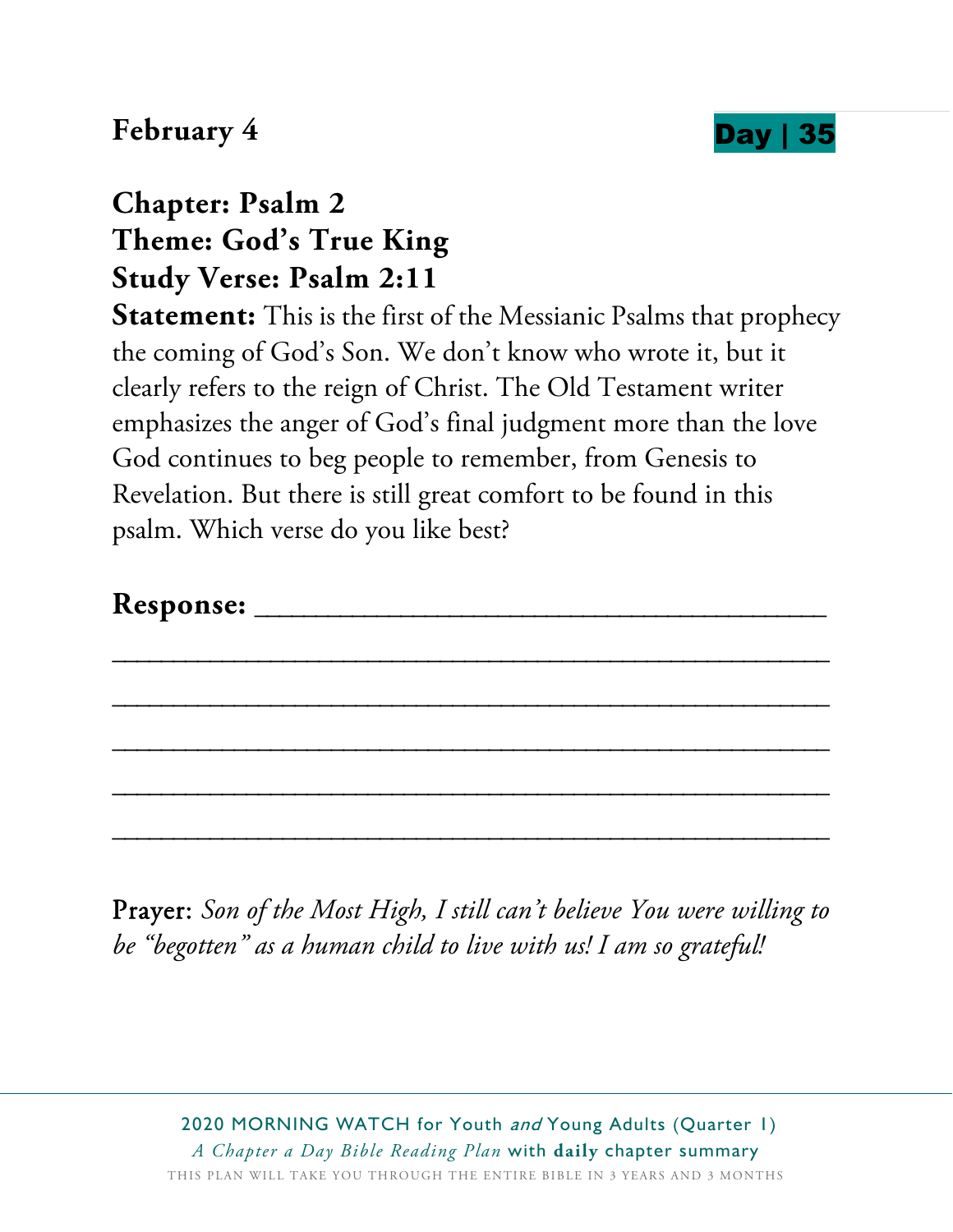

### February 5 **Day | 36**

# **Chapter: Psalm 3 Theme: God's Care Study Verse: Psalm 3:3**

Statement: It's always interesting when a psalm not only gives David's name, but also when he wrote it. This was a sorrowful time for him; his own son turned against him and ended up dying for it. This is also, already, our first example of David praying with harsh feelings that were not, in fact, in line with God's will. God does not shatter teeth, nor does He want us to wish for it! But David lived in violent times (and so do many of us) and God wants us to see that He still loves us even with our anger and hatred, though He will cleanse us of them if we stick with Him. David as an old man was a different person than David as a young man. How is God changing you?

#### **Response:** \_\_\_\_\_\_\_\_\_\_\_\_\_\_\_\_\_\_\_\_\_\_\_\_\_\_\_\_\_\_\_\_\_\_\_\_\_\_\_\_\_\_\_\_\_\_\_\_

Prayer: *God of power, You do rescue me from enemies within and without, and the teeth that You shatter are the vicious grip of fears, angers, and temptations that try to drag me from Your side.* 

\_\_\_\_\_\_\_\_\_\_\_\_\_\_\_\_\_\_\_\_\_\_\_\_\_\_\_\_\_\_\_\_\_\_\_\_\_\_\_\_\_\_\_\_\_\_\_\_\_\_\_\_\_\_\_\_\_\_\_

\_\_\_\_\_\_\_\_\_\_\_\_\_\_\_\_\_\_\_\_\_\_\_\_\_\_\_\_\_\_\_\_\_\_\_\_\_\_\_\_\_\_\_\_\_\_\_\_\_\_\_\_\_\_\_\_\_\_\_

\_\_\_\_\_\_\_\_\_\_\_\_\_\_\_\_\_\_\_\_\_\_\_\_\_\_\_\_\_\_\_\_\_\_\_\_\_\_\_\_\_\_\_\_\_\_\_\_\_\_\_\_\_\_\_\_\_\_\_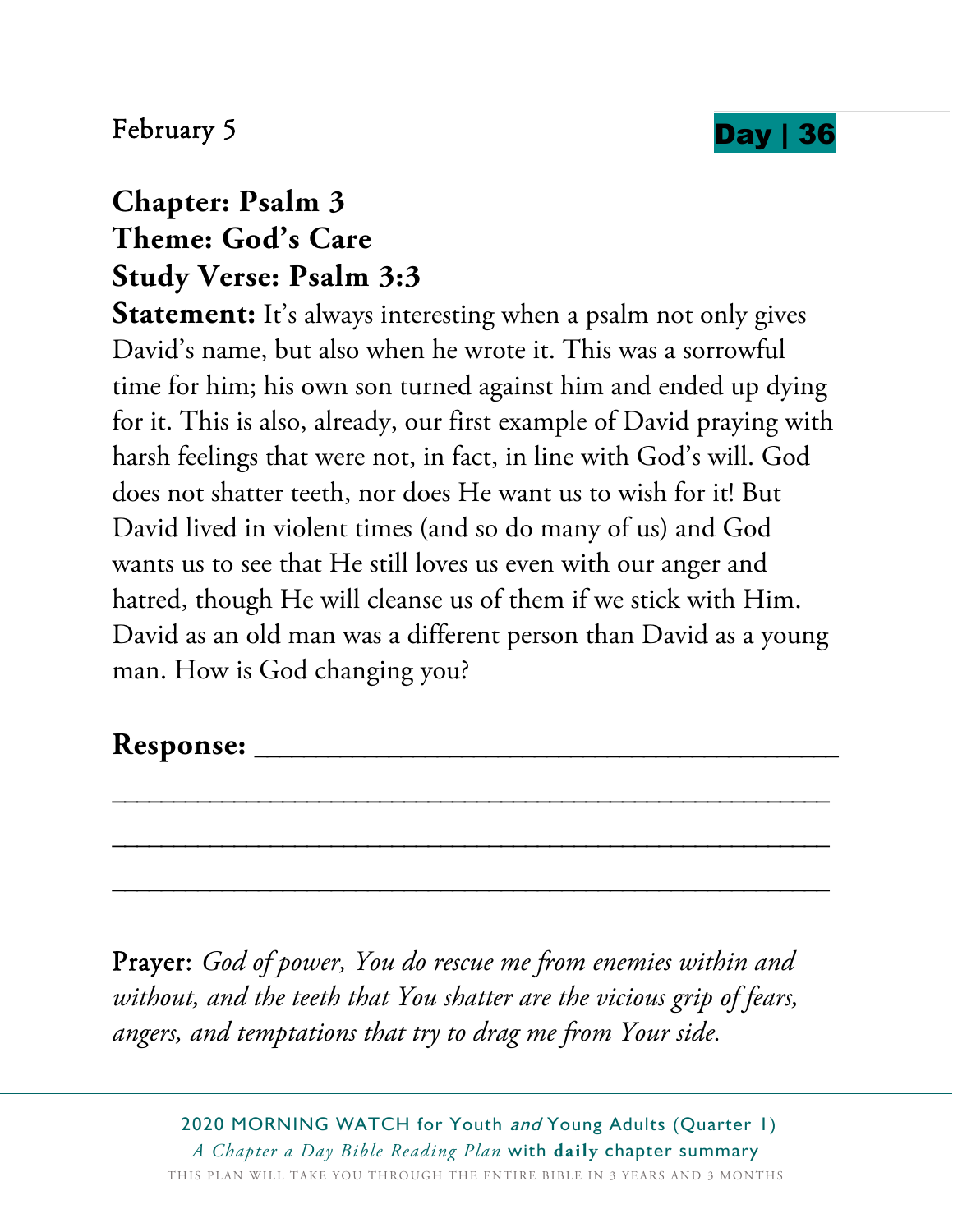## February 6 and 1972 and 1972 and 1972 and 1972 and 1973 and 1974 and 1974 and 1974 and 1974 and 1974 and 1974



## **Chapter: Psalm 4 Theme: How to Deal with Fear Study Verse: Psalm 4:8**

**Statement:** Both Psalms 2 and 4 mention finding peaceful sleep in hard times through God's grace. This one points out that even when we are trembling from either anger or fear, we need not sin, but can by meditation hide ourselves in God and be safe. Have you ever tried this method for getting to sleep, especially when you are stressed or worried?

| Response: |  |
|-----------|--|
|-----------|--|

\_\_\_\_\_\_\_\_\_\_\_\_\_\_\_\_\_\_\_\_\_\_\_\_\_\_\_\_\_\_\_\_\_\_\_\_\_\_\_\_\_\_\_\_\_\_\_\_\_\_\_\_\_\_\_\_\_\_\_

\_\_\_\_\_\_\_\_\_\_\_\_\_\_\_\_\_\_\_\_\_\_\_\_\_\_\_\_\_\_\_\_\_\_\_\_\_\_\_\_\_\_\_\_\_\_\_\_\_\_\_\_\_\_\_\_\_\_\_

\_\_\_\_\_\_\_\_\_\_\_\_\_\_\_\_\_\_\_\_\_\_\_\_\_\_\_\_\_\_\_\_\_\_\_\_\_\_\_\_\_\_\_\_\_\_\_\_\_\_\_\_\_\_\_\_\_\_\_

Prayer: *Gentle Lord, I know You are by my side, waking and sleeping, and I am learning to trust and lean on You no matter how I feel.*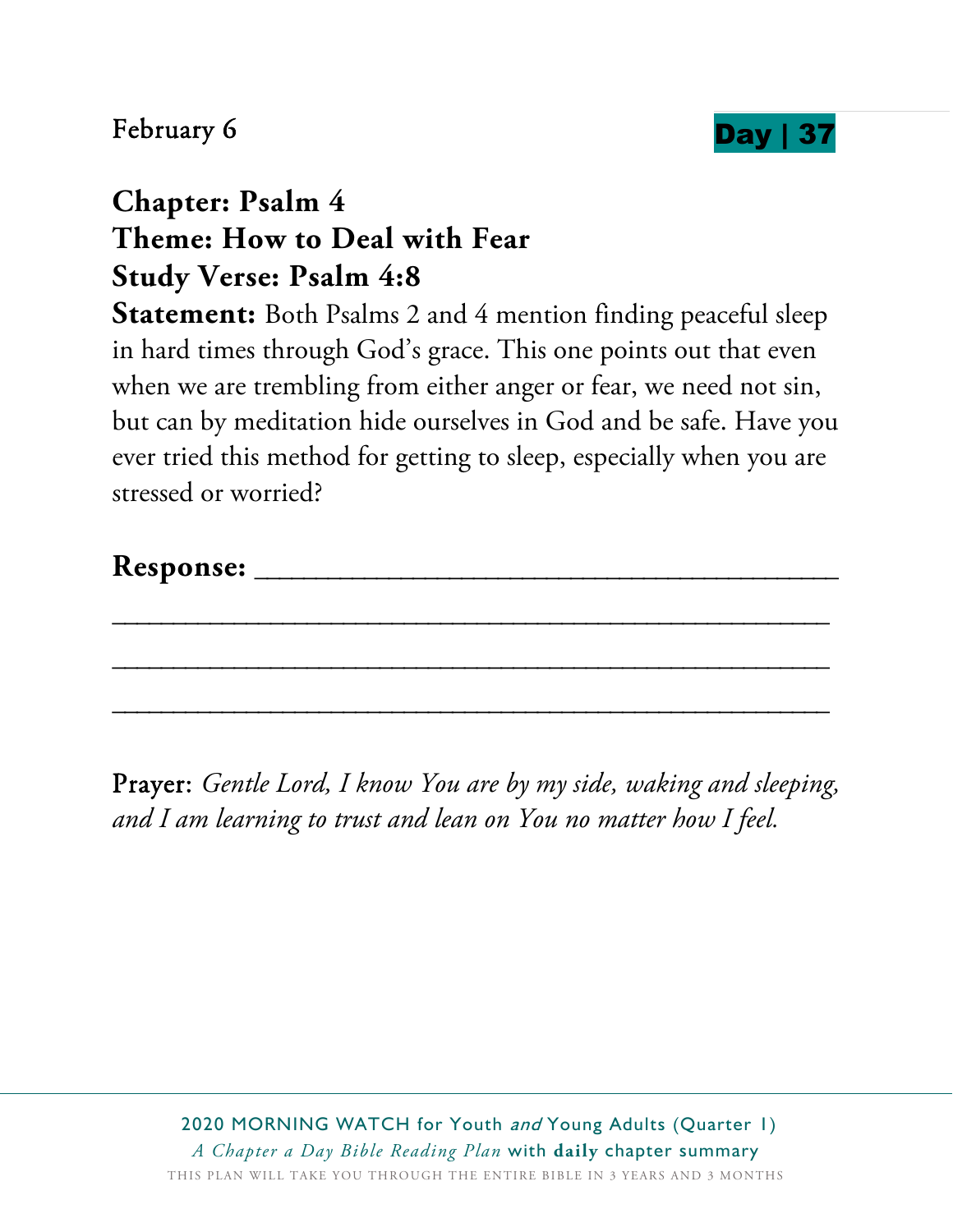## February 7 **Day 138**



## **Chapter: Psalm 5 Theme: A Song of Lament Study Verse: Psalm 5:12**

**Statement:** One of the most important lessons of the psalms is to show us what to do with our grief—like everything else, take it to God! Also, it always helps to make some kind of art out of it. As a songwriter, David made songs from anger, joy, fear, pain, and ecstasy. This increases joy and brings down pain to something more manageable. But that's not enough in itself, you must also use the art to bring the feelings to the Creator. What changes can you see happening in David from the beginning to the end of this song? How do you use your creativity to help with emotions?

#### **Response:** \_\_\_\_\_\_\_\_\_\_\_\_\_\_\_\_\_\_\_\_\_\_\_\_\_\_\_\_\_\_\_\_\_\_\_\_\_\_\_\_\_\_\_\_\_\_\_\_

Prayer: *Master Creator, You have given each of us a germ of Your creativity. Help me to discover and develop mine for the good of myself and those around me, and for Your glory.* 

\_\_\_\_\_\_\_\_\_\_\_\_\_\_\_\_\_\_\_\_\_\_\_\_\_\_\_\_\_\_\_\_\_\_\_\_\_\_\_\_\_\_\_\_\_\_\_\_\_\_\_\_\_\_\_\_\_\_\_

\_\_\_\_\_\_\_\_\_\_\_\_\_\_\_\_\_\_\_\_\_\_\_\_\_\_\_\_\_\_\_\_\_\_\_\_\_\_\_\_\_\_\_\_\_\_\_\_\_\_\_\_\_\_\_\_\_\_\_

\_\_\_\_\_\_\_\_\_\_\_\_\_\_\_\_\_\_\_\_\_\_\_\_\_\_\_\_\_\_\_\_\_\_\_\_\_\_\_\_\_\_\_\_\_\_\_\_\_\_\_\_\_\_\_\_\_\_\_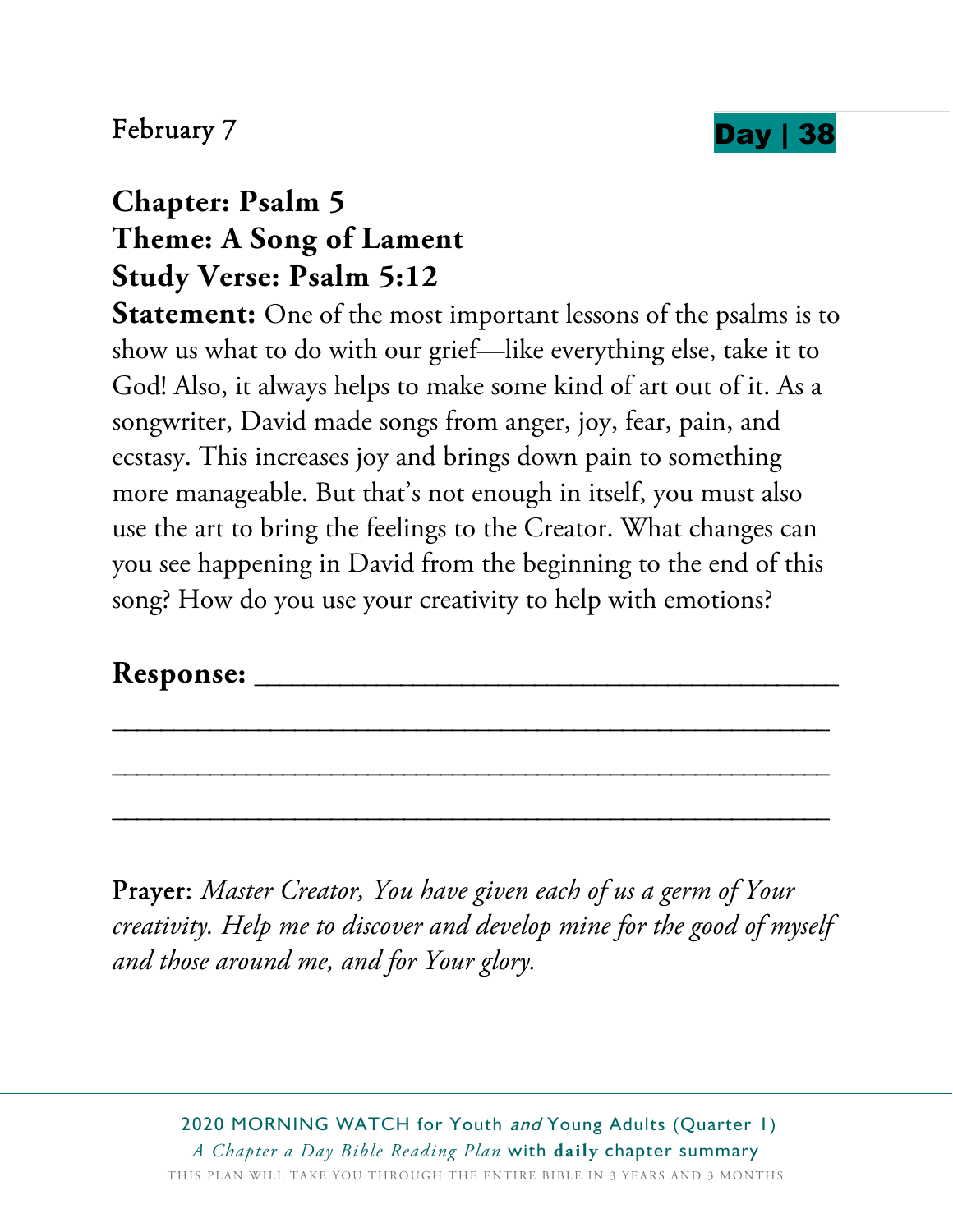## February 8 **Day | 39**



## **Chapter: Psalm 6 Theme: Pleading for Mercy Study Verse: Psalm 6:4**

**Statement:** Have you ever prayed and prayed, and felt as if God didn't hear you? David wrote this psalm when he felt like that. He asked God how long it would be before He answered. He felt as if he were wasting away from his grief and sorrow. Yet, look at the last couple of verses: before his circumstances have changed, David states his faith and trust. You can do that, too.

| <b>Response:</b> |  |  |  |
|------------------|--|--|--|
|                  |  |  |  |
|                  |  |  |  |
|                  |  |  |  |

\_\_\_\_\_\_\_\_\_\_\_\_\_\_\_\_\_\_\_\_\_\_\_\_\_\_\_\_\_\_\_\_\_\_\_\_\_\_\_\_\_\_\_\_\_\_\_\_\_\_\_\_\_\_\_\_\_\_\_

\_\_\_\_\_\_\_\_\_\_\_\_\_\_\_\_\_\_\_\_\_\_\_\_\_\_\_\_\_\_\_\_\_\_\_\_\_\_\_\_\_\_\_\_\_\_\_\_\_\_\_\_\_\_\_\_\_\_\_

\_\_\_\_\_\_\_\_\_\_\_\_\_\_\_\_\_\_\_\_\_\_\_\_\_\_\_\_\_\_\_\_\_\_\_\_\_\_\_\_\_\_\_\_\_\_\_\_\_\_\_\_\_\_\_\_\_\_\_

\_\_\_\_\_\_\_\_\_\_\_\_\_\_\_\_\_\_\_\_\_\_\_\_\_\_\_\_\_\_\_\_\_\_\_\_\_\_\_\_\_\_\_\_\_\_\_\_\_\_\_\_\_\_\_\_\_\_\_

\_\_\_\_\_\_\_\_\_\_\_\_\_\_\_\_\_\_\_\_\_\_\_\_\_\_\_\_\_\_\_\_\_\_\_\_\_\_\_\_\_\_\_\_\_\_\_\_\_\_\_\_\_\_\_\_\_\_\_

\_\_\_\_\_\_\_\_\_\_\_\_\_\_\_\_\_\_\_\_\_\_\_\_\_\_\_\_\_\_\_\_\_\_\_\_\_\_\_\_\_\_\_\_\_\_\_\_\_\_\_\_\_\_\_\_\_\_\_

Prayer: *Merciful God, we humans are too small to understand what You are doing when our lives are going well, let alone when they are difficult! I trust You—always!*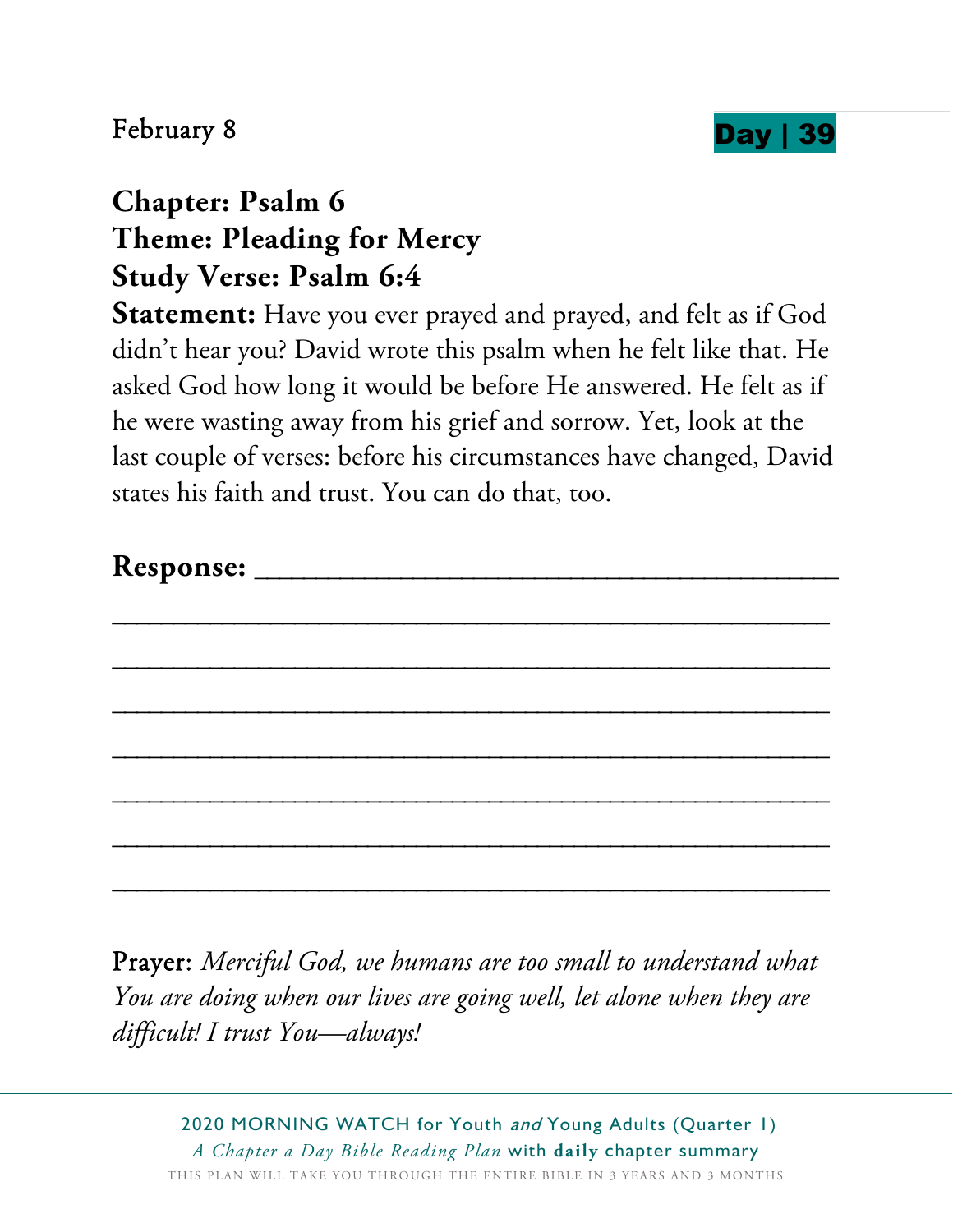### February 9 **Day 140**



## **Chapter: Psalm 7 Theme: Prayer for Defense Against the Wicked Study Verse: Psalm 7:9, 10**

**Statement:** As we study the psalms, you will see many times when David gives in to his own anger and asks God to turn against the wicked, and even to destroy them and their children. When you read those, remember this psalm. Here, David gets it right: "let the *evil* of the wicked come to an end"! We can all pray that if possible, God can redeem and change the people themselves, while destroying their wickedness.

\_\_\_\_\_\_\_\_\_\_\_\_\_\_\_\_\_\_\_\_\_\_\_\_\_\_\_\_\_\_\_\_\_\_\_\_\_\_\_\_\_\_\_\_\_\_\_\_\_\_\_\_\_\_\_\_\_\_\_

\_\_\_\_\_\_\_\_\_\_\_\_\_\_\_\_\_\_\_\_\_\_\_\_\_\_\_\_\_\_\_\_\_\_\_\_\_\_\_\_\_\_\_\_\_\_\_\_\_\_\_\_\_\_\_\_\_\_\_

\_\_\_\_\_\_\_\_\_\_\_\_\_\_\_\_\_\_\_\_\_\_\_\_\_\_\_\_\_\_\_\_\_\_\_\_\_\_\_\_\_\_\_\_\_\_\_\_\_\_\_\_\_\_\_\_\_\_\_

\_\_\_\_\_\_\_\_\_\_\_\_\_\_\_\_\_\_\_\_\_\_\_\_\_\_\_\_\_\_\_\_\_\_\_\_\_\_\_\_\_\_\_\_\_\_\_\_\_\_\_\_\_\_\_\_\_\_\_

\_\_\_\_\_\_\_\_\_\_\_\_\_\_\_\_\_\_\_\_\_\_\_\_\_\_\_\_\_\_\_\_\_\_\_\_\_\_\_\_\_\_\_\_\_\_\_\_\_\_\_\_\_\_\_\_\_\_\_

Prayer: *Just God, remind me that no matter how angry I am at someone, or how they have used me, that person was created by You and is loved by You. If only something I say or do could help a sinful person turn to You, I would be satisfied.*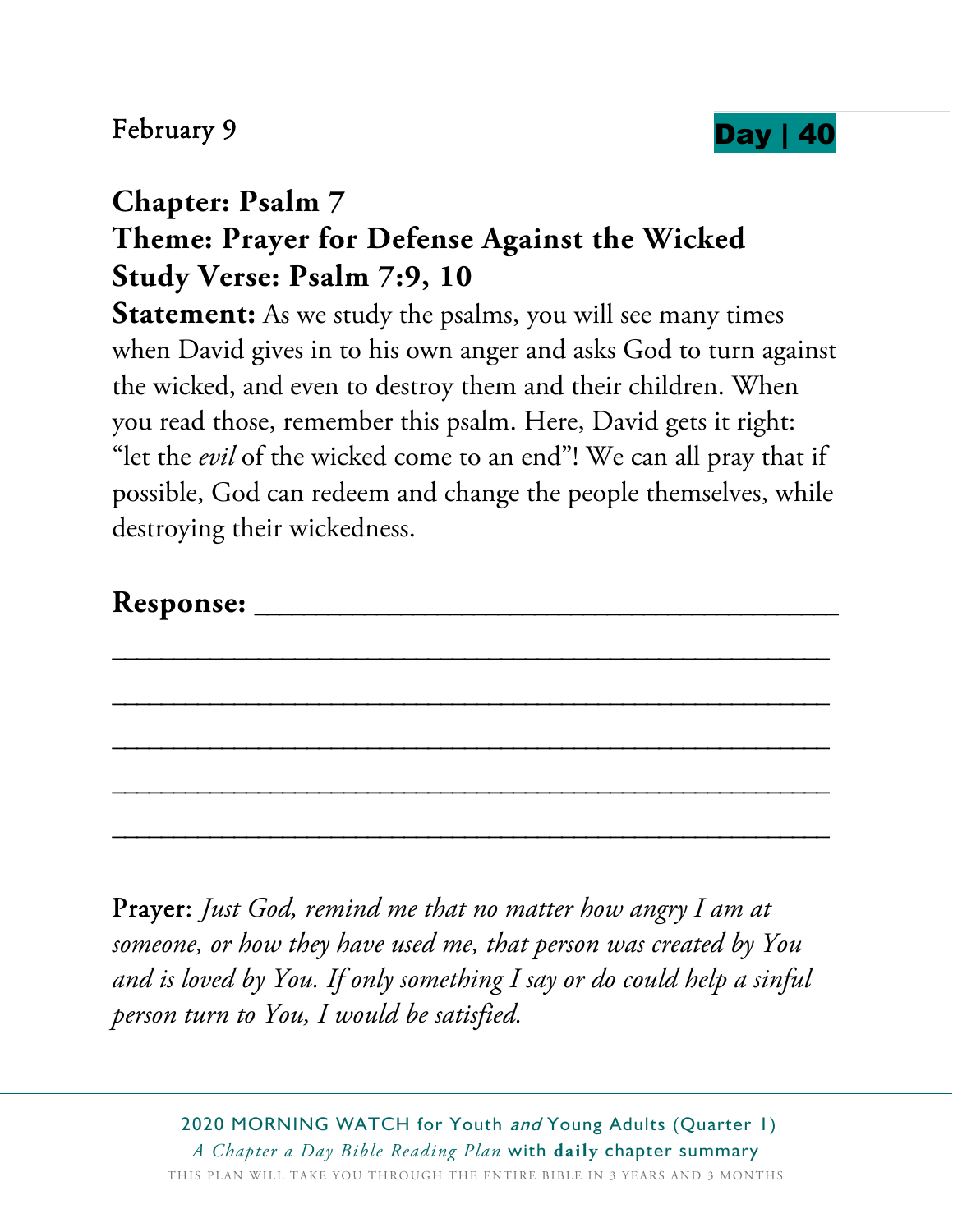



# **Chapter: Psalm 8 Theme: Your Name Here Study Verse: Psalm 8:3, 4**

**Statement:** Write down this psalm, and when you come to phrases like "what is man," put in your own name. Then read it over prayerfully and see what feelings arise in your heart. The psalms were written by real people expressing real feelings (good and bad) but we have the collection now because God wanted them to be for us—for *you!* Why do you think God is mindful of you?

| m<br><b>Response:</b> |  |
|-----------------------|--|
|-----------------------|--|

\_\_\_\_\_\_\_\_\_\_\_\_\_\_\_\_\_\_\_\_\_\_\_\_\_\_\_\_\_\_\_\_\_\_\_\_\_\_\_\_\_\_\_\_\_\_\_\_\_\_\_\_\_\_\_\_\_\_\_

\_\_\_\_\_\_\_\_\_\_\_\_\_\_\_\_\_\_\_\_\_\_\_\_\_\_\_\_\_\_\_\_\_\_\_\_\_\_\_\_\_\_\_\_\_\_\_\_\_\_\_\_\_\_\_\_\_\_\_

\_\_\_\_\_\_\_\_\_\_\_\_\_\_\_\_\_\_\_\_\_\_\_\_\_\_\_\_\_\_\_\_\_\_\_\_\_\_\_\_\_\_\_\_\_\_\_\_\_\_\_\_\_\_\_\_\_\_\_

\_\_\_\_\_\_\_\_\_\_\_\_\_\_\_\_\_\_\_\_\_\_\_\_\_\_\_\_\_\_\_\_\_\_\_\_\_\_\_\_\_\_\_\_\_\_\_\_\_\_\_\_\_\_\_\_\_\_\_

\_\_\_\_\_\_\_\_\_\_\_\_\_\_\_\_\_\_\_\_\_\_\_\_\_\_\_\_\_\_\_\_\_\_\_\_\_\_\_\_\_\_\_\_\_\_\_\_\_\_\_\_\_\_\_\_\_\_\_

\_\_\_\_\_\_\_\_\_\_\_\_\_\_\_\_\_\_\_\_\_\_\_\_\_\_\_\_\_\_\_\_\_\_\_\_\_\_\_\_\_\_\_\_\_\_\_\_\_\_\_\_\_\_\_\_\_\_\_

\_\_\_\_\_\_\_\_\_\_\_\_\_\_\_\_\_\_\_\_\_\_\_\_\_\_\_\_\_\_\_\_\_\_\_\_\_\_\_\_\_\_\_\_\_\_\_\_\_\_\_\_\_\_\_\_\_\_\_

Prayer: *Loving Lord, why do You love me so much? I wish I could love You back just as much!*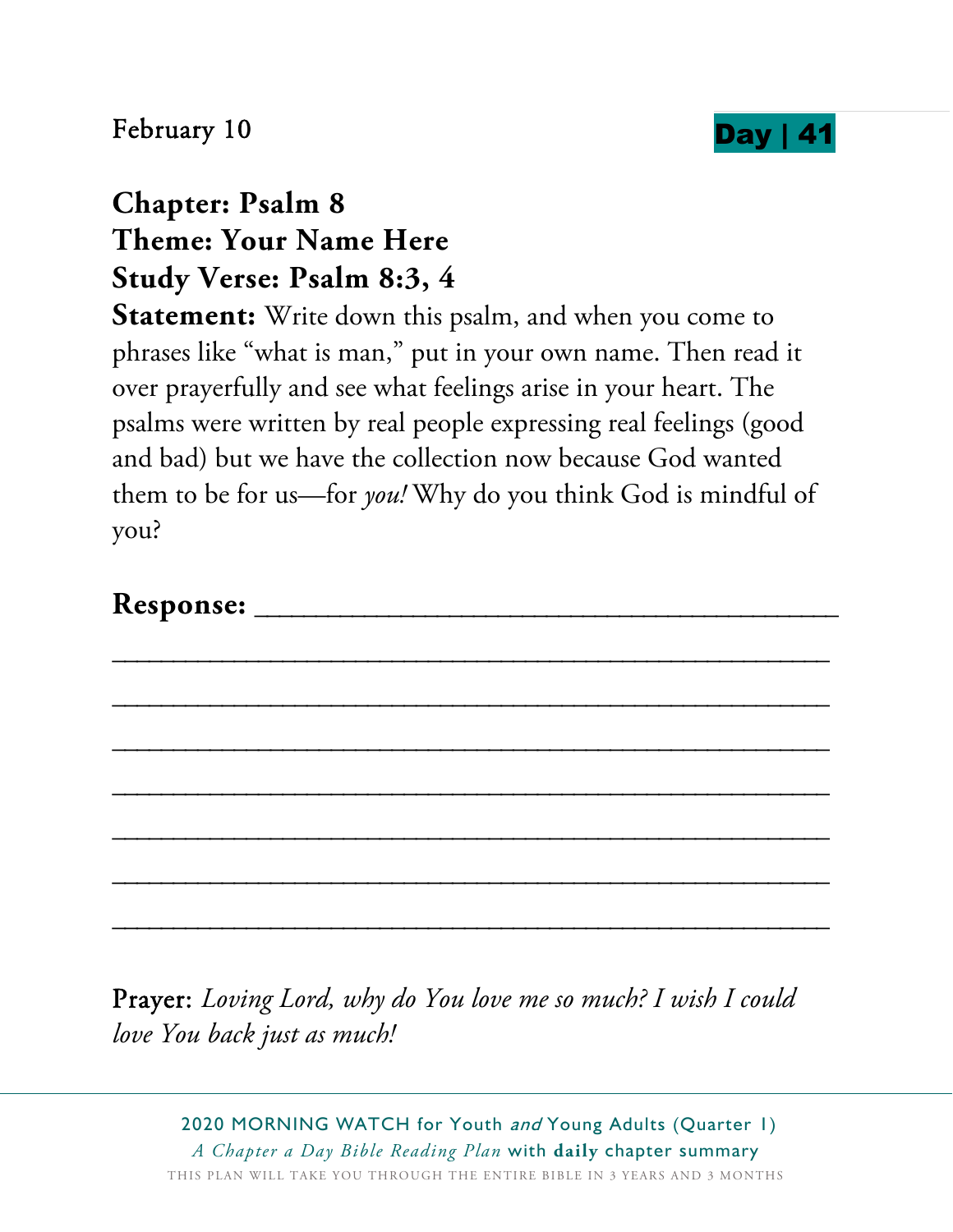## February 11 **Day | 4**



## **Chapter: Psalm 9 Theme: Praises and praises! Study Verse: Psalm 9:1, 2**

**Statement:** If you set out to list all the things you praise God for, your psalm, like this one, would be pretty long! As you read it, think about which parts most apply to your life and your heart. What things could you add to this psalm, to praise God for?

**Response:** \_\_\_\_\_\_\_\_\_\_\_\_\_\_\_\_\_\_\_\_\_\_\_\_\_\_\_\_\_\_\_\_\_\_\_\_\_\_\_\_\_\_\_\_\_\_\_\_



Prayer: *Great and almighty God, You are so high and so full of wonders that all our human languages are incapable of praising You enough!*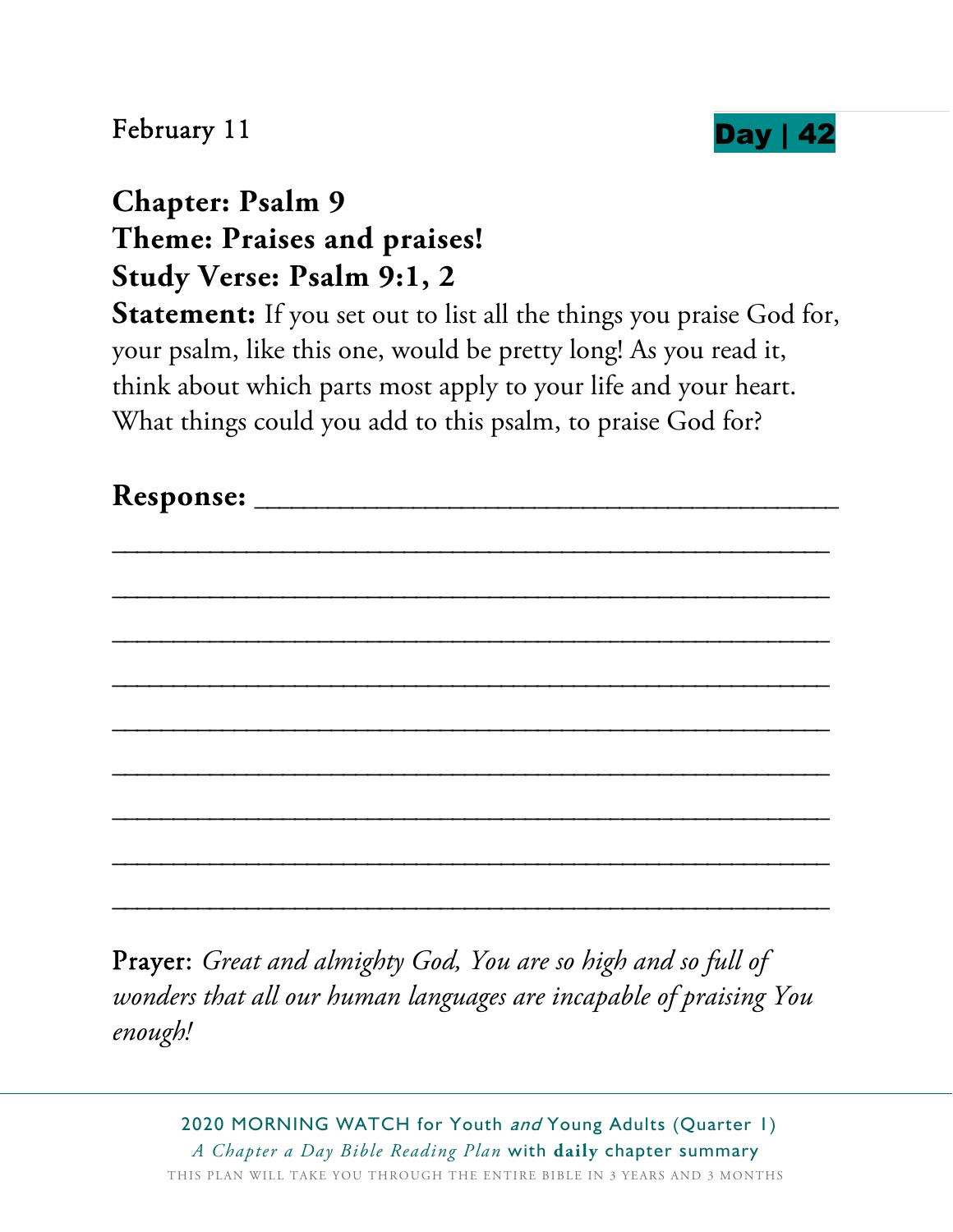### February 12



## **Chapter: Psalm 10 Theme: Prayer Against Injustice Study Verse: Psalm 10:17, 18**

**Statement:** This psalm may have been written by David or by someone else. Almost everybody has felt this way at one time or another. Have you? *Why* do the wicked seem to get away with all kinds of cruelty and oppression? *Why* do the widows, orphans, displaced people, and other vulnerable ones seem to constantly get treated badly? While you're at it, ask God what you, personally, can do to help change this situation.

| г<br><b>Response:</b> |  |
|-----------------------|--|
|                       |  |

\_\_\_\_\_\_\_\_\_\_\_\_\_\_\_\_\_\_\_\_\_\_\_\_\_\_\_\_\_\_\_\_\_\_\_\_\_\_\_\_\_\_\_\_\_\_\_\_\_\_\_\_\_\_\_\_\_\_\_

\_\_\_\_\_\_\_\_\_\_\_\_\_\_\_\_\_\_\_\_\_\_\_\_\_\_\_\_\_\_\_\_\_\_\_\_\_\_\_\_\_\_\_\_\_\_\_\_\_\_\_\_\_\_\_\_\_\_\_

\_\_\_\_\_\_\_\_\_\_\_\_\_\_\_\_\_\_\_\_\_\_\_\_\_\_\_\_\_\_\_\_\_\_\_\_\_\_\_\_\_\_\_\_\_\_\_\_\_\_\_\_\_\_\_\_\_\_\_

\_\_\_\_\_\_\_\_\_\_\_\_\_\_\_\_\_\_\_\_\_\_\_\_\_\_\_\_\_\_\_\_\_\_\_\_\_\_\_\_\_\_\_\_\_\_\_\_\_\_\_\_\_\_\_\_\_\_\_

\_\_\_\_\_\_\_\_\_\_\_\_\_\_\_\_\_\_\_\_\_\_\_\_\_\_\_\_\_\_\_\_\_\_\_\_\_\_\_\_\_\_\_\_\_\_\_\_\_\_\_\_\_\_\_\_\_\_\_

Prayer: *Father of the world, Your children are hurting each other. Show me how to help, even in a small way, to spread Your plan of a world where all share and care for each other.*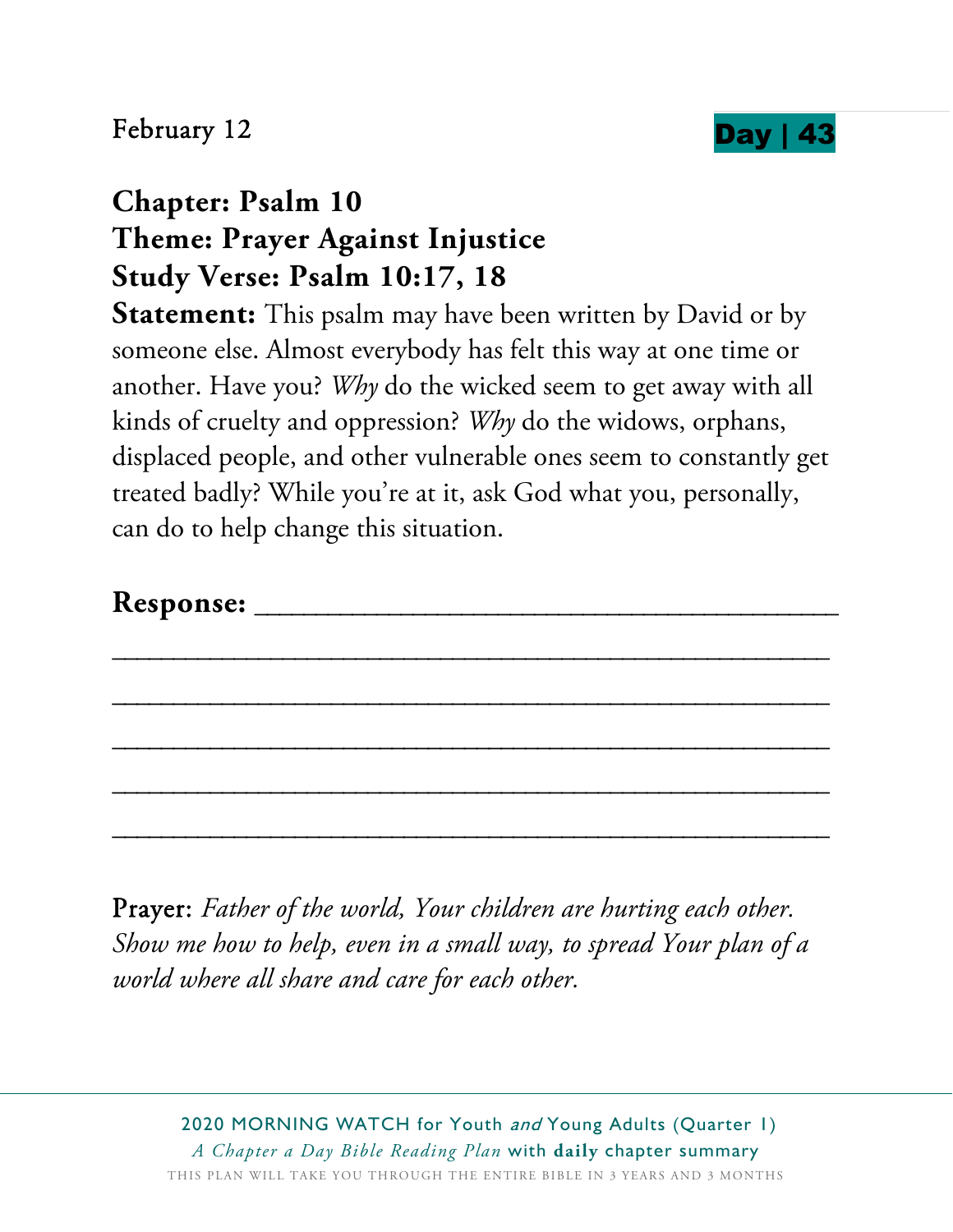

#### February 13

## **Chapter: Psalm 11 Theme: Fly to God Study Verse: Psalm 11:7**

**Statement:** What a lovely image David uses here—of a bird flying to her mountain nest where she is safe. David had a lot of chances to feel unsafe and hunted. He spent his entire young manhood running from King Saul, and then when he became king, he still had several wars, and even ended up in conflict with his own son! Where does David say his refuge is? Where is yours?

| Response: |  |
|-----------|--|
|-----------|--|

\_\_\_\_\_\_\_\_\_\_\_\_\_\_\_\_\_\_\_\_\_\_\_\_\_\_\_\_\_\_\_\_\_\_\_\_\_\_\_\_\_\_\_\_\_\_\_\_\_\_\_\_\_\_\_\_\_\_\_

\_\_\_\_\_\_\_\_\_\_\_\_\_\_\_\_\_\_\_\_\_\_\_\_\_\_\_\_\_\_\_\_\_\_\_\_\_\_\_\_\_\_\_\_\_\_\_\_\_\_\_\_\_\_\_\_\_\_\_

\_\_\_\_\_\_\_\_\_\_\_\_\_\_\_\_\_\_\_\_\_\_\_\_\_\_\_\_\_\_\_\_\_\_\_\_\_\_\_\_\_\_\_\_\_\_\_\_\_\_\_\_\_\_\_\_\_\_\_

\_\_\_\_\_\_\_\_\_\_\_\_\_\_\_\_\_\_\_\_\_\_\_\_\_\_\_\_\_\_\_\_\_\_\_\_\_\_\_\_\_\_\_\_\_\_\_\_\_\_\_\_\_\_\_\_\_\_\_

\_\_\_\_\_\_\_\_\_\_\_\_\_\_\_\_\_\_\_\_\_\_\_\_\_\_\_\_\_\_\_\_\_\_\_\_\_\_\_\_\_\_\_\_\_\_\_\_\_\_\_\_\_\_\_\_\_\_\_

\_\_\_\_\_\_\_\_\_\_\_\_\_\_\_\_\_\_\_\_\_\_\_\_\_\_\_\_\_\_\_\_\_\_\_\_\_\_\_\_\_\_\_\_\_\_\_\_\_\_\_\_\_\_\_\_\_\_\_

Prayer: *You are my hiding place, Jesus. You hold me safe like a nest, even when I am in the midst of trouble. Give me Your peace that is not like the world's, and keep me safe inside my heart even if I am not in safe surroundings.*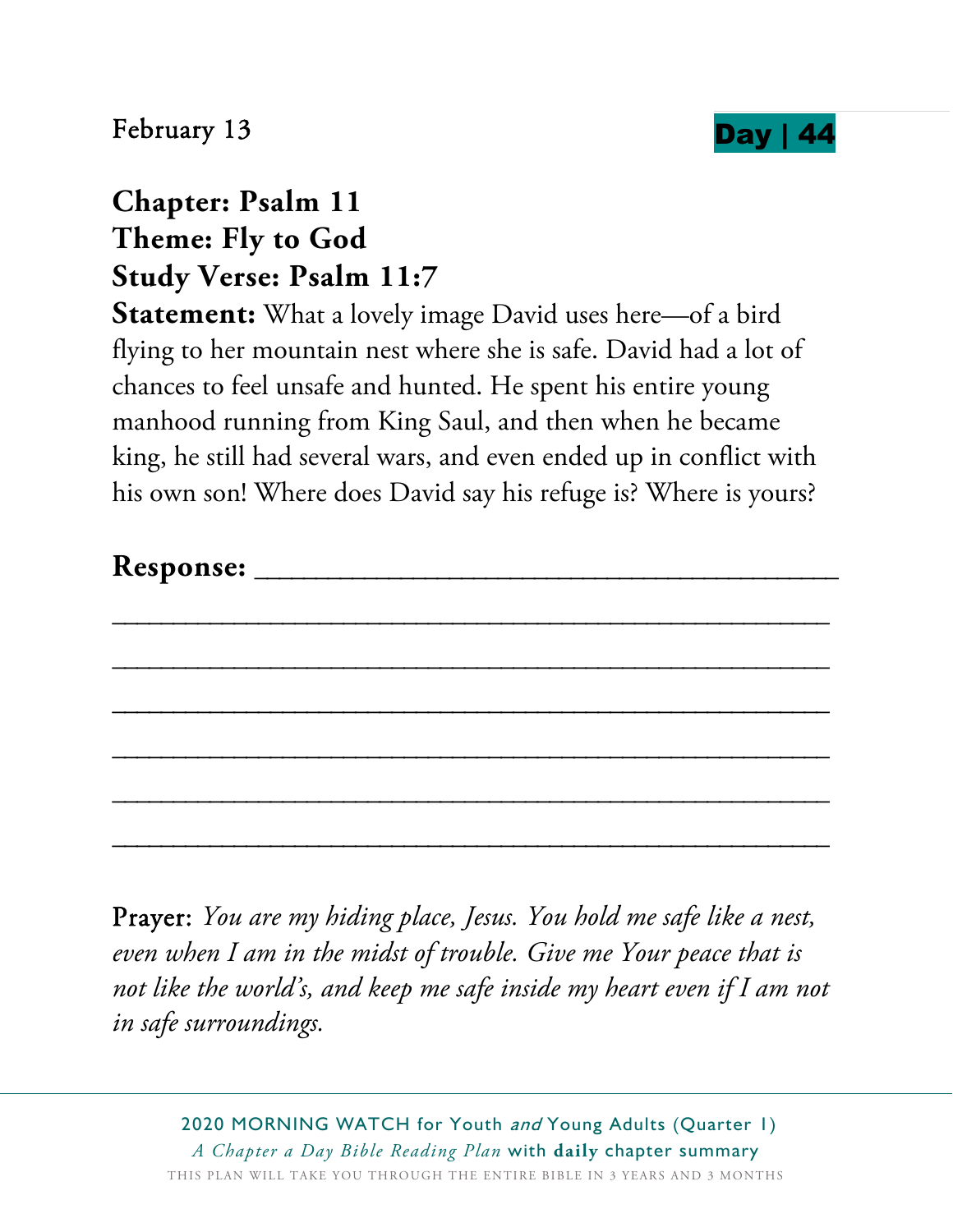## February  $14$  Day | 4



# **Chapter: Psalm 12 Theme: Praise in the Midst of Treachery Study Verse: Psalm 12:5**

**Statement:** Much of David's trouble (and sometimes, much of ours, too) comes from people betraying our trust or being deceitful. It must have been hard for David to hold onto his faith and trust in God when he was betrayed on every side by those who should have been his friends. Perhaps writing and singing these songs helped him to stay focused. What helps you?

Prayer: *Dear God, when I can't count on people, I can count on You. Help me never to be the kind of person who would betray another.*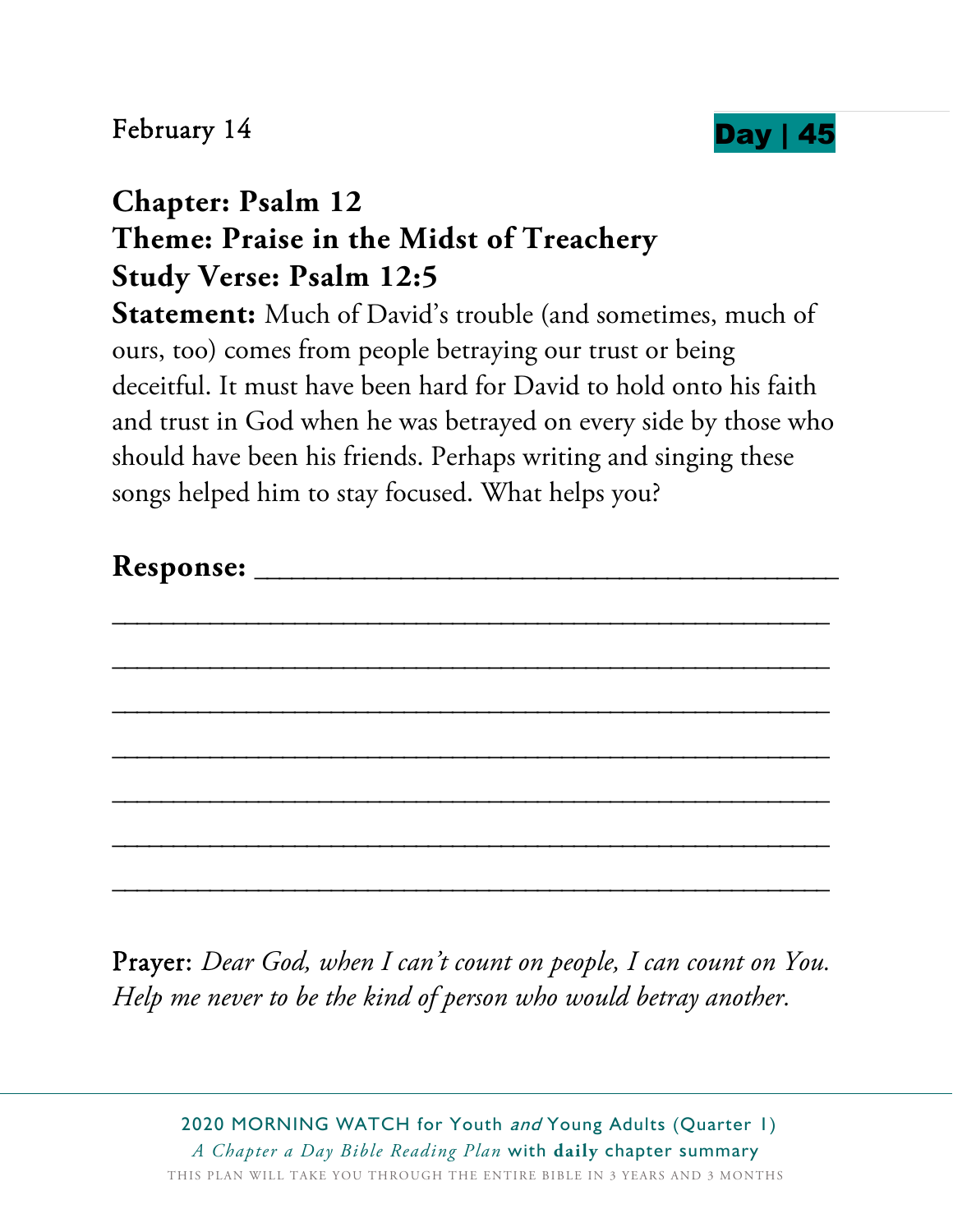### February 15



## **Chapter: Psalm 13 Theme: How Long, Lord? Study Verse: Psalm 13:6**

**Statement:** This would be a nice little psalm to set to music. Why don't you try it? There are three 2-verse stanzas. Notice, again, David's progression: he honestly expresses his feelings of abandonment and despair, he begs God to help him and lays out his situation, and then he ends with praise and trust. Can you praise and trust God while you are still praying for help?

| Response: |  |
|-----------|--|
|-----------|--|

\_\_\_\_\_\_\_\_\_\_\_\_\_\_\_\_\_\_\_\_\_\_\_\_\_\_\_\_\_\_\_\_\_\_\_\_\_\_\_\_\_\_\_\_\_\_\_\_\_\_\_\_\_\_\_\_\_\_\_

\_\_\_\_\_\_\_\_\_\_\_\_\_\_\_\_\_\_\_\_\_\_\_\_\_\_\_\_\_\_\_\_\_\_\_\_\_\_\_\_\_\_\_\_\_\_\_\_\_\_\_\_\_\_\_\_\_\_\_

\_\_\_\_\_\_\_\_\_\_\_\_\_\_\_\_\_\_\_\_\_\_\_\_\_\_\_\_\_\_\_\_\_\_\_\_\_\_\_\_\_\_\_\_\_\_\_\_\_\_\_\_\_\_\_\_\_\_\_

\_\_\_\_\_\_\_\_\_\_\_\_\_\_\_\_\_\_\_\_\_\_\_\_\_\_\_\_\_\_\_\_\_\_\_\_\_\_\_\_\_\_\_\_\_\_\_\_\_\_\_\_\_\_\_\_\_\_\_

\_\_\_\_\_\_\_\_\_\_\_\_\_\_\_\_\_\_\_\_\_\_\_\_\_\_\_\_\_\_\_\_\_\_\_\_\_\_\_\_\_\_\_\_\_\_\_\_\_\_\_\_\_\_\_\_\_\_\_

\_\_\_\_\_\_\_\_\_\_\_\_\_\_\_\_\_\_\_\_\_\_\_\_\_\_\_\_\_\_\_\_\_\_\_\_\_\_\_\_\_\_\_\_\_\_\_\_\_\_\_\_\_\_\_\_\_\_\_

Prayer: *David's Helper and my Helper, Lord, you are God of all. Sometimes I, too, feel You are taking too long to answer. Help me neither to hide from those feelings, nor to give in to them.*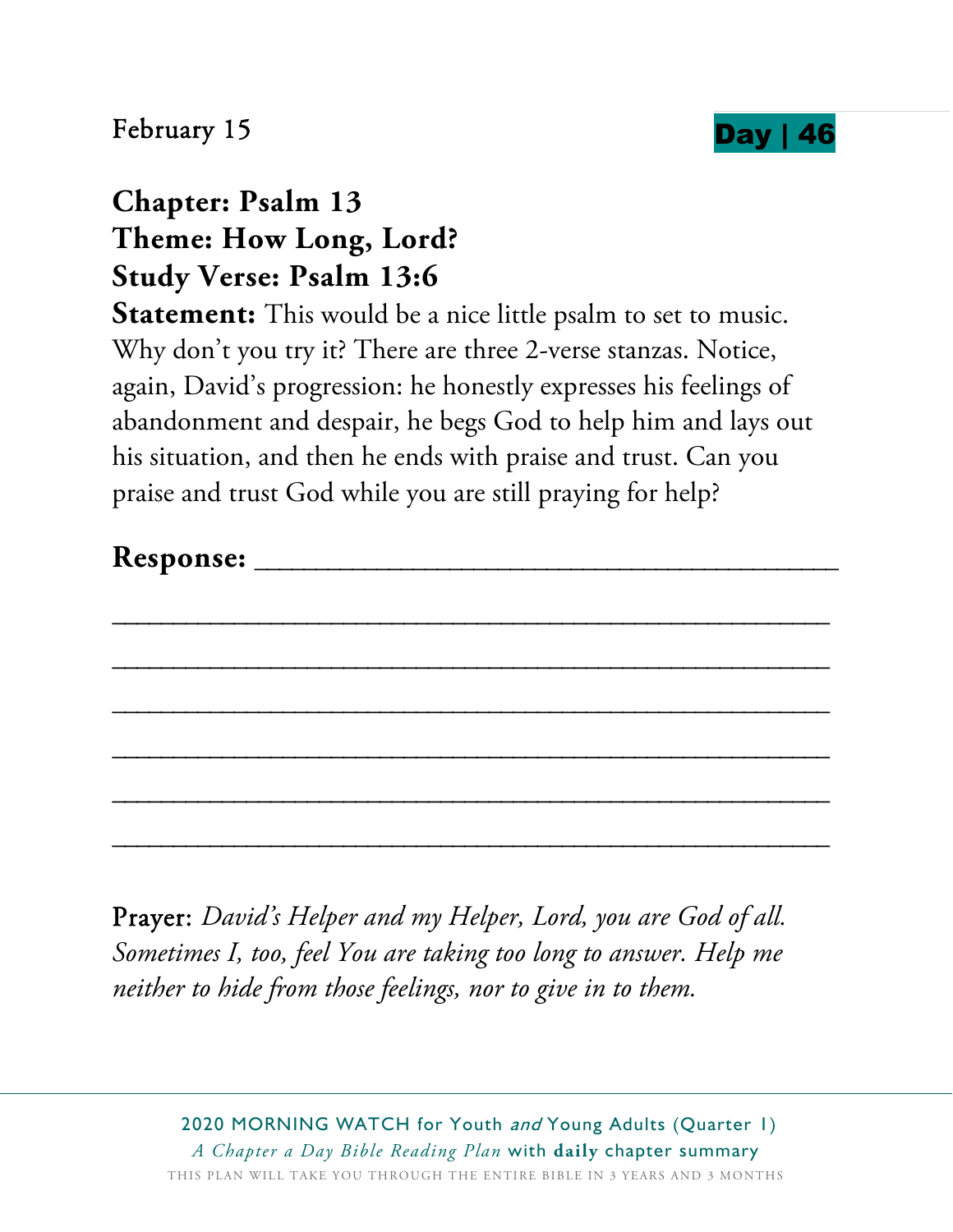## February 16



## **Chapter: Psalm 14 Theme: Justice and Peace Study Verse: Psalm 14:4**

**Statement:** Many psalms, as well as many, many other Bible passages, deal with fairness in God's kingdom. How do those who are in power treat those who are not? Here is one which speaks of corrupt "workers of wickedness" who "eat up people as they eat up bread." What do you think that means? Do you see situations in your area where this happens? What can you do about it?

| m<br><b>Response:</b> |  |
|-----------------------|--|
|-----------------------|--|

\_\_\_\_\_\_\_\_\_\_\_\_\_\_\_\_\_\_\_\_\_\_\_\_\_\_\_\_\_\_\_\_\_\_\_\_\_\_\_\_\_\_\_\_\_\_\_\_\_\_\_\_\_\_\_\_\_\_\_

\_\_\_\_\_\_\_\_\_\_\_\_\_\_\_\_\_\_\_\_\_\_\_\_\_\_\_\_\_\_\_\_\_\_\_\_\_\_\_\_\_\_\_\_\_\_\_\_\_\_\_\_\_\_\_\_\_\_\_

\_\_\_\_\_\_\_\_\_\_\_\_\_\_\_\_\_\_\_\_\_\_\_\_\_\_\_\_\_\_\_\_\_\_\_\_\_\_\_\_\_\_\_\_\_\_\_\_\_\_\_\_\_\_\_\_\_\_\_

\_\_\_\_\_\_\_\_\_\_\_\_\_\_\_\_\_\_\_\_\_\_\_\_\_\_\_\_\_\_\_\_\_\_\_\_\_\_\_\_\_\_\_\_\_\_\_\_\_\_\_\_\_\_\_\_\_\_\_

\_\_\_\_\_\_\_\_\_\_\_\_\_\_\_\_\_\_\_\_\_\_\_\_\_\_\_\_\_\_\_\_\_\_\_\_\_\_\_\_\_\_\_\_\_\_\_\_\_\_\_\_\_\_\_\_\_\_\_

Prayer: *God of justice and peace, throughout Your word You demand that Your people treat each other with compassion and mercy. You even set up an economy where all land went back to its original owners every 50 years, so that no one could get "too rich to care." What can I do to help bring about Your vision of fairness where I live?*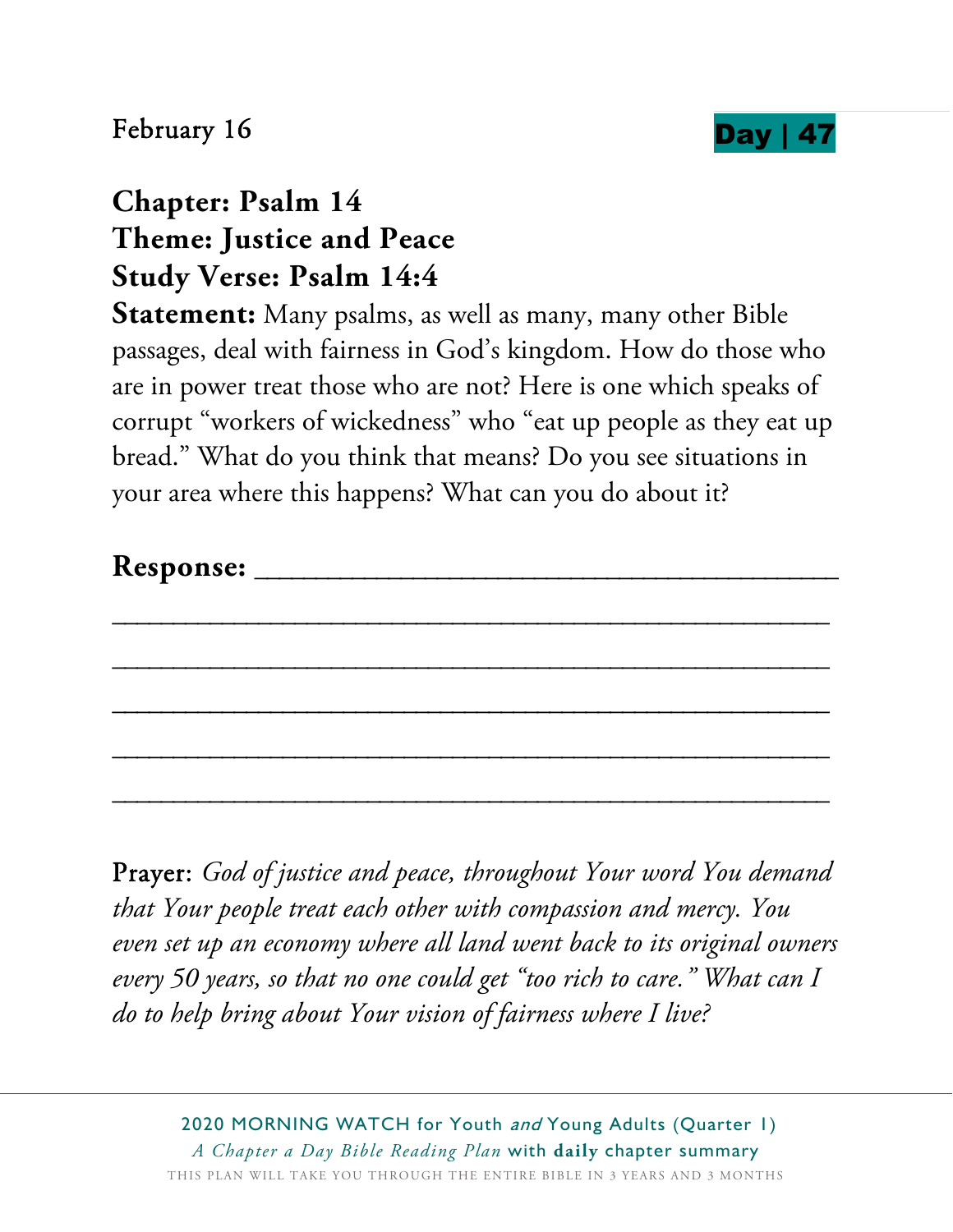

## **Chapter: Psalm 15 Theme: Description of a Heavenly Citizen Study Verse: Psalm 15:1**

**Statement:** Here is a psalm that is central to all psalms, or even to the whole Bible. This is a clear list of the attributes a faithful follower of God will have. Make a list of them in your own words, and if you are a girl, be sure to use "she" instead of "he." Which characteristics come easily to you? Which are difficult?

Prayer: *Creator, this is the way You made me to be. Thank You so much for the characteristics You are growing in me now, and please help me to develop the ones that aren't there yet.*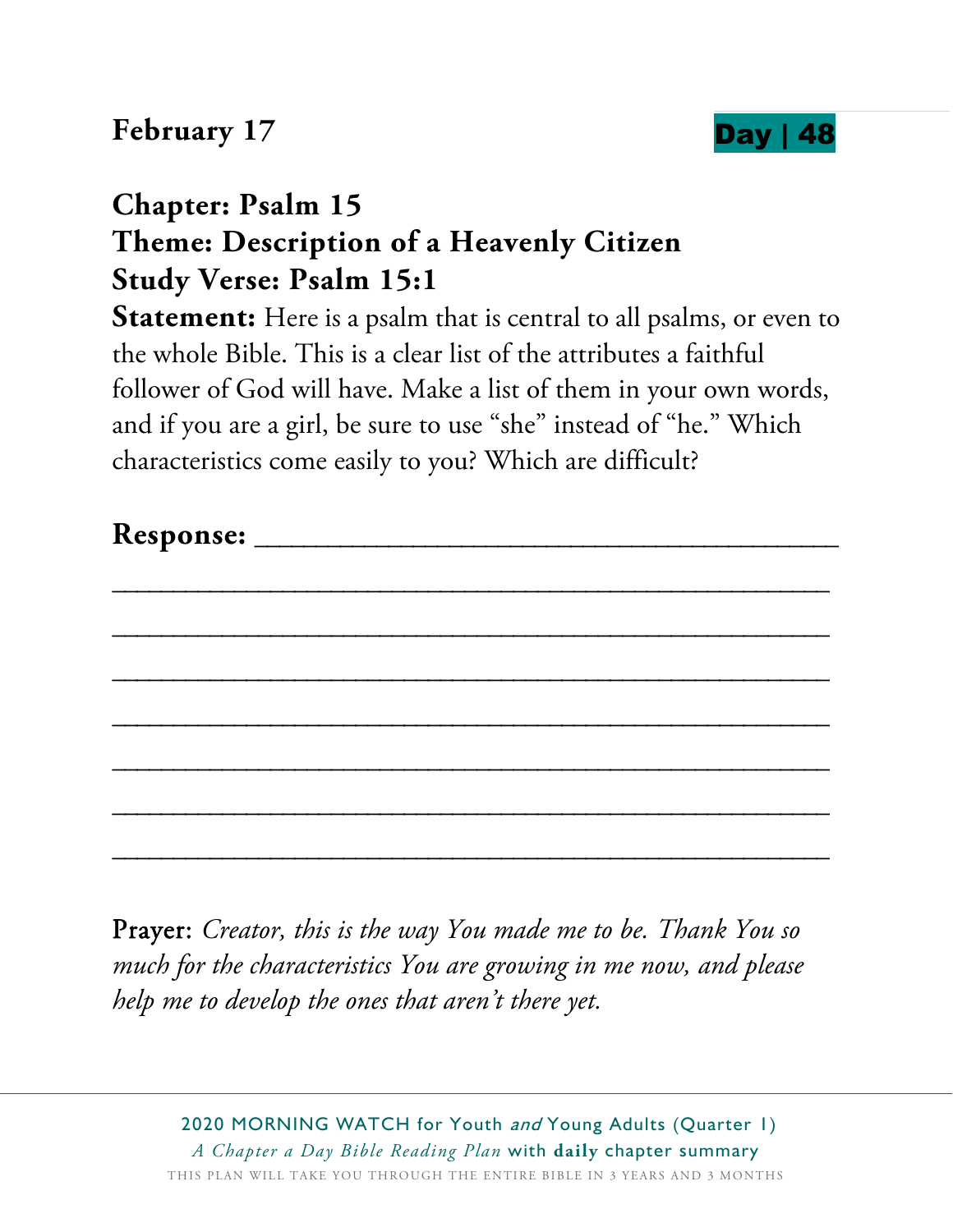

# **Chapter: Psalm 16 Theme: God is Security, Now and Forever Study Verse: Psalm 16:8**

**Statement:** This is another messianic psalm, as you can see in verse 10. God did not leave Jesus in the grave to decay. In another sense, though, like all psalms, it's for all of us, you included. It speaks of the joy and security now of following God, and also of future security in Him. If we follow God, our bodies may decay after death, but we will still be raised to live forever with Him. Choose your favorite bit of this psalm to write down, illustrate, and put up where you can see it.

\_\_\_\_\_\_\_\_\_\_\_\_\_\_\_\_\_\_\_\_\_\_\_\_\_\_\_\_\_\_\_\_\_\_\_\_\_\_\_\_\_\_\_\_\_\_\_\_\_\_\_\_\_\_\_\_\_\_\_

\_\_\_\_\_\_\_\_\_\_\_\_\_\_\_\_\_\_\_\_\_\_\_\_\_\_\_\_\_\_\_\_\_\_\_\_\_\_\_\_\_\_\_\_\_\_\_\_\_\_\_\_\_\_\_\_\_\_\_

\_\_\_\_\_\_\_\_\_\_\_\_\_\_\_\_\_\_\_\_\_\_\_\_\_\_\_\_\_\_\_\_\_\_\_\_\_\_\_\_\_\_\_\_\_\_\_\_\_\_\_\_\_\_\_\_\_\_\_

\_\_\_\_\_\_\_\_\_\_\_\_\_\_\_\_\_\_\_\_\_\_\_\_\_\_\_\_\_\_\_\_\_\_\_\_\_\_\_\_\_\_\_\_\_\_\_\_\_\_\_\_\_\_\_\_\_\_\_

\_\_\_\_\_\_\_\_\_\_\_\_\_\_\_\_\_\_\_\_\_\_\_\_\_\_\_\_\_\_\_\_\_\_\_\_\_\_\_\_\_\_\_\_\_\_\_\_\_\_\_\_\_\_\_\_\_\_\_

#### **Response:** \_\_\_\_\_\_\_\_\_\_\_\_\_\_\_\_\_\_\_\_\_\_\_\_\_\_\_\_\_\_\_\_\_\_\_\_\_\_\_\_\_\_\_\_\_\_\_\_

Prayer: *Preserve me, O Lord, for I take refuge in You. You are the only Lord of my life, and I trust You to stay with me always.*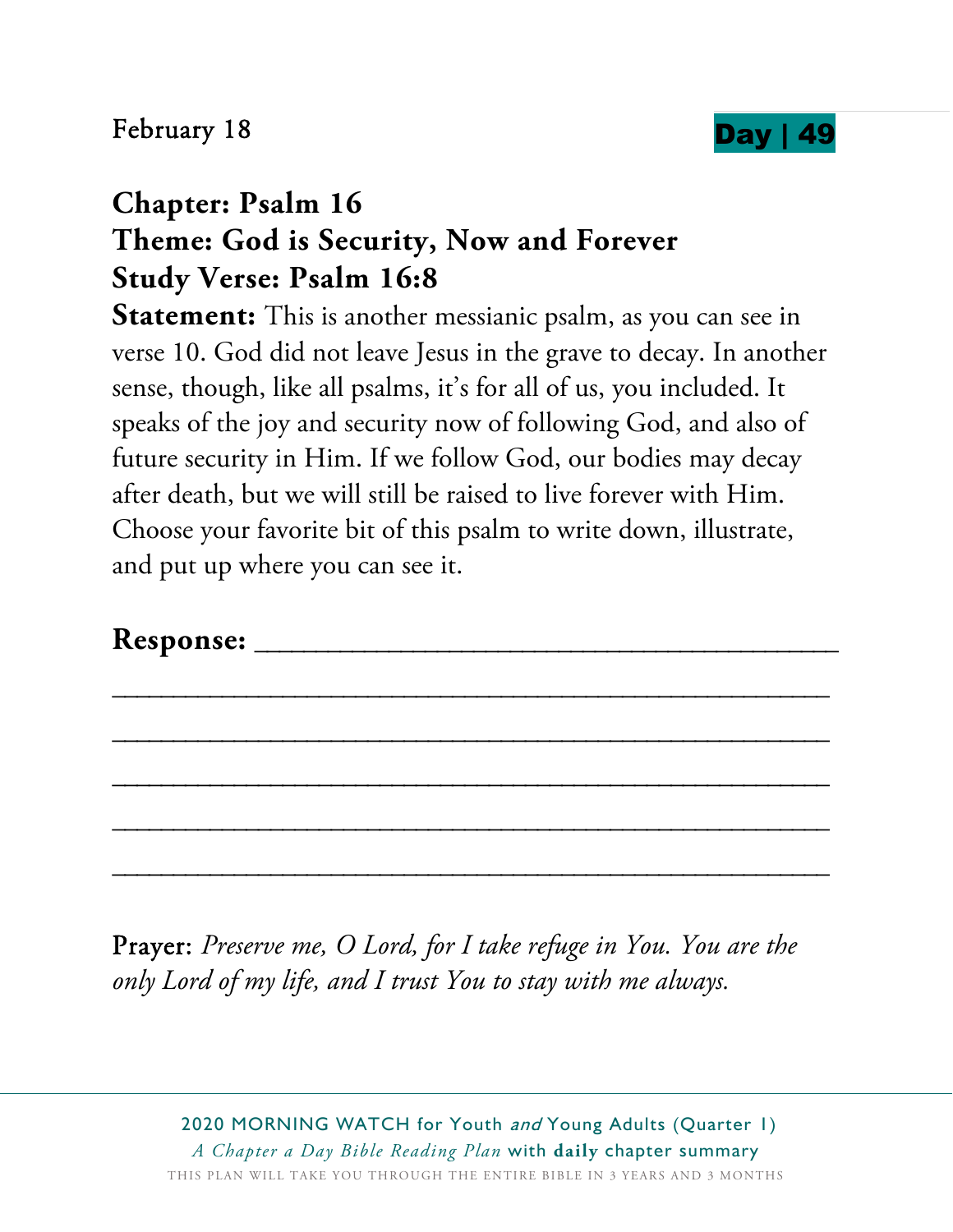February 19 **Day 150** 



## **Chapter: Psalm 17 Theme: Prayer from a Hard Place Study Verse: Psalm 17:8**

**Statement:** David faced a lot of troubles and dangers in his life. Do you, too? Do your prayers sometimes start in dismay and dread? If so, be sure to always end them in trust, whether you feel it or not—your heart will eventually follow your mind. And like the last verse, however our trials end here on earth, in the final end, we will be satisfied to see Jesus when we wake forever.

| <b>Response:</b> |  |
|------------------|--|
|                  |  |
|                  |  |

\_\_\_\_\_\_\_\_\_\_\_\_\_\_\_\_\_\_\_\_\_\_\_\_\_\_\_\_\_\_\_\_\_\_\_\_\_\_\_\_\_\_\_\_\_\_\_\_\_\_\_\_\_\_\_\_\_\_\_

\_\_\_\_\_\_\_\_\_\_\_\_\_\_\_\_\_\_\_\_\_\_\_\_\_\_\_\_\_\_\_\_\_\_\_\_\_\_\_\_\_\_\_\_\_\_\_\_\_\_\_\_\_\_\_\_\_\_\_

\_\_\_\_\_\_\_\_\_\_\_\_\_\_\_\_\_\_\_\_\_\_\_\_\_\_\_\_\_\_\_\_\_\_\_\_\_\_\_\_\_\_\_\_\_\_\_\_\_\_\_\_\_\_\_\_\_\_\_

\_\_\_\_\_\_\_\_\_\_\_\_\_\_\_\_\_\_\_\_\_\_\_\_\_\_\_\_\_\_\_\_\_\_\_\_\_\_\_\_\_\_\_\_\_\_\_\_\_\_\_\_\_\_\_\_\_\_\_

\_\_\_\_\_\_\_\_\_\_\_\_\_\_\_\_\_\_\_\_\_\_\_\_\_\_\_\_\_\_\_\_\_\_\_\_\_\_\_\_\_\_\_\_\_\_\_\_\_\_\_\_\_\_\_\_\_\_\_

Prayer: *Beloved God, hear me—I know You always do. Be with me in joy and in trouble. Stay with me even until death, and then waken me with Your own dear voice.*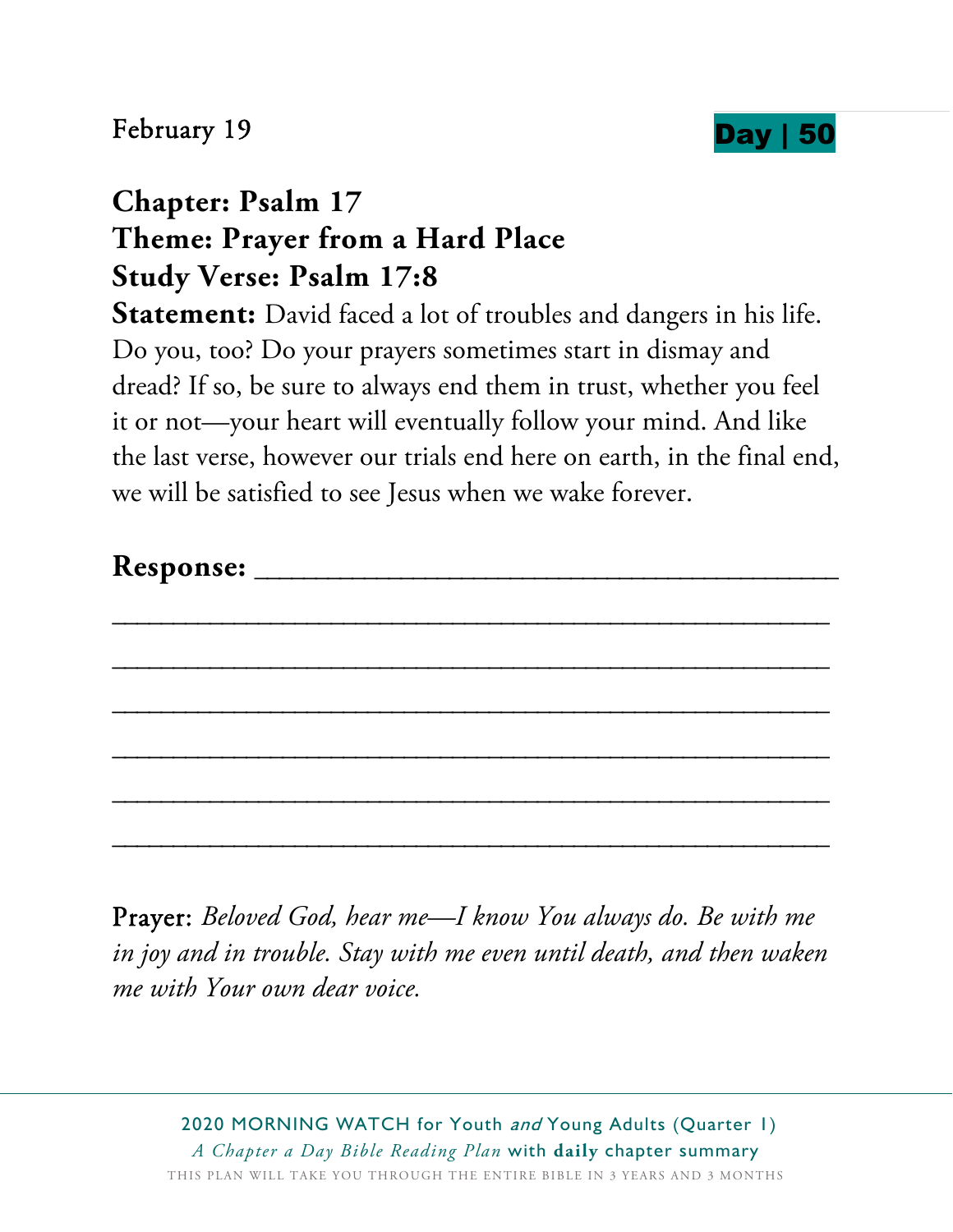



## **Chapter: Psalm 18 Theme: Praise for Deliverance Study Verse: Psalm 18:6**

**Statement:** After all those trials, most of which were caused (at least in his younger years) by Saul, David cried out his joy at deliverance in this long song. First, there is a long list of things God is like. How many can you count? Which do you like best? The middle part sounds like a description of a thunderstorm. And then the praise for deliverance. Do you know the song we have today, based on verse 46?

\_\_\_\_\_\_\_\_\_\_\_\_\_\_\_\_\_\_\_\_\_\_\_\_\_\_\_\_\_\_\_\_\_\_\_\_\_\_\_\_\_\_\_\_\_\_\_\_\_\_\_\_\_\_\_\_\_\_\_

\_\_\_\_\_\_\_\_\_\_\_\_\_\_\_\_\_\_\_\_\_\_\_\_\_\_\_\_\_\_\_\_\_\_\_\_\_\_\_\_\_\_\_\_\_\_\_\_\_\_\_\_\_\_\_\_\_\_\_

\_\_\_\_\_\_\_\_\_\_\_\_\_\_\_\_\_\_\_\_\_\_\_\_\_\_\_\_\_\_\_\_\_\_\_\_\_\_\_\_\_\_\_\_\_\_\_\_\_\_\_\_\_\_\_\_\_\_\_

\_\_\_\_\_\_\_\_\_\_\_\_\_\_\_\_\_\_\_\_\_\_\_\_\_\_\_\_\_\_\_\_\_\_\_\_\_\_\_\_\_\_\_\_\_\_\_\_\_\_\_\_\_\_\_\_\_\_\_

#### **Response:** \_\_\_\_\_\_\_\_\_\_\_\_\_\_\_\_\_\_\_\_\_\_\_\_\_\_\_\_\_\_\_\_\_\_\_\_\_\_\_\_\_\_\_\_\_\_\_\_

Prayer: *Great Deliverer, sometimes You come in what seems like storm and danger, and it's only afterwards that I can see You had things in hand all along and what felt like trouble was Your way of sending blessing.*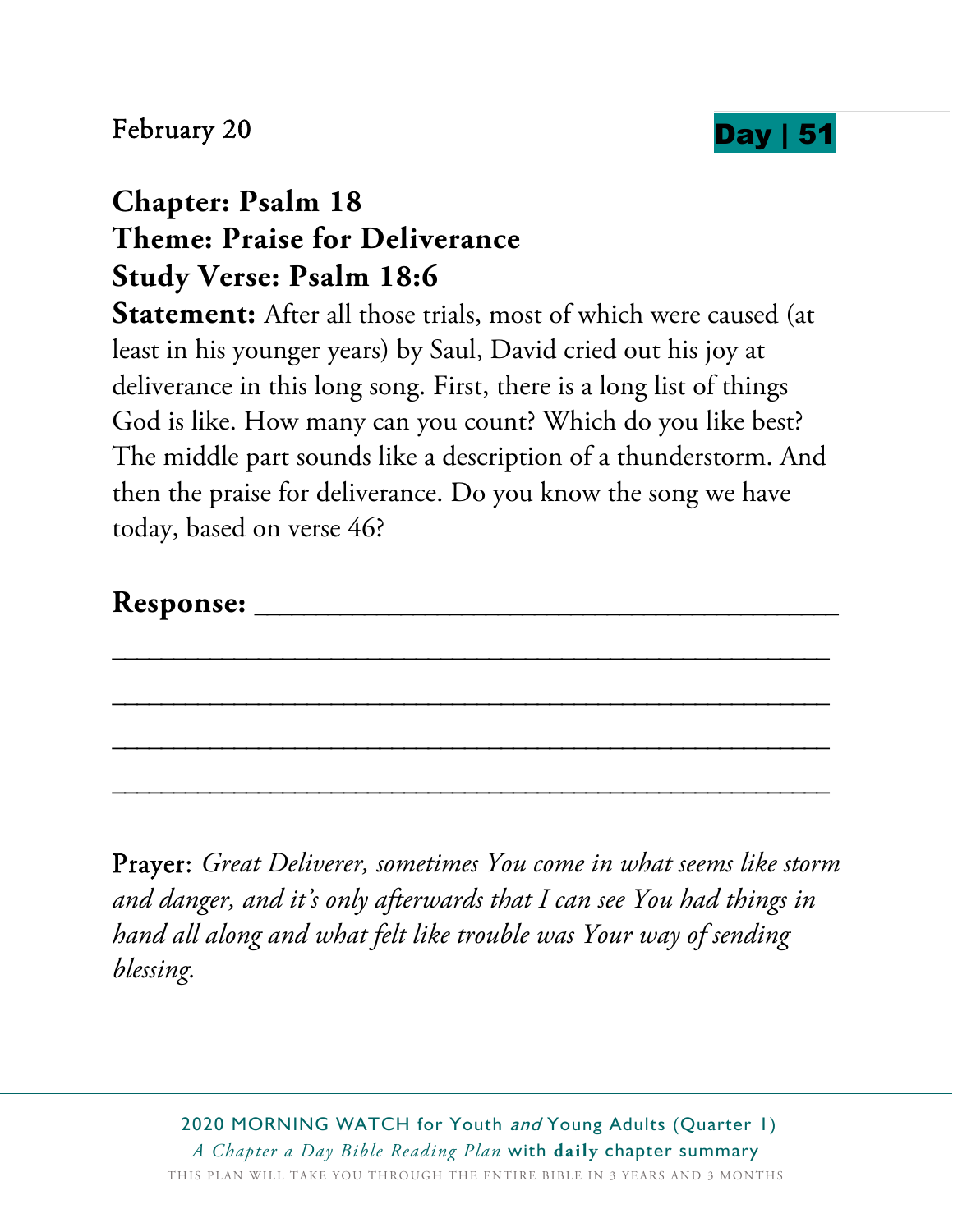### February 21 **Day | 5**



## **Chapter: Psalm 19 Theme: A Song of Joy about God Study Verse: Psalm 19:14**

**Statement:** This is one of the best-loved songs David wrote. It is in three parts. The first part, about how all of creation, without even any words, teaches us about God, has been used in music for centuries. Verses 7-10 and 14 were made into a song that was very popular some years ago. You can probably still find some of this music online if you have access. The psalm ends with a prayer to God to keep us from sin and help us to live holy lives.

| <b>Response:</b> |  |
|------------------|--|
|------------------|--|

\_\_\_\_\_\_\_\_\_\_\_\_\_\_\_\_\_\_\_\_\_\_\_\_\_\_\_\_\_\_\_\_\_\_\_\_\_\_\_\_\_\_\_\_\_\_\_\_\_\_\_\_\_\_\_\_\_\_\_

\_\_\_\_\_\_\_\_\_\_\_\_\_\_\_\_\_\_\_\_\_\_\_\_\_\_\_\_\_\_\_\_\_\_\_\_\_\_\_\_\_\_\_\_\_\_\_\_\_\_\_\_\_\_\_\_\_\_\_

\_\_\_\_\_\_\_\_\_\_\_\_\_\_\_\_\_\_\_\_\_\_\_\_\_\_\_\_\_\_\_\_\_\_\_\_\_\_\_\_\_\_\_\_\_\_\_\_\_\_\_\_\_\_\_\_\_\_\_

\_\_\_\_\_\_\_\_\_\_\_\_\_\_\_\_\_\_\_\_\_\_\_\_\_\_\_\_\_\_\_\_\_\_\_\_\_\_\_\_\_\_\_\_\_\_\_\_\_\_\_\_\_\_\_\_\_\_\_

Prayer: *Mighty Creator, You have not only given us a beautiful world, but You have put Your signature all over it. I learn about You every time I pay attention to a bird or a sunset or the growth of a food crop. Help me to pay attention even more.*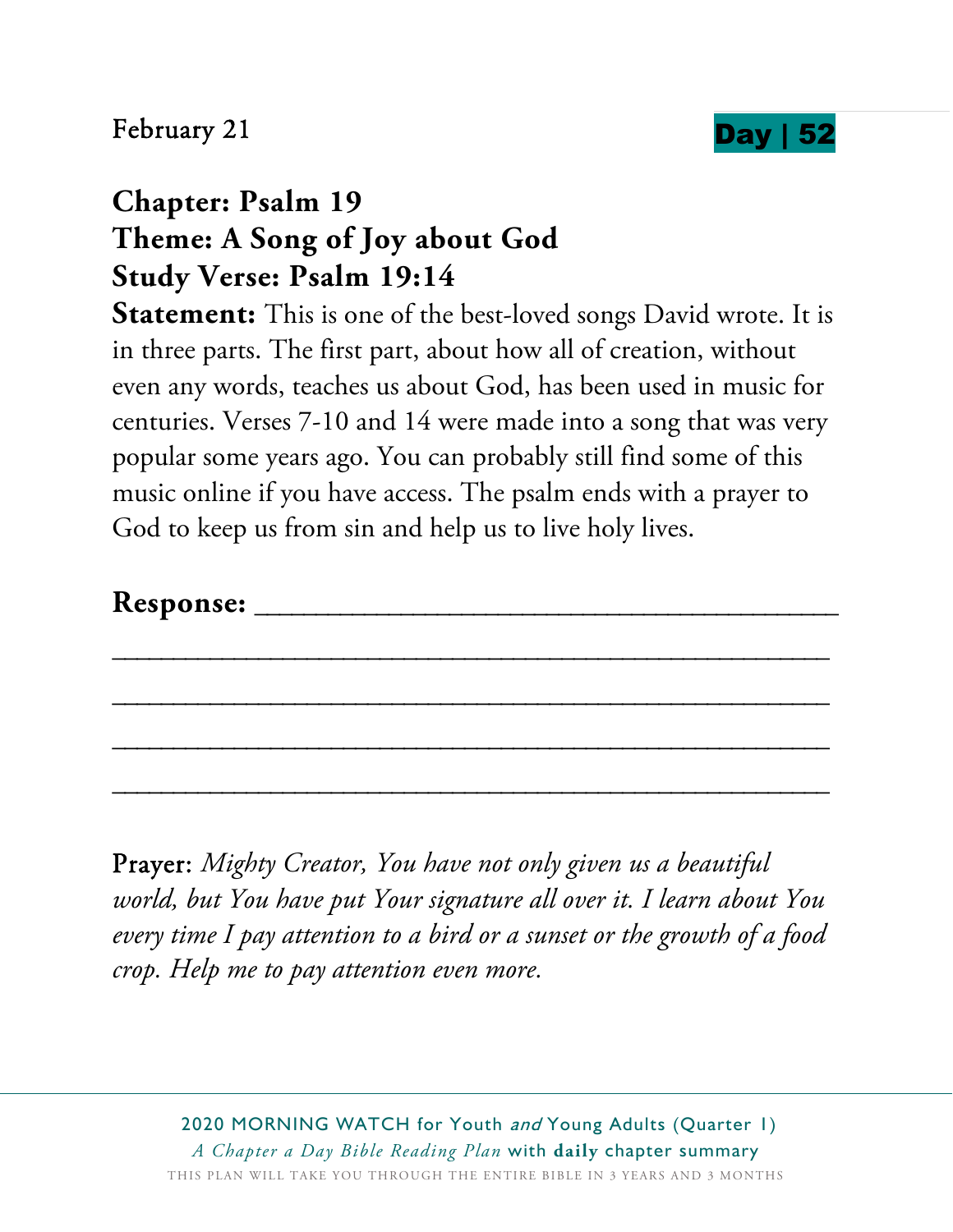### February 22 **Day** |



## **Chapter: Psalm 20 Theme: A Song for You! Study Verse: Psalm 20:5**

Statement: Here is an interesting psalm-it's not a song of David's feelings, but of his wishes for whoever sings or hears the song. That includes you and me! As you read through this song, think of specific times God has answered you in trouble, or granted you your heart's desire. Think of a way you can boast of His name to someone else this week.

| <b>Response:</b> |  |
|------------------|--|
|                  |  |

\_\_\_\_\_\_\_\_\_\_\_\_\_\_\_\_\_\_\_\_\_\_\_\_\_\_\_\_\_\_\_\_\_\_\_\_\_\_\_\_\_\_\_\_\_\_\_\_\_\_\_\_\_\_\_\_\_\_\_

\_\_\_\_\_\_\_\_\_\_\_\_\_\_\_\_\_\_\_\_\_\_\_\_\_\_\_\_\_\_\_\_\_\_\_\_\_\_\_\_\_\_\_\_\_\_\_\_\_\_\_\_\_\_\_\_\_\_\_

\_\_\_\_\_\_\_\_\_\_\_\_\_\_\_\_\_\_\_\_\_\_\_\_\_\_\_\_\_\_\_\_\_\_\_\_\_\_\_\_\_\_\_\_\_\_\_\_\_\_\_\_\_\_\_\_\_\_\_

\_\_\_\_\_\_\_\_\_\_\_\_\_\_\_\_\_\_\_\_\_\_\_\_\_\_\_\_\_\_\_\_\_\_\_\_\_\_\_\_\_\_\_\_\_\_\_\_\_\_\_\_\_\_\_\_\_\_\_

\_\_\_\_\_\_\_\_\_\_\_\_\_\_\_\_\_\_\_\_\_\_\_\_\_\_\_\_\_\_\_\_\_\_\_\_\_\_\_\_\_\_\_\_\_\_\_\_\_\_\_\_\_\_\_\_\_\_\_

\_\_\_\_\_\_\_\_\_\_\_\_\_\_\_\_\_\_\_\_\_\_\_\_\_\_\_\_\_\_\_\_\_\_\_\_\_\_\_\_\_\_\_\_\_\_\_\_\_\_\_\_\_\_\_\_\_\_\_

Prayer: *Yahweh, You are my God as You were Jacob's and David's. You have delivered me from trouble, or given me my heart's desire. I do boast of Your name, and I thank You for Your love!*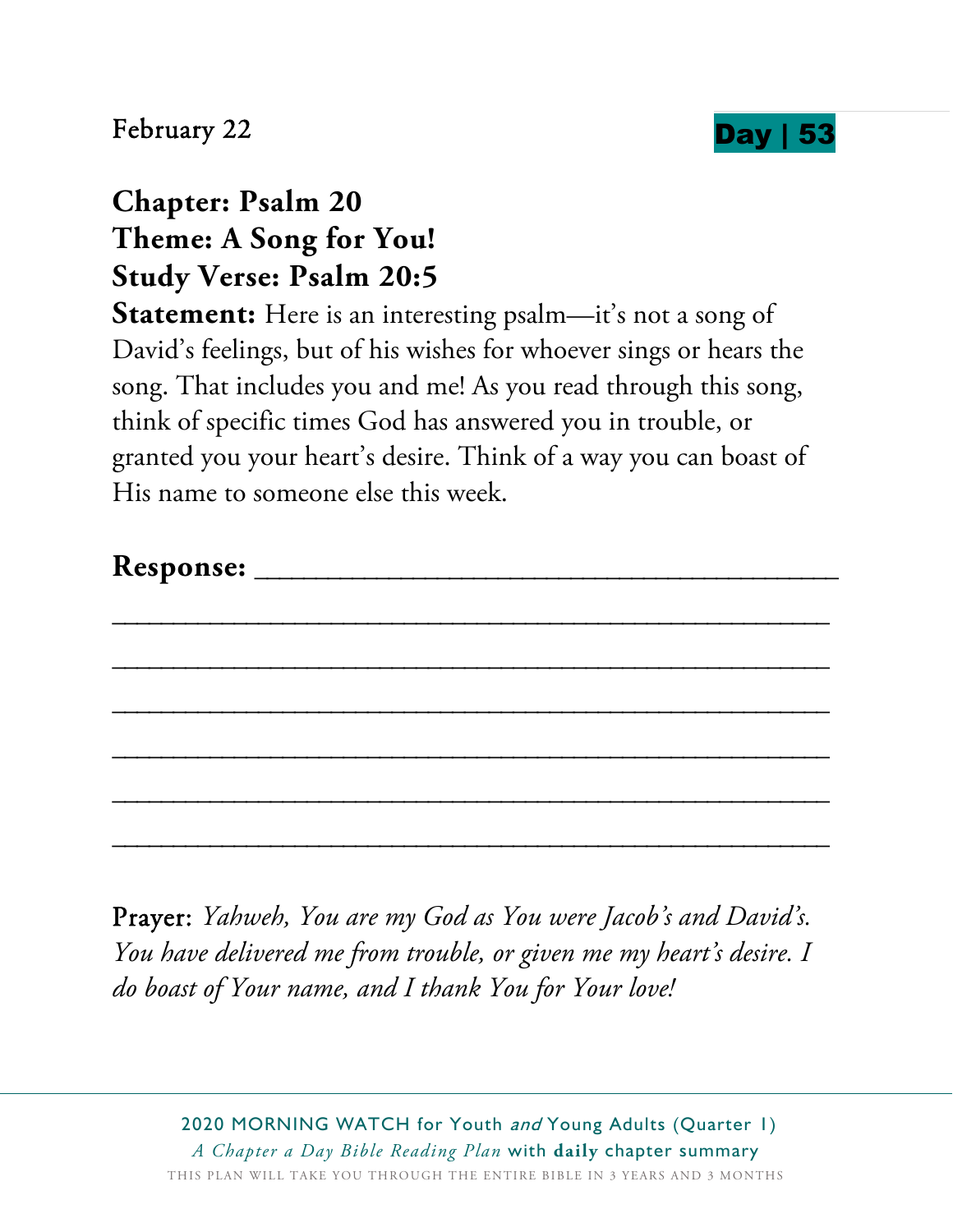



## **Chapter: Psalm 21 Theme: For the King(s) Study Verse: Psalm 21:13**

**Statement:** In this psalm, David praises God for caring for him through his kingship. Depending on how old he was when he wrote it, it's also possible that it could refer to his hopes for his son, Solomon, who did, in fact (after David's death, of course) fulfill all these hopes. It might be tempting to think this psalm doesn't refer to us—we're not kings or queens! But look again. What verses mean something to your life?

\_\_\_\_\_\_\_\_\_\_\_\_\_\_\_\_\_\_\_\_\_\_\_\_\_\_\_\_\_\_\_\_\_\_\_\_\_\_\_\_\_\_\_\_\_\_\_\_\_\_\_\_\_\_\_\_\_\_\_

\_\_\_\_\_\_\_\_\_\_\_\_\_\_\_\_\_\_\_\_\_\_\_\_\_\_\_\_\_\_\_\_\_\_\_\_\_\_\_\_\_\_\_\_\_\_\_\_\_\_\_\_\_\_\_\_\_\_\_

\_\_\_\_\_\_\_\_\_\_\_\_\_\_\_\_\_\_\_\_\_\_\_\_\_\_\_\_\_\_\_\_\_\_\_\_\_\_\_\_\_\_\_\_\_\_\_\_\_\_\_\_\_\_\_\_\_\_\_

\_\_\_\_\_\_\_\_\_\_\_\_\_\_\_\_\_\_\_\_\_\_\_\_\_\_\_\_\_\_\_\_\_\_\_\_\_\_\_\_\_\_\_\_\_\_\_\_\_\_\_\_\_\_\_\_\_\_\_

#### **Response:** \_\_\_\_\_\_\_\_\_\_\_\_\_\_\_\_\_\_\_\_\_\_\_\_\_\_\_\_\_\_\_\_\_\_\_\_\_\_\_\_\_\_\_\_\_\_\_\_

Prayer: *King of kings, You have put me in charge of responsibilities that may seem tiny to a world ruler, but matter to You and to me. Help me to be faithful, and grant me long life only within Your love, which is the only place I ever want to live.*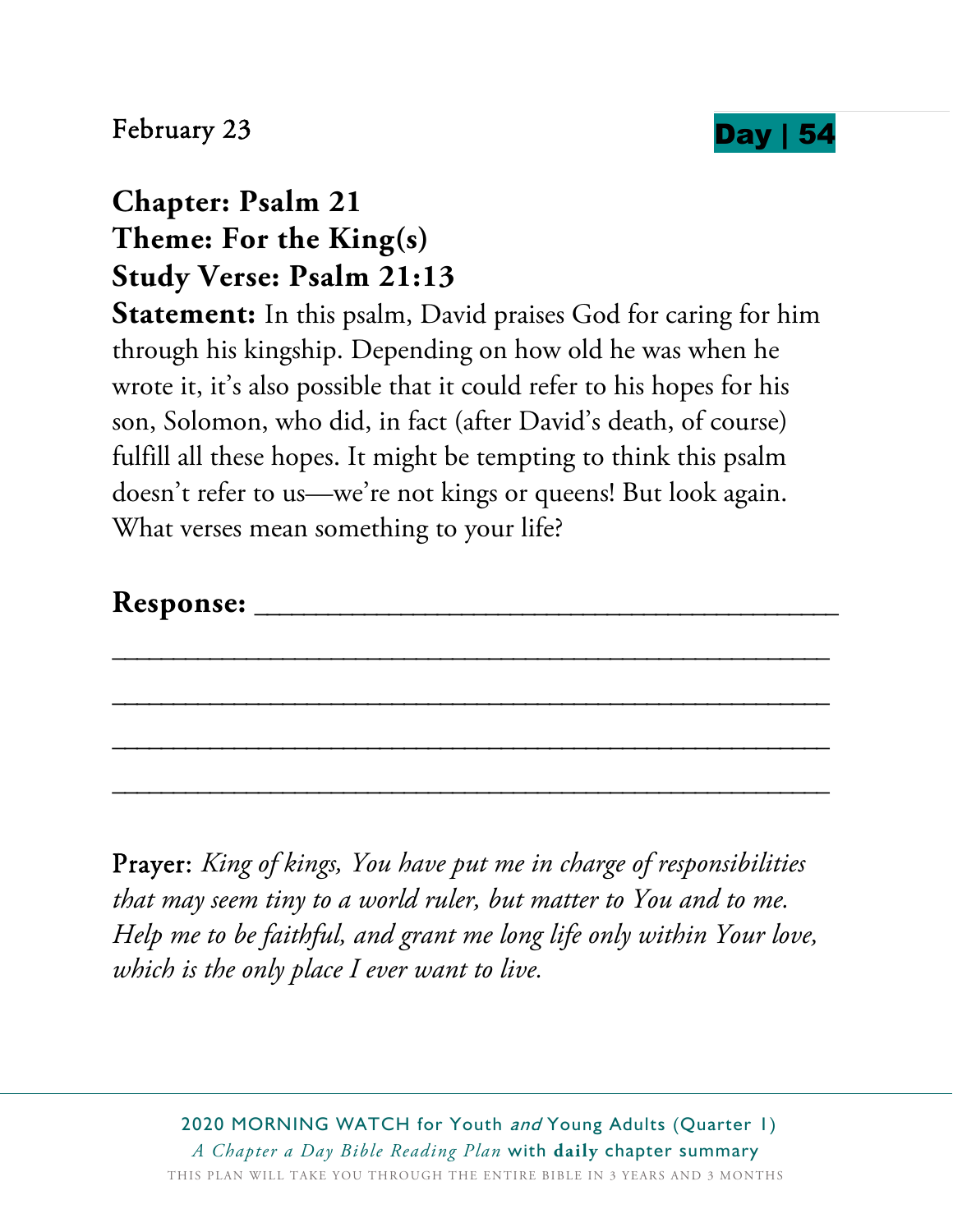



# **Chapter: Psalm 22 Theme: Jesus' Cry Study Verse: Psalm 22:31**

**Statement:** Here is one of the greatest of messianic psalms. David wrote it from his own anguish—imagine if he'd known the true Messiah would quote it 1000 years later in His own anguish! But have you ever looked up the psalm Jesus quoted from on the cross? Look at the end—even during His agonizing death, Jesus was telling His enemies that He would prevail at last! *You* are one of those "generations yet unborn" who have been told His story!

## **Response:** \_\_\_\_\_\_\_\_\_\_\_\_\_\_\_\_\_\_\_\_\_\_\_\_\_\_\_\_\_\_\_\_\_\_\_\_\_\_\_\_\_\_\_\_\_\_\_\_

\_\_\_\_\_\_\_\_\_\_\_\_\_\_\_\_\_\_\_\_\_\_\_\_\_\_\_\_\_\_\_\_\_\_\_\_\_\_\_\_\_\_\_\_\_\_\_\_\_\_\_\_\_\_\_\_\_\_\_

\_\_\_\_\_\_\_\_\_\_\_\_\_\_\_\_\_\_\_\_\_\_\_\_\_\_\_\_\_\_\_\_\_\_\_\_\_\_\_\_\_\_\_\_\_\_\_\_\_\_\_\_\_\_\_\_\_\_\_

\_\_\_\_\_\_\_\_\_\_\_\_\_\_\_\_\_\_\_\_\_\_\_\_\_\_\_\_\_\_\_\_\_\_\_\_\_\_\_\_\_\_\_\_\_\_\_\_\_\_\_\_\_\_\_\_\_\_\_

\_\_\_\_\_\_\_\_\_\_\_\_\_\_\_\_\_\_\_\_\_\_\_\_\_\_\_\_\_\_\_\_\_\_\_\_\_\_\_\_\_\_\_\_\_\_\_\_\_\_\_\_\_\_\_\_\_\_\_

Prayer: *Dear Lord, I admit I have felt as if You abandoned me, sometimes. Like Jesus, I know in my heart that the feeling is not the fact. May my tiny deeds of love help to shine the light of Your great love to every generation.*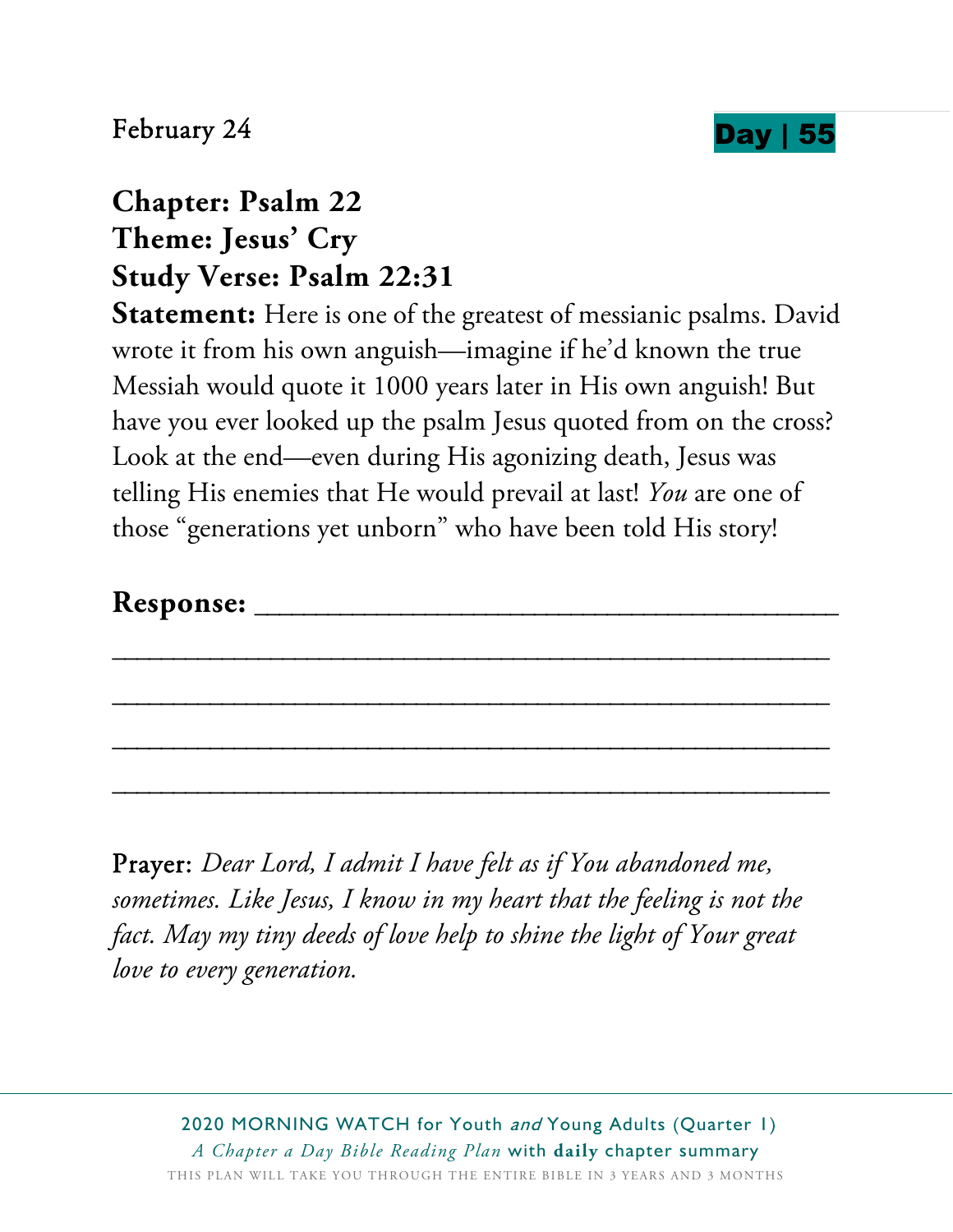## February 25 **Day | 56**



# **Chapter: Psalm 23 Theme: Jesus is Our Shepherd Study Verse: Psalm 23:1-6**

**Statement:** If you don't already know this psalm by heart, now is a good time to learn it. If you live where there are sheep, this imagery will be easily understandable to you. If not, learn what you can about sheep care; it is a very good picture of God's care for us. One pastor puts Psalms 22, 23, and 24 into a picture of Jesus' last days. Psalm 22 speaks of Jesus' death; 23 is peaceful and restful, like His brief time in the tomb; and 24—well, you'll find out tomorrow!

**Response:** \_\_\_\_\_\_\_\_\_\_\_\_\_\_\_\_\_\_\_\_\_\_\_\_\_\_\_\_\_\_\_\_\_\_\_\_\_\_\_\_\_\_\_\_\_\_\_\_

Prayer: *Good and loving Shepherd of my soul, I know I'm a pretty silly lamb, often wandering off or eating something I shouldn't, or forgetting to follow You. But I* do *love You, and I trust You to be with me to the end of my days.* 

\_\_\_\_\_\_\_\_\_\_\_\_\_\_\_\_\_\_\_\_\_\_\_\_\_\_\_\_\_\_\_\_\_\_\_\_\_\_\_\_\_\_\_\_\_\_\_\_\_\_\_\_\_\_\_\_\_\_\_

\_\_\_\_\_\_\_\_\_\_\_\_\_\_\_\_\_\_\_\_\_\_\_\_\_\_\_\_\_\_\_\_\_\_\_\_\_\_\_\_\_\_\_\_\_\_\_\_\_\_\_\_\_\_\_\_\_\_\_

\_\_\_\_\_\_\_\_\_\_\_\_\_\_\_\_\_\_\_\_\_\_\_\_\_\_\_\_\_\_\_\_\_\_\_\_\_\_\_\_\_\_\_\_\_\_\_\_\_\_\_\_\_\_\_\_\_\_\_

\_\_\_\_\_\_\_\_\_\_\_\_\_\_\_\_\_\_\_\_\_\_\_\_\_\_\_\_\_\_\_\_\_\_\_\_\_\_\_\_\_\_\_\_\_\_\_\_\_\_\_\_\_\_\_\_\_\_\_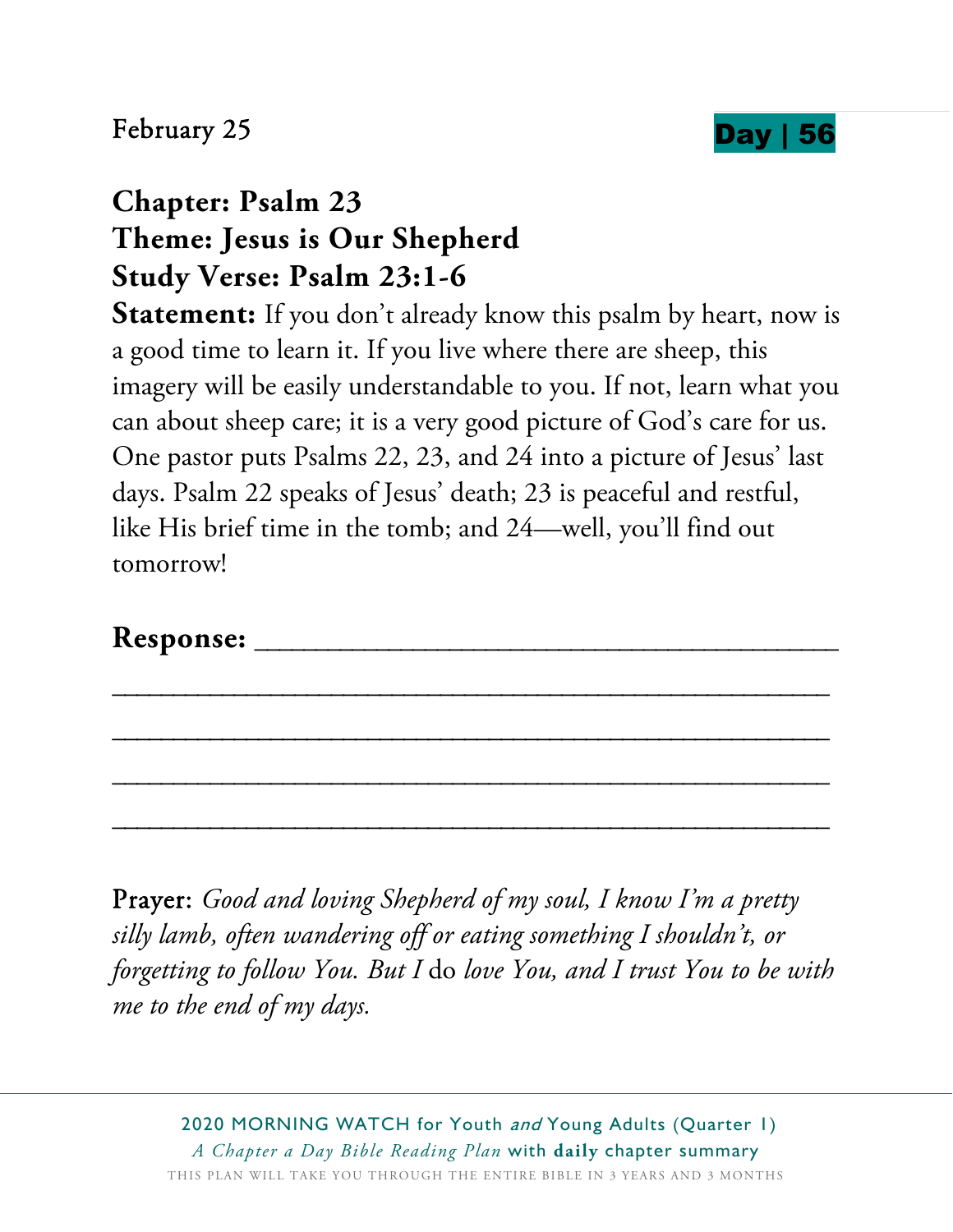



# **Chapter: Psalm 24 Theme: The King Arrives Study Verse: Psalm 24:3, 4**

**Statement:** The first part of this psalm praises the great Creator and reminds us that all that exists is His alone. It points out who may stand in God's holy place—and Jesus is the only One who meets these criteria. Then it tells Part 3 of the three-psalm story: a beautiful image of Jesus arriving back in heaven after what must have seemed like a *long* 34 years, even to immortal beings! The angels set up an antiphonal chant to welcome Him—the Victor! Heaven is open to God's children now, and in Christ, we *can* have clean hands and a pure heart!

\_\_\_\_\_\_\_\_\_\_\_\_\_\_\_\_\_\_\_\_\_\_\_\_\_\_\_\_\_\_\_\_\_\_\_\_\_\_\_\_\_\_\_\_\_\_\_\_\_\_\_\_\_\_\_\_\_\_\_

\_\_\_\_\_\_\_\_\_\_\_\_\_\_\_\_\_\_\_\_\_\_\_\_\_\_\_\_\_\_\_\_\_\_\_\_\_\_\_\_\_\_\_\_\_\_\_\_\_\_\_\_\_\_\_\_\_\_\_

\_\_\_\_\_\_\_\_\_\_\_\_\_\_\_\_\_\_\_\_\_\_\_\_\_\_\_\_\_\_\_\_\_\_\_\_\_\_\_\_\_\_\_\_\_\_\_\_\_\_\_\_\_\_\_\_\_\_\_

\_\_\_\_\_\_\_\_\_\_\_\_\_\_\_\_\_\_\_\_\_\_\_\_\_\_\_\_\_\_\_\_\_\_\_\_\_\_\_\_\_\_\_\_\_\_\_\_\_\_\_\_\_\_\_\_\_\_\_

#### Response:

Prayer: *Hallelujah, Lord! You did it, You won, and in You, I can win, though I don't deserve it. Hallelujah, amen!*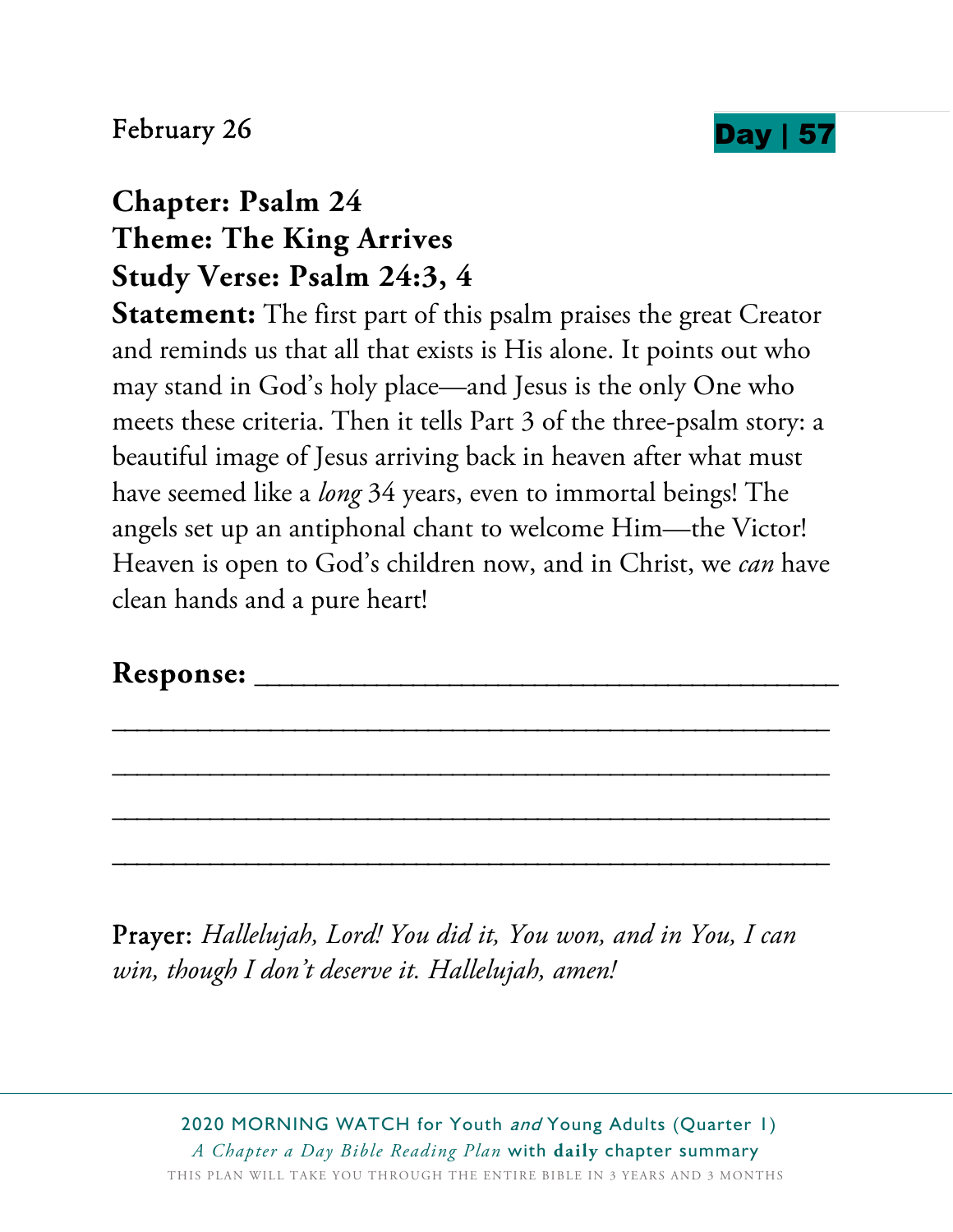### February 27 **Day | 58**



## **Chapter: Psalm 25 Theme: A Prayer for Guidance Study Verse: Psalm 25:5**

**Statement:** David was constantly reminding himself through his songs to keep his eyes, his heart, his whole being centered on God. He needed the reminders—so do we! There are many great memory verses in this psalm. Find the one you need the most, write and illustrate it, and keep it where you can see it.

Prayer: *Remind me, Guide of my soul, to keep myself centered on You. Teach me Your paths and keep me in integrity and righteousness.*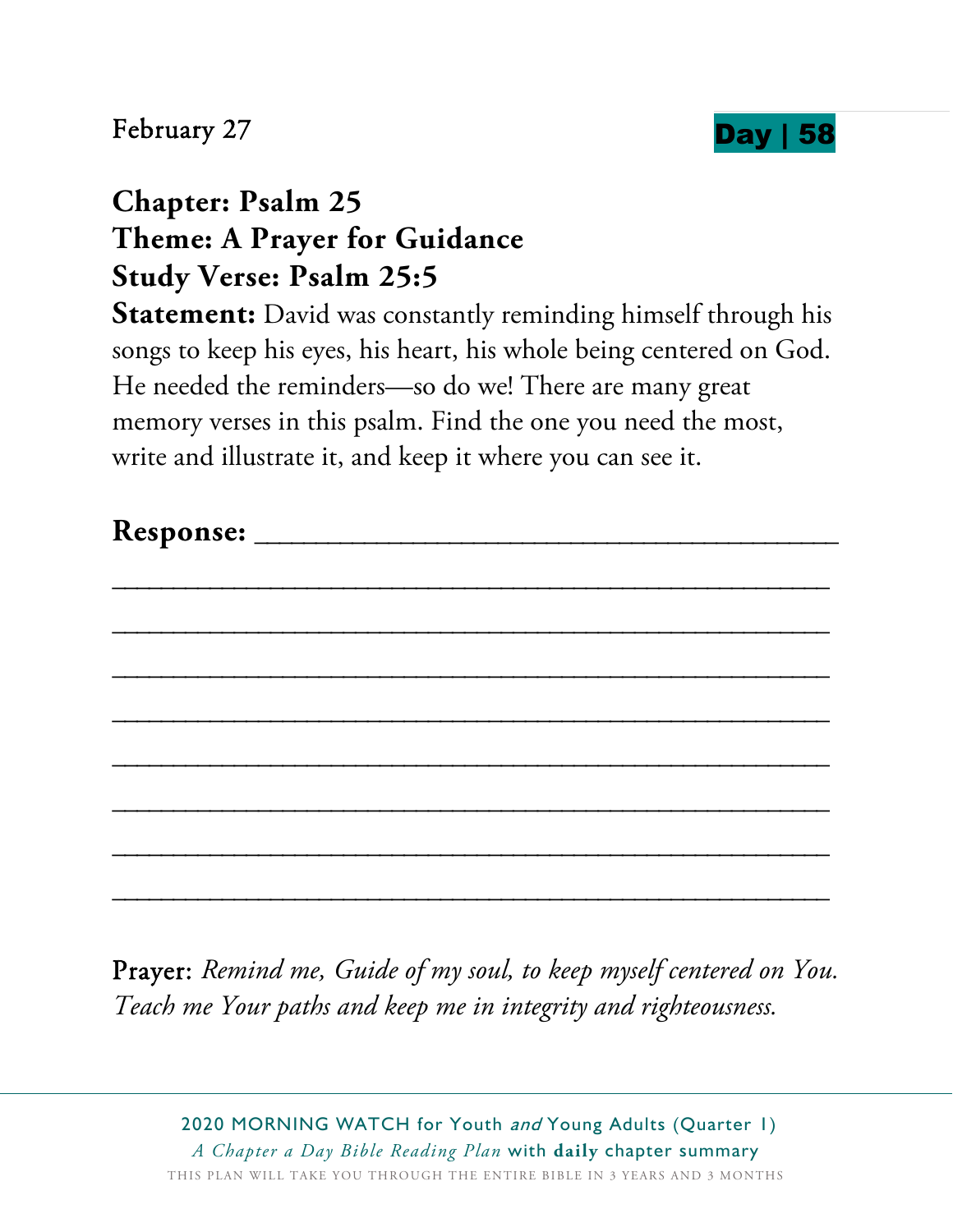

# **Chapter: Psalm 26 Theme: More Prayer for Guidance Study Verse: Psalm 26:2, 3**

**Statement:** You can never ask too much for God to keep you in the path. Here, David is examining his soul. He could not always say what he was saying on the day he wrote this song, but sometimes he could honestly say he'd stuck close to God, not wavering in his faith or hanging out with wicked and deceitful people. How is your soul this week?

Prayer: *Examine me, Lord, test my mind and heart and keep me in Your truth.*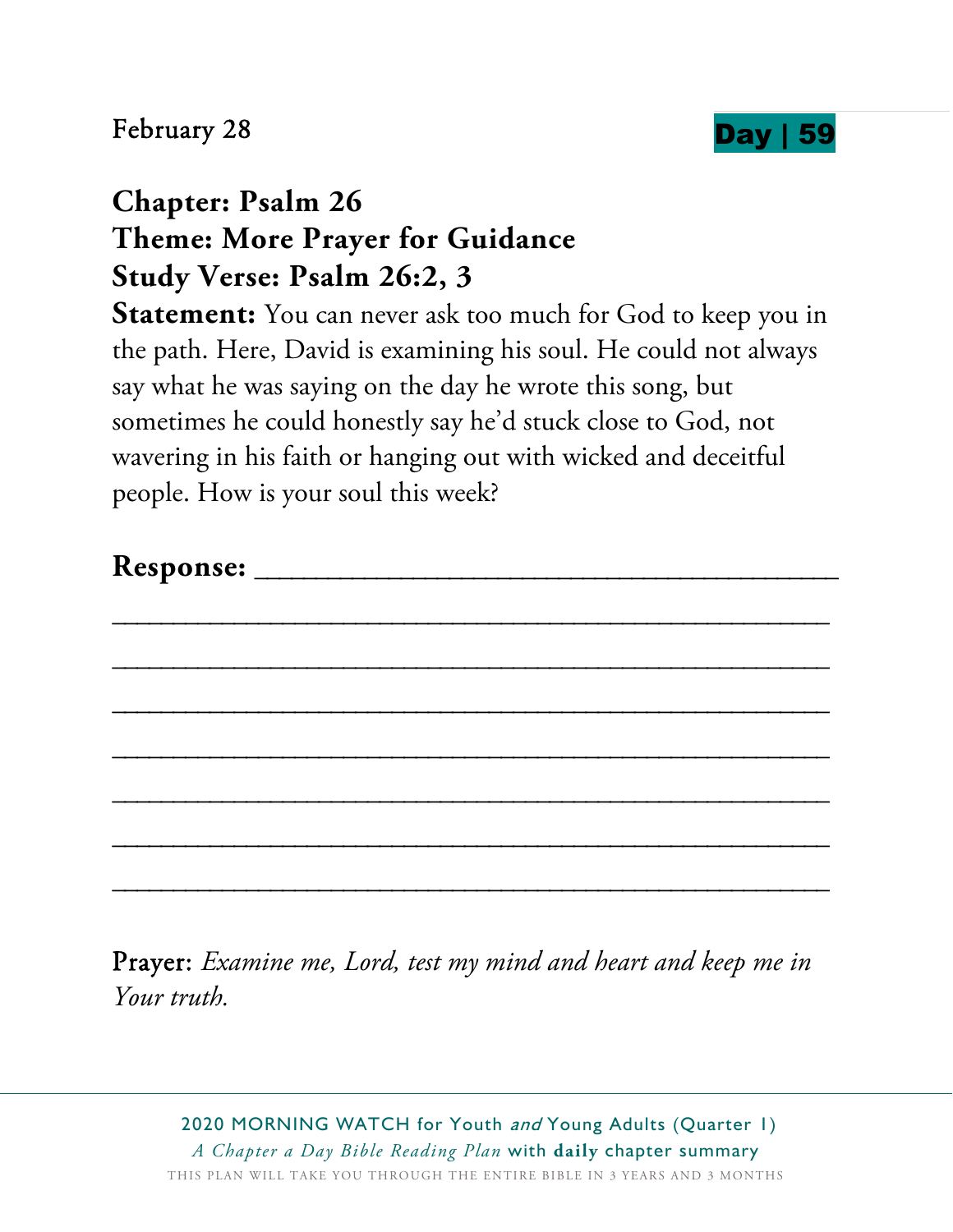### February 29 **Day | 60**



## **Chapter: Psalm 27 Theme: A Psalm for Fear Study Verse: Psalm 27:4**

**Statement:** Are you ever afraid? David was—lots of times. He wrote songs about it, and in those songs, he reminded himself to trust God *no matter what*. It's especially difficult when people are telling lies about you. Part of the fear is that others will believe them. David begs God (and you can beg with him) to hold up his head and hide him in God's tabernacle. What do you fear? What will you do about it?

\_\_\_\_\_\_\_\_\_\_\_\_\_\_\_\_\_\_\_\_\_\_\_\_\_\_\_\_\_\_\_\_\_\_\_\_\_\_\_\_\_\_\_\_\_\_\_\_\_\_\_\_\_\_\_\_\_\_\_

\_\_\_\_\_\_\_\_\_\_\_\_\_\_\_\_\_\_\_\_\_\_\_\_\_\_\_\_\_\_\_\_\_\_\_\_\_\_\_\_\_\_\_\_\_\_\_\_\_\_\_\_\_\_\_\_\_\_\_

Prayer: *Protector, You are here with me now, no matter what is around me. I am afraid, but I will not let the fear take over, because I know You know just what to do, and will do it.*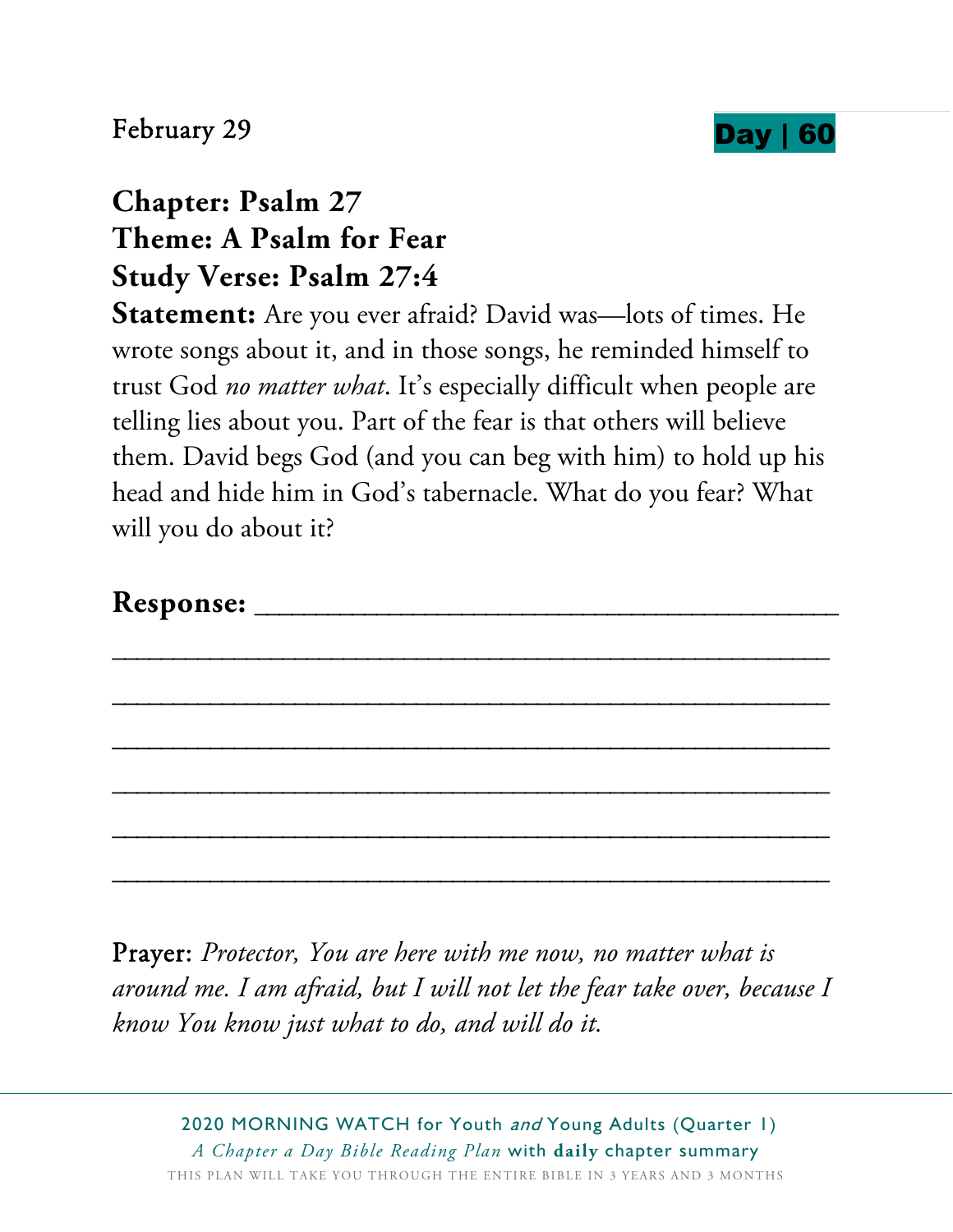

## **Chapter: Psalm 28 Theme: Request—and Answer Study Verse: Psalm 28:7**

**Statement:** In this song, more than many of them, there is a very obvious division between the part that begs for God's help especially that David not be punished with those who have done wickedly—and the part that praises God for answering and helping David. He says in so many words that one reason he writes these songs is to thank God. How do you show your gratitude?

| Response: |  |
|-----------|--|
|-----------|--|

\_\_\_\_\_\_\_\_\_\_\_\_\_\_\_\_\_\_\_\_\_\_\_\_\_\_\_\_\_\_\_\_\_\_\_\_\_\_\_\_\_\_\_\_\_\_\_\_\_\_\_\_\_\_\_\_\_\_\_

\_\_\_\_\_\_\_\_\_\_\_\_\_\_\_\_\_\_\_\_\_\_\_\_\_\_\_\_\_\_\_\_\_\_\_\_\_\_\_\_\_\_\_\_\_\_\_\_\_\_\_\_\_\_\_\_\_\_\_

\_\_\_\_\_\_\_\_\_\_\_\_\_\_\_\_\_\_\_\_\_\_\_\_\_\_\_\_\_\_\_\_\_\_\_\_\_\_\_\_\_\_\_\_\_\_\_\_\_\_\_\_\_\_\_\_\_\_\_

\_\_\_\_\_\_\_\_\_\_\_\_\_\_\_\_\_\_\_\_\_\_\_\_\_\_\_\_\_\_\_\_\_\_\_\_\_\_\_\_\_\_\_\_\_\_\_\_\_\_\_\_\_\_\_\_\_\_\_

\_\_\_\_\_\_\_\_\_\_\_\_\_\_\_\_\_\_\_\_\_\_\_\_\_\_\_\_\_\_\_\_\_\_\_\_\_\_\_\_\_\_\_\_\_\_\_\_\_\_\_\_\_\_\_\_\_\_\_

\_\_\_\_\_\_\_\_\_\_\_\_\_\_\_\_\_\_\_\_\_\_\_\_\_\_\_\_\_\_\_\_\_\_\_\_\_\_\_\_\_\_\_\_\_\_\_\_\_\_\_\_\_\_\_\_\_\_\_

Prayer: *Lord, I am so grateful. Today, I will find a way to use the particular gifts You have given me to show You and others how grateful I am.*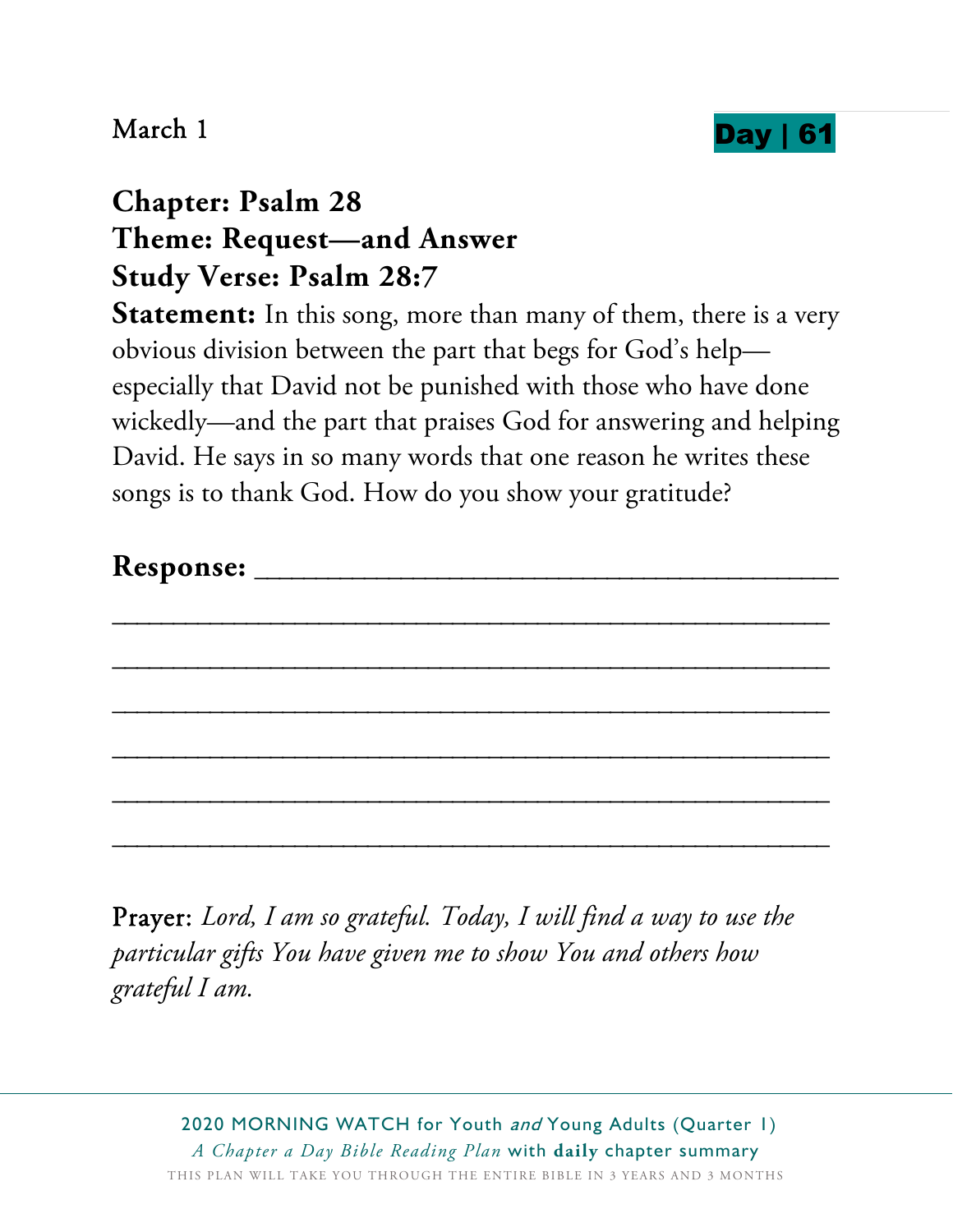

## **Chapter: Psalm 29 Theme: The Thunderstorm Psalm Study Verse: Psalm 29:11**

**Statement:** This is another favorite. Read it out loud, perhaps with friends, with dramatic emphasis, and see how the storm begins slowly, then builds in power and drama, and finally stills. What is it like after a storm passes? Can you remember, as this psalm reminds us, that God is present from beginning to end of any storm, whether physical, mental, emotional, or spiritual?

Prayer: *Dear God, the storms of my life can be powerful ones. Help me to remember that You are much* more *powerful! You don't bring us storms, but You do get us through them.*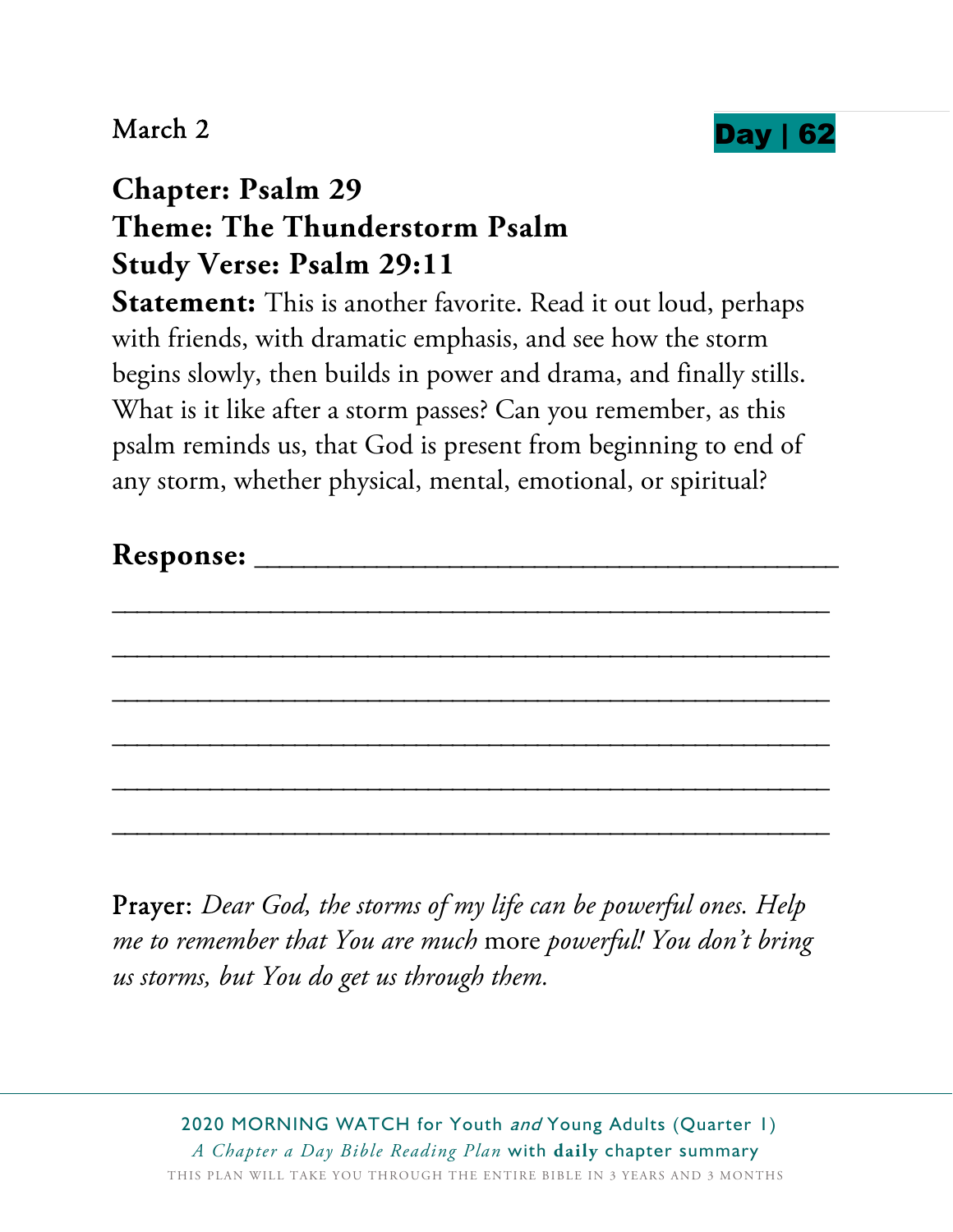

Chapter: Psalm 30 Theme: Mourning into Dancing Study Verse: Psalm 30:11 Statement: We don't know what particular circumstance David was praising God over. This psalm has been sung by millions over the millennia, from someone praising God for deliverance from illness or death to one weeping tears of joy beside the crib of a child who is getting well now. What mourning has God turned into dancing for you?

Prayer: *Precious Jesus, so many times I have been in trouble, and You have both been with me through the trouble and brought me out of it, sometimes miraculously. If I am in trouble again, I will remember that, trust You, and sing Your praises anyway.*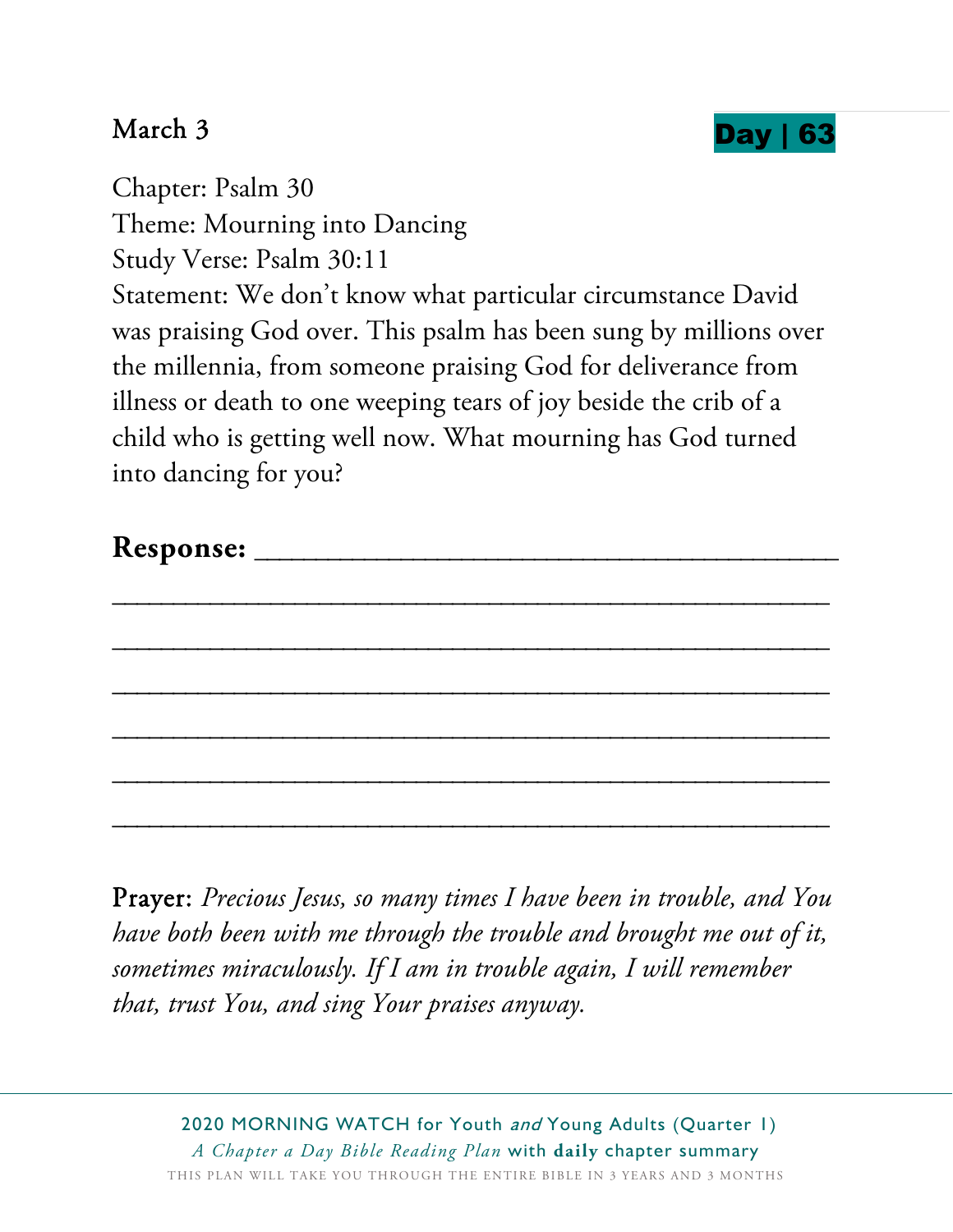

## **Chapter: Psalm 31 Theme: Prayer in Great Sorrow Study Verse: Psalm 31:24**

**Statement:** As we've seen, many of the psalms are about being in distress and asking for God's help, but this one is more extreme. This time, David is speaking of being in deep anguish, apparently for a long time. Have you ever been in this state, or known someone who was? What caused such great grief? Can you still praise, as this psalm demonstrates? Count how many verses are about the sorrow and how many are about trust and praise.

\_\_\_\_\_\_\_\_\_\_\_\_\_\_\_\_\_\_\_\_\_\_\_\_\_\_\_\_\_\_\_\_\_\_\_\_\_\_\_\_\_\_\_\_\_\_\_\_\_\_\_\_\_\_\_\_\_\_\_

\_\_\_\_\_\_\_\_\_\_\_\_\_\_\_\_\_\_\_\_\_\_\_\_\_\_\_\_\_\_\_\_\_\_\_\_\_\_\_\_\_\_\_\_\_\_\_\_\_\_\_\_\_\_\_\_\_\_\_

\_\_\_\_\_\_\_\_\_\_\_\_\_\_\_\_\_\_\_\_\_\_\_\_\_\_\_\_\_\_\_\_\_\_\_\_\_\_\_\_\_\_\_\_\_\_\_\_\_\_\_\_\_\_\_\_\_\_\_

\_\_\_\_\_\_\_\_\_\_\_\_\_\_\_\_\_\_\_\_\_\_\_\_\_\_\_\_\_\_\_\_\_\_\_\_\_\_\_\_\_\_\_\_\_\_\_\_\_\_\_\_\_\_\_\_\_\_\_

\_\_\_\_\_\_\_\_\_\_\_\_\_\_\_\_\_\_\_\_\_\_\_\_\_\_\_\_\_\_\_\_\_\_\_\_\_\_\_\_\_\_\_\_\_\_\_\_\_\_\_\_\_\_\_\_\_\_\_

\_\_\_\_\_\_\_\_\_\_\_\_\_\_\_\_\_\_\_\_\_\_\_\_\_\_\_\_\_\_\_\_\_\_\_\_\_\_\_\_\_\_\_\_\_\_\_\_\_\_\_\_\_\_\_\_\_\_\_

Prayer: *Great Lord, help me to trust You when I am in great sorrow, and to be a loving help to others when they grieve.*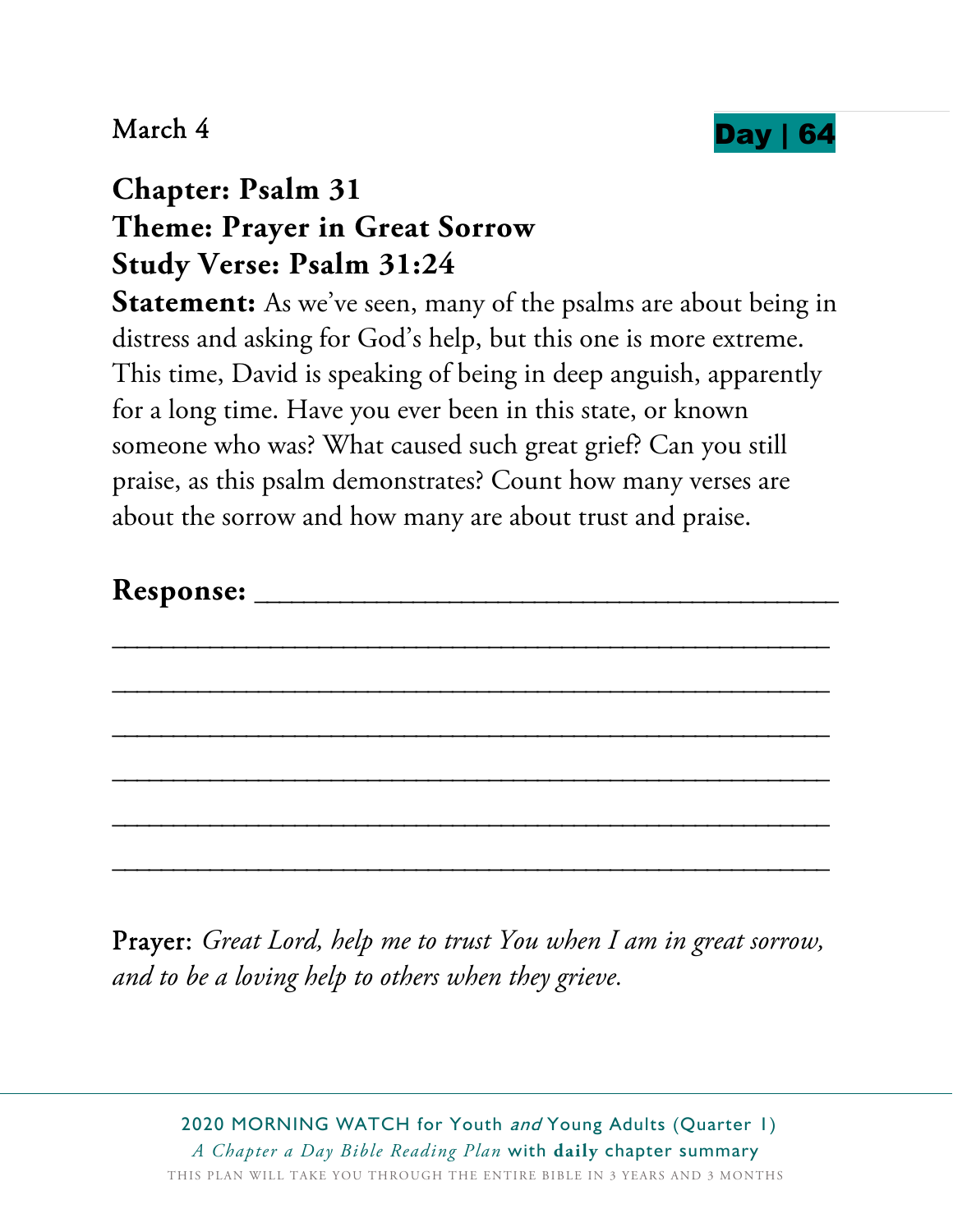

## **Chapter: Psalm 32 Theme: The Blessedness of Forgiveness Study Verse: Psalm 32:1**

**Statement:** This song has much to teach us of sin and forgiveness. First there is the graphic description of guilt eating up the sinner who has not confessed. Then the sinner admits the sin, confesses, and asks forgiveness. The psalm then goes into God's own voice, in verses 8 and 9. What does God say to you here?

Prayer: *Lord Jesus, I know what it feels like to fail You. I hate it! It makes me feel sick. Help me to confess and repent right away when I sin—to You and to any person I have wronged. Help me also to forgive readily and release another person's guilt and sorrow.*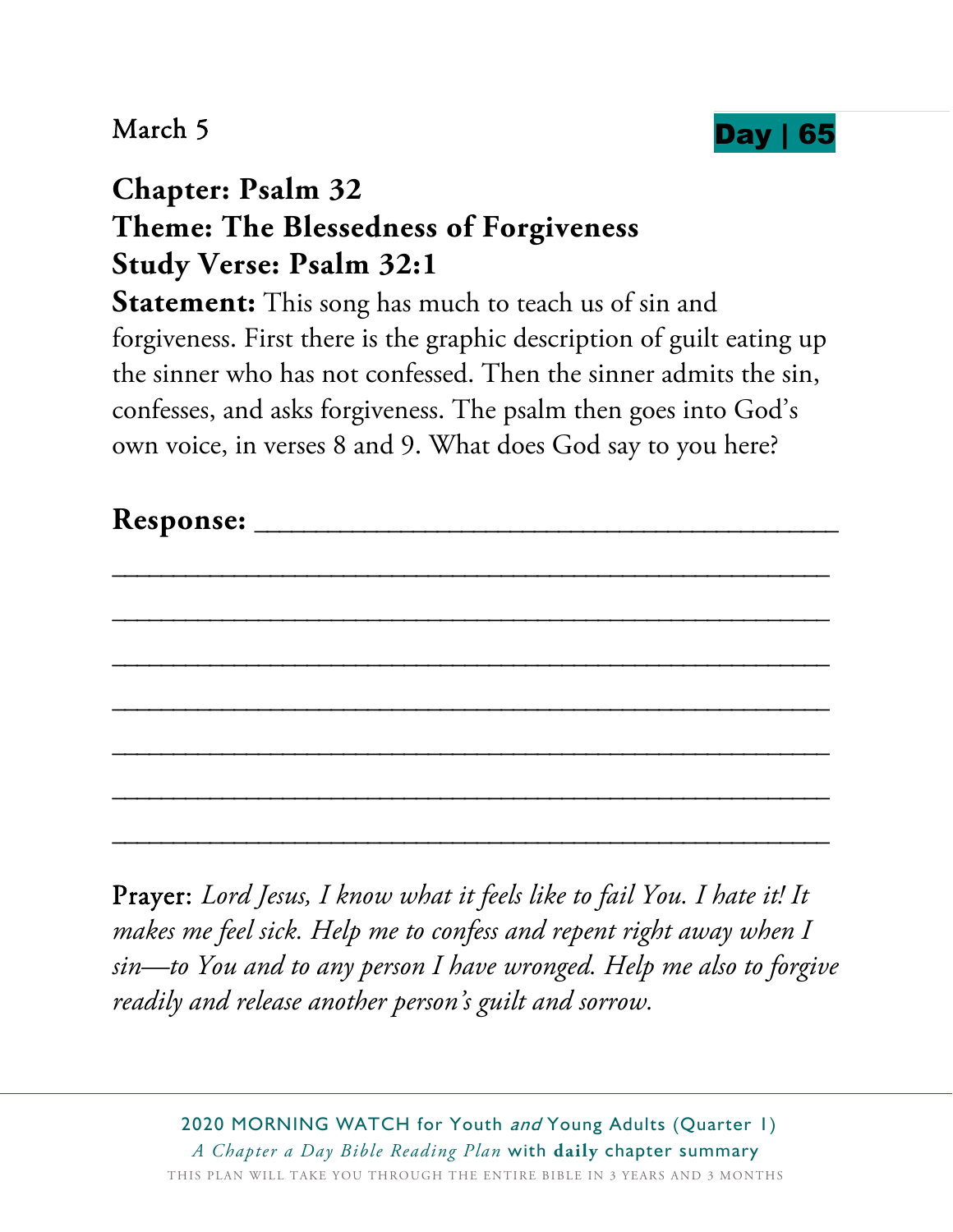

## **Chapter: Psalm 33 Theme: A Song about Music Study Verse: Psalm 33:2, 3**

**Statement:** When we really want to praise God, there are lots of ways to do it, but nothing does it so well as music! Even the earth praises God in wind and wave and birdsong. How much more the children of God, with voices and instruments. How do you use music to praise the Creator?

Prayer: *Great Creator, You are worthy of every form of joyful praise we can think up! Help me to do more of that, every day of my life.*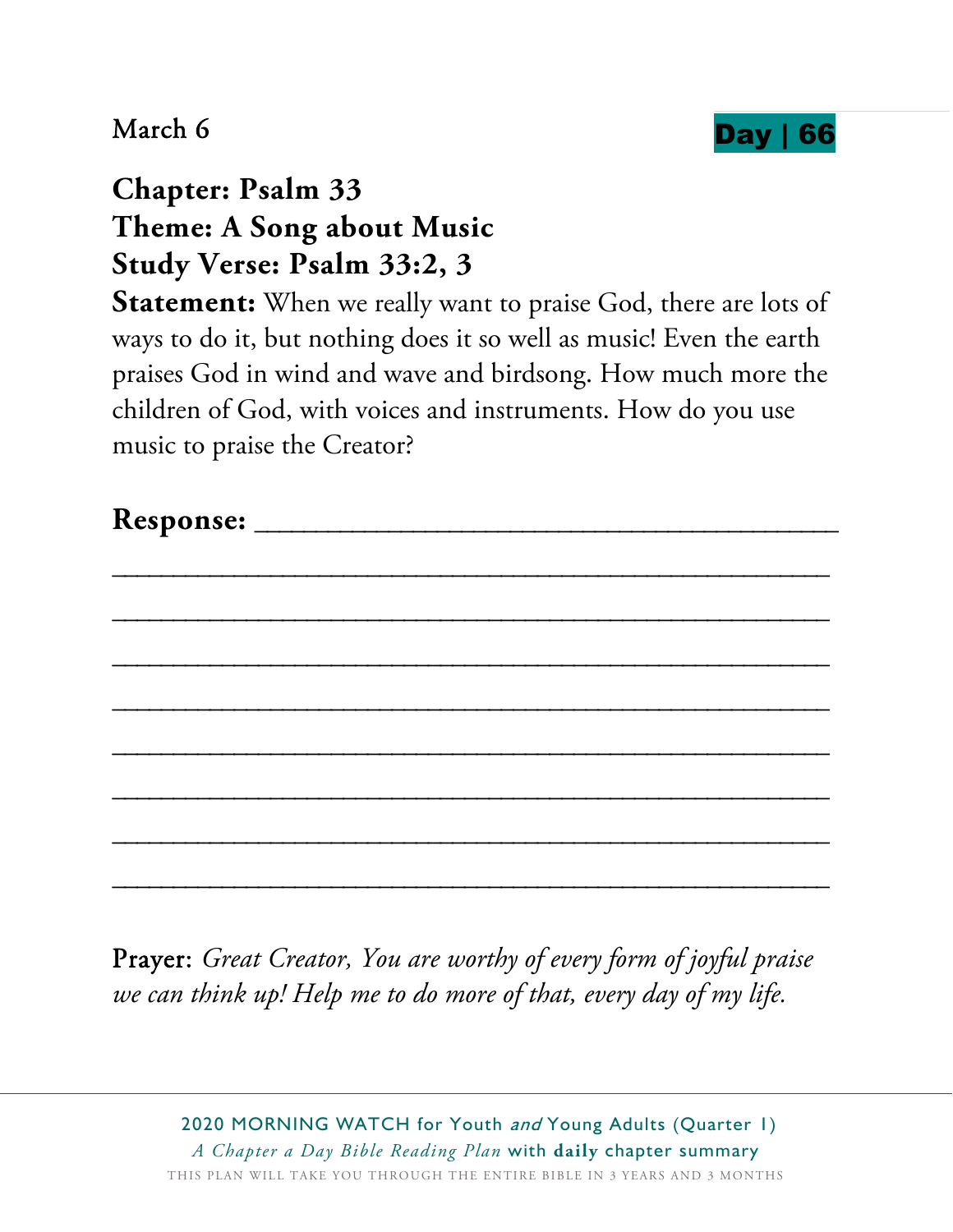

Chapter: Psalm 34

Theme: Praise for Deliverance

Study Verse: Psalm 34:3

Statement: It's always interesting when the psalm includes a note about when and why it was written. You can read the story in 1 Samuel 21:10-15. But we can all sing this psalm not only when God delivers us from trouble, but (as the first verse reminds us) at *all* times, whether things look good or not. There is also a messianic reference in verse 20. None of Jesus' bones were broken when He died.

| Response: |  |
|-----------|--|
|-----------|--|

\_\_\_\_\_\_\_\_\_\_\_\_\_\_\_\_\_\_\_\_\_\_\_\_\_\_\_\_\_\_\_\_\_\_\_\_\_\_\_\_\_\_\_\_\_\_\_\_\_\_\_\_\_\_\_\_\_\_\_

\_\_\_\_\_\_\_\_\_\_\_\_\_\_\_\_\_\_\_\_\_\_\_\_\_\_\_\_\_\_\_\_\_\_\_\_\_\_\_\_\_\_\_\_\_\_\_\_\_\_\_\_\_\_\_\_\_\_\_

\_\_\_\_\_\_\_\_\_\_\_\_\_\_\_\_\_\_\_\_\_\_\_\_\_\_\_\_\_\_\_\_\_\_\_\_\_\_\_\_\_\_\_\_\_\_\_\_\_\_\_\_\_\_\_\_\_\_\_

\_\_\_\_\_\_\_\_\_\_\_\_\_\_\_\_\_\_\_\_\_\_\_\_\_\_\_\_\_\_\_\_\_\_\_\_\_\_\_\_\_\_\_\_\_\_\_\_\_\_\_\_\_\_\_\_\_\_\_

\_\_\_\_\_\_\_\_\_\_\_\_\_\_\_\_\_\_\_\_\_\_\_\_\_\_\_\_\_\_\_\_\_\_\_\_\_\_\_\_\_\_\_\_\_\_\_\_\_\_\_\_\_\_\_\_\_\_\_

\_\_\_\_\_\_\_\_\_\_\_\_\_\_\_\_\_\_\_\_\_\_\_\_\_\_\_\_\_\_\_\_\_\_\_\_\_\_\_\_\_\_\_\_\_\_\_\_\_\_\_\_\_\_\_\_\_\_\_

Prayer: *Lord, You are always with me; Your angel is always camping out here in this sad world with me instead of in the glories of heaven. I can't thank You enough, so I'll try to live my life in a way that thanks You.*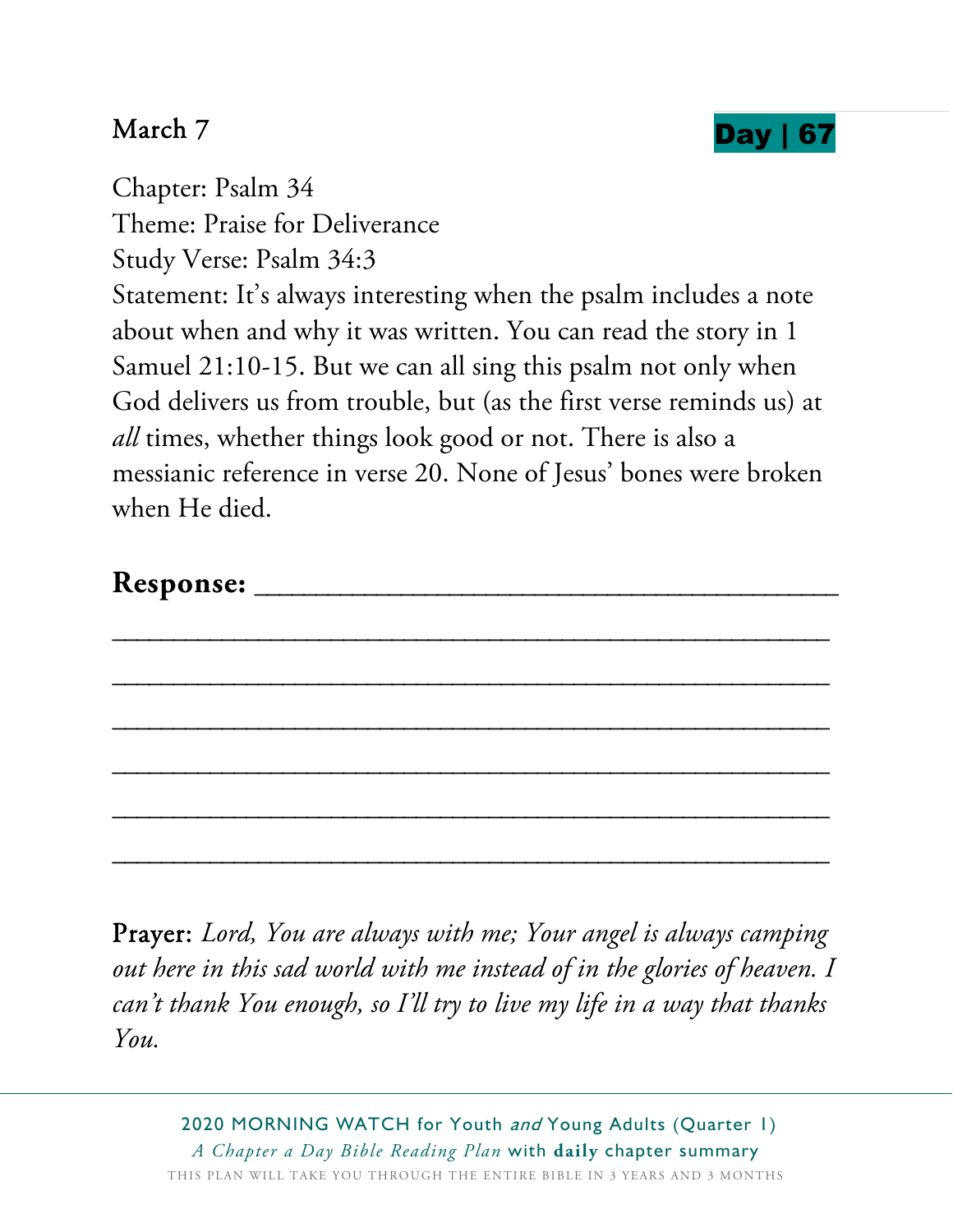

## **Chapter: Psalm 35 Theme: Unjustly Accused Study Verse: Psalm 35:9**

**Statement:** Have you ever been unjustly accused? Have people, even perhaps people you thought were your friends, spoken evil of you and tried to ruin your reputation? It's painful, isn't it? Bad enough to have people speak ill of you when you have done wrong; it's even worse when you don't deserve it. Both David and Jesus know what this feels like. You can read this psalm and pray with David for the truth to come out, and for faith to hold you in the meantime.

\_\_\_\_\_\_\_\_\_\_\_\_\_\_\_\_\_\_\_\_\_\_\_\_\_\_\_\_\_\_\_\_\_\_\_\_\_\_\_\_\_\_\_\_\_\_\_\_\_\_\_\_\_\_\_\_\_\_\_

\_\_\_\_\_\_\_\_\_\_\_\_\_\_\_\_\_\_\_\_\_\_\_\_\_\_\_\_\_\_\_\_\_\_\_\_\_\_\_\_\_\_\_\_\_\_\_\_\_\_\_\_\_\_\_\_\_\_\_

\_\_\_\_\_\_\_\_\_\_\_\_\_\_\_\_\_\_\_\_\_\_\_\_\_\_\_\_\_\_\_\_\_\_\_\_\_\_\_\_\_\_\_\_\_\_\_\_\_\_\_\_\_\_\_\_\_\_\_

\_\_\_\_\_\_\_\_\_\_\_\_\_\_\_\_\_\_\_\_\_\_\_\_\_\_\_\_\_\_\_\_\_\_\_\_\_\_\_\_\_\_\_\_\_\_\_\_\_\_\_\_\_\_\_\_\_\_\_

\_\_\_\_\_\_\_\_\_\_\_\_\_\_\_\_\_\_\_\_\_\_\_\_\_\_\_\_\_\_\_\_\_\_\_\_\_\_\_\_\_\_\_\_\_\_\_\_\_\_\_\_\_\_\_\_\_\_\_

#### **Response:** \_\_\_\_\_\_\_\_\_\_\_\_\_\_\_\_\_\_\_\_\_\_\_\_\_\_\_\_\_\_\_\_\_\_\_\_\_\_\_\_\_\_\_\_\_\_\_\_

Prayer: *Dear Jesus, I know people spoke lies about You—and still do! I will defend You whenever the chance comes, and will trust You when I face ridicule or lies myself.*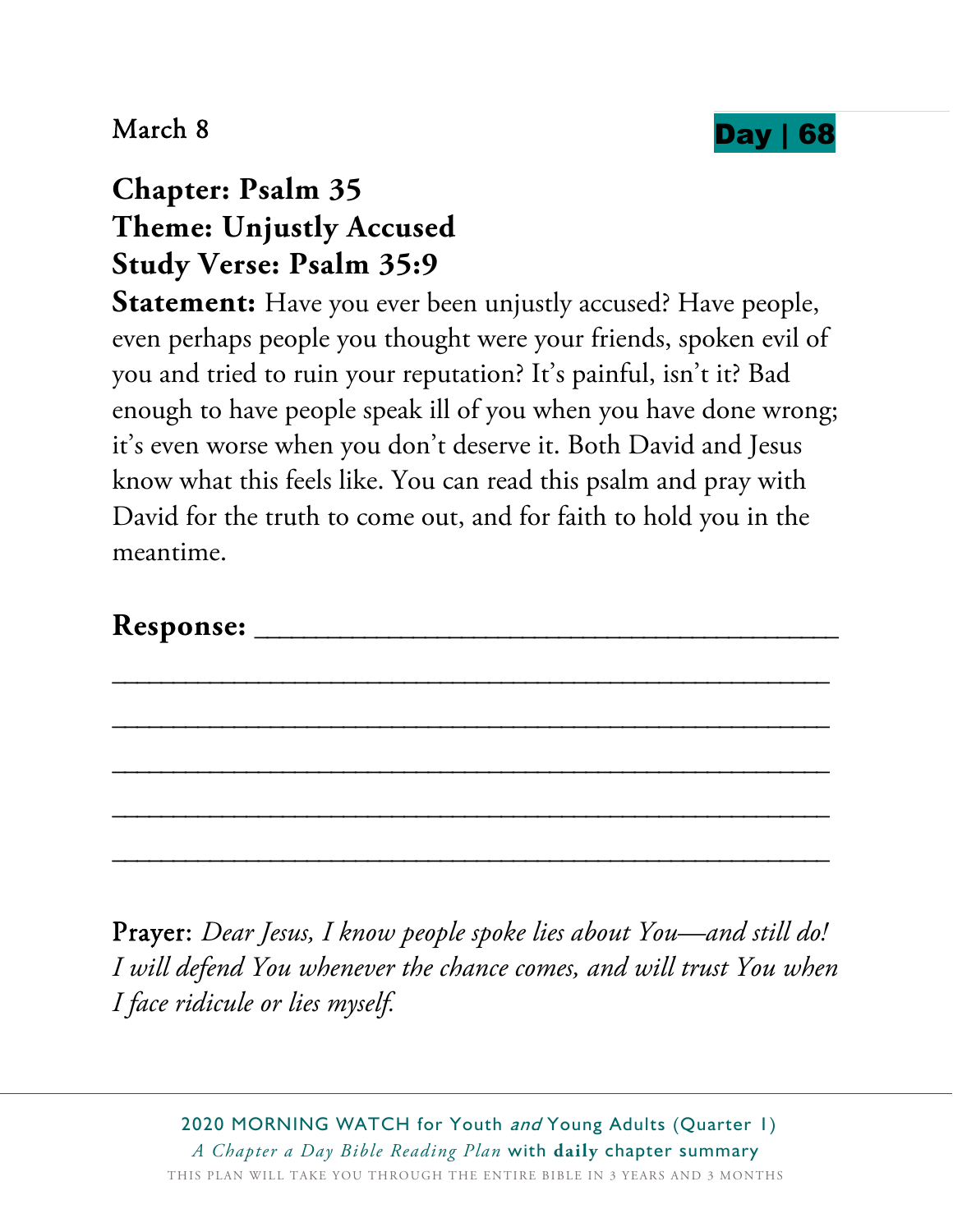

# **Chapter: Psalm 36 Theme: God's Great Goodness Study Verse: Psalm 36:7**

**Statement:** This song begins with a description of wicked people, but it uses up most of its time in some heartwarming expressions of the love and care of God. You could paint a picture with this vivid imagery. Which part is your favorite? How have you taken refuge under God's wings?

Prayer: *My God, I huddle under You and I am safe. Help me to remember that is always true, not matter what my outside circumstances may be.*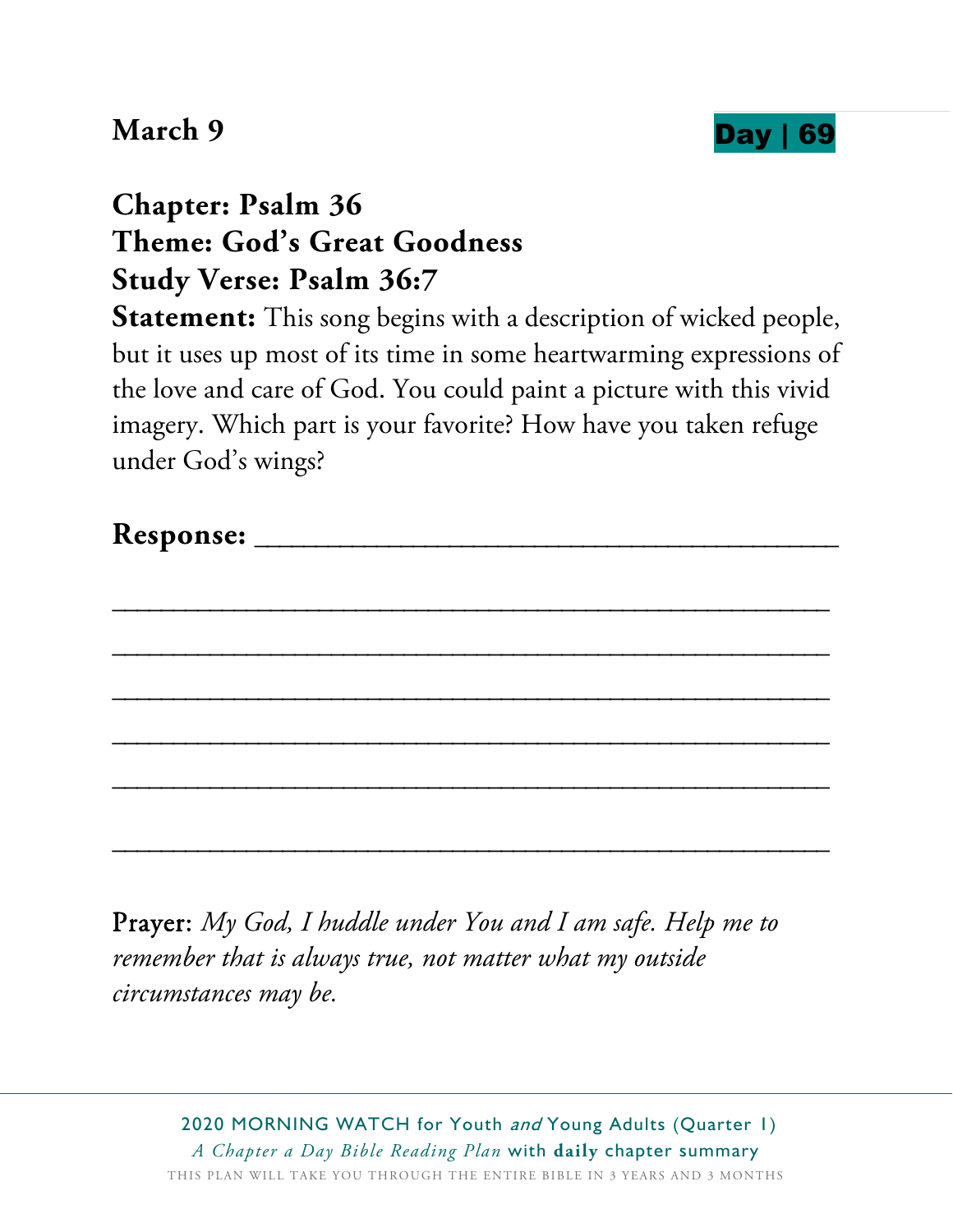## **March 10 Day | 70**



# **Chapter: Psalm 37 Theme: Wickedness Will Not Last Study Verse: Psalm 37:3, 4**

**Statement:** Sometimes we look around us, or listen to the news, and it seems that only the wicked get their way all the time! Rich people oppress their workers and grow fat on the backs of those who do the real work for them. War leaders use up the lives of people around them, even children, as soldiers for their grim causes. Where is God? David reminds us—none of this will last. Eventually, every one of these cruel ones will face their Maker and answer for their sins. In the meantime, we can commit ourselves to God and seek to live in quiet trust.

## **Response:** \_\_\_\_\_\_\_\_\_\_\_\_\_\_\_\_\_\_\_\_\_\_\_\_\_\_\_\_\_\_\_\_\_\_\_\_\_\_\_\_\_\_\_\_\_\_\_\_

Prayer: *King of the universe, I know Your real battle with evil is at the bottom of every human battle. And I know You will win! I am on*  Your *side, no one else's!* 

\_\_\_\_\_\_\_\_\_\_\_\_\_\_\_\_\_\_\_\_\_\_\_\_\_\_\_\_\_\_\_\_\_\_\_\_\_\_\_\_\_\_\_\_\_\_\_\_\_\_\_\_\_\_\_\_\_\_\_

\_\_\_\_\_\_\_\_\_\_\_\_\_\_\_\_\_\_\_\_\_\_\_\_\_\_\_\_\_\_\_\_\_\_\_\_\_\_\_\_\_\_\_\_\_\_\_\_\_\_\_\_\_\_\_\_\_\_\_

\_\_\_\_\_\_\_\_\_\_\_\_\_\_\_\_\_\_\_\_\_\_\_\_\_\_\_\_\_\_\_\_\_\_\_\_\_\_\_\_\_\_\_\_\_\_\_\_\_\_\_\_\_\_\_\_\_\_\_

\_\_\_\_\_\_\_\_\_\_\_\_\_\_\_\_\_\_\_\_\_\_\_\_\_\_\_\_\_\_\_\_\_\_\_\_\_\_\_\_\_\_\_\_\_\_\_\_\_\_\_\_\_\_\_\_\_\_\_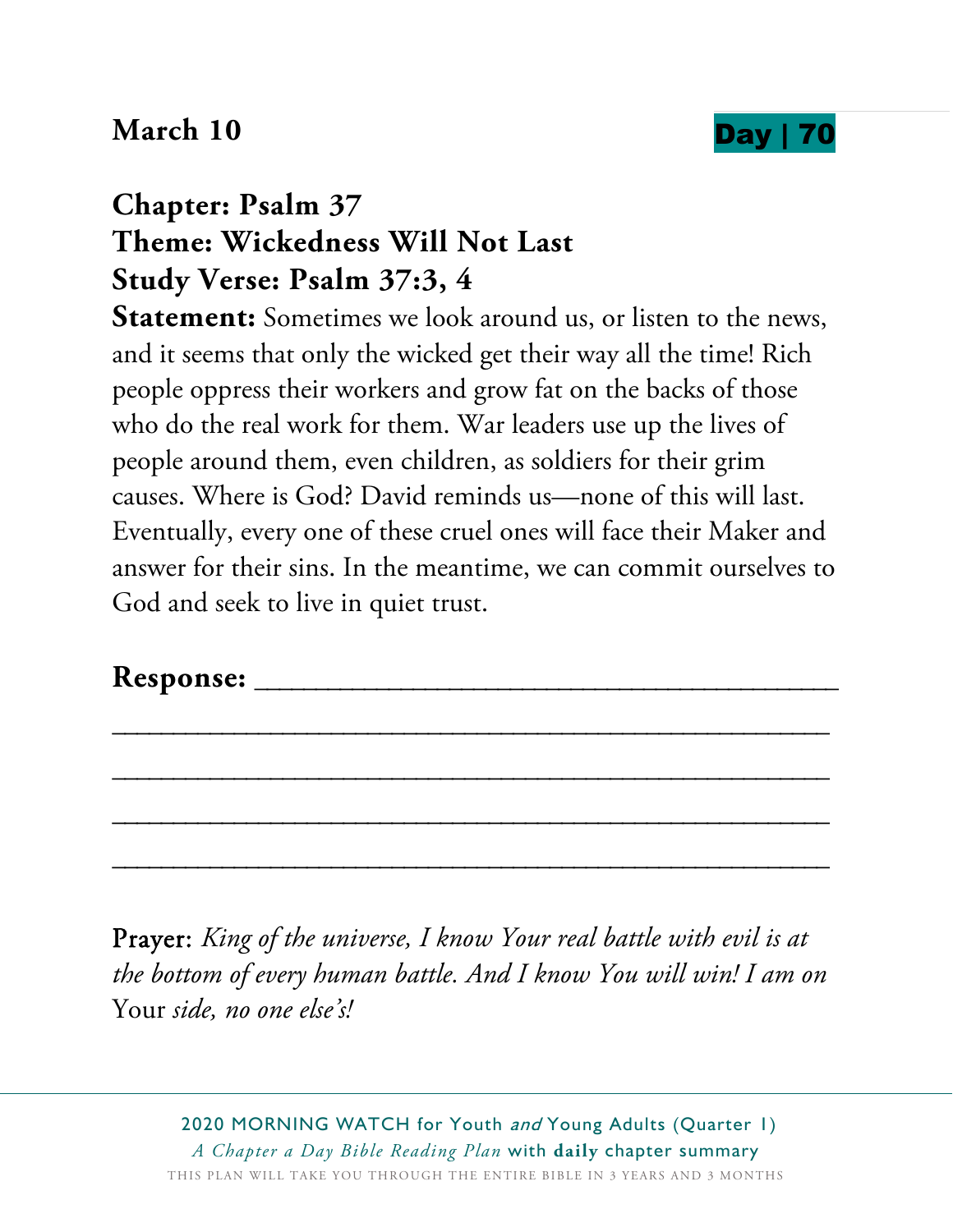## **March 11 Day |**



# **Chapter: Psalm 38 Theme: A Song of Repentance Study Verse: Psalm 38:21, 22**

**Statement:** Here is another prayer David made for forgiveness for sin. This time, when enemies speak against him, they may have cause. But he knows that only in God is healing and restoration. When you have done wrong and you feel miserable and guilty, read this psalm and ask God's forgiveness first. Then you will be prepared to talk to anyone you may have wronged. And you will be healed.

\_\_\_\_\_\_\_\_\_\_\_\_\_\_\_\_\_\_\_\_\_\_\_\_\_\_\_\_\_\_\_\_\_\_\_\_\_\_\_\_\_\_\_\_\_\_\_\_\_\_\_\_\_\_\_\_\_\_\_

\_\_\_\_\_\_\_\_\_\_\_\_\_\_\_\_\_\_\_\_\_\_\_\_\_\_\_\_\_\_\_\_\_\_\_\_\_\_\_\_\_\_\_\_\_\_\_\_\_\_\_\_\_\_\_\_\_\_\_

\_\_\_\_\_\_\_\_\_\_\_\_\_\_\_\_\_\_\_\_\_\_\_\_\_\_\_\_\_\_\_\_\_\_\_\_\_\_\_\_\_\_\_\_\_\_\_\_\_\_\_\_\_\_\_\_\_\_\_

\_\_\_\_\_\_\_\_\_\_\_\_\_\_\_\_\_\_\_\_\_\_\_\_\_\_\_\_\_\_\_\_\_\_\_\_\_\_\_\_\_\_\_\_\_\_\_\_\_\_\_\_\_\_\_\_\_\_\_

\_\_\_\_\_\_\_\_\_\_\_\_\_\_\_\_\_\_\_\_\_\_\_\_\_\_\_\_\_\_\_\_\_\_\_\_\_\_\_\_\_\_\_\_\_\_\_\_\_\_\_\_\_\_\_\_\_\_\_

\_\_\_\_\_\_\_\_\_\_\_\_\_\_\_\_\_\_\_\_\_\_\_\_\_\_\_\_\_\_\_\_\_\_\_\_\_\_\_\_\_\_\_\_\_\_\_\_\_\_\_\_\_\_\_\_\_\_\_

#### **Response:** \_\_\_\_\_\_\_\_\_\_\_\_\_\_\_\_\_\_\_\_\_\_\_\_\_\_\_\_\_\_\_\_\_\_\_\_\_\_\_\_\_\_\_\_\_\_\_\_

Prayer: *Merciful Lord, You keep on forgiving us—and we keep on needing it! Please don't only forgive me, but change me so that I don't keep doing wrong.*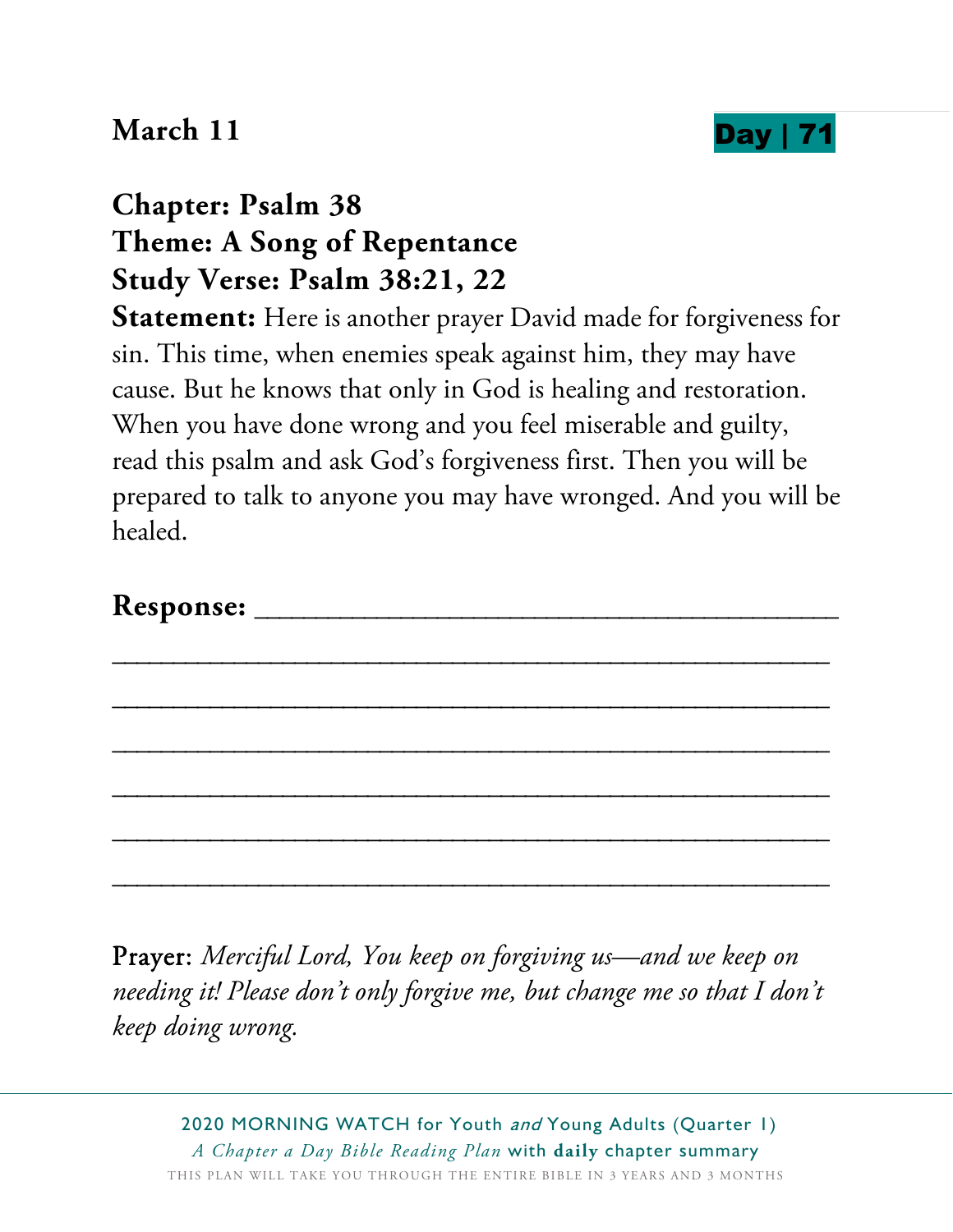### **March 12 Day |**



# **Chapter: Psalm 39 Theme: A Song for Trying to Change Study Verse: Psalm 39:12**

**Statement:** David had trouble with hasty speech. He would say and do things he really didn't want to do. So, he tried being silent and saying nothing at all. Have you tried that? How did it work? It didn't work for David; he got frustrated and begged God to make him able to do and say the right things, and able to remember how frail and short-lived we humans are. What are you praying for today?

\_\_\_\_\_\_\_\_\_\_\_\_\_\_\_\_\_\_\_\_\_\_\_\_\_\_\_\_\_\_\_\_\_\_\_\_\_\_\_\_\_\_\_\_\_\_\_\_\_\_\_\_\_\_\_\_\_\_\_

\_\_\_\_\_\_\_\_\_\_\_\_\_\_\_\_\_\_\_\_\_\_\_\_\_\_\_\_\_\_\_\_\_\_\_\_\_\_\_\_\_\_\_\_\_\_\_\_\_\_\_\_\_\_\_\_\_\_\_

\_\_\_\_\_\_\_\_\_\_\_\_\_\_\_\_\_\_\_\_\_\_\_\_\_\_\_\_\_\_\_\_\_\_\_\_\_\_\_\_\_\_\_\_\_\_\_\_\_\_\_\_\_\_\_\_\_\_\_

\_\_\_\_\_\_\_\_\_\_\_\_\_\_\_\_\_\_\_\_\_\_\_\_\_\_\_\_\_\_\_\_\_\_\_\_\_\_\_\_\_\_\_\_\_\_\_\_\_\_\_\_\_\_\_\_\_\_\_

#### **Response:** \_\_\_\_\_\_\_\_\_\_\_\_\_\_\_\_\_\_\_\_\_\_\_\_\_\_\_\_\_\_\_\_\_\_\_\_\_\_\_\_\_\_\_\_\_\_\_\_

Prayer: *Mighty Creator, You intended us for long, healthy lives full of love and goodness. We made a different choice, and now our short lives are filled with selfishness and sorrow. Help me to hide my life inside of You so that my days, short or long, will be filled with* Your *goodness!*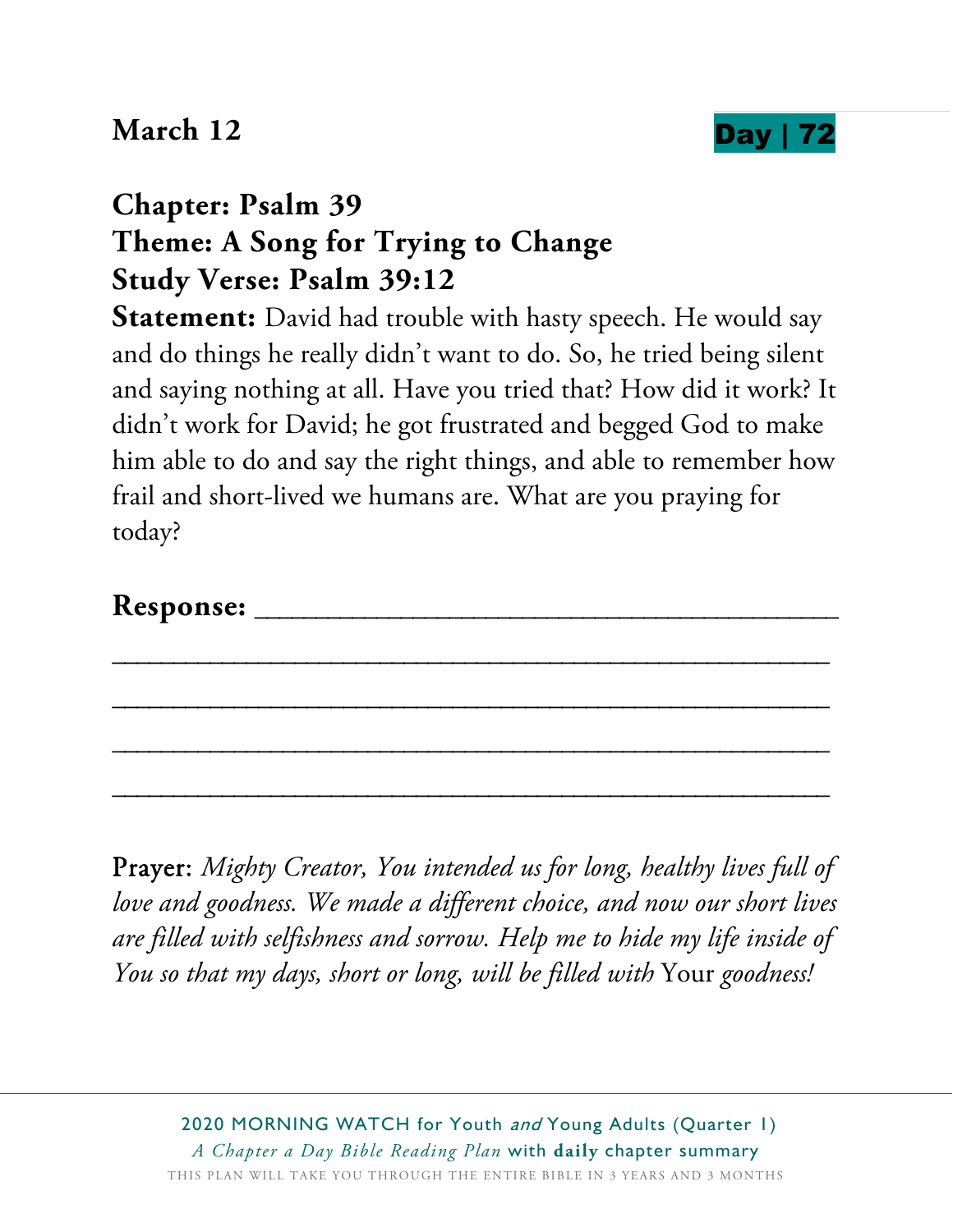### **March 13 Day |**



# **Chapter: Psalm 40 Theme: Praise for Answered Prayer Study Verse: Psalm 40:3**

**Statement:** So many times, David prays for help in a bad situation—and almost always ends those prayers with praise in advance. This time he is praising God for deliverance that has already happened. What kind of deliverance has God granted you recently? Have you praised Him? Have you told someone else (if it's appropriate)?

Prayer: *Deliverer, You have saved me from so many "miry pits"! You have given me a new song, and words of encouragement for others. When they see how I have failed, and how You have delivered and changed me, perhaps they will want to know You, too.*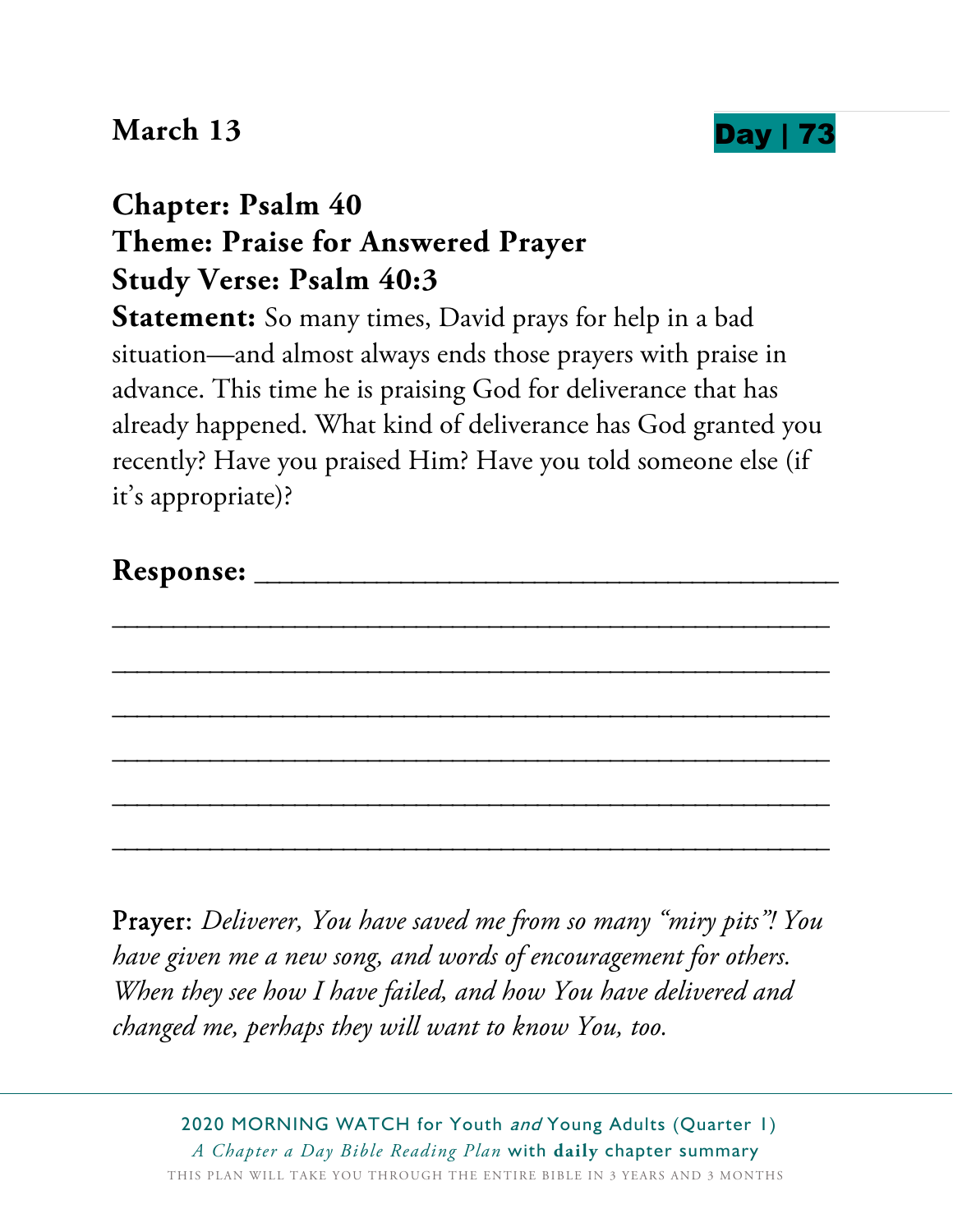### **March 14 Day |**



# **Chapter: Psalm 41 Theme: A Prayer in Sickness Study Verse: Psalm 41:3**

Statement: When you are sick, everything seems gloomy. Your sins rise up against you, and it's easy to feel as if you'll never be well again and God has forgotten you. Praying with David, you can remind yourself this is not true—it's just the imagination of a fevered body. God is with you and will heal you—at least your soul, if not your body—and ultimately, you will live with Him in heaven, forever. Note that the psalm begins by speaking of those who are kind to others when *they* are afflicted. Why do you think that matters?

#### **Response:** \_\_\_\_\_\_\_\_\_\_\_\_\_\_\_\_\_\_\_\_\_\_\_\_\_\_\_\_\_\_\_\_\_\_\_\_\_\_\_\_\_\_\_\_\_\_\_\_

Prayer: *Healer, heal my heart. Heal me when I am ill, and help me, also to be kind to those who are ill.* 

\_\_\_\_\_\_\_\_\_\_\_\_\_\_\_\_\_\_\_\_\_\_\_\_\_\_\_\_\_\_\_\_\_\_\_\_\_\_\_\_\_\_\_\_\_\_\_\_\_\_\_\_\_\_\_\_\_\_\_

\_\_\_\_\_\_\_\_\_\_\_\_\_\_\_\_\_\_\_\_\_\_\_\_\_\_\_\_\_\_\_\_\_\_\_\_\_\_\_\_\_\_\_\_\_\_\_\_\_\_\_\_\_\_\_\_\_\_\_

\_\_\_\_\_\_\_\_\_\_\_\_\_\_\_\_\_\_\_\_\_\_\_\_\_\_\_\_\_\_\_\_\_\_\_\_\_\_\_\_\_\_\_\_\_\_\_\_\_\_\_\_\_\_\_\_\_\_\_

\_\_\_\_\_\_\_\_\_\_\_\_\_\_\_\_\_\_\_\_\_\_\_\_\_\_\_\_\_\_\_\_\_\_\_\_\_\_\_\_\_\_\_\_\_\_\_\_\_\_\_\_\_\_\_\_\_\_\_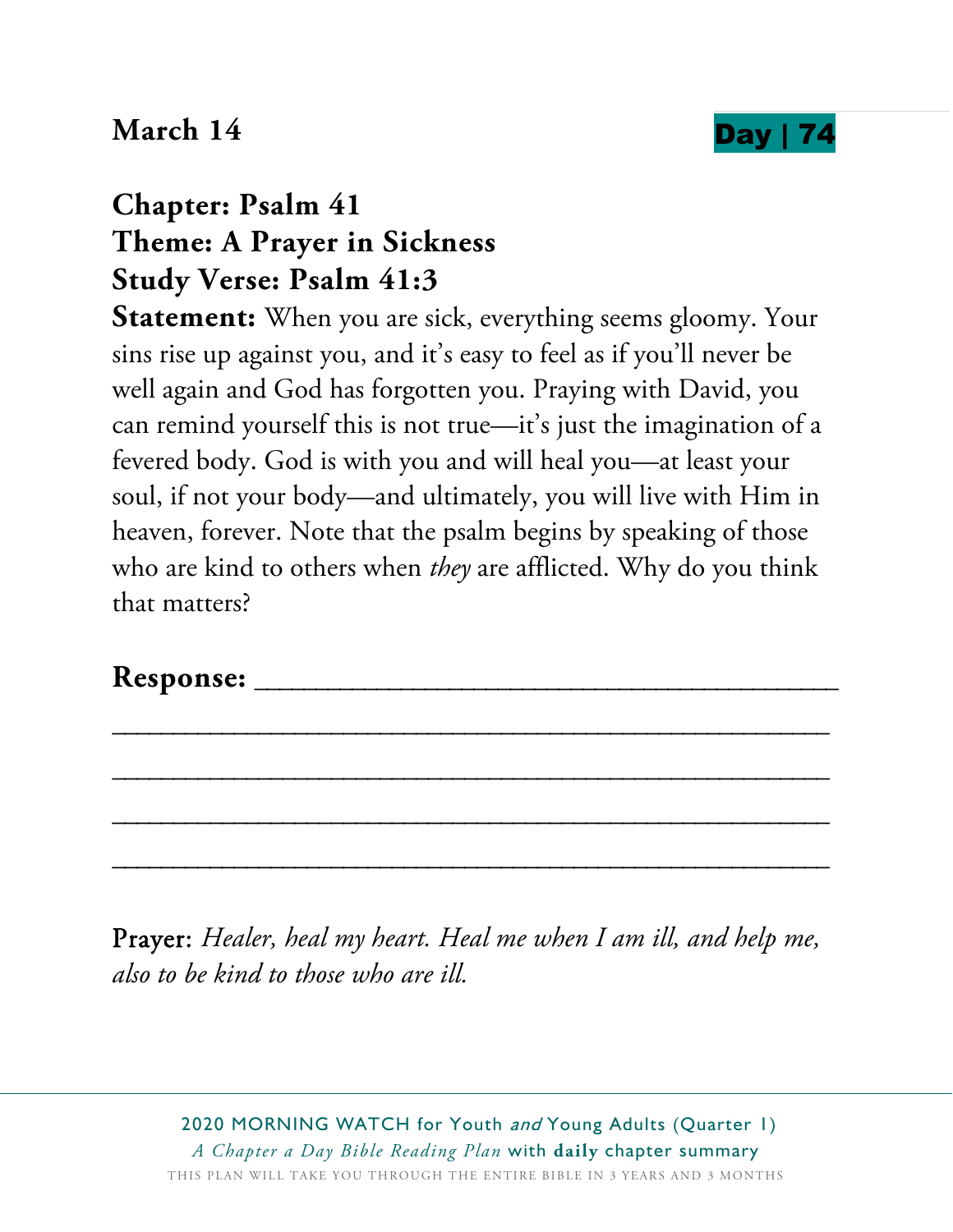### **March 15 Day | 75**



# **Chapter: Psalm 42 Theme: A Song of Encouragement Study Verse: Psalm 42:5**

**Statement:** The first 41 psalms have mostly been songs of David. Now we enter a new section of the psalms, with this one which was written by some of the musicians that were sons of Korah. This is in itself a great encouragement. These people's ancestor led a revolt against God and Moses. Yet they are choosing to be faithful, and in fact were an important branch of the musicians for God's temple. What can you learn from this psalm?

\_\_\_\_\_\_\_\_\_\_\_\_\_\_\_\_\_\_\_\_\_\_\_\_\_\_\_\_\_\_\_\_\_\_\_\_\_\_\_\_\_\_\_\_\_\_\_\_\_\_\_\_\_\_\_\_\_\_\_

\_\_\_\_\_\_\_\_\_\_\_\_\_\_\_\_\_\_\_\_\_\_\_\_\_\_\_\_\_\_\_\_\_\_\_\_\_\_\_\_\_\_\_\_\_\_\_\_\_\_\_\_\_\_\_\_\_\_\_

\_\_\_\_\_\_\_\_\_\_\_\_\_\_\_\_\_\_\_\_\_\_\_\_\_\_\_\_\_\_\_\_\_\_\_\_\_\_\_\_\_\_\_\_\_\_\_\_\_\_\_\_\_\_\_\_\_\_\_

\_\_\_\_\_\_\_\_\_\_\_\_\_\_\_\_\_\_\_\_\_\_\_\_\_\_\_\_\_\_\_\_\_\_\_\_\_\_\_\_\_\_\_\_\_\_\_\_\_\_\_\_\_\_\_\_\_\_\_

\_\_\_\_\_\_\_\_\_\_\_\_\_\_\_\_\_\_\_\_\_\_\_\_\_\_\_\_\_\_\_\_\_\_\_\_\_\_\_\_\_\_\_\_\_\_\_\_\_\_\_\_\_\_\_\_\_\_\_

\_\_\_\_\_\_\_\_\_\_\_\_\_\_\_\_\_\_\_\_\_\_\_\_\_\_\_\_\_\_\_\_\_\_\_\_\_\_\_\_\_\_\_\_\_\_\_\_\_\_\_\_\_\_\_\_\_\_\_

#### **Response:** \_\_\_\_\_\_\_\_\_\_\_\_\_\_\_\_\_\_\_\_\_\_\_\_\_\_\_\_\_\_\_\_\_\_\_\_\_\_\_\_\_\_\_\_\_\_\_\_

Prayer: *Lord, even if my own family members may not be faithful, or may be outright rebellious against You, I choose to be Your child, and to be faithful.*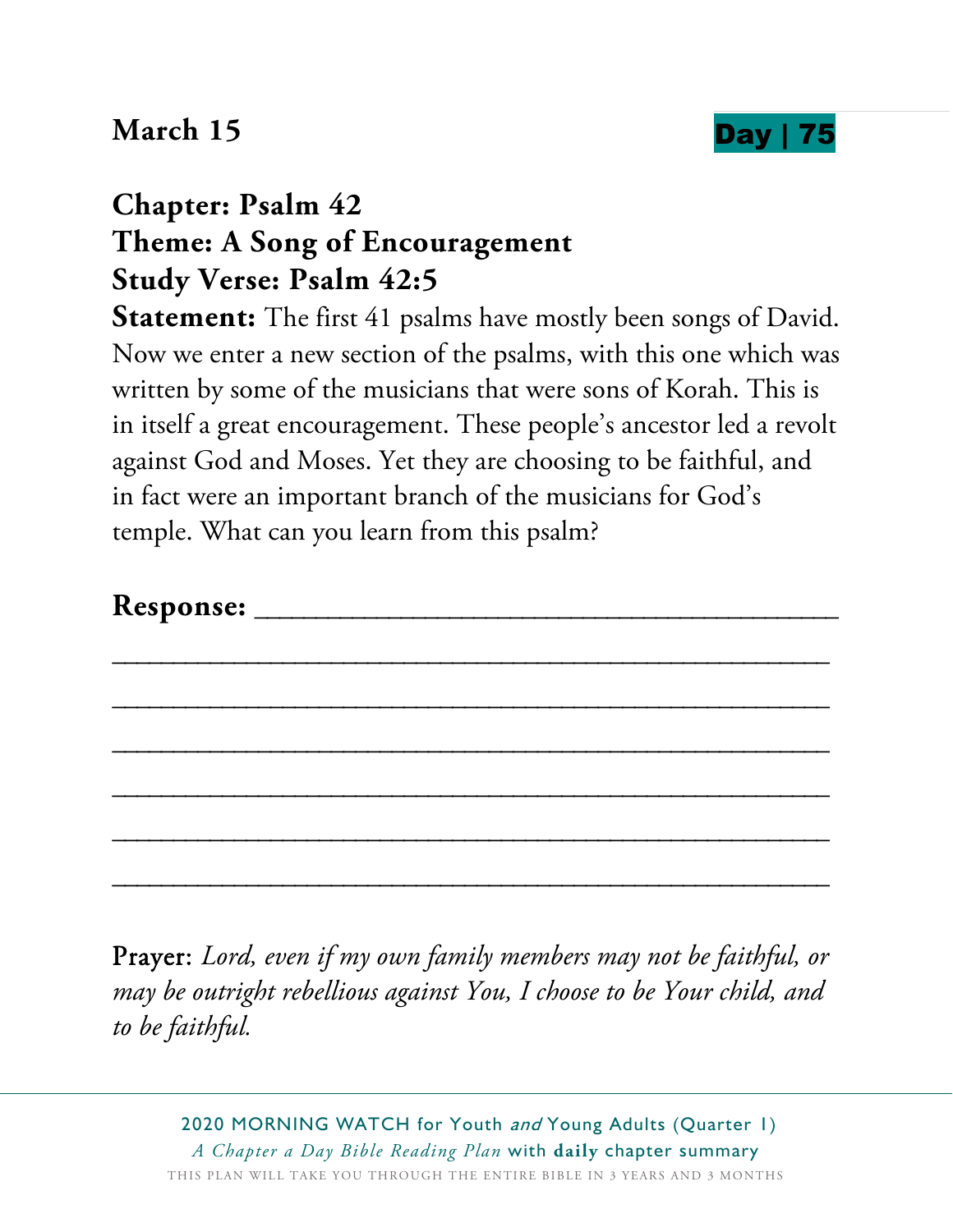### **March 16 Day | 76**



# **Chapter: Psalm 43 Theme: Praise Him Anyway! Study Verse: Psalm 43:4**

**Statement:** This psalm, by an unknown psalmist, follows the pattern we have learned, of expressing the truth about negative feelings, but then not letting them have the last word. It goes back and forth between despair and hope. Which does it end on?

\_\_\_\_\_\_\_\_\_\_\_\_\_\_\_\_\_\_\_\_\_\_\_\_\_\_\_\_\_\_\_\_\_\_\_\_\_\_\_\_\_\_\_\_\_\_\_\_\_\_\_\_\_\_\_\_\_\_\_

\_\_\_\_\_\_\_\_\_\_\_\_\_\_\_\_\_\_\_\_\_\_\_\_\_\_\_\_\_\_\_\_\_\_\_\_\_\_\_\_\_\_\_\_\_\_\_\_\_\_\_\_\_\_\_\_\_\_\_

\_\_\_\_\_\_\_\_\_\_\_\_\_\_\_\_\_\_\_\_\_\_\_\_\_\_\_\_\_\_\_\_\_\_\_\_\_\_\_\_\_\_\_\_\_\_\_\_\_\_\_\_\_\_\_\_\_\_\_

\_\_\_\_\_\_\_\_\_\_\_\_\_\_\_\_\_\_\_\_\_\_\_\_\_\_\_\_\_\_\_\_\_\_\_\_\_\_\_\_\_\_\_\_\_\_\_\_\_\_\_\_\_\_\_\_\_\_\_

\_\_\_\_\_\_\_\_\_\_\_\_\_\_\_\_\_\_\_\_\_\_\_\_\_\_\_\_\_\_\_\_\_\_\_\_\_\_\_\_\_\_\_\_\_\_\_\_\_\_\_\_\_\_\_\_\_\_\_

\_\_\_\_\_\_\_\_\_\_\_\_\_\_\_\_\_\_\_\_\_\_\_\_\_\_\_\_\_\_\_\_\_\_\_\_\_\_\_\_\_\_\_\_\_\_\_\_\_\_\_\_\_\_\_\_\_\_\_

\_\_\_\_\_\_\_\_\_\_\_\_\_\_\_\_\_\_\_\_\_\_\_\_\_\_\_\_\_\_\_\_\_\_\_\_\_\_\_\_\_\_\_\_\_\_\_\_\_\_\_\_\_\_\_\_\_\_\_

**Response:** \_\_\_\_\_\_\_\_\_\_\_\_\_\_\_\_\_\_\_\_\_\_\_\_\_\_\_\_\_\_\_\_\_\_\_\_\_\_\_\_\_\_\_\_\_\_\_\_

Prayer: *Dear Jesus, please help me to learn while I am young that no amount of despair or depression can stop me from hoping in You, no matter what my feelings are. Help me not to ignore them or pretend they are what they are not, but also not to let them rule me.*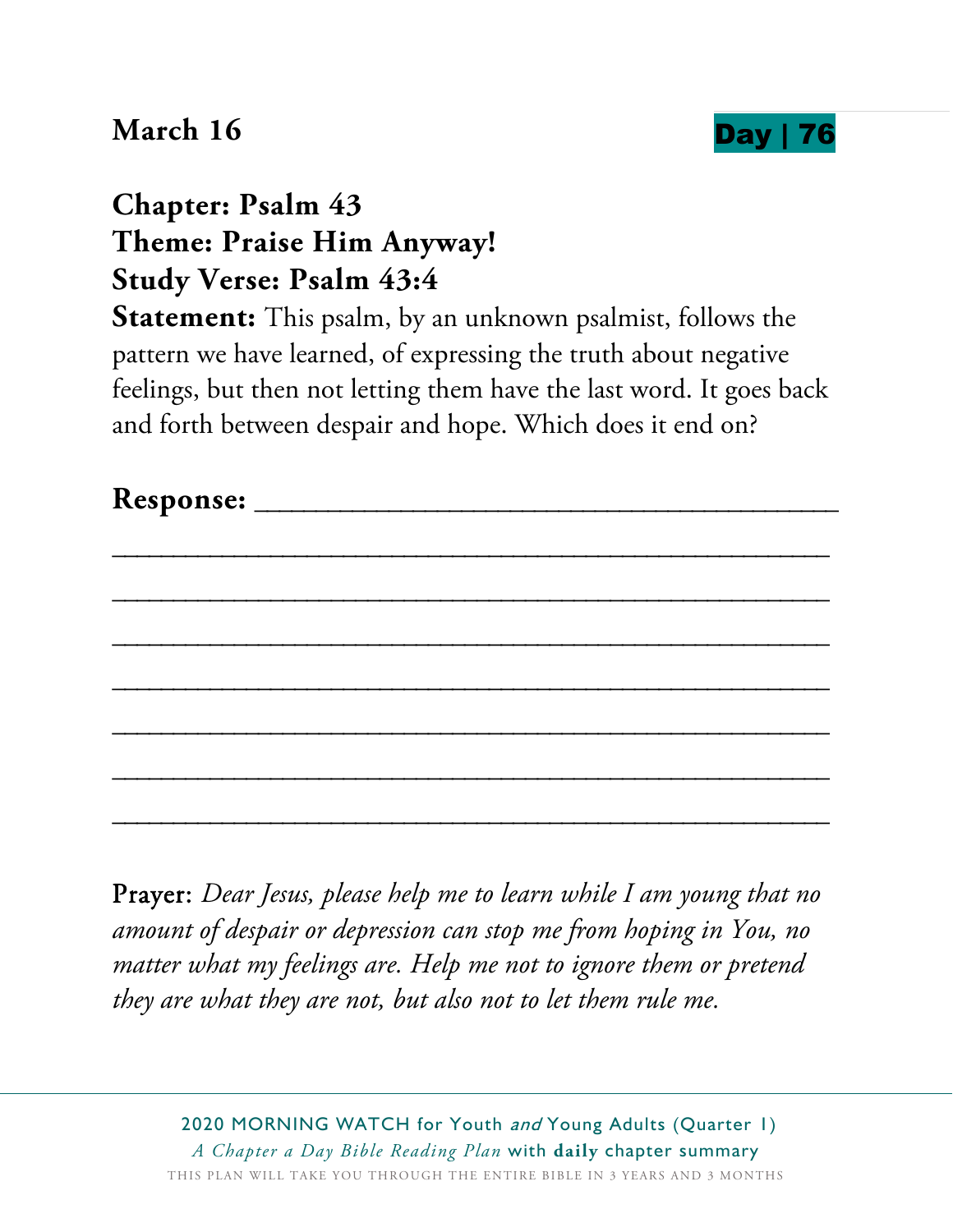### **March 17 Day |**



# **Chapter: Psalm 44 Theme: A Cry for Help Against Enemies Study Verse: Psalm 44:26**

**Statement:** The sons of Korah must have written this song during one of the times when Israel was in danger from the enemies that surrounded them. This always happened when the Israelites turned from their faith in God, but the singers are pointing out that *they* have been faithful. Why should they have to face the consequences of others' evil-doing? What would you tell them if you could? Do they end in hope?

\_\_\_\_\_\_\_\_\_\_\_\_\_\_\_\_\_\_\_\_\_\_\_\_\_\_\_\_\_\_\_\_\_\_\_\_\_\_\_\_\_\_\_\_\_\_\_\_\_\_\_\_\_\_\_\_\_\_\_

\_\_\_\_\_\_\_\_\_\_\_\_\_\_\_\_\_\_\_\_\_\_\_\_\_\_\_\_\_\_\_\_\_\_\_\_\_\_\_\_\_\_\_\_\_\_\_\_\_\_\_\_\_\_\_\_\_\_\_

\_\_\_\_\_\_\_\_\_\_\_\_\_\_\_\_\_\_\_\_\_\_\_\_\_\_\_\_\_\_\_\_\_\_\_\_\_\_\_\_\_\_\_\_\_\_\_\_\_\_\_\_\_\_\_\_\_\_\_

\_\_\_\_\_\_\_\_\_\_\_\_\_\_\_\_\_\_\_\_\_\_\_\_\_\_\_\_\_\_\_\_\_\_\_\_\_\_\_\_\_\_\_\_\_\_\_\_\_\_\_\_\_\_\_\_\_\_\_

#### **Response:** \_\_\_\_\_\_\_\_\_\_\_\_\_\_\_\_\_\_\_\_\_\_\_\_\_\_\_\_\_\_\_\_\_\_\_\_\_\_\_\_\_\_\_\_\_\_\_\_

Prayer: *God, the world is growing old and feeble, and all of humanity is sharing in the consequences brought on us all by the actions of those who have refused to care for Your creation—people, animals, and all. We are all sinners, but some of us at least try to follow You and be faithful. Take care of us, as You have promised, even in the midst of calamity.*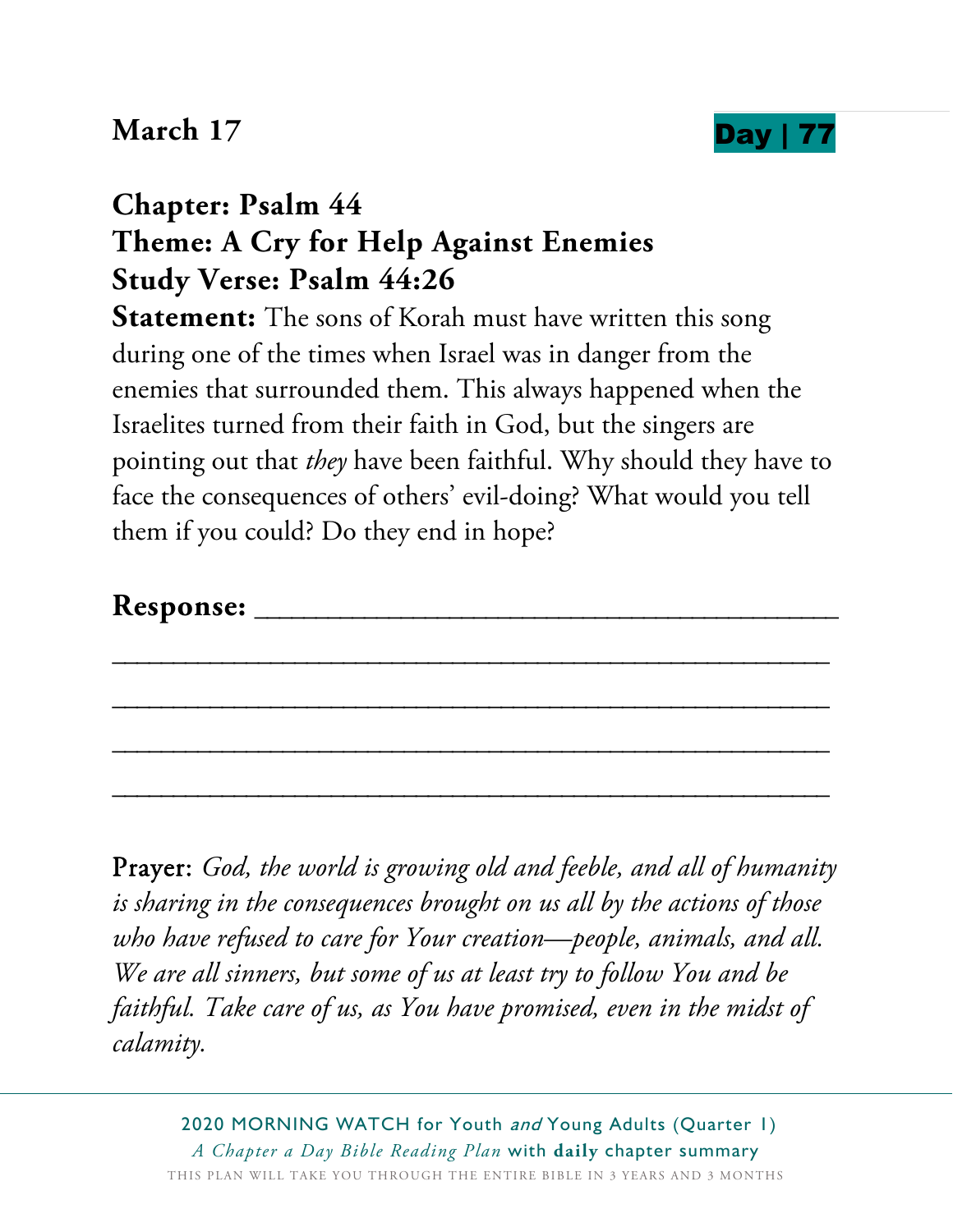#### **March 18 Day | 78**



# **Chapter: Psalm 45 Theme: A Wedding Song Study Verse: Psalm 45:7**

**Statement:** Here, in the middle of the psalms, is a song of love! It was written by the descendants of Korah, and seems to be about Solomon's wedding, but could relate to any king, or even to other weddings. Can you find some parts that might also be seen as showing Jesus' relationship with His church?

Prayer: *Bridegroom, Your bride, the church, is waiting. Please hurry and come!*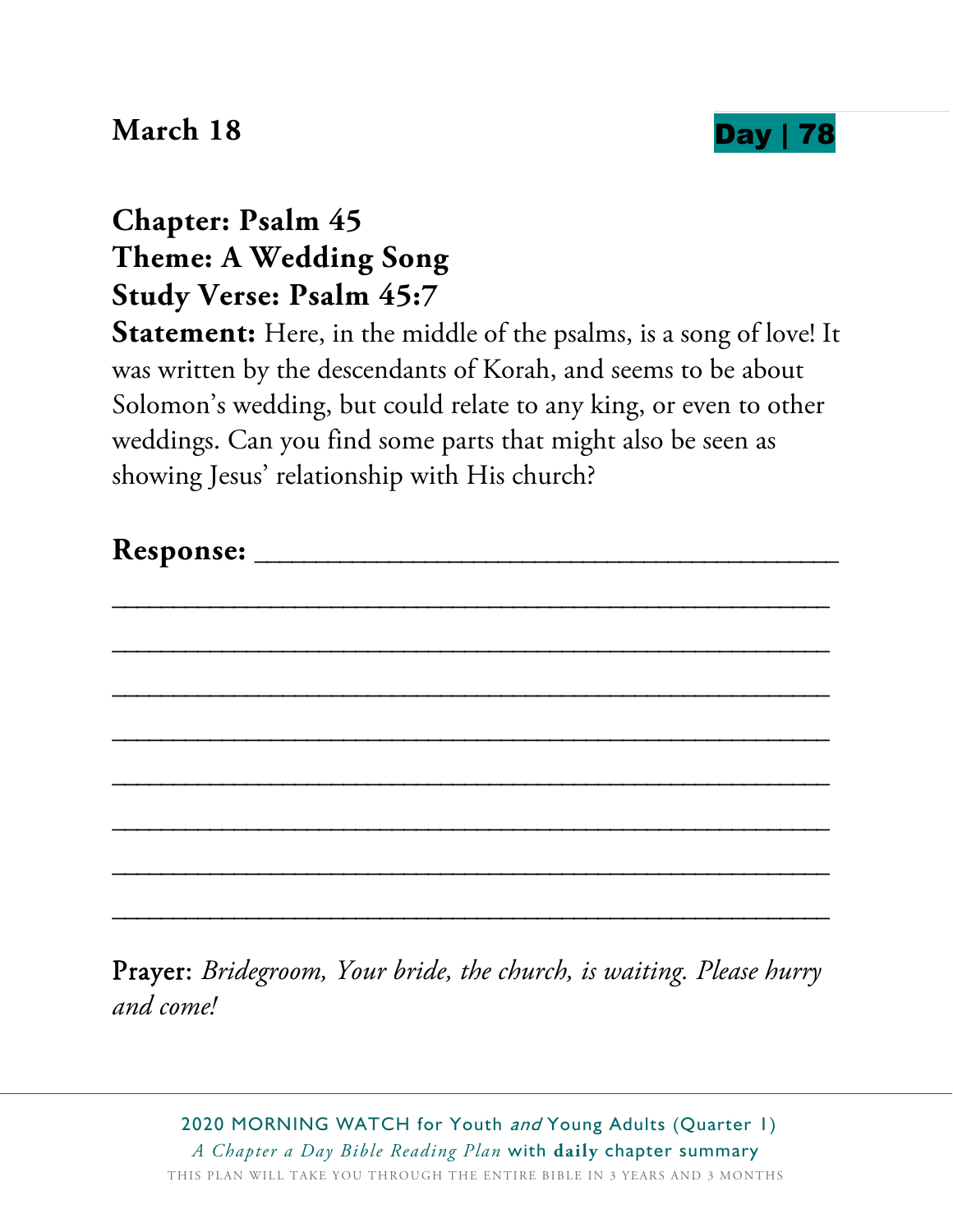#### **March 19 Day** |



# **Chapter: Psalm 46 Theme: God is Present with Us Study Verse: Psalm 46:10**

**Statement:** This is another of the most popular psalms of all time, and you can see why. If you haven't already, it's a good one to learn by heart. How does it fit with your life, or with today's world? Try looking up verse 10 in several different Bible translations and see what you can learn. Do you trust even when it seems that everything is falling apart around you?

| Response: |  |
|-----------|--|
|           |  |

\_\_\_\_\_\_\_\_\_\_\_\_\_\_\_\_\_\_\_\_\_\_\_\_\_\_\_\_\_\_\_\_\_\_\_\_\_\_\_\_\_\_\_\_\_\_\_\_\_\_\_\_\_\_\_\_\_\_\_

\_\_\_\_\_\_\_\_\_\_\_\_\_\_\_\_\_\_\_\_\_\_\_\_\_\_\_\_\_\_\_\_\_\_\_\_\_\_\_\_\_\_\_\_\_\_\_\_\_\_\_\_\_\_\_\_\_\_\_

\_\_\_\_\_\_\_\_\_\_\_\_\_\_\_\_\_\_\_\_\_\_\_\_\_\_\_\_\_\_\_\_\_\_\_\_\_\_\_\_\_\_\_\_\_\_\_\_\_\_\_\_\_\_\_\_\_\_\_

\_\_\_\_\_\_\_\_\_\_\_\_\_\_\_\_\_\_\_\_\_\_\_\_\_\_\_\_\_\_\_\_\_\_\_\_\_\_\_\_\_\_\_\_\_\_\_\_\_\_\_\_\_\_\_\_\_\_\_

\_\_\_\_\_\_\_\_\_\_\_\_\_\_\_\_\_\_\_\_\_\_\_\_\_\_\_\_\_\_\_\_\_\_\_\_\_\_\_\_\_\_\_\_\_\_\_\_\_\_\_\_\_\_\_\_\_\_\_

\_\_\_\_\_\_\_\_\_\_\_\_\_\_\_\_\_\_\_\_\_\_\_\_\_\_\_\_\_\_\_\_\_\_\_\_\_\_\_\_\_\_\_\_\_\_\_\_\_\_\_\_\_\_\_\_\_\_\_

Prayer: *Mighty and present Help, I will cling to You no matter what oceans of troubles may surround me. I will cease my striving and struggling and know that You are God.*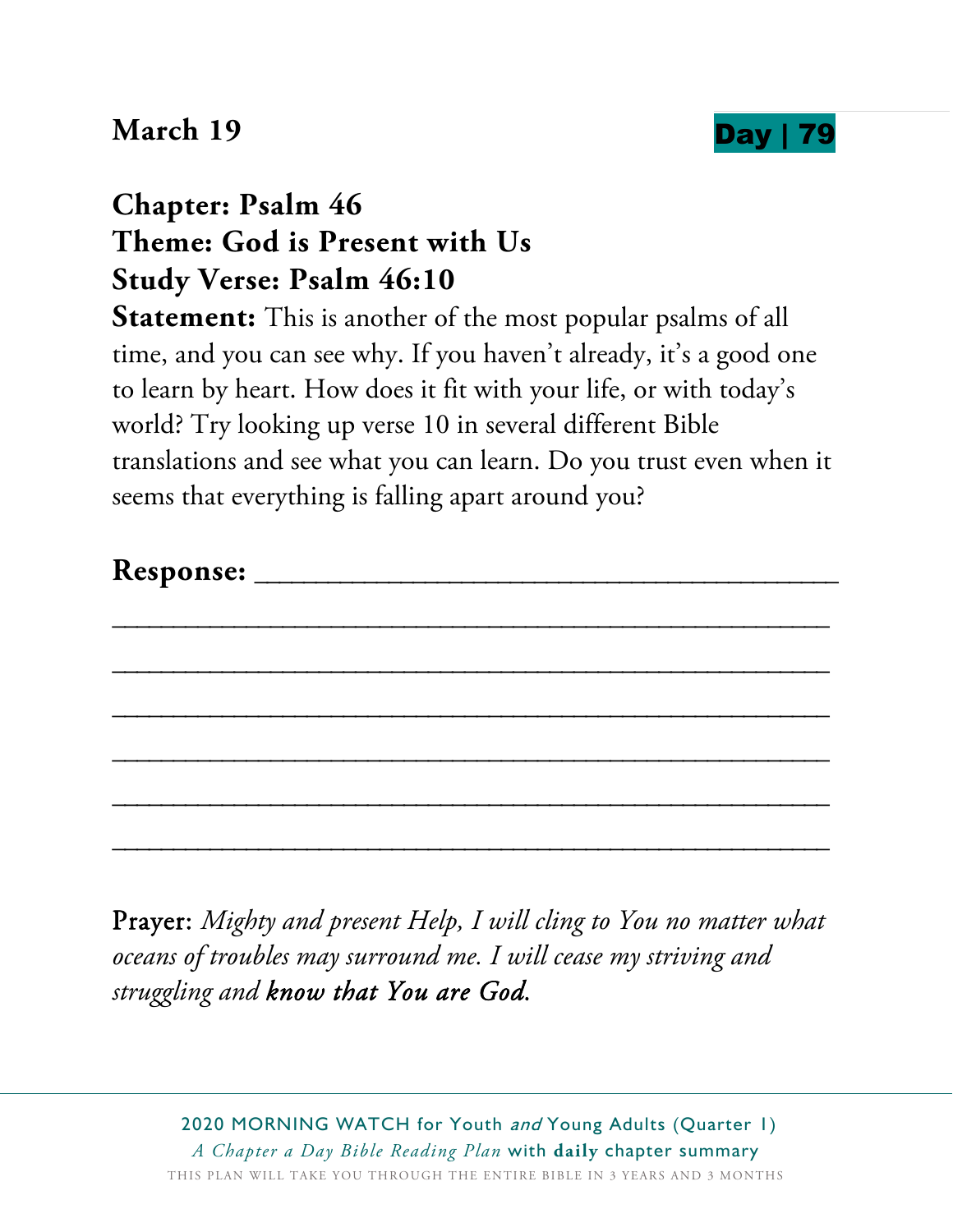



### **Chapter: Psalm 47 Theme: Praise Song Study Verse: Psalm 47:1**

**Statement:** There are two Korahite "songbooks," one here in the 40s and one in the 80s. This is a praise song—a loud one! If you count, you'll find clapping, shouting, singing, and trumpet blasts. Remember that their trumpets couldn't play tunes like ours; they could only make one or two notes but were blasted as sounds of joy and victory, or sometimes warning. What are the people praising God for in this psalm? How does it make you feel when you join in loud, excited praise to the Lord?

\_\_\_\_\_\_\_\_\_\_\_\_\_\_\_\_\_\_\_\_\_\_\_\_\_\_\_\_\_\_\_\_\_\_\_\_\_\_\_\_\_\_\_\_\_\_\_\_\_\_\_\_\_\_\_\_\_\_\_

\_\_\_\_\_\_\_\_\_\_\_\_\_\_\_\_\_\_\_\_\_\_\_\_\_\_\_\_\_\_\_\_\_\_\_\_\_\_\_\_\_\_\_\_\_\_\_\_\_\_\_\_\_\_\_\_\_\_\_

\_\_\_\_\_\_\_\_\_\_\_\_\_\_\_\_\_\_\_\_\_\_\_\_\_\_\_\_\_\_\_\_\_\_\_\_\_\_\_\_\_\_\_\_\_\_\_\_\_\_\_\_\_\_\_\_\_\_\_

\_\_\_\_\_\_\_\_\_\_\_\_\_\_\_\_\_\_\_\_\_\_\_\_\_\_\_\_\_\_\_\_\_\_\_\_\_\_\_\_\_\_\_\_\_\_\_\_\_\_\_\_\_\_\_\_\_\_\_

\_\_\_\_\_\_\_\_\_\_\_\_\_\_\_\_\_\_\_\_\_\_\_\_\_\_\_\_\_\_\_\_\_\_\_\_\_\_\_\_\_\_\_\_\_\_\_\_\_\_\_\_\_\_\_\_\_\_\_

#### **Response:** \_\_\_\_\_\_\_\_\_\_\_\_\_\_\_\_\_\_\_\_\_\_\_\_\_\_\_\_\_\_\_\_\_\_\_\_\_\_\_\_\_\_\_\_\_\_\_\_

Prayer: *King of Kings, we praise You, we rejoice in You, we shout Your name and Your glory to the nations!*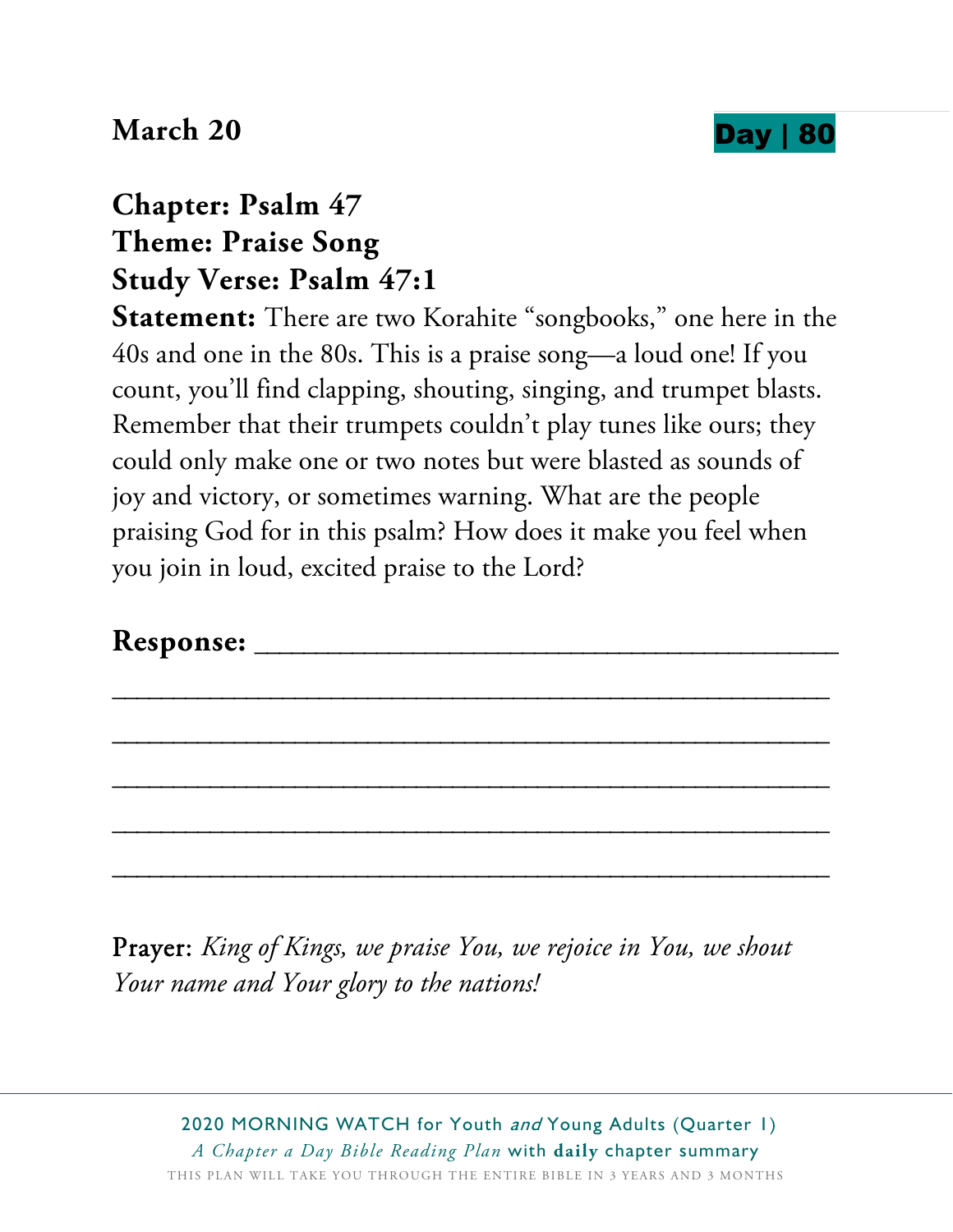### **March 21 Day | 8**



## **Chapter: Psalm 48 Theme: Praise in Zion Study Verse: Psalm 48:14**

**Statement:** Another praise song, this one goes in a different direction, suggesting that we "go around Zion, consider her ramparts, and go through her palaces, so we can tell coming generations." Naturally, they are speaking of God's temple at Mt. Zion, but what if we think of it symbolically, too? What are the "ramparts and palaces" God has built around your life? How can you "walk through them" and praise God for them?

\_\_\_\_\_\_\_\_\_\_\_\_\_\_\_\_\_\_\_\_\_\_\_\_\_\_\_\_\_\_\_\_\_\_\_\_\_\_\_\_\_\_\_\_\_\_\_\_\_\_\_\_\_\_\_\_\_\_\_

\_\_\_\_\_\_\_\_\_\_\_\_\_\_\_\_\_\_\_\_\_\_\_\_\_\_\_\_\_\_\_\_\_\_\_\_\_\_\_\_\_\_\_\_\_\_\_\_\_\_\_\_\_\_\_\_\_\_\_

\_\_\_\_\_\_\_\_\_\_\_\_\_\_\_\_\_\_\_\_\_\_\_\_\_\_\_\_\_\_\_\_\_\_\_\_\_\_\_\_\_\_\_\_\_\_\_\_\_\_\_\_\_\_\_\_\_\_\_

\_\_\_\_\_\_\_\_\_\_\_\_\_\_\_\_\_\_\_\_\_\_\_\_\_\_\_\_\_\_\_\_\_\_\_\_\_\_\_\_\_\_\_\_\_\_\_\_\_\_\_\_\_\_\_\_\_\_\_

\_\_\_\_\_\_\_\_\_\_\_\_\_\_\_\_\_\_\_\_\_\_\_\_\_\_\_\_\_\_\_\_\_\_\_\_\_\_\_\_\_\_\_\_\_\_\_\_\_\_\_\_\_\_\_\_\_\_\_

\_\_\_\_\_\_\_\_\_\_\_\_\_\_\_\_\_\_\_\_\_\_\_\_\_\_\_\_\_\_\_\_\_\_\_\_\_\_\_\_\_\_\_\_\_\_\_\_\_\_\_\_\_\_\_\_\_\_\_

#### **Response:** \_\_\_\_\_\_\_\_\_\_\_\_\_\_\_\_\_\_\_\_\_\_\_\_\_\_\_\_\_\_\_\_\_\_\_\_\_\_\_\_\_\_\_\_\_\_\_\_

Prayer: *Jesus, You are the High Priest of my life. You have built ramparts of Your love and care around my life, and I am so grateful!*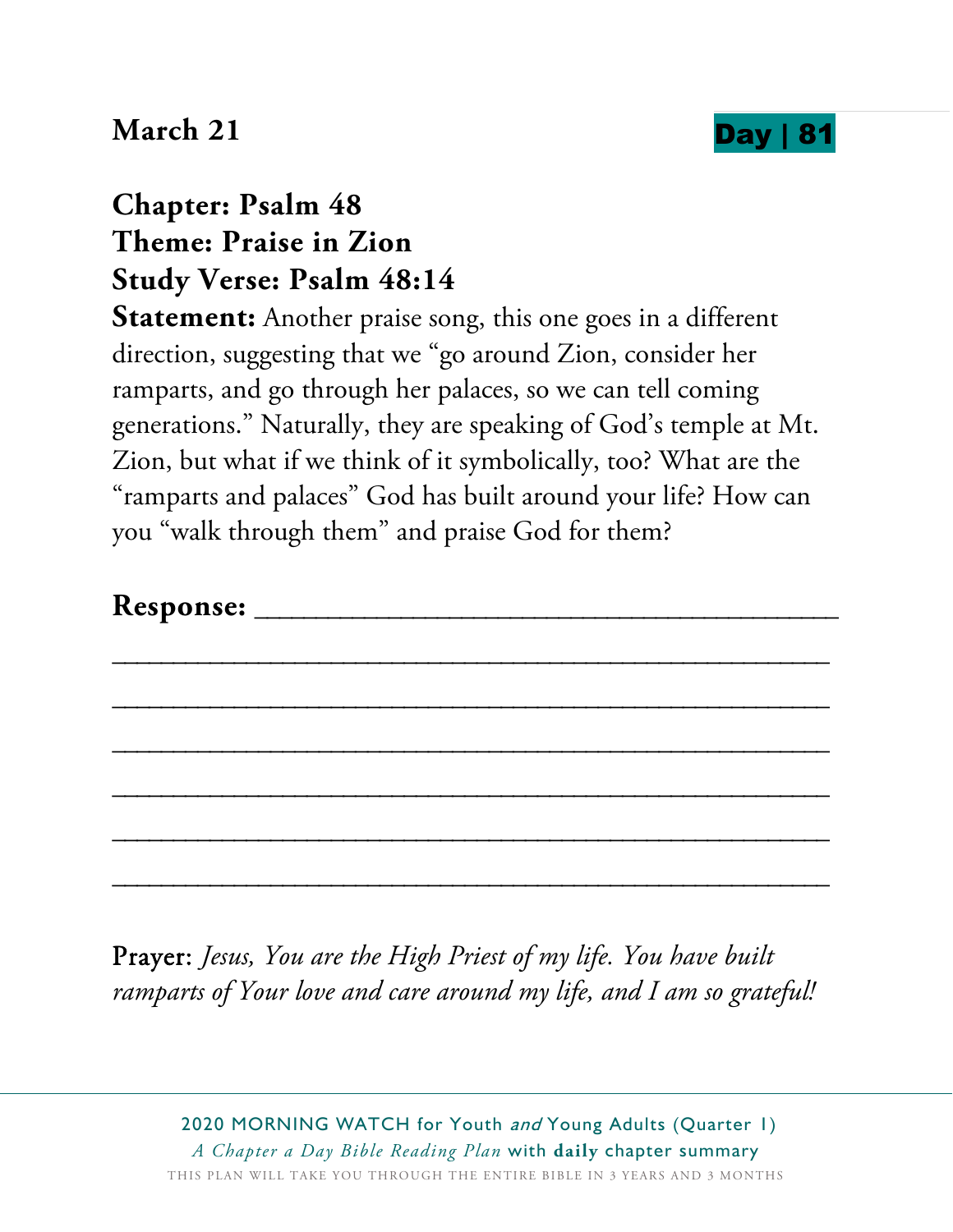### **March 22 Day | 82**



# **Chapter: Psalm 49 Theme: Human Pomp will not Last Study Verse: Psalm 49:3**

**Statement:** As you can see from the first few verses, this is meant to be a teaching song. Its subject is the same as Psalm 37: Don't worry about the wicked getting rich; it won't last. There is another interesting thought in the middle. What do you think the writer meant by saying that no one can ransom another person? How are we ransomed?

| <b>Response: _____________________</b> |  |  |
|----------------------------------------|--|--|
|                                        |  |  |
|                                        |  |  |
|                                        |  |  |
|                                        |  |  |
|                                        |  |  |
|                                        |  |  |
|                                        |  |  |
|                                        |  |  |
|                                        |  |  |

Prayer: *Dear Lord, help me to learn the principles in this psalm, and not be jealous or envious when others seem to be more "successful," so long as I am safe in the knowledge that You redeem me and will save me from the power of the grave.*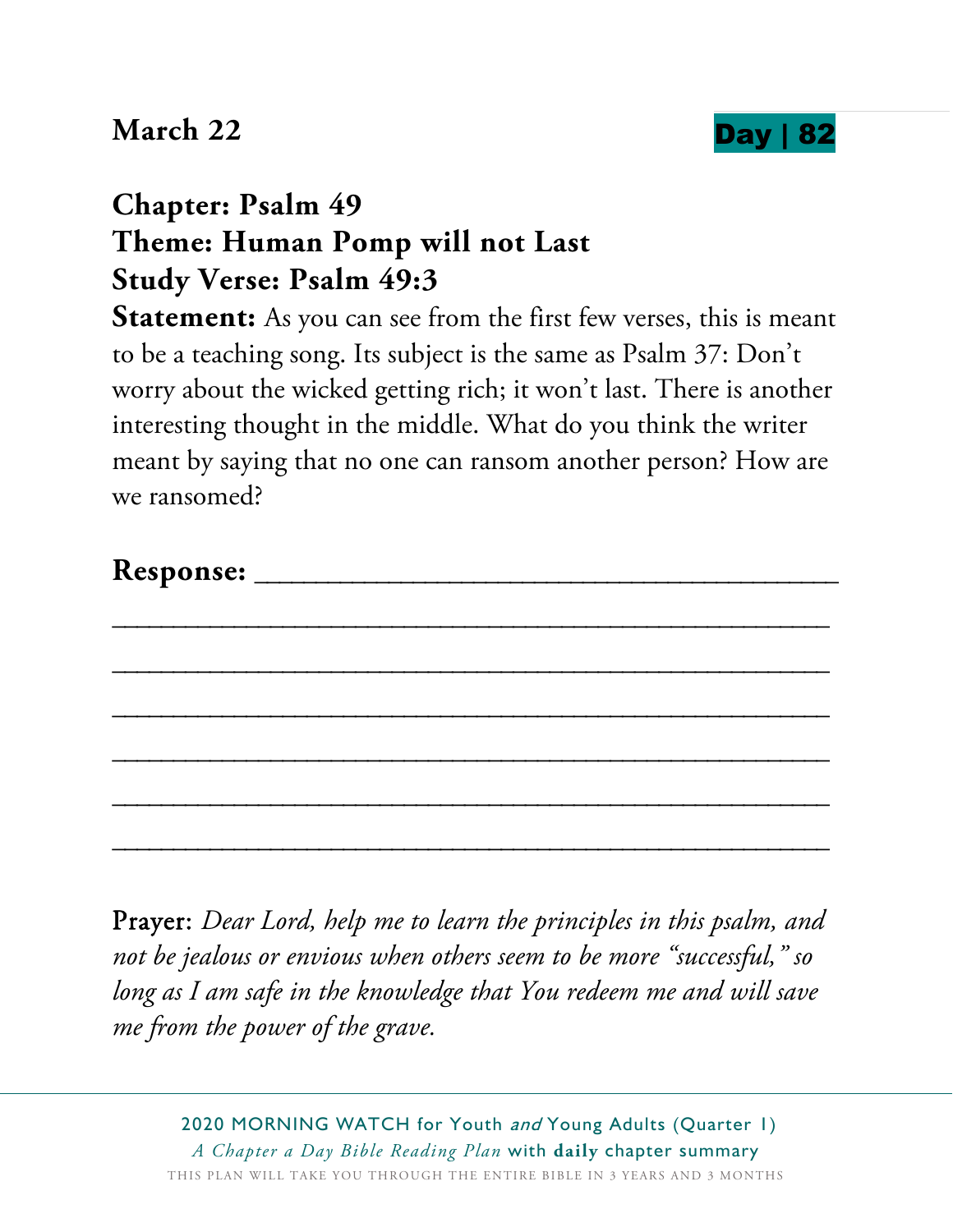#### **March 23 Day | 8**



## **Chapter: Psalm 50 Theme: Judgment Study Verse: Psalm 50:23**

**Statement:** Now we come to a psalm by Asaph, one of the greatest of the temple singers. His song tells the story of Judgment Day: First there is a beautiful description of God coming to His throne and calling us all to stand before Him, then He rebukes the rebellious, and finally He makes a very particular promise to those who wish to be on the right side at Judgment Day. What do you think a "sacrifice of thanksgiving" means?

\_\_\_\_\_\_\_\_\_\_\_\_\_\_\_\_\_\_\_\_\_\_\_\_\_\_\_\_\_\_\_\_\_\_\_\_\_\_\_\_\_\_\_\_\_\_\_\_\_\_\_\_\_\_\_\_\_\_\_

\_\_\_\_\_\_\_\_\_\_\_\_\_\_\_\_\_\_\_\_\_\_\_\_\_\_\_\_\_\_\_\_\_\_\_\_\_\_\_\_\_\_\_\_\_\_\_\_\_\_\_\_\_\_\_\_\_\_\_

\_\_\_\_\_\_\_\_\_\_\_\_\_\_\_\_\_\_\_\_\_\_\_\_\_\_\_\_\_\_\_\_\_\_\_\_\_\_\_\_\_\_\_\_\_\_\_\_\_\_\_\_\_\_\_\_\_\_\_

\_\_\_\_\_\_\_\_\_\_\_\_\_\_\_\_\_\_\_\_\_\_\_\_\_\_\_\_\_\_\_\_\_\_\_\_\_\_\_\_\_\_\_\_\_\_\_\_\_\_\_\_\_\_\_\_\_\_\_

#### **Response:** \_\_\_\_\_\_\_\_\_\_\_\_\_\_\_\_\_\_\_\_\_\_\_\_\_\_\_\_\_\_\_\_\_\_\_\_\_\_\_\_\_\_\_\_\_\_\_\_

Prayer: *Our great Mediator and Judge, I am so glad it will be You judging and not a human! You are the only one who can read our hearts and know our true intentions. Please keep mine pure and in line with Your love.*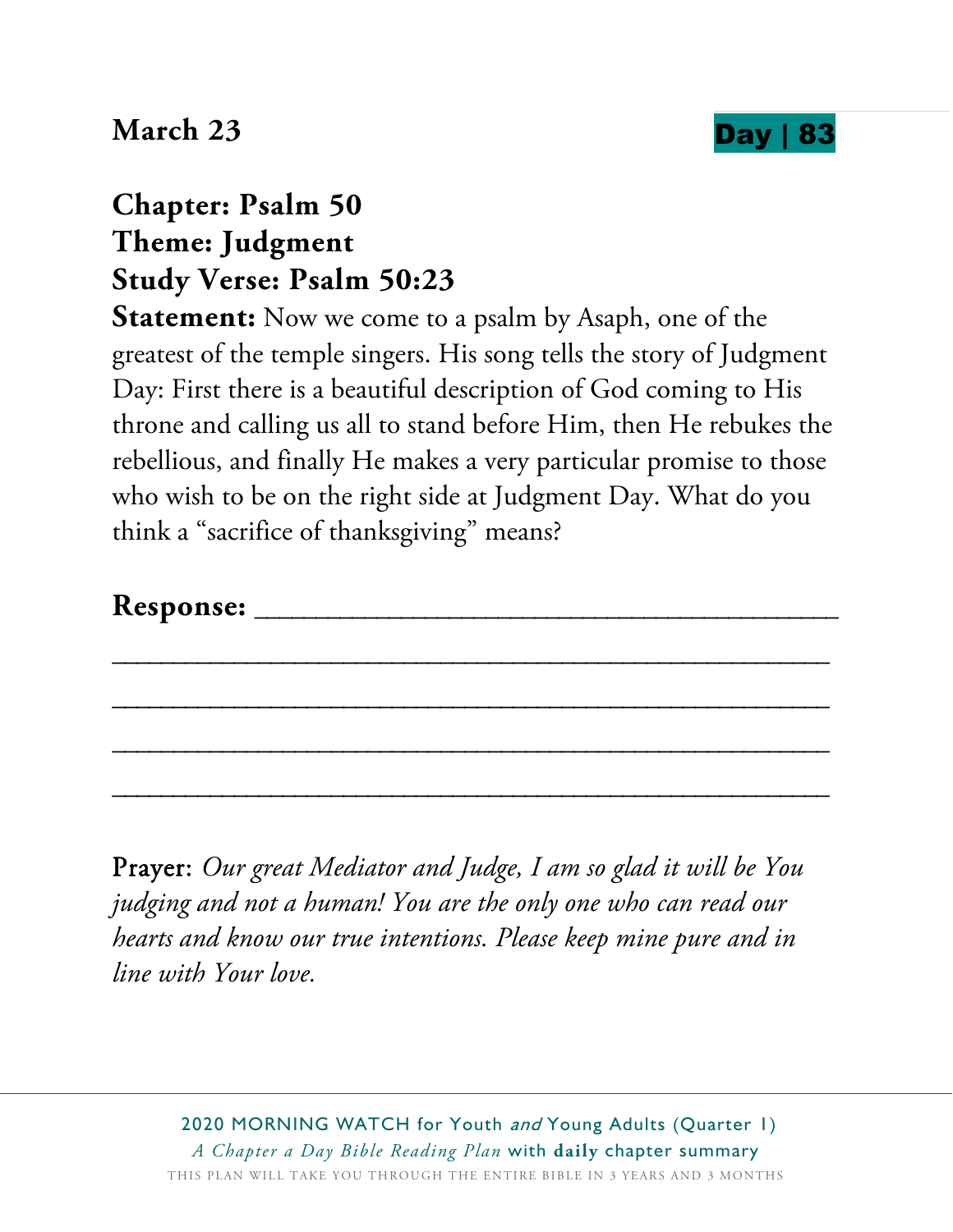### **March 24 Day | 8**



# **Chapter: Psalm 51 Theme: David's Contrition Study Verse: Psalm 51:10-13**

**Statement:** Aside from the 23<sup>rd</sup>, this is perhaps the most famous of all psalms. David had the courage to label it as being written right after his great sin of taking Bathsheba and having her husband killed. There is so much in this psalm! You can find stepby-step instructions for true repentance. Take some time and write down the steps you find. Learn those steps, in case you sin—but try to keep your eyes on God and on others' needs rather than your own, and you'll be saved from such great sin as this.

\_\_\_\_\_\_\_\_\_\_\_\_\_\_\_\_\_\_\_\_\_\_\_\_\_\_\_\_\_\_\_\_\_\_\_\_\_\_\_\_\_\_\_\_\_\_\_\_\_\_\_\_\_\_\_\_\_\_\_

\_\_\_\_\_\_\_\_\_\_\_\_\_\_\_\_\_\_\_\_\_\_\_\_\_\_\_\_\_\_\_\_\_\_\_\_\_\_\_\_\_\_\_\_\_\_\_\_\_\_\_\_\_\_\_\_\_\_\_

\_\_\_\_\_\_\_\_\_\_\_\_\_\_\_\_\_\_\_\_\_\_\_\_\_\_\_\_\_\_\_\_\_\_\_\_\_\_\_\_\_\_\_\_\_\_\_\_\_\_\_\_\_\_\_\_\_\_\_

\_\_\_\_\_\_\_\_\_\_\_\_\_\_\_\_\_\_\_\_\_\_\_\_\_\_\_\_\_\_\_\_\_\_\_\_\_\_\_\_\_\_\_\_\_\_\_\_\_\_\_\_\_\_\_\_\_\_\_

#### Response:

Prayer: *Lord, in the story of Your mercy toward David, and his humility toward You, I learn a lot about what You are really like. I do earnestly repent of my own sins and pray that you keep me from greater ones.*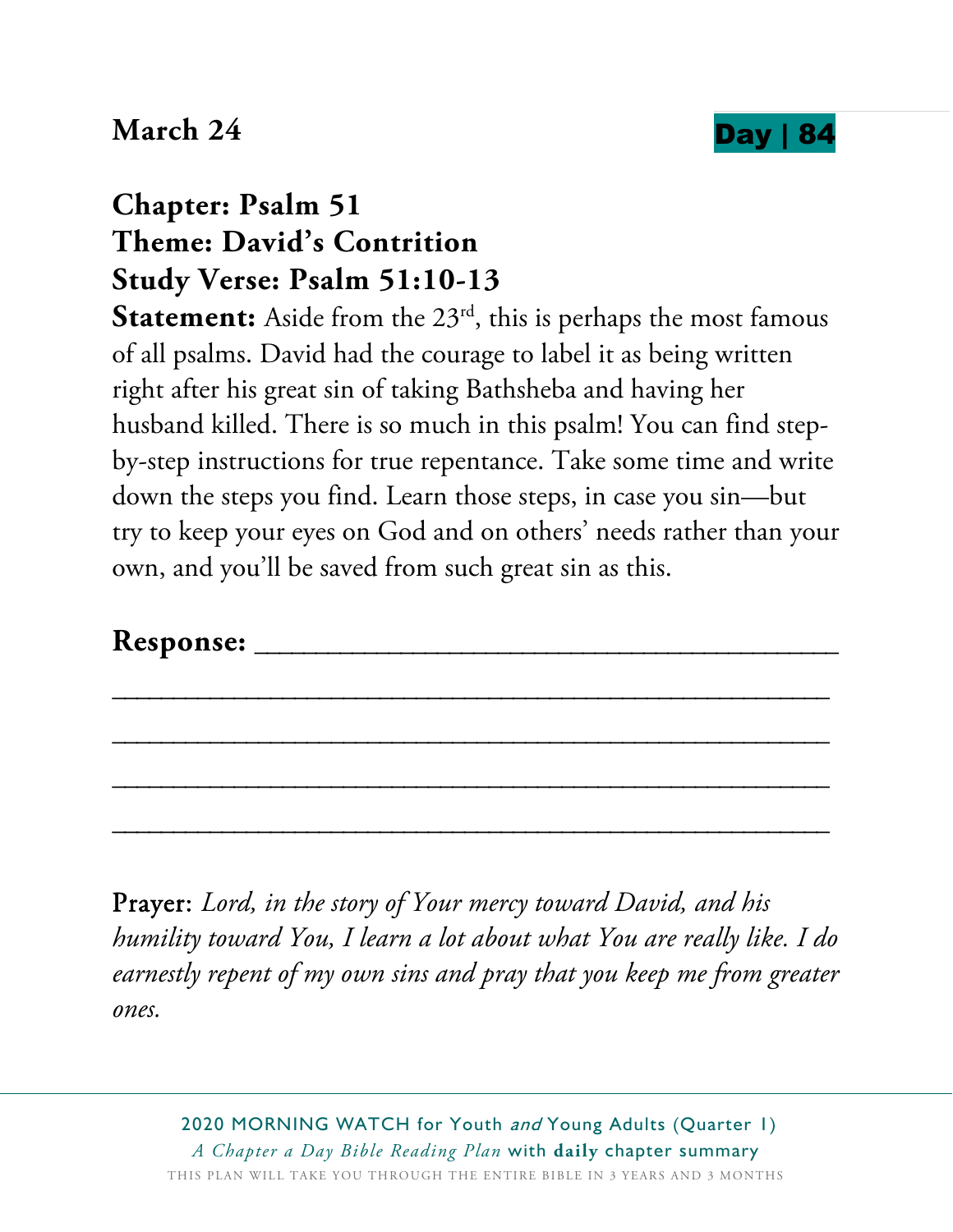### **March 25 Day | 85**



## **Chapter: Psalm 52 Theme: Expressing Anger Study Verse: Psalm 52:8**

**Statement:** David had reason to be very angry when he wrote this psalm. He had been betrayed to Saul, and many people were murdered because of it. You can read the story in 1 Sam. 21 and 22. David felt that it was at least partly his fault—he had seen Doeg and feared he would betray them. He could have gotten caught up in revenge, but notice how he ends this psalm. Do you think putting your feelings into music or other art might help to keep them from burning out of control?

#### Response:

Prayer: *God of justice, we can leave all "getting even" in Your hands, because only You can read* their *hearts, too! All mortals are Your children, and perhaps You can yet save some that look wicked to us but not if we take our own revenge on them!* 

\_\_\_\_\_\_\_\_\_\_\_\_\_\_\_\_\_\_\_\_\_\_\_\_\_\_\_\_\_\_\_\_\_\_\_\_\_\_\_\_\_\_\_\_\_\_\_\_\_\_\_\_\_\_\_\_\_\_\_

\_\_\_\_\_\_\_\_\_\_\_\_\_\_\_\_\_\_\_\_\_\_\_\_\_\_\_\_\_\_\_\_\_\_\_\_\_\_\_\_\_\_\_\_\_\_\_\_\_\_\_\_\_\_\_\_\_\_\_

\_\_\_\_\_\_\_\_\_\_\_\_\_\_\_\_\_\_\_\_\_\_\_\_\_\_\_\_\_\_\_\_\_\_\_\_\_\_\_\_\_\_\_\_\_\_\_\_\_\_\_\_\_\_\_\_\_\_\_

\_\_\_\_\_\_\_\_\_\_\_\_\_\_\_\_\_\_\_\_\_\_\_\_\_\_\_\_\_\_\_\_\_\_\_\_\_\_\_\_\_\_\_\_\_\_\_\_\_\_\_\_\_\_\_\_\_\_\_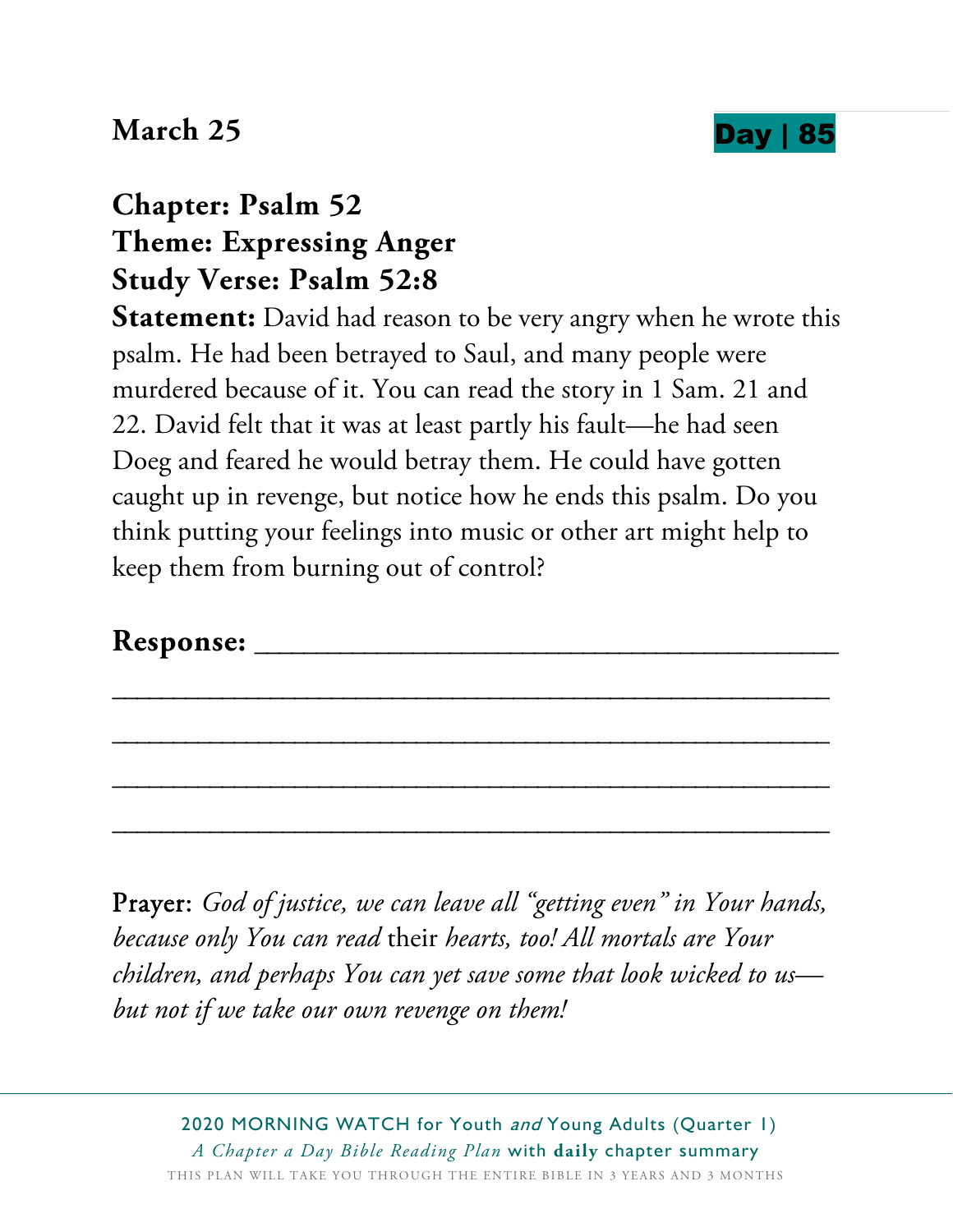### **March 26 Day | 86**



## **Chapter: Psalm 53 Theme: A Song of Lament Study Verse: Psalm 53:6**

**Statement:** This is one of the psalms that shows us what to do when we feel hopeless. All but one verse of this psalm are about bad things—fools, corrupt people, those who "eat up God's people like bread" again. David feels as if there is no justice anywhere. Even the last verse is more of a cry to God than a trusting statement of faith. Have you ever felt like this?

| $\mathbf{r}$<br><b>Response:</b> |  |
|----------------------------------|--|
|----------------------------------|--|

\_\_\_\_\_\_\_\_\_\_\_\_\_\_\_\_\_\_\_\_\_\_\_\_\_\_\_\_\_\_\_\_\_\_\_\_\_\_\_\_\_\_\_\_\_\_\_\_\_\_\_\_\_\_\_\_\_\_\_

\_\_\_\_\_\_\_\_\_\_\_\_\_\_\_\_\_\_\_\_\_\_\_\_\_\_\_\_\_\_\_\_\_\_\_\_\_\_\_\_\_\_\_\_\_\_\_\_\_\_\_\_\_\_\_\_\_\_\_

\_\_\_\_\_\_\_\_\_\_\_\_\_\_\_\_\_\_\_\_\_\_\_\_\_\_\_\_\_\_\_\_\_\_\_\_\_\_\_\_\_\_\_\_\_\_\_\_\_\_\_\_\_\_\_\_\_\_\_

\_\_\_\_\_\_\_\_\_\_\_\_\_\_\_\_\_\_\_\_\_\_\_\_\_\_\_\_\_\_\_\_\_\_\_\_\_\_\_\_\_\_\_\_\_\_\_\_\_\_\_\_\_\_\_\_\_\_\_

\_\_\_\_\_\_\_\_\_\_\_\_\_\_\_\_\_\_\_\_\_\_\_\_\_\_\_\_\_\_\_\_\_\_\_\_\_\_\_\_\_\_\_\_\_\_\_\_\_\_\_\_\_\_\_\_\_\_\_

Prayer: *Lord, we believe; help our unbelief! It's sometimes very hard to see any hope, when all around us the "bosses"—crime bosses, country bosses, war bosses, corporate bosses—seem to be acting with no fear of consequences. With David I beg you, send your salvation! Restore Your captive people! And show me how to help.*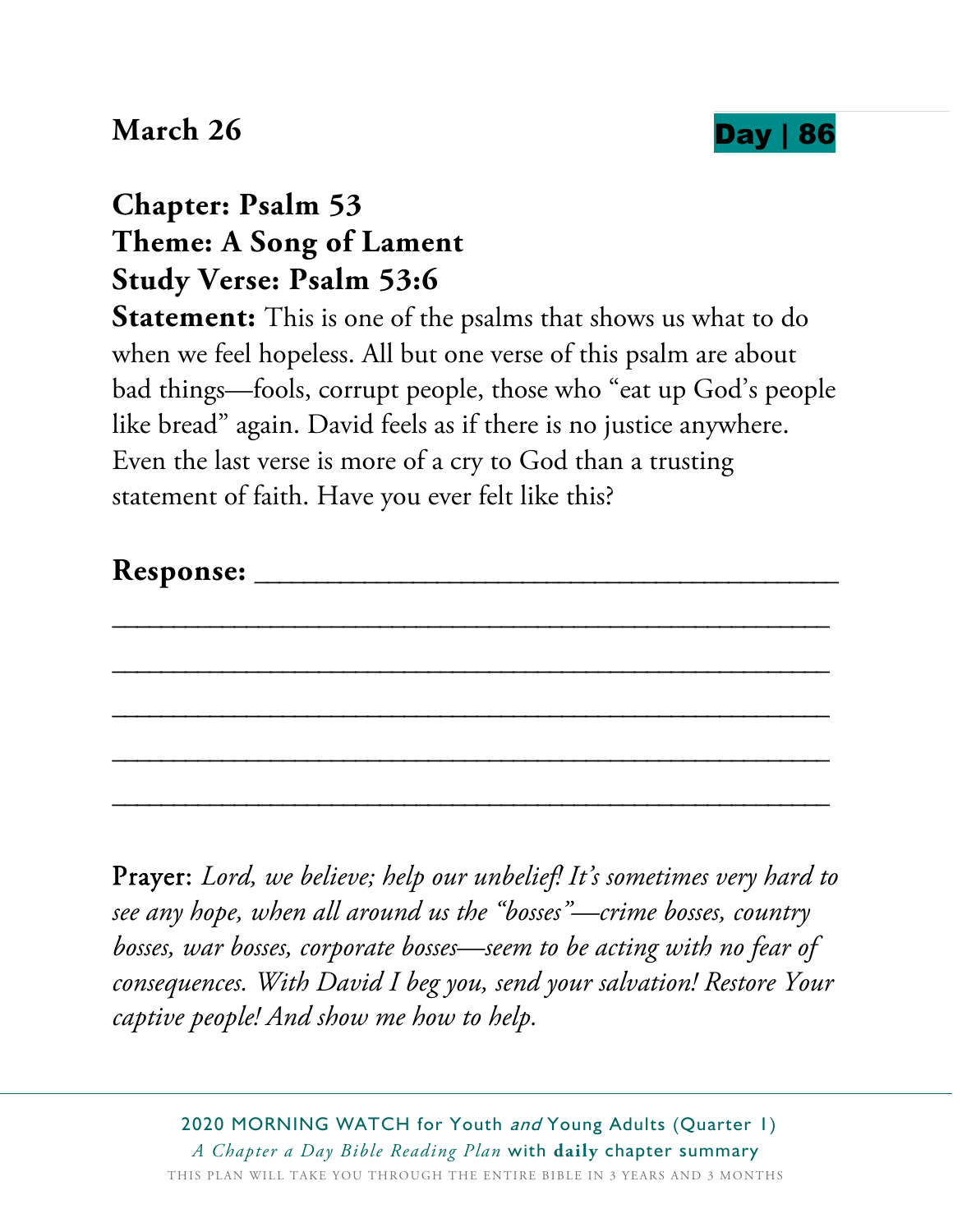### **March 27 Day | 8**



# **Chapter: Psalm 54 Theme: Another Prayer for Safety Study Verse: Psalm 54:4**

**Statement:** Once again, we see one of David's early psalms—yet again betrayed to King Saul, who wants to kill him. This time, he is able to cling more clearly to his faith, not only naming God as his helper and sustainer, but also, in verse 6, showing us what that "sacrifice of thanksgiving" is. He is sacrificing in praise *now*, before his prayer is answered! Can you do that?

| Response: |  |
|-----------|--|
|           |  |

\_\_\_\_\_\_\_\_\_\_\_\_\_\_\_\_\_\_\_\_\_\_\_\_\_\_\_\_\_\_\_\_\_\_\_\_\_\_\_\_\_\_\_\_\_\_\_\_\_\_\_\_\_\_\_\_\_\_\_

\_\_\_\_\_\_\_\_\_\_\_\_\_\_\_\_\_\_\_\_\_\_\_\_\_\_\_\_\_\_\_\_\_\_\_\_\_\_\_\_\_\_\_\_\_\_\_\_\_\_\_\_\_\_\_\_\_\_\_

\_\_\_\_\_\_\_\_\_\_\_\_\_\_\_\_\_\_\_\_\_\_\_\_\_\_\_\_\_\_\_\_\_\_\_\_\_\_\_\_\_\_\_\_\_\_\_\_\_\_\_\_\_\_\_\_\_\_\_

\_\_\_\_\_\_\_\_\_\_\_\_\_\_\_\_\_\_\_\_\_\_\_\_\_\_\_\_\_\_\_\_\_\_\_\_\_\_\_\_\_\_\_\_\_\_\_\_\_\_\_\_\_\_\_\_\_\_\_

\_\_\_\_\_\_\_\_\_\_\_\_\_\_\_\_\_\_\_\_\_\_\_\_\_\_\_\_\_\_\_\_\_\_\_\_\_\_\_\_\_\_\_\_\_\_\_\_\_\_\_\_\_\_\_\_\_\_\_

\_\_\_\_\_\_\_\_\_\_\_\_\_\_\_\_\_\_\_\_\_\_\_\_\_\_\_\_\_\_\_\_\_\_\_\_\_\_\_\_\_\_\_\_\_\_\_\_\_\_\_\_\_\_\_\_\_\_\_

\_\_\_\_\_\_\_\_\_\_\_\_\_\_\_\_\_\_\_\_\_\_\_\_\_\_\_\_\_\_\_\_\_\_\_\_\_\_\_\_\_\_\_\_\_\_\_\_\_\_\_\_\_\_\_\_\_\_\_

Prayer: *Savior, You are my only safety. I thank You right now for deliverance I know will come in Your own time.*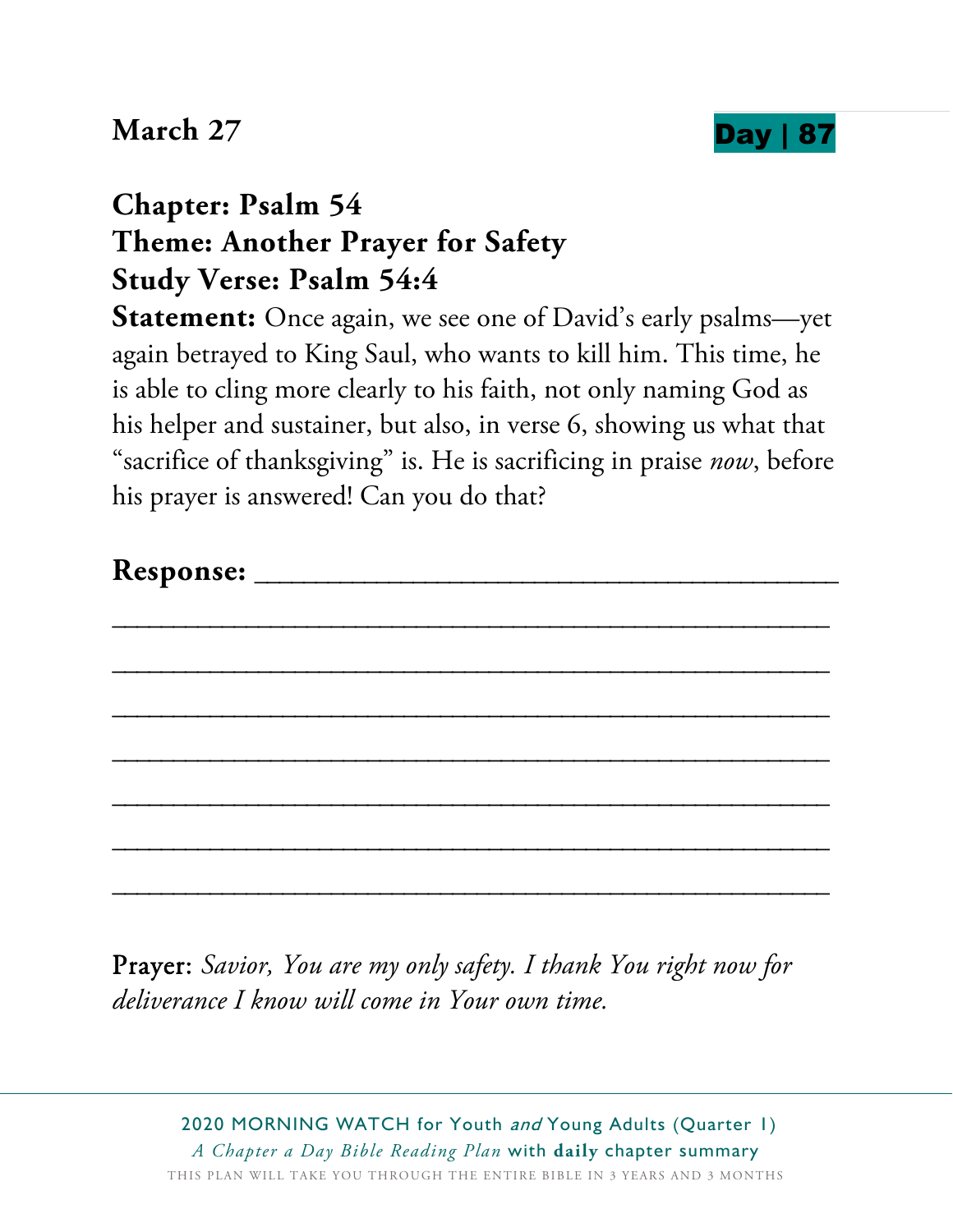#### **March 28 Day | 88**



# **Chapter: Psalm 55 Theme: The Worst Betrayal Study Verse: Psalm 55:22**

**Statement:** David has been betrayed many times, often by people who should have known better. But this is the worst. In this song, we can see that his anguish is not just from the betrayal and danger and injustice—it's because it was a friend, someone he trusted. He says he could bear it if it were an enemy. Jesus must feel the same way, when we who claim His name turn on Him. Has a friend ever turned on you?

\_\_\_\_\_\_\_\_\_\_\_\_\_\_\_\_\_\_\_\_\_\_\_\_\_\_\_\_\_\_\_\_\_\_\_\_\_\_\_\_\_\_\_\_\_\_\_\_\_\_\_\_\_\_\_\_\_\_\_

\_\_\_\_\_\_\_\_\_\_\_\_\_\_\_\_\_\_\_\_\_\_\_\_\_\_\_\_\_\_\_\_\_\_\_\_\_\_\_\_\_\_\_\_\_\_\_\_\_\_\_\_\_\_\_\_\_\_\_

\_\_\_\_\_\_\_\_\_\_\_\_\_\_\_\_\_\_\_\_\_\_\_\_\_\_\_\_\_\_\_\_\_\_\_\_\_\_\_\_\_\_\_\_\_\_\_\_\_\_\_\_\_\_\_\_\_\_\_

\_\_\_\_\_\_\_\_\_\_\_\_\_\_\_\_\_\_\_\_\_\_\_\_\_\_\_\_\_\_\_\_\_\_\_\_\_\_\_\_\_\_\_\_\_\_\_\_\_\_\_\_\_\_\_\_\_\_\_

\_\_\_\_\_\_\_\_\_\_\_\_\_\_\_\_\_\_\_\_\_\_\_\_\_\_\_\_\_\_\_\_\_\_\_\_\_\_\_\_\_\_\_\_\_\_\_\_\_\_\_\_\_\_\_\_\_\_\_

#### **Response:** \_\_\_\_\_\_\_\_\_\_\_\_\_\_\_\_\_\_\_\_\_\_\_\_\_\_\_\_\_\_\_\_\_\_\_\_\_\_\_\_\_\_\_\_\_\_\_\_

Prayer: *Jesus, You called us Your friends, and I want to be a true friend to You. I don't ever want to betray Your trust! Keep me close to Your side, I pray.*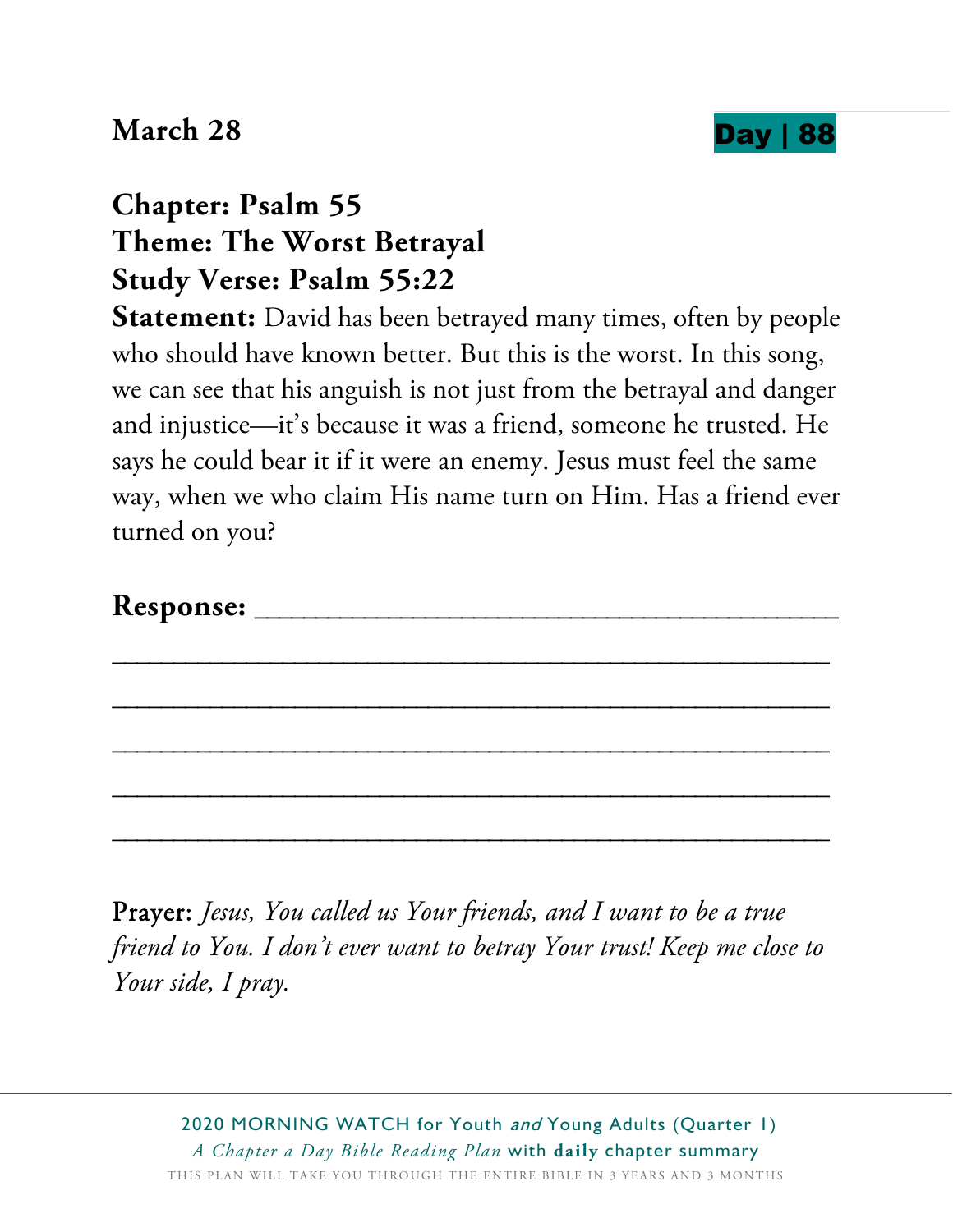#### **March 29 Day | 89**



## **Chapter: Psalm 56 Theme: Trust in God Study Verse: Psalm 56:3, 4**

**Statement:** You can easily see the difference in this psalm, which tells of betrayal by an enemy David expected to be against him. He does not have the same heartbroken sorrow about it. But look at verses 3 and 4: "I *will* trust You," (an act of will); "I *have* trusted You," the result. If we make the choice, our heart will follow.

Prayer: *Faithful God, You are trustworthy, and no matter how bad it looks, I* will *trust You, and I* have *trusted You!*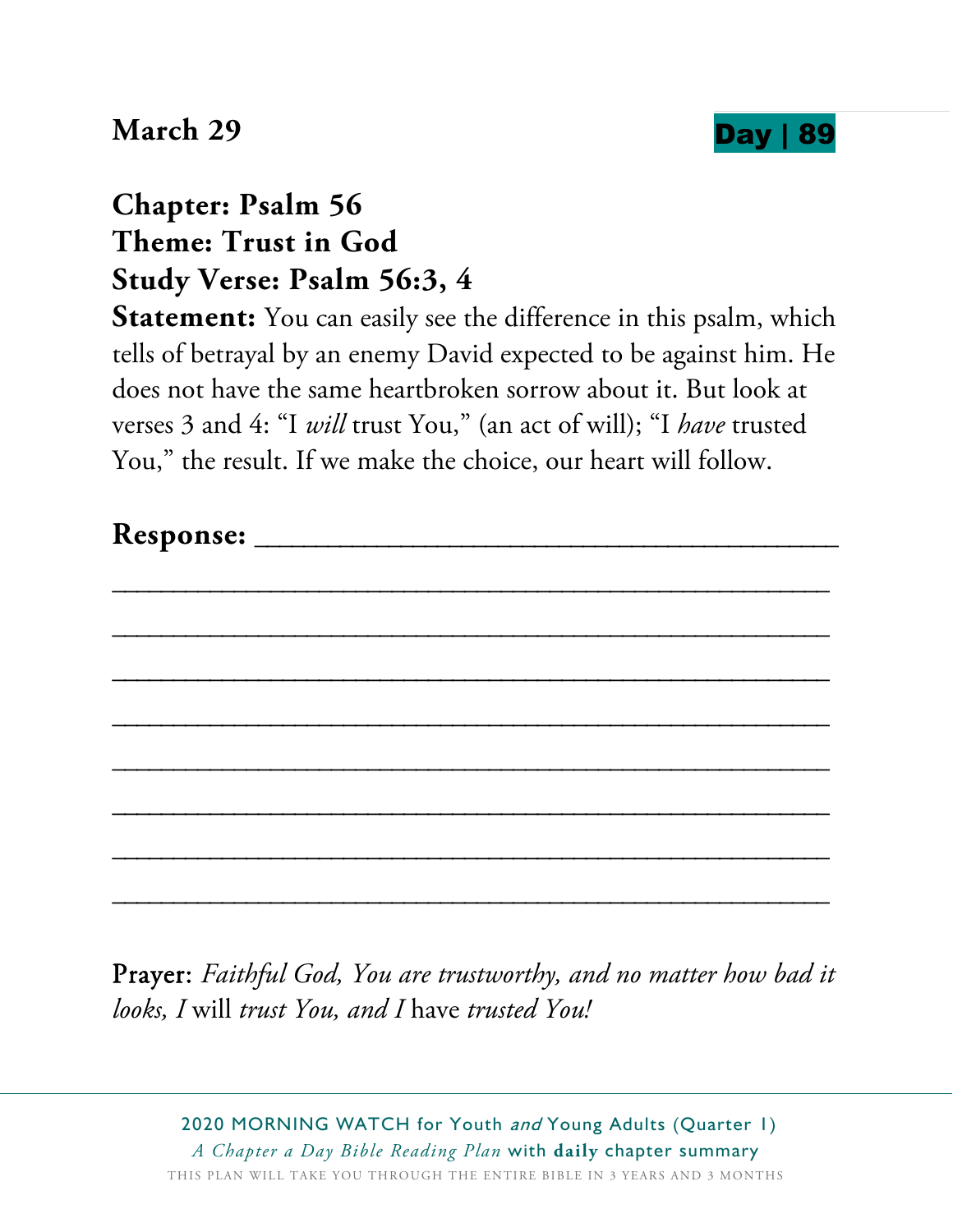#### **March 30 Day | 90**



# **Chapter: Psalm 57 Theme: A Beautiful Song Study Verse: Psalm 57:7**

**Statement:** This is what David wrote after he triumphed over temptation in the cave with Saul. He could have killed his enemy once and for all—his men thought he should—but he did not raise his hand against God's anointed. Do you see a difference in attitude in this song, written after overcoming temptation?

Prayer: I will give thanks to You among the peoples, Lord, and sing praises to You among the nations. Your lovingkindness is as high as heaven!